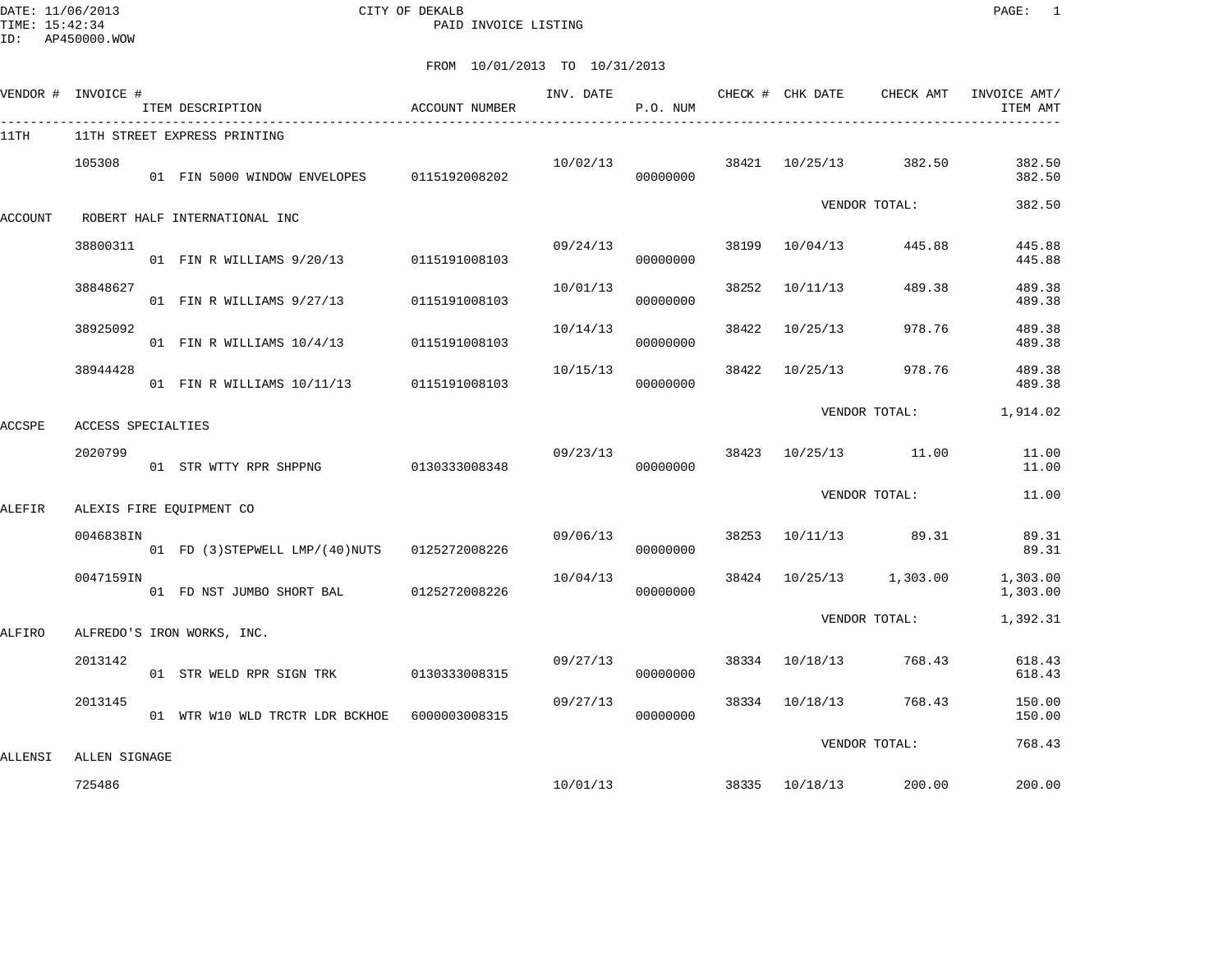DATE: 11/06/2013 CITY OF DEKALB PAGE: 2 PAID INVOICE LISTING

|          | VENDOR # INVOICE # | ITEM DESCRIPTION                               | ACCOUNT NUMBER | INV. DATE | P.O. NUM |       | CHECK # CHK DATE | CHECK AMT               | INVOICE AMT/<br>ITEM AMT |
|----------|--------------------|------------------------------------------------|----------------|-----------|----------|-------|------------------|-------------------------|--------------------------|
|          | 725486             | 01 ARPT (2)20X10 DTMA SIGNS 6500003008373      |                | 10/01/13  | 00000000 | 38335 | 10/18/13         | 200.00                  | 200.00<br>200.00         |
| AMAIR    | AM AIR SERVICE LLC |                                                |                |           |          |       |                  | VENDOR TOTAL:           | 200.00                   |
|          | 2313               | 01 ARPT PHOTO SHOOT 5/8/13 6500003008373       |                | 09/19/13  | 00000000 |       |                  | 38254 10/11/13 1,382.75 | 1,382.75<br>1,382.75     |
| AMERIGAS | AMERIGAS           |                                                |                |           |          |       |                  | VENDOR TOTAL:           | 1,382.75                 |
|          | 44272340           | 01 FD F1 HYDRO TST PRPAN CYLNDRS 0125272008240 |                | 10/03/13  | 00000000 | 38336 |                  | 10/18/13   15.00        | 15.00<br>15.00           |
| ANDBRI   | BRIAN ANDRUS       |                                                |                |           |          |       |                  | VENDOR TOTAL:           | 15.00                    |
|          | 101813             | 01 FD RMB TIER III CLSS EXP                    | 0125273008376  | 10/18/13  | 00000000 |       |                  | D000272 10/25/13 90.51  | 90.51<br>90.51           |
| ARAUNI   |                    | AUCA CHICAGO MC LOCKBOX                        |                |           |          |       |                  | VENDOR TOTAL:           | 90.51                    |
|          | 6108188514         | 01 PD SERVICES 9/6/13 0120223008315            |                | 09/06/13  | 00000000 | 38255 | 10/11/13         | 300.51                  | 92.98<br>92.98           |
|          | 6108188515         | 01 CTYHLL SERVICES 9/6/13                      | 0130324008450  | 09/06/13  | 00000000 | 38255 | 10/11/13         | 300.51                  | 58.49<br>58.49           |
|          | 6108206631         | 01 PD SERVICES 9/20/13                         | 0120223008315  | 09/20/13  | 00000000 | 38255 | 10/11/13         | 300.51                  | 90.55<br>90.55           |
|          | 6108206632         | 01 CTYHLL SERVICES 9/20/13 0130324008450       |                | 09/20/13  | 00000000 | 38255 | 10/11/13         | 300.51                  | 58.49<br>58.49           |
| ARCILL   | ARC ILLINOIS       |                                                |                |           |          |       |                  | VENDOR TOTAL:           | 300.51                   |
|          | IL3000CODK         | 01 DSATS CANNON IMG PLOTTER 0900006008515      |                | 06/28/13  | 00000000 |       |                  | 38337 10/18/13 3,945.00 | 3,945.00<br>3,945.00     |
| ASCAVI   |                    | ASCENT AVIATION GROUP INC.                     |                |           |          |       |                  | VENDOR TOTAL:           | 3,945.00                 |
|          | 208952             |                                                |                | 10/08/13  |          | 38425 |                  | 10/25/13 88,015.62      | 35,551.07                |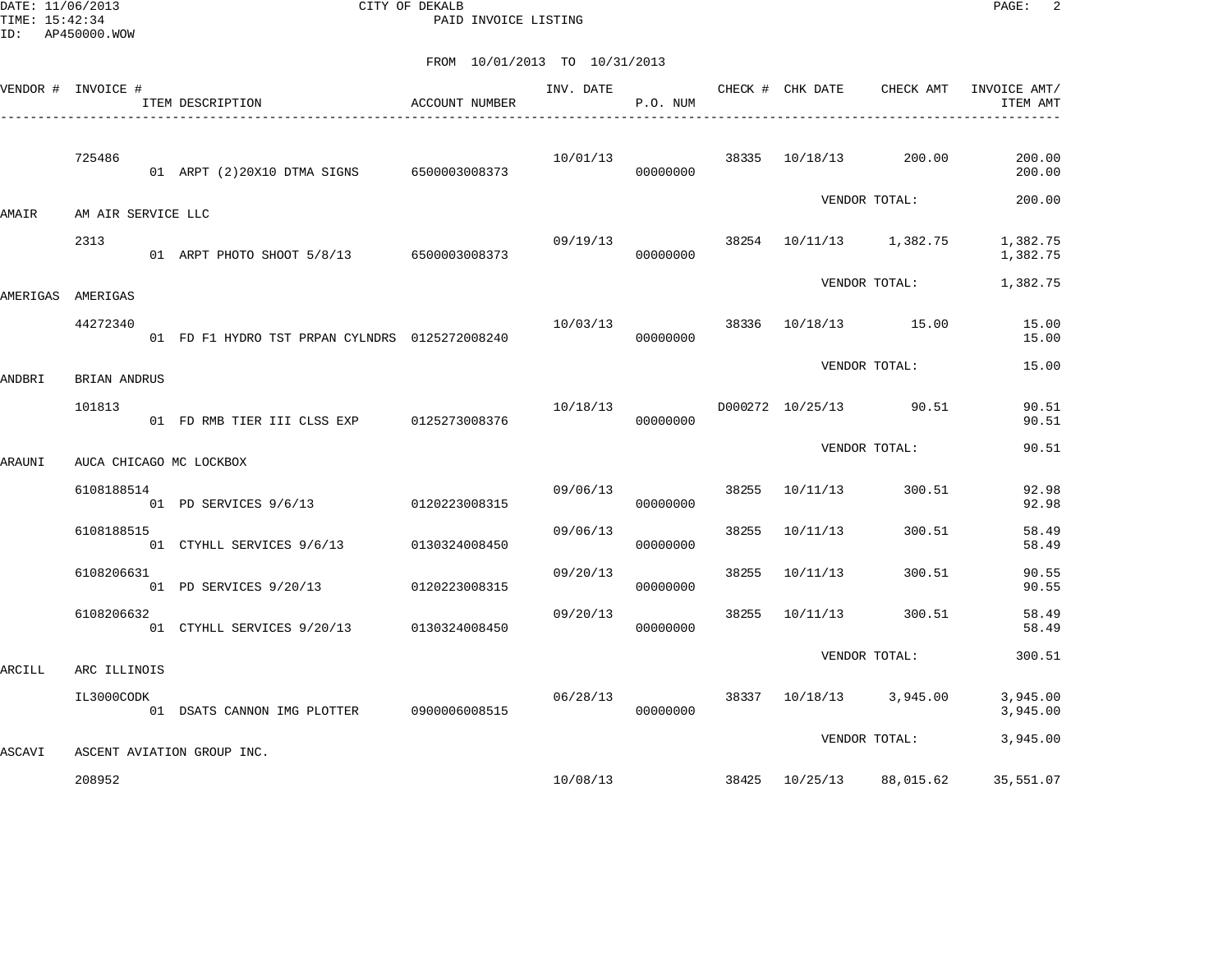DATE: 11/06/2013 CITY OF DEKALB PAGE: 3 PAID INVOICE LISTING

ID: AP450000.WOW

| VENDOR # INVOICE # |                     | ITEM DESCRIPTION                                                                              | <b>ACCOUNT NUMBER</b>                           | INV. DATE | P.O. NUM                         |       | CHECK # CHK DATE | CHECK AMT             | INVOICE AMT/<br>ITEM AMT            |
|--------------------|---------------------|-----------------------------------------------------------------------------------------------|-------------------------------------------------|-----------|----------------------------------|-------|------------------|-----------------------|-------------------------------------|
|                    |                     |                                                                                               |                                                 |           |                                  |       |                  |                       |                                     |
|                    | 208952              | 01 ARPT 7974GAL 100LL AV FUEL 6500002008234                                                   |                                                 | 10/08/13  | 00000000                         | 38425 | 10/25/13         | 88,015.62             | 35,551.07<br>35,551.07              |
|                    | 209297              | 01 ARPT 7434GAL JET-A FUEL                                                                    | 6500002008234                                   | 10/09/13  | 00000000                         | 38425 | 10/25/13         | 88,015.62             | 25,652.05<br>25,652.05              |
|                    | 209635              | 01 ARPT 7486GAL JET-A FUEL                                                                    | 6500002008234                                   | 10/11/13  | 00000000                         | 38425 | 10/25/13         | 88,015.62             | 25,831.50<br>25,831.50              |
|                    | M111124             | 01 ARPT VX570 LSE OCT '13<br>02 ARPT AVGAS RFLR LSE OCT '13<br>03 ARPT JET-A RFLR LSE OCT '13 | 6500006008597<br>6500006008597<br>6500006008597 | 10/01/13  | 00000000<br>00000000<br>00000000 | 38425 | 10/25/13         | 88,015.62             | 981.00<br>46.00<br>400.00<br>535.00 |
|                    | M112020             | 01 ARPT (2510) WINGPOINTS ISSUED 6500003008373                                                |                                                 | 10/09/13  | 00000000                         |       |                  | 38338 10/18/13 5.02   | 5.02<br>5.02                        |
| ATSI               |                     | ATHENS TECHNICAL SPECIALISTS,                                                                 |                                                 |           |                                  |       |                  | VENDOR TOTAL:         | 88,020.64                           |
|                    | INV1015940          |                                                                                               |                                                 | 09/16/13  |                                  | 38256 |                  | 10/11/13 630.00       | 630.00                              |
|                    |                     | 01 STR CALIBRATION SRVC 0130333008310                                                         |                                                 |           | 00000000                         |       |                  |                       | 630.00                              |
| BADMET             | BADGER METER, INC.  |                                                                                               |                                                 |           |                                  |       |                  | VENDOR TOTAL:         | 630.00                              |
|                    | 12295701            | 01 WTR (100) ORION METERS 6000006008583                                                       |                                                 | 09/11/13  | 00000000                         |       | 38257 10/11/13   | 38,650.00             | 7,730.00<br>7,730.00                |
|                    | 12295702            | 01 WTR (400) ORION METERS                                                                     | 6000006008583                                   | 09/19/13  | 00000000                         | 38257 | 10/11/13         | 38,650.00             | 30,920.00<br>30,920.00              |
|                    | 12295703            | 01 WTR (200) ULTRSNC E-SRS METERS 6000006008583                                               |                                                 | 09/23/13  | 00000000                         | 38339 | 10/18/13         | 20,264.00             | 20,264.00<br>20,264.00              |
| BARDIS             | BARNES DISTRIBUTION |                                                                                               |                                                 |           |                                  |       |                  | VENDOR TOTAL:         | 58,914.00                           |
|                    | 5919483001          | 01 ARPT HANGER/SHOP SUPPLIES 6500002008226                                                    |                                                 |           | 09/24/13<br>00000000             |       |                  | 38340 10/18/13 284.67 | 284.67<br>284.67                    |
| BARNABY            | <b>BARNABY</b>      |                                                                                               |                                                 |           |                                  |       |                  | VENDOR TOTAL:         | 284.67                              |
|                    | 2256                |                                                                                               |                                                 | 09/23/13  |                                  |       |                  | 38258 10/11/13 54.00  | 54.00                               |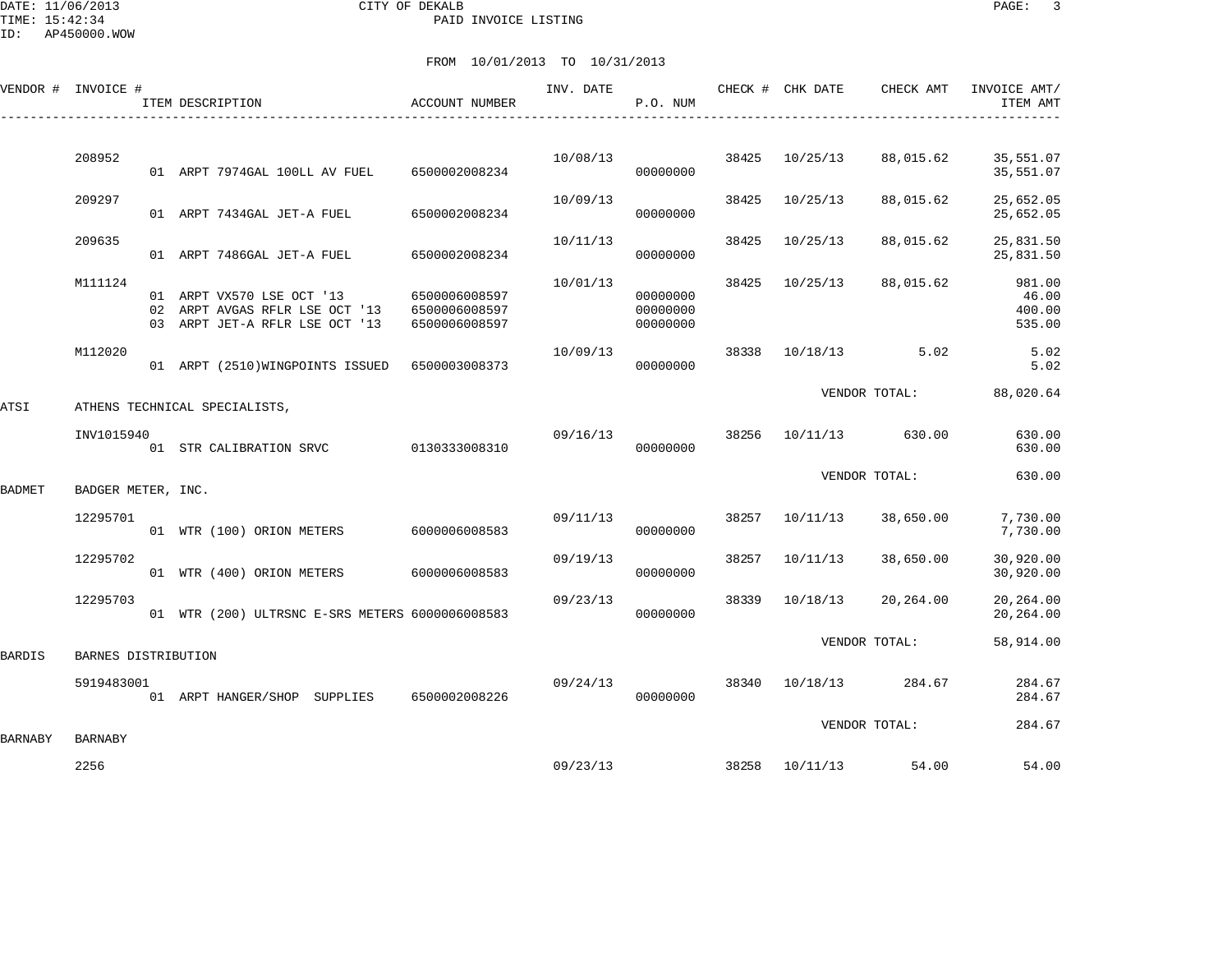DATE: 11/06/2013 CITY OF DEKALB PAGE: 4 PAID INVOICE LISTING

|        | VENDOR # INVOICE #    | ITEM DESCRIPTION                                                        | ACCOUNT NUMBER                                  | INV. DATE | P.O. NUM                         |       | CHECK # CHK DATE | CHECK AMT               | INVOICE AMT/<br>ITEM AMT                      |
|--------|-----------------------|-------------------------------------------------------------------------|-------------------------------------------------|-----------|----------------------------------|-------|------------------|-------------------------|-----------------------------------------------|
|        | 2256                  | 01 (500) BURKE BUSINESS CARDS 0120222008202                             |                                                 | 09/23/13  | 00000000                         | 38258 | 10/11/13         | 54.00                   | 54.00<br>54.00                                |
|        | 2351                  | 01 CD (500) BUSINESS CARDS HOPKINS 0130342008202                        |                                                 | 10/04/13  | 00000000                         | 38426 | 10/25/13         | 54.00                   | 54.00<br>54.00                                |
| BATPLU | SYCAMORE BATTERY INC. |                                                                         |                                                 |           |                                  |       |                  | VENDOR TOTAL:           | 108.00                                        |
|        | 297231515             | 01 FD 6V BTTRY RESCUE #1 0125272008240                                  |                                                 | 09/09/13  | 00000000                         | 38259 | 10/11/13         | 75.94                   | 12.95<br>12.95                                |
|        | 297231613             | 01 STR JUMPER BOX                                                       | 0130332008295                                   | 09/12/13  | 00000000                         | 38200 | 10/04/13         | 49.95                   | 49.95<br>49.95                                |
|        | 297231977             | 01 FD 10V NIMH                                                          | 0125273008311                                   | 09/25/13  | 00000000                         | 38259 | 10/11/13         | 75.94                   | 62.99<br>62.99                                |
|        | 297232010             | 01 ARPT E-3-B HNGR LIGHT RPR 6500002008218                              |                                                 | 09/26/13  | 00000000                         | 38341 | 10/18/13         | 37.90                   | 37.90<br>37.90                                |
| BAXWOO |                       | BAXTER & WOODMAN, INC.                                                  |                                                 |           |                                  |       |                  | VENDOR TOTAL:           | 163.79                                        |
|        | 0170460               | 01 ENG HOLLISTER DR CNSTRCTN ASST 6000006508631                         |                                                 | 09/19/13  | 00000000                         | 38260 | 10/11/13         | 29,841.18               | 1,758.00<br>1,758.00                          |
|        | 0170636               | 01 ENG BUS STOP ADA<br>02 ENG TIF STREET MAIN<br>03 ENG TIF STREET MAIN | 0130353008399<br>1300006508633<br>1400006508633 | 09/19/13  | 00000000<br>00000000<br>00000000 | 38260 | 10/11/13         | 29,841.18               | 17,448.25<br>3,603.25<br>6,922.50<br>6,922.50 |
|        | 0170682               | 01 ENG S 1ST ST WTRMN INSPCTN SRV 6000006508631                         |                                                 | 09/19/13  | 00000000                         | 38260 | 10/11/13         | 29,841.18               | 10,634.93<br>10,634.93                        |
| BENGOR | BEN GORDON CENTER     |                                                                         |                                                 |           |                                  |       |                  | VENDOR TOTAL:           | 29,841.18                                     |
|        | IDIS5618114           | 01 CDBG PUB SRVC 2ND QTR 1900003008307                                  |                                                 | 10/18/13  | 00000000                         |       |                  | 38427 10/25/13 2,000.00 | 2,000.00<br>2,000.00                          |
| BESCOF | BEST COFFEE, LLC      |                                                                         |                                                 |           |                                  |       |                  | VENDOR TOTAL:           | 2,000.00                                      |
|        | 1905                  |                                                                         |                                                 | 10/08/13  |                                  |       |                  | 38428 10/25/13 444.00   | 444.00                                        |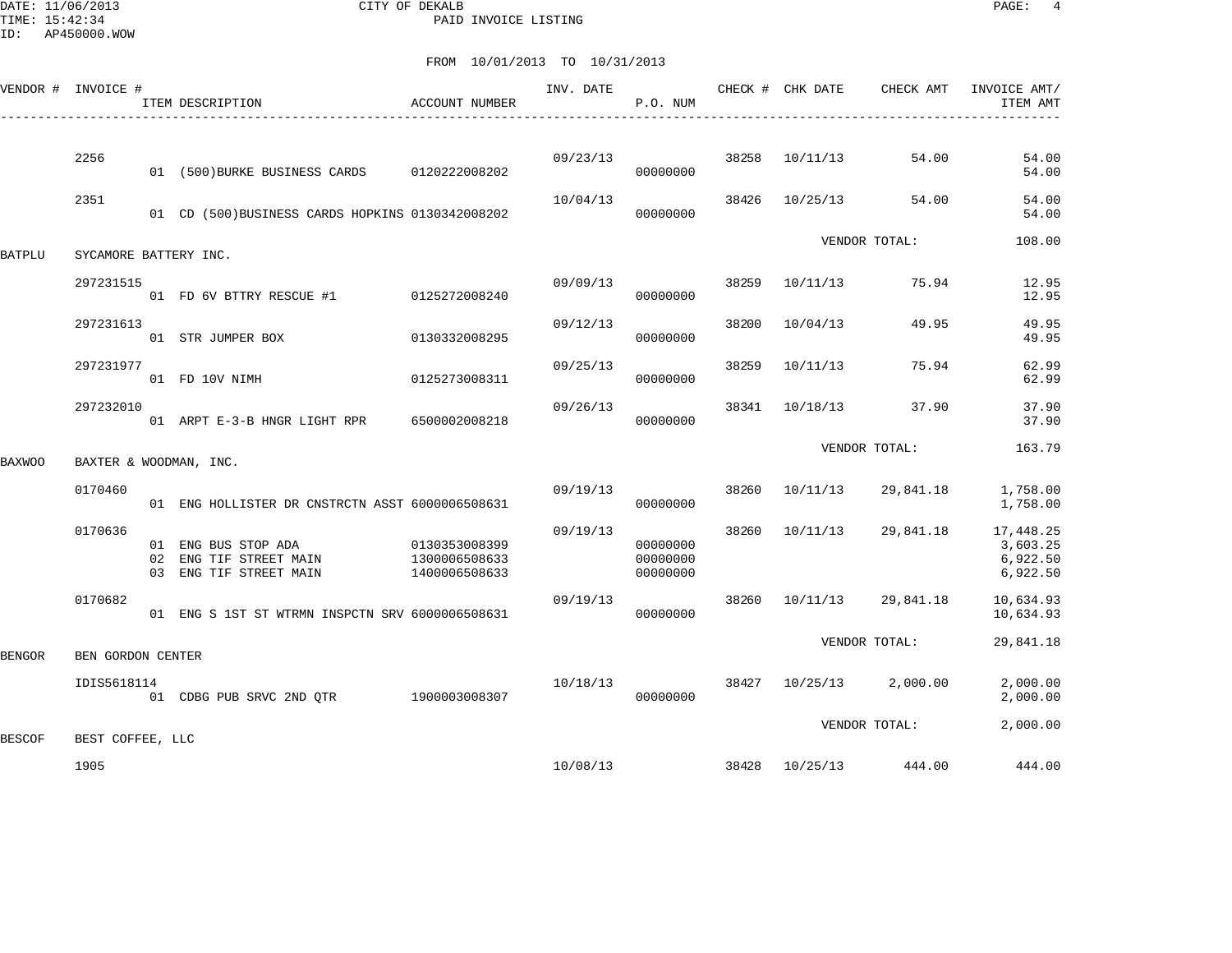DATE: 11/06/2013 CITY OF DEKALB PAGE: 5 PAID INVOICE LISTING

| VENDOR # INVOICE # |                     | ITEM DESCRIPTION                                 | ACCOUNT NUMBER | INV. DATE | P.O. NUM |       | CHECK # CHK DATE | CHECK AMT             | INVOICE AMT/<br>ITEM AMT |
|--------------------|---------------------|--------------------------------------------------|----------------|-----------|----------|-------|------------------|-----------------------|--------------------------|
|                    | 1905                | 01 FD BLDG SUPPLIES                              | 2800002008219  | 10/08/13  | 00000000 |       |                  | 38428 10/25/13 444.00 | 444.00<br>444.00         |
| BLSEW              | B & L SEWER RODDING |                                                  |                |           |          |       |                  | VENDOR TOTAL:         | 444.00                   |
|                    | 2327                | 01 ARPT RNTL WKS 39-42 6500004008450             |                | 09/22/13  | 00000000 |       |                  | 38261 10/11/13 210.00 | 210.00<br>210.00         |
| <b>BONIND</b>      |                     | BONNELL INDUSTRIES, INC.                         |                |           |          |       |                  | VENDOR TOTAL:         | 210.00                   |
|                    | 0147687IN           | 01 ARPT (4) MLDBRD PIN/(4)ANCHR 6500002008226    |                | 09/20/13  | 00000000 |       | 38201 10/04/13   | 370.60                | 294.44<br>294.44         |
|                    | 0147691IN           | 01 APRT JUNCTION BOX                             | 6500003008310  | 09/20/13  | 00000000 | 38201 | 10/04/13         | 370.60                | 76.16<br>76.16           |
|                    | 0147814IN           | 01 ARPT AP09 STRAIN RELIEF                       | 6500003008310  | 09/30/13  | 00000000 | 38429 | 10/25/13         | 115.02                | 14.22<br>14.22           |
|                    | 0147900IN           | 01 ARPT AP01/03 SPNNR LGHT/BLB                   | 6500003008310  | 10/04/13  | 00000000 | 38429 | 10/25/13         | 115.02                | 74.20<br>74.20           |
|                    | 0147901IN           | 01 ARPT AP05 (27) FLAT HOT RLLD/SW 6500003008310 |                | 10/04/13  | 00000000 | 38429 | 10/25/13         | 115.02                | 26.60<br>26.60           |
| <b>BOUTRE</b>      |                     | BOUND TREE MEDICAL, LLC.                         |                |           |          |       |                  | VENDOR TOTAL:         | 485.62                   |
|                    | 81222608            | 01 FD (20)GLOVES/(10)CTHR 0125272008241          |                | 10/03/13  | 00000000 | 38430 |                  | 10/25/13 162.30       | 162.30<br>162.30         |
| <b>BRAMAN</b>      |                     | BRAD MANNING FORD, INC.                          |                |           |          |       |                  | VENDOR TOTAL:         | 162.30                   |
|                    | 100450A             | 01 PD 1 DAY RENTAL                               | 0120242008243  | 08/09/13  | 00000000 | 38262 | 10/11/13         | 4,390.43              | 30.00<br>30.00           |
|                    | 101195A             | 01 PD 1 DAY RENTAL                               | 0120242008243  | 07/19/13  | 00000000 | 38262 | 10/11/13         | 4,390.43              | 30.00<br>30.00           |
|                    | 101265              | 01 PD 1 DAY RENTAL                               | 0120242008243  | 09/06/13  | 00000000 | 38262 | 10/11/13         | 4,390.43              | 30.00<br>30.00           |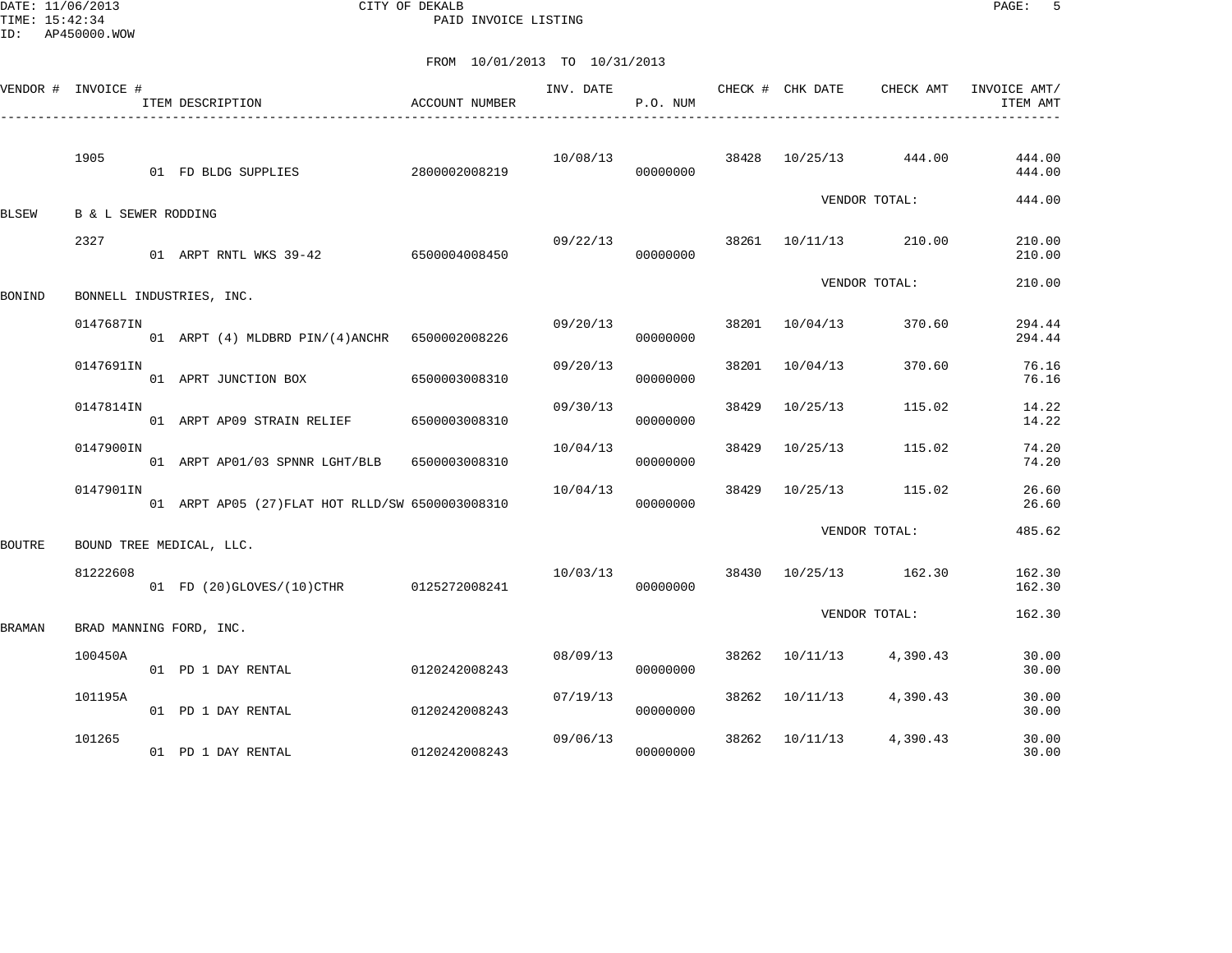DATE: 11/06/2013 CITY OF DEKALB PAGE: 6 PAID INVOICE LISTING

|        | VENDOR # INVOICE # | ITEM DESCRIPTION                                                                           | ACCOUNT NUMBER | INV. DATE | P.O. NUM             |       | CHECK # CHK DATE | CHECK AMT               | INVOICE AMT/<br>ITEM AMT                             |
|--------|--------------------|--------------------------------------------------------------------------------------------|----------------|-----------|----------------------|-------|------------------|-------------------------|------------------------------------------------------|
|        | 101266             | 01 PD 1 DAY RENTAL                                                                         | 0120242008243  | 09/06/13  | 00000000             |       | 38262 10/11/13   | 4,390.43                | 30.00<br>30.00                                       |
|        | 101267             | 01 PD 1 DAY RENTAL                                                                         | 0120242008243  | 09/06/13  | 00000000             | 38262 | 10/11/13         | 4,390.43                | 30.00<br>30.00                                       |
|        | 101275             | 01 PD 1 DAY RENTAL                                                                         | 0120242008226  | 09/11/13  | 00000000             | 38262 | 10/11/13         | 4,390.43                | 30.00<br>30.00                                       |
|        | 101276             | 01 PD 1 DAY RENTAL                                                                         | 0120242008243  | 09/11/13  | 00000000             | 38262 | 10/11/13         | 4,390.43                | 30.00<br>30.00                                       |
|        | 101281             | 01 PD 1 DAY RENTAL                                                                         | 0120242008243  | 09/13/13  | 00000000             | 38262 | 10/11/13         | 4,390.43                | 30.00<br>30.00                                       |
|        | 13828              | 03 CODE ENF FORD EXP '14 #A80612 5250006008521                                             |                | 10/21/13  | 00000000             | 38431 | 10/25/13         | 24,020.00               | 24,020.00<br>24,020.00                               |
|        | 56538FOW           | 01 PD PD37 MOTOR                                                                           | 0120222008226  | 08/27/13  | 00000000             | 38262 | 10/11/13         | 4,390.43                | 56.96<br>56.96                                       |
|        | 56603FOW           | 01 PD PD42 MOTOR                                                                           | 0120222008226  | 09/10/13  | 00000000             | 38262 | 10/11/13         | 4,390.43                | 56.96<br>56.96                                       |
|        | FOCS46906          | 01 PD PD40 A/C CMPRSSR RPR 0120222008226<br>02 PD PD40 A/C CMPRSSR RPR LABOR 0120223008315 |                | 09/05/13  | 00000000<br>00000000 |       | 38262 10/11/13   |                         | 4,390.43 1,417.17<br>945.68<br>471.49                |
|        | FOCS46945          | 01 PD PD07 ALTERNATOR RPLCD<br>02 PD PD07 ALTERNATOR RPLCD LABOR 0120223008315             | 0120222008226  | 09/05/13  | 00000000<br>00000000 |       |                  | 38262 10/11/13 4,390.43 | 832.78<br>482.78<br>350.00                           |
|        | FOCS47144          | 01 PD PD42 RPR SLCTR SWTCH<br>02 PD PD42 RPR SLCTR SWTCH LABOR 0120223008315               | 0120222008226  | 09/24/13  | 00000000<br>00000000 |       |                  |                         | 38262 10/11/13 4,390.43 1,160.05<br>318.02<br>842.03 |
|        | FOCS47198          | 01 PD PD35 RPR BRKN WIRES 0120222008226<br>02 PD PD35 RPR BRKN WIRES LABOR 0120223008315   |                | 09/24/13  | 00000000<br>00000000 |       |                  | 38262 10/11/13 4,390.43 | 626.51<br>32.50<br>594.01                            |
| BROTRA |                    | BROWN TRAFFIC PRODUCTS, INC.                                                               |                |           |                      |       |                  | VENDOR TOTAL:           | 28, 410.43                                           |
|        | 040303             | 01 OAKLAND LIGHT/POLE RPLCMNT 7200004008472                                                |                | 09/09/13  | 00000000             |       | 38202 10/04/13   | 832.00                  | 832.00<br>832.00                                     |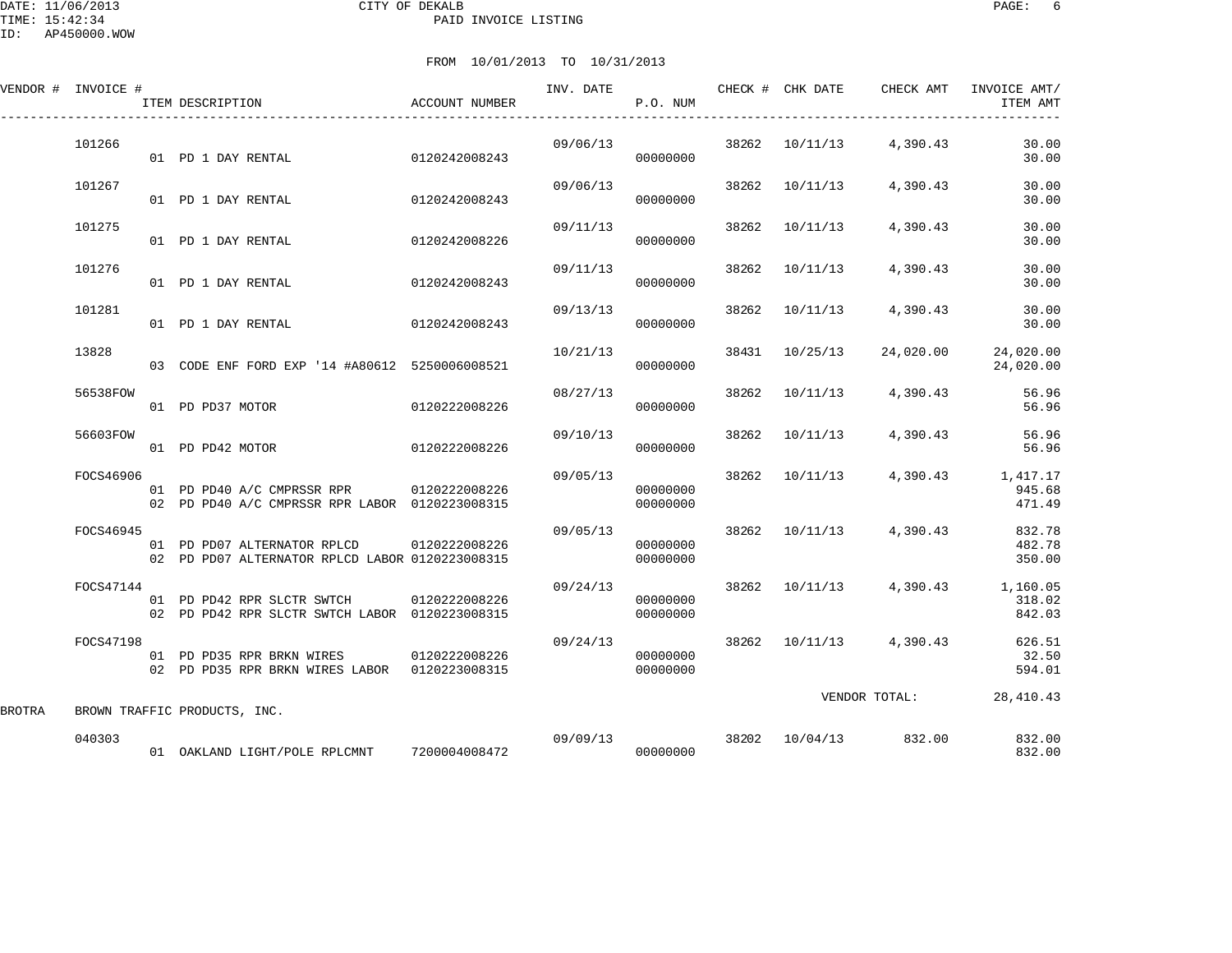DATE: 11/06/2013 CITY OF DEKALB PAGE: 7 PAID INVOICE LISTING

|        | VENDOR # INVOICE #   | ITEM DESCRIPTION                                                           | ACCOUNT NUMBER |          | INV. DATE<br>P.O. NUM |       | CHECK # CHK DATE | CHECK AMT                        | INVOICE AMT/<br>ITEM AMT         |
|--------|----------------------|----------------------------------------------------------------------------|----------------|----------|-----------------------|-------|------------------|----------------------------------|----------------------------------|
|        | 040566               | 01 STR (6) 5 SEC YLLW 0130332008230                                        |                | 09/25/13 | 00000000              |       | 38342 10/18/13   | 7,708.00                         | 3,300.00<br>3,300.00             |
|        | 040567               | 01 STR (24) BLLDGIII PSHBTTN 0130332008230<br>02 STR (6) 901 SERIES YELLOW | 0130332008230  | 09/25/13 | 00000000<br>00000000  |       |                  | 38342 10/18/13 7,708.00          | 3,918.00<br>1,848.00<br>2,070.00 |
|        | 040637               | 01 STR (2) GALV IRON OCTGNL BASE 0130332008230                             |                | 09/30/13 | 00000000              |       |                  | 38342 10/18/13 7,708.00          | 490.00<br>490.00                 |
| BSG    | BASTON SERVICE GROUP |                                                                            |                |          |                       |       |                  | VENDOR TOTAL:                    | 8,540.00                         |
|        | 1721                 | 01 ARPT FBO JET CAB UPGRADES 6500003008311                                 |                | 10/06/13 | 00000000              |       | 38432 10/25/13   | 2,780.00                         | 560.00<br>560.00                 |
|        | 1722                 | 01 ARPT FBO ANNL FLTR AVGAS CAB 6500003008311                              |                | 10/06/13 | 00000000              | 38432 | 10/25/13         | 2,780.00                         | 965.00<br>965.00                 |
|        | 1723                 | 01 ARPT ANNL FLTR CHNG DIESEL CAB 6500003008311                            |                | 10/06/13 | 00000000              | 38432 | 10/25/13         | 2,780.00                         | 754.00<br>754.00                 |
|        | 1724                 | 01 ARPT ANNL FLTR CHNG AVGAS TRK 6500003008310                             |                | 10/06/13 | 00000000              |       | 38432 10/25/13   | 2,780.00                         | 501.00<br>501.00                 |
| CARHOS |                      | BILL WHITE'S C.A.R. HOSPITAL                                               |                |          |                       |       |                  | VENDOR TOTAL:                    | 2,780.00                         |
|        | 45968                | 01 FD FB07 MNTNNC                                                          | 0125273008315  | 10/01/13 | 00000000              |       |                  | 38433 10/25/13 34.93             | 34.93<br>34.93                   |
| CARJAM | JAMES CARANI         |                                                                            |                |          |                       |       |                  | VENDOR TOTAL:                    | 34.93                            |
|        | 101813               | 01 FD HAZMAT TRNG RMB 0125273008376                                        |                | 10/18/13 | 00000000              |       |                  | D000273 10/25/13 196.79          | 196.79<br>196.79                 |
| CASA   | CASA                 |                                                                            |                |          |                       |       |                  | VENDOR TOTAL:                    | 196.79                           |
|        | IDIS5618114          | 01 CDBG PUB SRVCS 2ND QTR 1900003008307                                    |                | 10/21/13 | 00000000              |       |                  | 38434 10/25/13 2,000.00          | 2,000.00<br>2,000.00             |
| CASBAN | CASTLE BANK          |                                                                            |                |          |                       |       |                  | VENDOR TOTAL:                    | 2,000.00                         |
|        | 26590CT              |                                                                            |                |          |                       |       |                  | 10/01/13 D000294 10/25/13 513.33 | 513.33                           |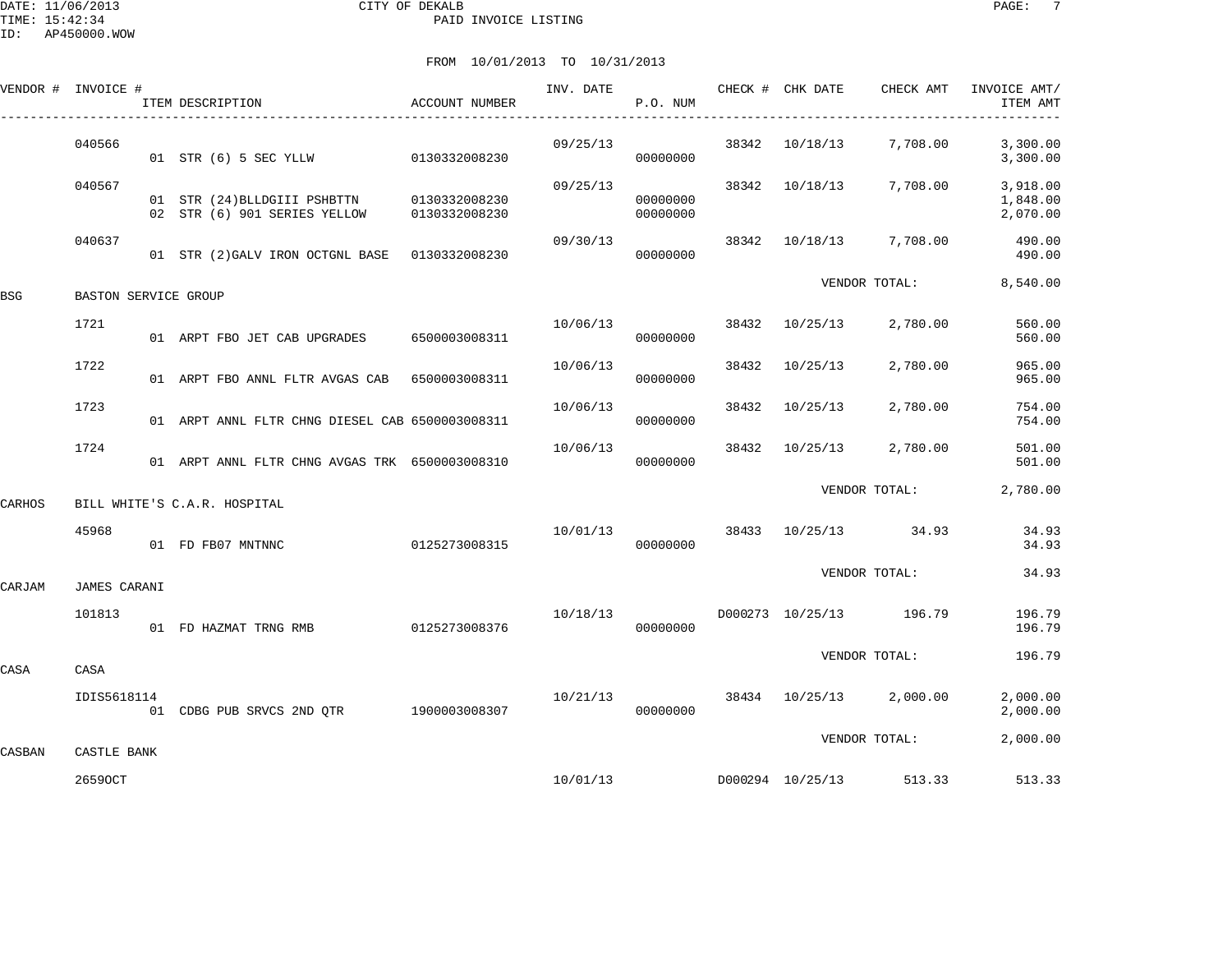DATE: 11/06/2013 CITY OF DEKALB PAGE: 8 PAID INVOICE LISTING

| VENDOR # INVOICE # |         |          | $$\uparrow$$ TTEM DESCRIPTION $$\sf ACCOUNT$$ NUMBER                      |                                | INV. DATE<br>P.O. NUM |                      | CHECK # CHK DATE | CHECK AMT               | INVOICE AMT/<br>ITEM AMT           |
|--------------------|---------|----------|---------------------------------------------------------------------------|--------------------------------|-----------------------|----------------------|------------------|-------------------------|------------------------------------|
|                    |         |          |                                                                           |                                |                       |                      |                  | D000294 10/25/13 513.33 |                                    |
|                    | 26590CT |          | 01 PW CHC ELT TAXI MOORE 8/27 0130313008376                               | 10/01/13                       |                       | 00000000             |                  |                         | 513.33<br>12.90                    |
|                    |         |          | 02 PW FLSH CB TAXI MOORE 8/27                                             | 0130313008376                  |                       | 00000000             |                  |                         | 8.25                               |
|                    |         | 03       | PW SQ GBRL LZR TAXI MOORE 8/27 0130313008376                              |                                |                       | 00000000             |                  |                         | 12.25                              |
|                    |         | 04       | PW LOWES PLN STRG FEES                                                    | 0130352008204                  |                       | 00000000             |                  |                         | 305.80                             |
|                    |         | 05       | PW HMTWN MOORE LUNCH W/ALDRMN 0130313008373                               |                                |                       | 00000000             |                  |                         | 29.13                              |
|                    |         | 06       | ARPT NBAA CLEVELAND FORUM REG 6500003008376                               |                                |                       | 00000000             |                  |                         | 60.00                              |
|                    |         | 07       | PW APW 2 TKNG IT TO THE STRTS 0130312008202                               |                                |                       | 00000000             |                  |                         | 85.00                              |
|                    | 28650CT |          |                                                                           |                                | 10/01/13              |                      |                  |                         | D000294 10/25/13 4,616.79 4,616.79 |
|                    |         | 01       | PD SBWY GATES K9 SCHL 8/13                                                | 0100000002715                  |                       | 00000000             |                  |                         | 9.50                               |
|                    |         | 02       | PD OTTO ENG (28) FLXBL OPN EAR 0100000002715                              |                                |                       | 00000000             |                  |                         | 245.36                             |
|                    |         | 03       | PD EXXON FUEL DIVERNON, IL                                                | 0100000002715                  |                       | 00000000             |                  |                         | 75.47                              |
|                    |         | 04       | PD OTTO ENG CREDIT                                                        | 0100000002715                  |                       | 00000000             |                  |                         | $-18.75$                           |
|                    |         | 05       | PD ELITE K9 LTHR HND PRCTRS/FT 0100000002715                              |                                |                       | 00000000             |                  |                         | 84.30                              |
|                    |         | 06<br>07 | PD RCK RVR ARMS FRNT SLNG SWL 0120222008242<br>PD EXXON FUEL DIVERNON, IL | 0100000002715                  |                       | 00000000<br>00000000 |                  |                         | 13.34<br>78.84                     |
|                    |         | 08       | PD JIMMY JOHNS CORNFEST                                                   | 0100000002715                  |                       | 00000000             |                  |                         | 346.00                             |
|                    |         | 09       | PD SAFEKIDS WEESE RECERT FEE                                              | 0120223008376                  |                       | 00000000             |                  |                         | 50.00                              |
|                    |         | 10       | PD JIMMY JOHNS CORNFEST                                                   | 0100000002715                  |                       | 00000000             |                  |                         | 421.00                             |
|                    |         | 11       | PD JIMMY JOHNS CORNFEST                                                   | 0100000002715                  |                       | 00000000             |                  |                         | 168.00                             |
|                    |         | 12       | PD JIMMY JOHNS CORNFEST                                                   | 0100000002715                  |                       | 00000000             |                  |                         | 269.38                             |
|                    |         | 13       | PD PETCO TAC #25LBS VAN FOOD                                              | 0100000002715                  |                       | 00000000             |                  |                         | 58.79                              |
|                    |         | 14       | PD AMZN ROSETTA STONE SPANISH 0120233008376                               |                                |                       | 00000000             |                  |                         | 227.69                             |
|                    |         | 15       | PD UPS POSTAGE 9/6/13                                                     | 0100000002715                  |                       | 00000000             |                  |                         | 6.96                               |
|                    |         | 16       | PD DUNKIN CS# 13-15342                                                    | 0120242008243                  |                       | 00000000             |                  |                         | 37.37                              |
|                    |         | 17       | PD PIZZA PROS MAJOR CASE CLLOT 0100000002730                              |                                |                       | 00000000             |                  |                         | 142.75                             |
|                    |         | 18       | PD RAY ALLN BLK AGTTN MZZL/FRT 0100000002715                              |                                |                       | 00000000             |                  |                         | 154.97                             |
|                    |         | 19       | PD EXXON FUEL DIVERNON, IL                                                | 0100000002715                  |                       | 00000000             |                  |                         | 65.80                              |
|                    |         | 20       | PD SBWY GATES K9 SCHL<br>PD PANERA GATES K9 SCHL                          | 0100000002715                  |                       | 00000000             |                  |                         | 6.38                               |
|                    |         | 21<br>22 | PD MDWY USA WPN PARTS/FRT                                                 | 0100000002715<br>0100000002715 |                       | 00000000<br>00000000 |                  |                         | 10.55<br>50.98                     |
|                    |         | 23       | PD GLCK INC WPN PARTS/FRT                                                 | 0100000002715                  |                       | 00000000             |                  |                         | 198.00                             |
|                    |         | 24       | PD EXXON FUEL DIVERNON, IL                                                | 0100000002715                  |                       | 00000000             |                  |                         | 59.51                              |
|                    |         | 25       | PD EXXON FUEL DIVERNON, IL                                                | 0100000002715                  |                       | 00000000             |                  |                         | 56.40                              |
|                    |         | 26       | PD RAY ALLN AGTTN MZZL                                                    | 0100000002715                  |                       | 00000000             |                  |                         | 129.99                             |
|                    |         | 27       | PD SBWY GATES K9 SCHL                                                     | 0100000002715                  |                       | 00000000             |                  |                         | 3.72                               |
|                    |         | 28       | PD VINNY'S 9/15/13                                                        | 0100000002730                  |                       | 00000000             |                  |                         | 60.40                              |
|                    |         | 29       | PD RCK RVR ARMS WPN PARTS/FRT                                             | 0100000002715                  |                       | 00000000             |                  |                         | 482.00                             |
|                    |         | 30       | PD SBWY GATES K9 SCHL                                                     | 0100000002715                  |                       | 00000000             |                  |                         | 5.53                               |
|                    |         | 31       | PD 1PC NTWRK PD MOUNT/FRT                                                 | 0100000002715                  |                       | 00000000             |                  |                         | 348.01                             |
|                    |         | 32       | PD EXXON FUEL DIVERNON, IL                                                | 0100000002715                  |                       | 00000000             |                  |                         | 60.13                              |
|                    |         | 33       | PD ARBYS GATES K9 SCHL                                                    | 0100000002715                  |                       | 00000000             |                  |                         | 8.27                               |
|                    |         | 34       | PD EXXON FUEL DIVERNON, IL                                                | 0100000002715                  |                       | 00000000             |                  |                         | 63.87                              |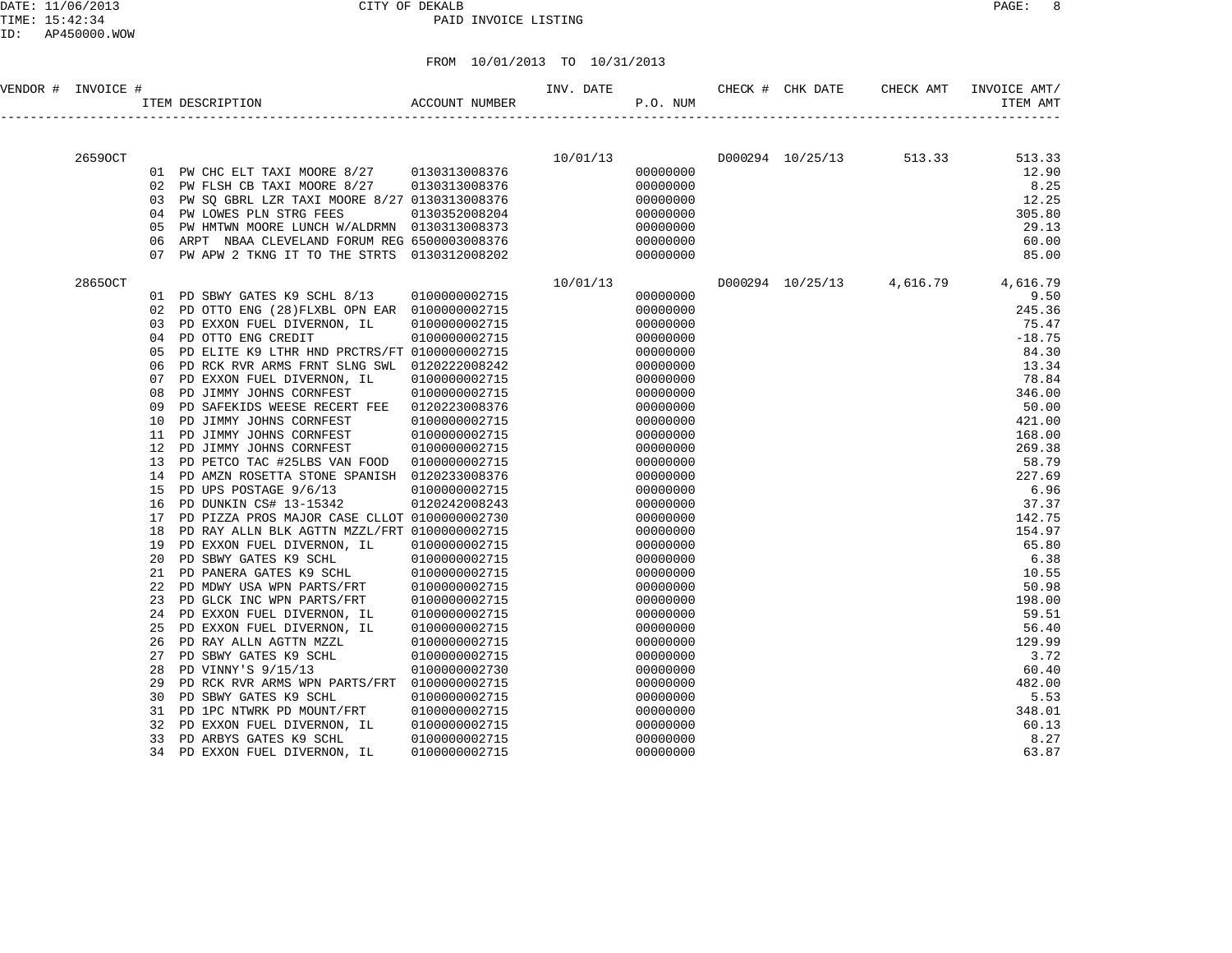| VENDOR # INVOICE # |                 | #<br>ITEM DESCRIPTION<br>${\bf ACCOUNT\quad NUMBER}$                                                                                                                                                                                    |               | INV. DATE<br>P.O. NUM              |          | CHECK # CHK DATE | CHECK AMT               | INVOICE AMT/<br>ITEM AMT           |
|--------------------|-----------------|-----------------------------------------------------------------------------------------------------------------------------------------------------------------------------------------------------------------------------------------|---------------|------------------------------------|----------|------------------|-------------------------|------------------------------------|
| 28650CT            |                 |                                                                                                                                                                                                                                         |               | $10/01/13$<br>00000000<br>00000000 |          |                  |                         | D000294 10/25/13 4,616.79 4,616.79 |
|                    |                 | 35 PD EXXON FUEL DIVERNON, IL 0100000002715                                                                                                                                                                                             |               |                                    |          |                  |                         | 28.28                              |
|                    |                 | 36 PD OFFMX JUMP DRIVES 0100000002730                                                                                                                                                                                                   |               |                                    |          |                  |                         | 179.94                             |
|                    |                 | 37 PD SHLL OIL PD323 FUEL OGLESBY 0120212008245                                                                                                                                                                                         |               |                                    | 00000000 |                  |                         | 46.05                              |
|                    | 38              | PD 1 PC NTWRK CREDIT                                                                                                                                                                                                                    | 0100000002715 |                                    | 00000000 |                  |                         | $-57.00$                           |
|                    | 39              | PD CORTLAND ANML HOSP TAC 0100000002715                                                                                                                                                                                                 |               |                                    | 00000000 |                  |                         | 44.75                              |
|                    | 40              | PD EXXON FUEL DIVERNON, IL                                                                                                                                                                                                              | 0120212008245 |                                    | 00000000 |                  |                         | 60.43                              |
|                    | 41              |                                                                                                                                                                                                                                         | 0100000002715 |                                    | 00000000 |                  |                         | 9.03                               |
|                    | 42              | PD SBWY GATES K9 SCHL<br>PD EPLNNR MCNETT CHICAGO<br>PD 377 30                                                                                                                                                                          | 0120223008376 |                                    | 00000000 |                  |                         | 234.41                             |
|                    | 43              | PD CIRCLE K FUEL SPRNGFLD, IL 0120212008245                                                                                                                                                                                             |               |                                    | 00000000 |                  |                         | 53.25                              |
|                    | 44              | PD DAIRY QN DECATUR, IL                                                                                                                                                                                                                 | 0100000002715 |                                    | 00000000 |                  |                         | 8.42                               |
|                    | 45              | PD UNN PRK LNG MCNETT/MCDGLL 0120223008376                                                                                                                                                                                              |               |                                    | 00000000 |                  |                         | 17.65                              |
|                    | 46              | PD HD WST SB SHP SPRNGFIELD                                                                                                                                                                                                             | 0100000002715 |                                    | 00000000 |                  |                         | 11.07                              |
| 36720CT            |                 |                                                                                                                                                                                                                                         |               | 10/01/13                           |          |                  |                         | D000294 10/25/13 1,002.13 1,002.13 |
|                    |                 | 01 ENG PLMR HS CHCG MAURER APWA 0130353008376                                                                                                                                                                                           |               |                                    | 00000000 |                  |                         | 425.48                             |
|                    |                 | 02 DSATS UPS MAILING PLAOUE                                                                                                                                                                                                             | 0900003008305 |                                    | 00000000 |                  |                         | 6.60                               |
|                    |                 | 03 DSATS PERE MRQTT DICKSON IPTA 0900003008376                                                                                                                                                                                          |               |                                    | 00000000 |                  |                         | 315.05                             |
|                    |                 | 04 ENG ASCE '14 DUES MAURER                                                                                                                                                                                                             | 0130353008375 |                                    | 00000000 |                  |                         | 255.00                             |
| 50690CT            |                 |                                                                                                                                                                                                                                         |               | 10/01/13                           |          |                  |                         | D000294 10/25/13 2,577.02 2,577.02 |
|                    |                 | 01 CM IML REG CONF O'LEARY 0110103008376                                                                                                                                                                                                |               |                                    | 00000000 |                  |                         | 295.00                             |
|                    | 02              | CM IML REG CONF BAKER<br>CM IML REG CONF NAYLOR                                                                                                                                                                                         | 0110103008376 |                                    | 00000000 |                  |                         | 295.00                             |
|                    | 03              | CM IML REG CONF NAYLOR                                                                                                                                                                                                                  | 0110103008376 |                                    | 00000000 |                  |                         | 295.00                             |
|                    | 04              | CM IML REG CONF/LNCHN REY<br>CM IML REG CONF FINUCANE                                                                                                                                                                                   | 0110103008376 |                                    | 00000000 |                  |                         | 345.00                             |
|                    | 05              | CM IML REG CONF FINUCANE                                                                                                                                                                                                                | 0110103008376 |                                    | 00000000 |                  |                         | 295.00                             |
|                    | 06              | CM IML REG CONF JACOBSON 0110103008376<br>CM LOS RNCHRS LNCH MTG 0115153008376<br>CM USPO POSTAGE 0115153008376<br>CM IML REG CONF ESPIRITU 0115153008376<br>CM IML REG CONF MALOY 0115153008376<br>CM IML REG CONF MALOY 0115153008376 |               |                                    | 00000000 |                  |                         | 295.00                             |
|                    | 07              |                                                                                                                                                                                                                                         |               |                                    | 00000000 |                  |                         | 43.57                              |
|                    | 08              |                                                                                                                                                                                                                                         |               |                                    | 00000000 |                  |                         | 13.50                              |
|                    | 09              |                                                                                                                                                                                                                                         |               |                                    | 00000000 |                  |                         | 295.00                             |
|                    | 10 <sup>°</sup> |                                                                                                                                                                                                                                         |               |                                    | 00000000 |                  |                         | 295.00                             |
|                    |                 | 11 CM GLLDN FLRST T ANDERSON 0135004008497                                                                                                                                                                                              |               |                                    | 00000000 |                  |                         | 109.95                             |
| 56490CT            |                 |                                                                                                                                                                                                                                         |               | 10/01/13                           |          |                  | D000294 10/25/13 999.13 | 999.13                             |
|                    |                 | 01 CD GES ICSC ELCTRCL OTLTS                                                                                                                                                                                                            | 0130343008373 |                                    | 00000000 |                  |                         | 269.19                             |
|                    | 02              | CD LORMAN WEBINAR HILAND                                                                                                                                                                                                                | 0130343008376 |                                    | 00000000 |                  |                         | 79.20                              |
|                    | 0.3             | CD SHERATON DIEDRICH 10/2                                                                                                                                                                                                               | 0130343008373 |                                    | 00000000 |                  |                         | 307.30                             |
|                    |                 | 04 CD GES ICSC STNDRD FRNTR                                                                                                                                                                                                             | 0130343008373 |                                    | 00000000 |                  |                         | 343.44                             |
| 68740CT            |                 |                                                                                                                                                                                                                                         |               | 10/01/13                           |          |                  | D000294 10/25/13 171.15 | 171.15                             |
|                    |                 | 01 PW LK CTY DEICING WRKSHP MOORE 0130313008376                                                                                                                                                                                         |               |                                    | 00000000 |                  |                         | 35.00                              |
|                    |                 | 02 STR LK CTY DEICING WRKSHP ESPY 0130333008376                                                                                                                                                                                         |               |                                    | 00000000 |                  |                         | 35.00                              |
|                    |                 | 03 STR LK CTY DEICING WRKSHP KECK 0130333008376                                                                                                                                                                                         |               |                                    | 00000000 |                  |                         | 35.00                              |
|                    | 04              | STR F/F UTIL BLT/BORE                                                                                                                                                                                                                   | 0130333008310 |                                    | 00000000 |                  |                         | 18.90                              |
|                    | 0.5             | WTR OFFMX OFFICE SUPPLIES 6000002008204                                                                                                                                                                                                 |               |                                    | 00000000 |                  |                         | 31.77                              |
|                    | 06              | STR OFFMX OFFICE SUPPLIES                                                                                                                                                                                                               | 0130332008204 |                                    | 00000000 |                  |                         | 15.48                              |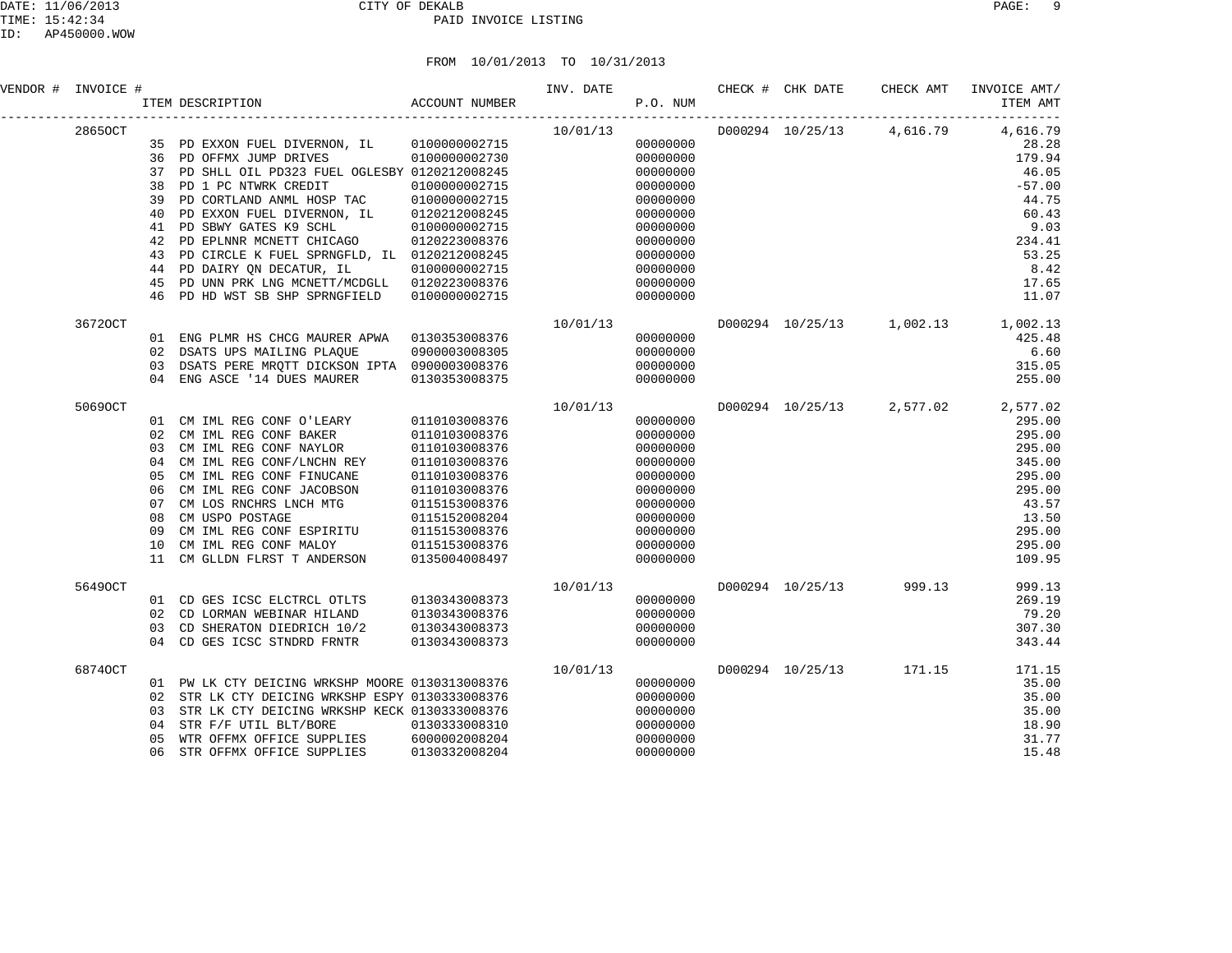|        | VENDOR # INVOICE # |    | ITEM DESCRIPTION                                                                     | ACCOUNT NUMBER                 | INV. DATE | P.O. NUM |       | CHECK # CHK DATE | CHECK AMT               | INVOICE AMT/<br>ITEM AMT           |
|--------|--------------------|----|--------------------------------------------------------------------------------------|--------------------------------|-----------|----------|-------|------------------|-------------------------|------------------------------------|
|        | 72280CT            |    |                                                                                      |                                | 10/01/13  |          |       |                  |                         | D000294 10/25/13 1,839.79 1,839.79 |
|        |                    |    | 01 FD GRDN HWDWR F1 TAPE 0125272008210                                               |                                |           | 00000000 |       |                  |                         | 21.56                              |
|        |                    |    | 02 FD USPO NTL FIRE ACDMY                                                            | 0125263008305                  |           | 00000000 |       |                  |                         | 19.95                              |
|        |                    |    | 03 FD SCHNUCKS BLDG SUPPLIES                                                         | 0125263008305<br>0125272008240 |           | 00000000 |       |                  |                         | 47.84                              |
|        |                    |    | 04 FD FRST RSPNC PAVLAK                                                              | 0125273008376                  |           | 00000000 |       |                  |                         | 80.00                              |
|        |                    | 05 | FD FRST RSPNC JOSSENDAL                                                              | 0125273008376                  |           | 00000000 |       |                  |                         | 80.00                              |
|        |                    | 06 | FD FRST RSPNC CARANI                                                                 | 0125273008376                  |           | 00000000 |       |                  |                         | 80.00                              |
|        |                    | 07 | FD R/R FAB 100FT HOSE STRP/FRT 0125272008240                                         |                                |           | 00000000 |       |                  |                         | 60.06                              |
|        |                    | 08 | FD RP LMBR WHT ALUM SFT                                                              | 0125272008210                  |           | 00000000 |       |                  |                         | 18.99                              |
|        |                    | 09 | FD THE READY STORE                                                                   | 0125273008376                  |           | 00000000 |       |                  |                         | 106.54                             |
|        |                    | 10 | FD BKR BUDDY (3) DZN DNTS $0125273008376$                                            |                                |           | 00000000 |       |                  |                         | 37.14                              |
|        |                    | 11 | FD HWTHRN STES ANDRES                                                                | 0125273008376                  |           | 00000000 |       |                  |                         | 443.95                             |
|        |                    | 12 | FD FRST RSPNC ZIOLA                                                                  | 0125273008376                  |           | 00000000 |       |                  |                         | 80.00                              |
|        |                    | 13 | FD PARTSELECT F1 DSHWSHR HNDL 0125272008210                                          |                                |           | 00000000 |       |                  |                         | 50.25                              |
|        |                    | 14 | FD FRST RSPNC STIKER                                                                 | 0125273008376                  |           | 00000000 |       |                  |                         | 80.00                              |
|        |                    | 15 | FD PWW LLC HIPAA CNPLNC PKG                                                          | 0125273008376                  |           | 00000000 |       |                  |                         | 475.00                             |
|        |                    | 16 | FD ACCO BRNDS '14 DIARY                                                              | 0125262008204                  |           | 00000000 |       |                  |                         | 116.76                             |
|        |                    |    | 17 FD PARAMEDIC LIC RNWL                                                             | 0125273008315                  |           | 00000000 |       |                  |                         | 41.75                              |
|        | 94270CT            |    |                                                                                      |                                | 10/01/13  |          |       |                  | D000294 10/25/13 766.37 | 766.37                             |
|        |                    |    | 01 IT VDBLCKS SUB OCT '13 0115163008375                                              |                                |           | 00000000 |       |                  |                         | 19.00                              |
|        |                    |    | 02 IT CBLSKTS (6) OPTCL CBL/FRT                                                      | 0115162008285                  |           | 00000000 |       |                  |                         | 162.39                             |
|        |                    |    | 03 IT RDLBS CBL/ANTNN/FRT                                                            | 0115162008285                  |           | 00000000 |       |                  |                         | 191.38                             |
|        |                    | 04 | IT SLDSGNL (2) POLE MNT KIT/FRT 0115162008285                                        |                                |           | 00000000 |       |                  |                         | 39.92                              |
|        |                    |    | 05 IT SHWME CBLS (25) CBLS/FRT                                                       | 0115162008285                  |           | 00000000 |       |                  |                         | 353.68                             |
|        |                    |    |                                                                                      |                                |           |          |       |                  |                         |                                    |
|        | 95180CT            |    |                                                                                      |                                | 10/01/13  |          |       | D000294 10/25/13 | 617.72                  | 617.72                             |
|        |                    |    | 01 FIN EMBSSY STES KOZINSKI 0115193008376<br>02 FIN MRRTT HTL KOZINSKI 0115193008376 |                                |           | 00000000 |       |                  |                         | 329.96                             |
|        |                    |    |                                                                                      |                                |           | 00000000 |       |                  |                         | 277.76                             |
|        |                    |    | 03 FIN SWT TOMATOES KOZINSKI                                                         | 0115193008376                  |           | 00000000 |       |                  |                         | 10.00                              |
| CCMSI  | CCMSI              |    |                                                                                      |                                |           |          |       |                  | VENDOR TOTAL:           | 13, 103. 43                        |
|        |                    |    |                                                                                      |                                |           |          |       |                  |                         |                                    |
|        | 0076122IN          |    |                                                                                      |                                | 09/16/13  |          |       |                  | 38435 10/25/13 7,250.00 | 7,250.00                           |
|        |                    |    | 01 CLAIMS & ADMIN 11/1/13-1/31/14 7000003008391                                      |                                |           | 00000000 |       |                  |                         | 7,250.00                           |
| CDWGOV | CDW GOVERNMENT INC |    |                                                                                      |                                |           |          |       |                  | VENDOR TOTAL:           | 7,250.00                           |
|        |                    |    |                                                                                      |                                |           |          |       |                  |                         |                                    |
|        | FP40168            |    |                                                                                      |                                | 09/05/13  |          |       | 38203 10/04/13   | 387.83                  | 161.89                             |
|        |                    |    | 01 IT LG 19 LED/FRT                                                                  | 0115162008285                  |           | 00000000 |       |                  |                         | 161.89                             |
|        | FP84137            |    |                                                                                      |                                | 09/06/13  |          | 38203 | 10/04/13         | 387.83                  | 71.82                              |
|        |                    |    | 01 IT BUSLINK DVDRW/FRT 0115162008285                                                |                                |           | 00000000 |       |                  |                         | 71.82                              |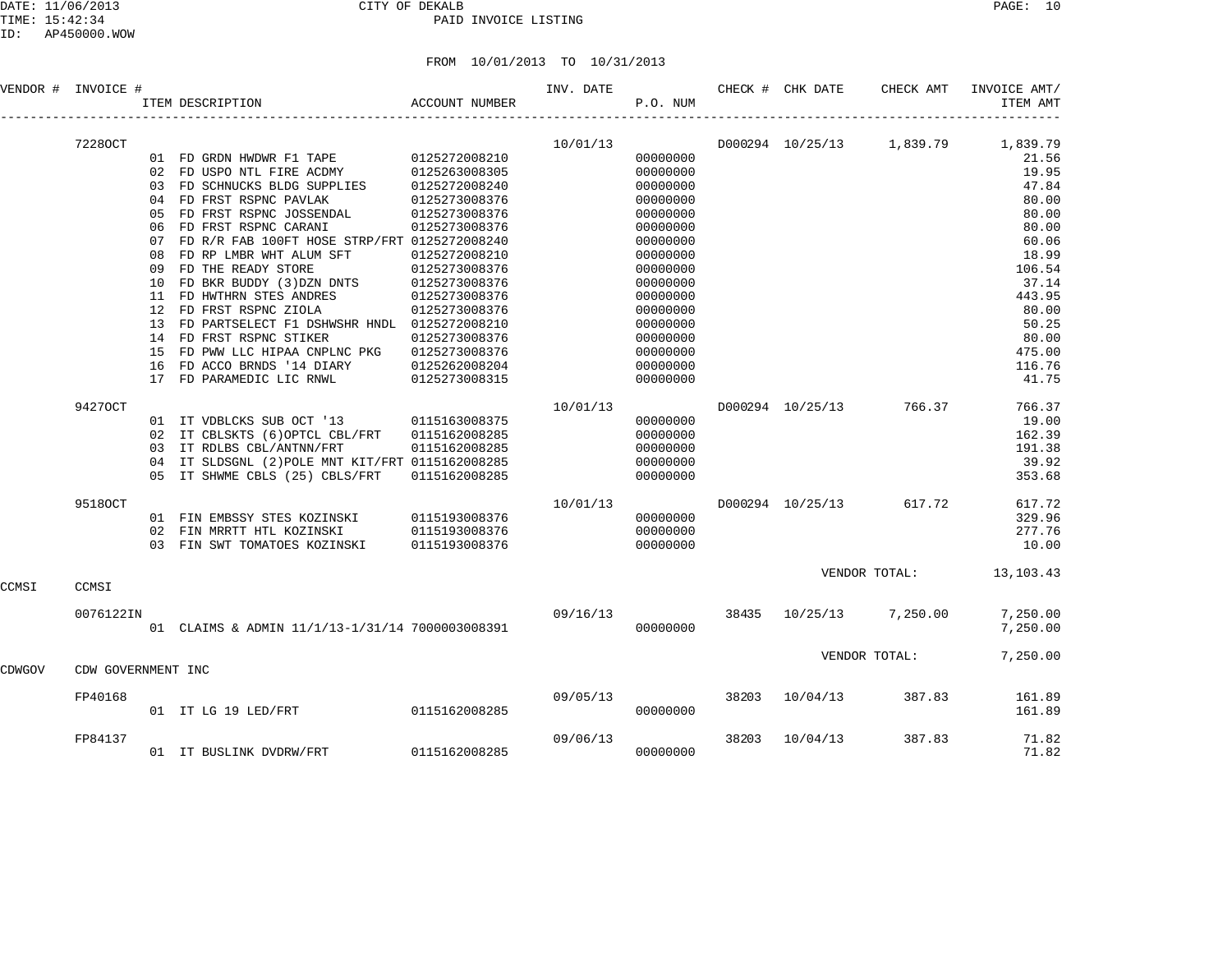|        | VENDOR # INVOICE # | ACCOUNT NUMBER<br>ITEM DESCRIPTION<br>---------------------------------               |                                    | P.O. NUM             |       |                |                                   | INVOICE AMT/<br>ITEM AMT               |
|--------|--------------------|---------------------------------------------------------------------------------------|------------------------------------|----------------------|-------|----------------|-----------------------------------|----------------------------------------|
|        | FV21390            | 01 IT MEMOREX DVD+R/FRT 0115162008285                                                 | 09/17/13                           | 00000000             |       |                | 38203 10/04/13 387.83             | 154.12<br>154.12                       |
|        | FW94510            | 01 POL STTN (6) LED TV/(6) WLLMNTS 5145006508626                                      | 09/19/13                           | 00000000             | 38343 |                |                                   | 10/18/13 7,662.66 7,643.10<br>7,643.10 |
|        | FX46046            | 01 IT STARTECH DB9 ADPTR TYPE1 0115162008285                                          | 09/20/13                           | 00000000             |       | 38343 10/18/13 | 7,662.66                          | 19.56<br>19.56                         |
|        | GF01912            | 01 IT SAM GALAXY NOTE 0115166008515                                                   | 10/01/13                           | 00000000             |       | 38436 10/25/13 | 1,280.52                          | 474.03<br>474.03                       |
|        | GF15270            | 01 PD KANGURU BLU-RAY DUP 0100000002715                                               | 10/02/13                           | 00000000             | 38436 |                | 10/25/13 1,280.52                 | 806.49<br>806.49                       |
| CHILEA |                    | CHILDREN'S LEARNING CENTER                                                            |                                    |                      |       |                | VENDOR TOTAL:                     | 9,331.01                               |
|        | 101813             | 01 CDBG PUB SRVCS 2ND QTR 1900003008307                                               | 10/18/13                           | 00000000             |       |                | 38437 10/25/13 832.50             | 832.50<br>832.50                       |
| CHIMET |                    | CHICAGO METROPOLITAN FIRE                                                             |                                    |                      |       |                | VENDOR TOTAL:                     | 832.50                                 |
|        | IN00061455         | 01 EGYPTN THTR FIRE ALARM RPR 1300006508624                                           |                                    | 00000000             |       |                | 08/30/13 38438 10/25/13 327.50    | 327.50<br>327.50                       |
| CHITIT |                    | CHICAGO TITLE INSURANCE CO                                                            |                                    |                      |       |                | VENDOR TOTAL:                     | 327.50                                 |
|        | C100209            | 01 FY14 TIF1 REHAB 904 PLEASANT 1300006508624                                         |                                    | 00000000             |       |                | $10/07/13$ 38439 $10/25/13$ 35.00 | 35.00<br>35.00                         |
|        | IDIS5618114        | 01 FY14 CDBG 1010 GROVE 1900006508624<br>02 FY14 CDBG 1620 E DRESSER RD 1900006508624 | 10/18/13                           | 00000000<br>00000000 |       |                | 38440 10/25/13 70.00              | 70.00<br>35.00<br>35.00                |
| CLABAI |                    | CLARK, BAIRD, SMITH LLP                                                               |                                    |                      |       |                | VENDOR TOTAL:                     | 105.00                                 |
|        | 3721               | 01 PRO LGL SRVCS 9/20/13 11MR16  0118004008450                                        | $10/01/13$ 38344 $10/18/13$ 213.75 | 00000000             |       |                |                                   | 213.75<br>213.75                       |
| CLETHO | THOMAS CLEVELAND   |                                                                                       |                                    |                      |       |                | VENDOR TOTAL:                     | 213.75                                 |
|        | 092713             |                                                                                       | 09/30/13                           |                      |       |                | D000256 10/04/13 127.69           | 127.69                                 |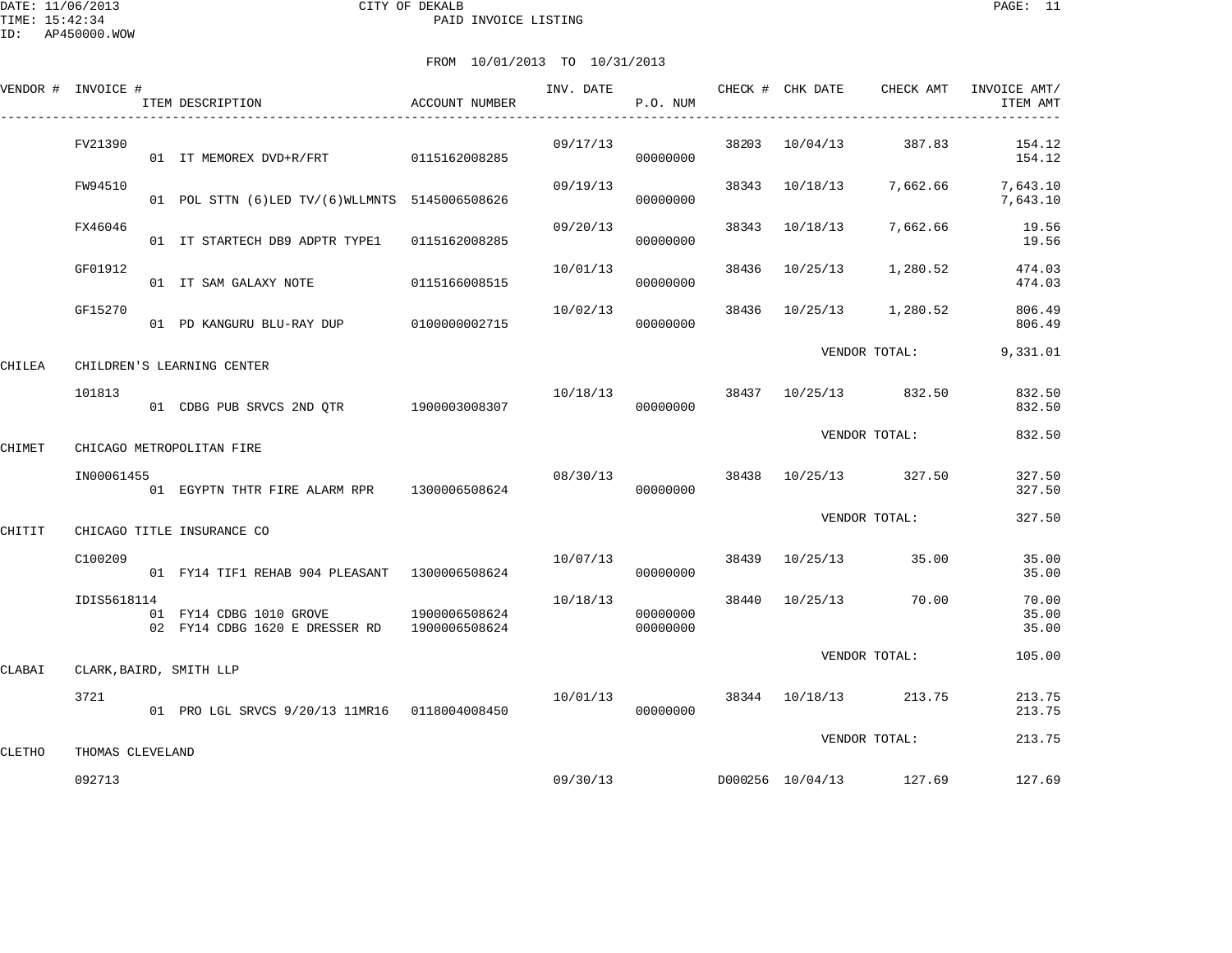DATE: 11/06/2013 CITY OF DEKALB PAGE: 12 PAID INVOICE LISTING

| VENDOR # INVOICE # |                     | ITEM DESCRIPTION                                | <b>ACCOUNT NUMBER</b> | INV. DATE | P.O. NUM |       | CHECK # CHK DATE | CHECK AMT               | INVOICE AMT/<br>ITEM AMT |
|--------------------|---------------------|-------------------------------------------------|-----------------------|-----------|----------|-------|------------------|-------------------------|--------------------------|
|                    | 092713              | 01 ARPT RMB MILEGE IPAA FALL CONF 6500003008376 |                       | 09/30/13  | 00000000 |       |                  | D000256 10/04/13 127.69 | 127.69<br>127.69         |
| CODWAT             |                     | CITY OF DEKALB-WATER FUND                       |                       |           |          |       |                  | VENDOR TOTAL:           | 127.69                   |
|                    | 100113              | 01 3003141800-00 200 S FOURTH                   | 6000003008355         | 10/01/13  | 00000000 | 38345 | 10/18/13         | 1,088.90                | 584.59<br>584.59         |
|                    | 100113A             | 01 3003141790-00 213 S FOURTH                   | 0130323008355         | 10/01/13  | 00000000 | 38345 | 10/18/13         | 1,088.90                | 89.31<br>89.31           |
|                    | 100113B             | 01 3003141760-00 223 S FOURTH                   | 0130323008355         | 10/01/13  | 00000000 | 38345 | 10/18/13         | 1,088.90                | 71.50<br>71.50           |
|                    | 100113C             | 01 3003141810-00 330 GROVE                      | 0130323008355         | 10/01/13  | 00000000 | 38345 | 10/18/13         | 1,088.90                | 343.50<br>343.50         |
|                    | 100113E             | 01 3003141810-00 330 GROVE                      | 0130323008355         | 10/01/13  | 00000000 | 38441 | 10/25/13         | 343.50                  | 343.50<br>343.50         |
| COMCAST            | COMCAST             |                                                 |                       |           |          |       |                  | VENDOR TOTAL:           | 1,432.40                 |
|                    | 091313              | 01 FD ST3 CABLE SRVC 9/23-10/22 2800003008375   |                       | 09/13/13  | 00000000 |       |                  | 38263 10/11/13 43.78    | 43.78<br>43.78           |
|                    | 092513              | 01 FD S3 CABLE 10/5-11/4/13                     | 2800003008375         | 09/25/13  | 00000000 | 38442 |                  | 10/25/13 25.87          | 25.87<br>25.87           |
| <b>COMCOO</b>      |                     | 4-C: COMMUNITY COORDINATED                      |                       |           |          |       |                  | VENDOR TOTAL:           | 69.65                    |
|                    | 101613              |                                                 |                       | 10/16/13  | 00000000 |       | 38443 10/25/13   | 5,132.25                | 5,132.25<br>5,132.25     |
| COMEAS             |                     | COMELEC SERVICES, INC.                          |                       |           |          |       |                  | VENDOR TOTAL:           | 5,132.25                 |
|                    | 50891               | 01 FD MINITOR V BTTRY/MNT/FRT 0125273008310     |                       | 09/19/13  | 00000000 |       | 38264 10/11/13   | 226.80                  | 226.80<br>226.80         |
| COMED              | COMMONWEALTH EDISON |                                                 |                       |           |          |       |                  | VENDOR TOTAL:           | 226.80                   |
|                    | 083013              |                                                 |                       | 08/30/13  |          |       | 38204 10/04/13   | 5.31                    | 5.31                     |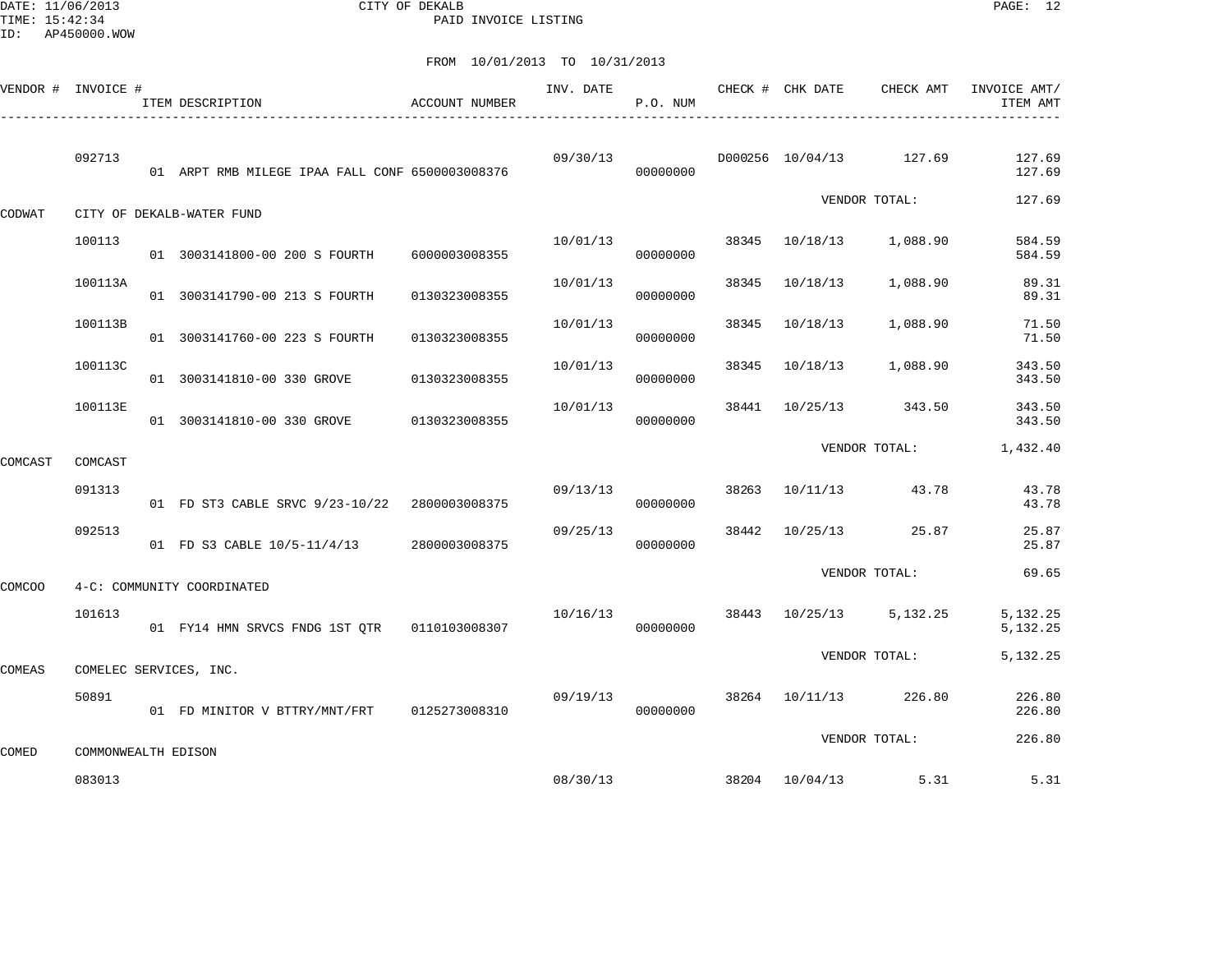DATE: 11/06/2013 CITY OF DEKALB PAGE: 13 PAID INVOICE LISTING

ID: AP450000.WOW

|        | VENDOR # INVOICE # | ITEM DESCRIPTION                              | <b>ACCOUNT NUMBER</b> | INV. DATE | P.O. NUM |       | CHECK # CHK DATE | CHECK AMT                | INVOICE AMT/<br>ITEM AMT |
|--------|--------------------|-----------------------------------------------|-----------------------|-----------|----------|-------|------------------|--------------------------|--------------------------|
|        | 083013             | 01 2691541038 7/31-8/29/13                    | 0130333008352         | 08/30/13  | 00000000 | 38204 | 10/04/13         | 5.31                     | 5.31<br>5.31             |
|        | 083013A            | 01 0063137075 7/31-8/29/13                    | 1000003008352         | 08/30/13  | 00000000 | 38346 | 10/18/13         | 145.05                   | 27.72<br>27.72           |
|        | 083013B            | 01 2439716008 8/1-8/30/13                     | 6500003008352         | 08/30/13  | 00000000 | 38346 | 10/18/13         | 145.05                   | 117.33<br>117.33         |
| COMREV |                    | COMMUNICATION REVOLVING FUND                  |                       |           |          |       |                  | VENDOR TOTAL:            | 150.36                   |
|        | T1406331           | 01 PD LEADS AUG '13                           | 0120233008320         | 09/16/13  | 00000000 | 38205 | 10/04/13         | 500.40                   | 500.40<br>500.40         |
| COMYAR |                    | COMPETITIVE YARD WORX, INC.                   |                       |           |          |       |                  | VENDOR TOTAL:            | 500.40                   |
|        | 2547               | 01 FTC KFC S 4TH ST                           | 0130353008347         | 09/09/13  | 00000000 | 38444 | 10/25/13         | 170.00                   | 60.00<br>60.00           |
|        | 2548               | 01 FTC N 1ST ST                               | 0130353008347         | 09/08/13  | 00000000 |       | 38444 10/25/13   | 170.00                   | 75.00<br>75.00           |
|        | 2549               | 01 FTC 715 N 11TH ST                          | 0130353008347         | 10/17/13  | 00000000 |       | 38444 10/25/13   | 170.00                   | 35.00<br>35.00           |
| CONFS  | CONSERV FS         |                                               |                       |           |          |       |                  | VENDOR TOTAL:            | 170.00                   |
|        | 1776196IN          | 01 ARPT 300GL DIESEL GOLD ULTRA 6500002008245 |                       | 09/25/13  | 00000000 |       |                  | 38347 10/18/13 1,038.60  | 1,038.60<br>1,038.60     |
| CONJAM | JAMES CONNORS      |                                               |                       |           |          |       |                  | VENDOR TOTAL:            | 1,038.60                 |
|        | 101813             | 01 WELLNESS 2013                              | 7100004008476         | 10/18/13  | 00000000 | 38445 | 10/25/13         | 187.50                   | 187.50<br>187.50         |
| CONSCH |                    | CONRAD SCHMITT STUDIOS INC.                   |                       |           |          |       |                  | VENDOR TOTAL:            | 187.50                   |
|        | 3245               | 01 EGYPTN THTR PLSTR/PNT RSTRTN 1300006508624 |                       | 09/19/13  | 00000000 |       |                  | 38348 10/18/13 66,751.50 | 66,751.50<br>66,751.50   |
|        |                    |                                               |                       |           |          |       |                  | VENDOR TOTAL:            | 66,751.50                |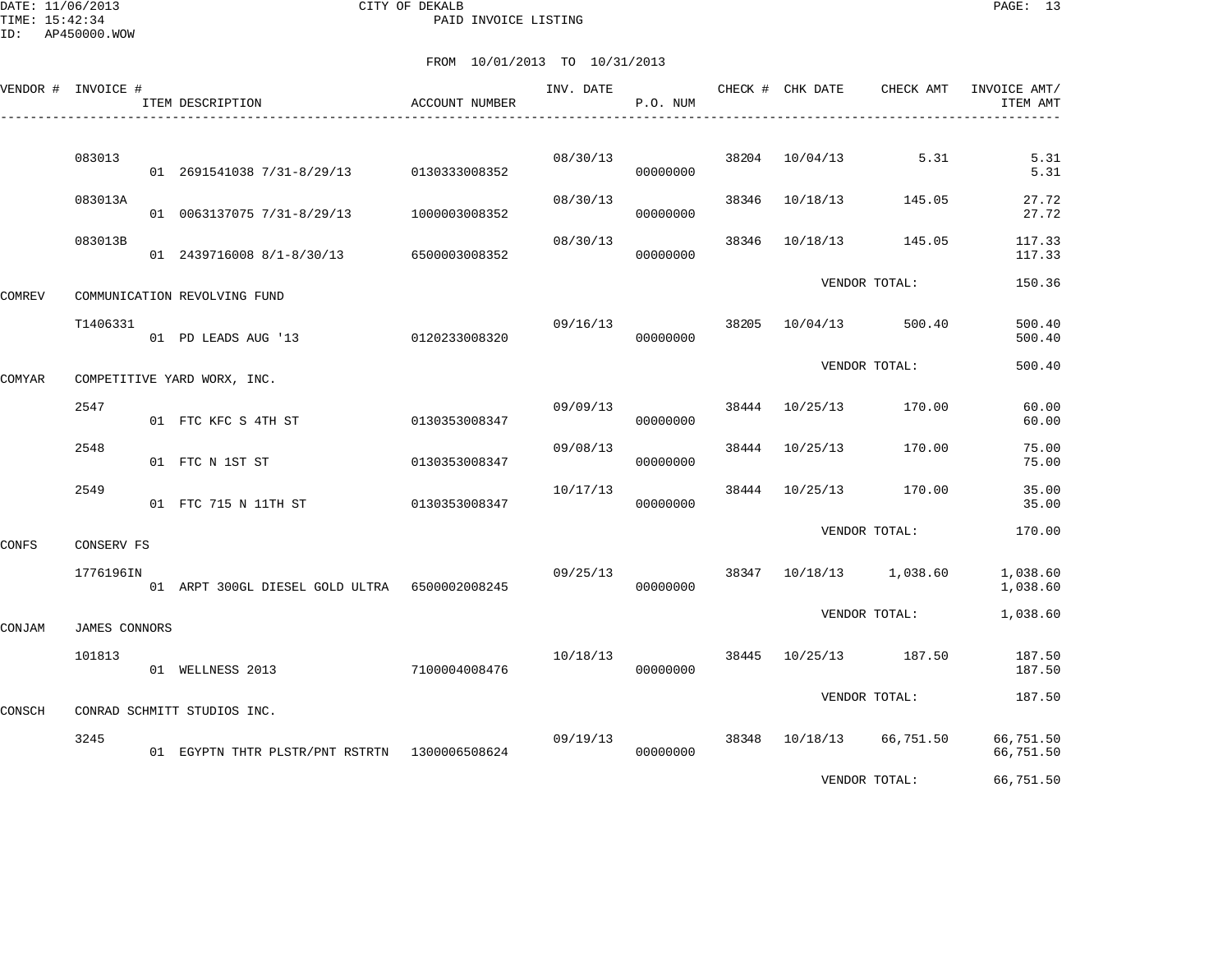DATE: 11/06/2013 CITY OF DEKALB PAGE: 14 PAID INVOICE LISTING

ID: AP450000.WOW

|         | VENDOR # INVOICE # | ITEM DESCRIPTION                                                                                 | ACCOUNT NUMBER                 | INV. DATE | P.O. NUM             |       |                | CHECK # CHK DATE CHECK AMT | INVOICE AMT/<br>ITEM AMT  |
|---------|--------------------|--------------------------------------------------------------------------------------------------|--------------------------------|-----------|----------------------|-------|----------------|----------------------------|---------------------------|
| CONSTEL | CONSTELLATION      |                                                                                                  |                                |           |                      |       |                |                            |                           |
|         | 0011337464         | 01 5571073030 7/2-7/31/13 0130333008352                                                          |                                |           | 08/29/13<br>00000000 |       | 38265 10/11/13 | 30.85                      | 30.85<br>30.85            |
| COPSER  | COPY SERVICE       |                                                                                                  |                                |           |                      |       |                | VENDOR TOTAL:              | 30.85                     |
|         | 23713              | 01 FY14 TIF REHAB DRPO TIRE CLNUP 1300006508624                                                  |                                | 10/01/13  | 00000000             | 38349 |                | 10/18/13 118.50            | 118.50<br>118.50          |
| COPYALL | COPY ALL SERVICE   |                                                                                                  |                                |           |                      |       |                | VENDOR TOTAL:              | 118.50                    |
|         | 109633             | 01 STR CPYR OVRG 8/7-9/6/13 0135002008202                                                        |                                | 09/09/13  | 00000000             | 38206 | 10/04/13       | 788.11                     | 65.34<br>65.34            |
|         | 109861             | 01 IT OVRG 8/12-9/11/13                                                                          | 0135002008202                  | 09/12/13  | 00000000             | 38206 | 10/04/13       | 788.11                     | 351.61<br>351.61          |
|         | 110229             | 01 CTYHLL CYPR LSE 9/12-12/11/13 0135003008310<br>02 CTYHLL CYPR OVRG 6/12-9/11/13 0135002008202 |                                | 09/18/13  | 00000000<br>00000000 | 38206 | 10/04/13       | 788.11                     | 224.22<br>60.00<br>164.22 |
|         | 110230             | 01 ENG CYPR LSE 9/12-12/11/13<br>02 ENG CYPR OVRG 6/12-9/11/13                                   | 0135003008310<br>0135002008202 | 09/18/13  | 00000000<br>00000000 | 38206 | 10/04/13       | 788.11                     | 146.94<br>60.00<br>86.94  |
|         | 110541             | 01 IT TONER FRT                                                                                  | 0115163008305                  | 09/24/13  | 00000000             | 38350 | 10/18/13       | 66.22                      | 6.22<br>6.22              |
|         | 110622             | 01 ARPT CPYR LSE 9/19-12/18/13                                                                   | 6500006008597                  | 09/24/13  | 00000000             | 38350 | 10/18/13       | 66.22                      | 60.00<br>60.00            |
|         | 110940             | 01 IT TONER FRT                                                                                  | 0115163008305                  | 09/30/13  | 00000000             | 38446 | 10/25/13       | 1,770.86                   | 6.22<br>6.22              |
|         | 110941             | 01 IT TONER FRT                                                                                  | 0115163008305                  | 09/30/13  | 00000000             | 38446 | 10/25/13       | 1,770.86                   | 6.22<br>6.22              |
|         | 111247             | 01 IT TONER FRT                                                                                  | 0115163008305                  | 10/02/13  | 00000000             | 38446 | 10/25/13       | 1,770.86                   | 6.22<br>6.22              |
|         | 111429             | 01 IT TONER FRT                                                                                  | 0115163008305                  | 10/04/13  | 00000000             | 38446 | 10/25/13       | 1,770.86                   | 6.22<br>6.22              |
|         | 111497             |                                                                                                  |                                | 10/07/13  |                      |       | 38446 10/25/13 | 1,770.86                   | 480.66                    |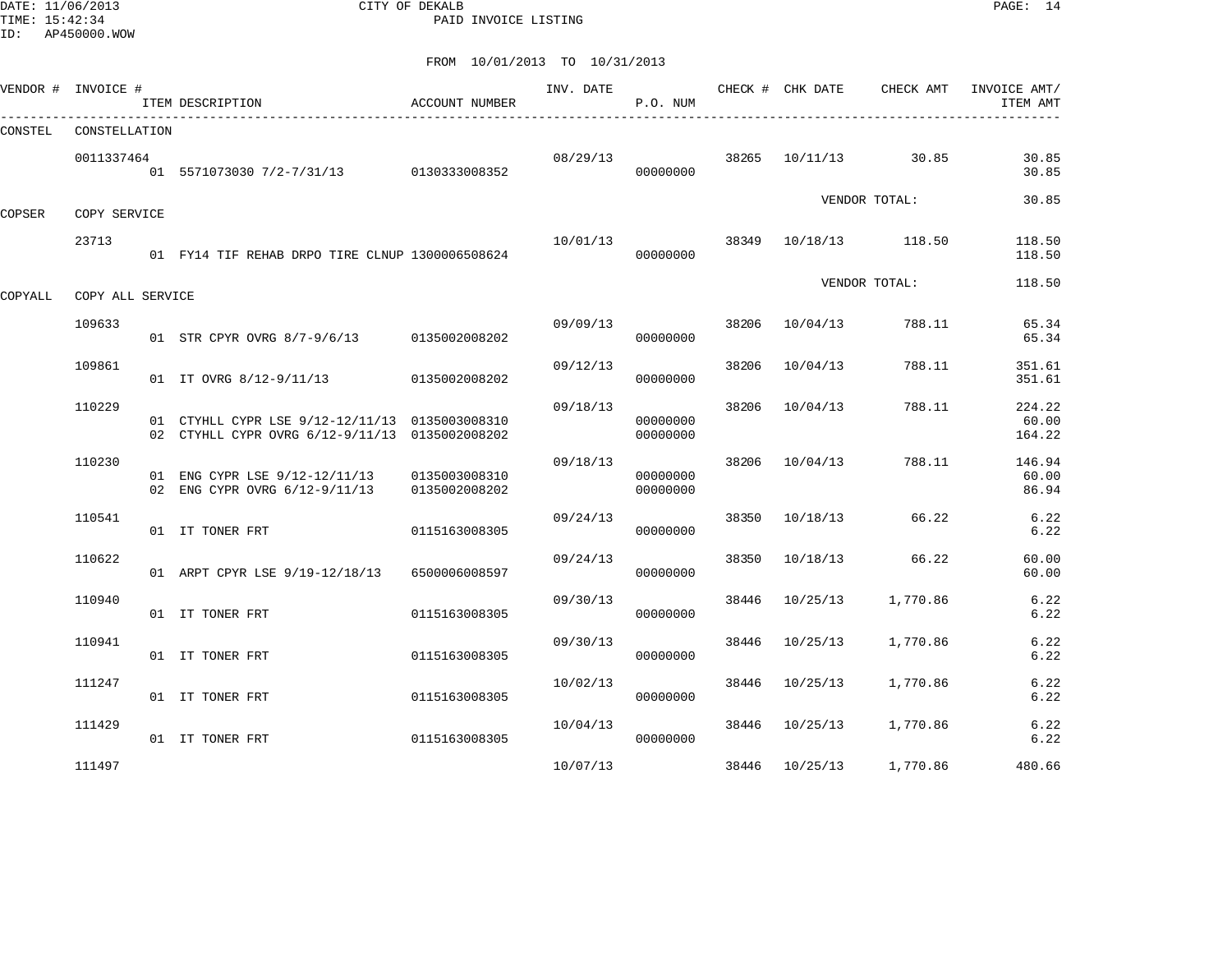DATE: 11/06/2013 CITY OF DEKALB PAGE: 15 PAID INVOICE LISTING

|        | VENDOR # INVOICE # | ITEM DESCRIPTION                                                                          | <b>ACCOUNT NUMBER</b>          | INV. DATE | P.O. NUM             |       | CHECK # CHK DATE | CHECK AMT               | INVOICE AMT/<br>ITEM AMT   |
|--------|--------------------|-------------------------------------------------------------------------------------------|--------------------------------|-----------|----------------------|-------|------------------|-------------------------|----------------------------|
|        | 111497             | 01 CTYHLL CPYR LSE 10/4-11/3/13 0135003008310<br>02 CTYHLL OVRG 9/4-10/3/13               | 0135002008202                  | 10/07/13  | 00000000<br>00000000 |       |                  | 38446 10/25/13 1,770.86 | 480.66<br>439.00<br>41.66  |
|        | 111498             | 01 CTYHLL OVR 9/5-10/4/13                                                                 | 0135002008202                  | 10/07/13  | 00000000             | 38446 | 10/25/13         | 1,770.86                | 812.73<br>812.73           |
|        | 111499             | 01 ENG OVRG 7/5-10/4/13                                                                   | 0135002008202                  | 10/07/13  | 00000000             | 38446 | 10/25/13         | 1,770.86                | 418.97<br>418.97           |
|        | 111500             | 01 STR OVRG 9/7-10/6/13                                                                   | 0135002008202                  | 10/07/13  | 00000000             | 38446 | 10/25/13         | 1,770.86                | 33.62<br>33.62             |
| COSMAR | MARK COSTELLO      |                                                                                           |                                |           |                      |       |                  | VENDOR TOTAL:           | 2,625.19                   |
|        | 101513             | 01 RFND AH TOW FEE                                                                        | 0100000002715                  | 10/15/13  | 00000000             |       |                  | 38447 10/25/13 150.00   | 150.00<br>150.00           |
| CREELE | CRESCENT ELECTRIC  |                                                                                           |                                |           |                      |       |                  | VENDOR TOTAL:           | 150.00                     |
|        | 02155079900        | 01 STR (6) FLOOD/(6)GE INCN LMP 0130322008219                                             |                                | 09/04/13  | 00000000             |       | 38207 10/04/13   | 942.66                  | 165.82<br>165.82           |
|        | 02155157600        | 01 STR (12) GE FLUOR LMP 0130322008219<br>02 STR (10) GE ELEC/(10) GE FLUOR 0130322008219 |                                | 09/04/13  | 00000000<br>00000000 | 38207 | 10/04/13         | 942.66                  | 465.05<br>105.84<br>359.21 |
|        | 02155160500        | 01 STR (500)RED WIRE/(500)WH WIRE 0130332008229                                           |                                | 09/04/13  | 00000000             | 38207 | 10/04/13         | 942.66                  | 184.40<br>184.40           |
|        | 02155165700        | 01 FD HUBW PLUG-NEMA5                                                                     | 0125273008348                  | 09/06/13  | 00000000             | 38266 | 10/11/13         | 636.24                  | 14.03<br>14.03             |
|        | 02155166000        | 01 STR (6) CCB RDDOT DRY-TITE                                                             | 0130322008219                  | 09/06/13  | 00000000             | 38207 | 10/04/13         | 942.66                  | 4.79<br>4.79               |
|        | 02155173500        | 01 STR (2) GE 480V BALLAST                                                                | 0130332008229                  | 09/09/13  | 00000000             | 38207 | 10/04/13         | 942.66                  | 122.60<br>122.60           |
|        | 02155175200        | 01 STR (24) PHTCNTRL<br>02 STR (24) INT-MAT PHTCNTRL                                      | 0130332008229<br>0130332008229 | 09/16/13  | 00000000<br>00000000 |       | 38351 10/18/13   | 875.02                  | 736.08<br>379.92<br>356.16 |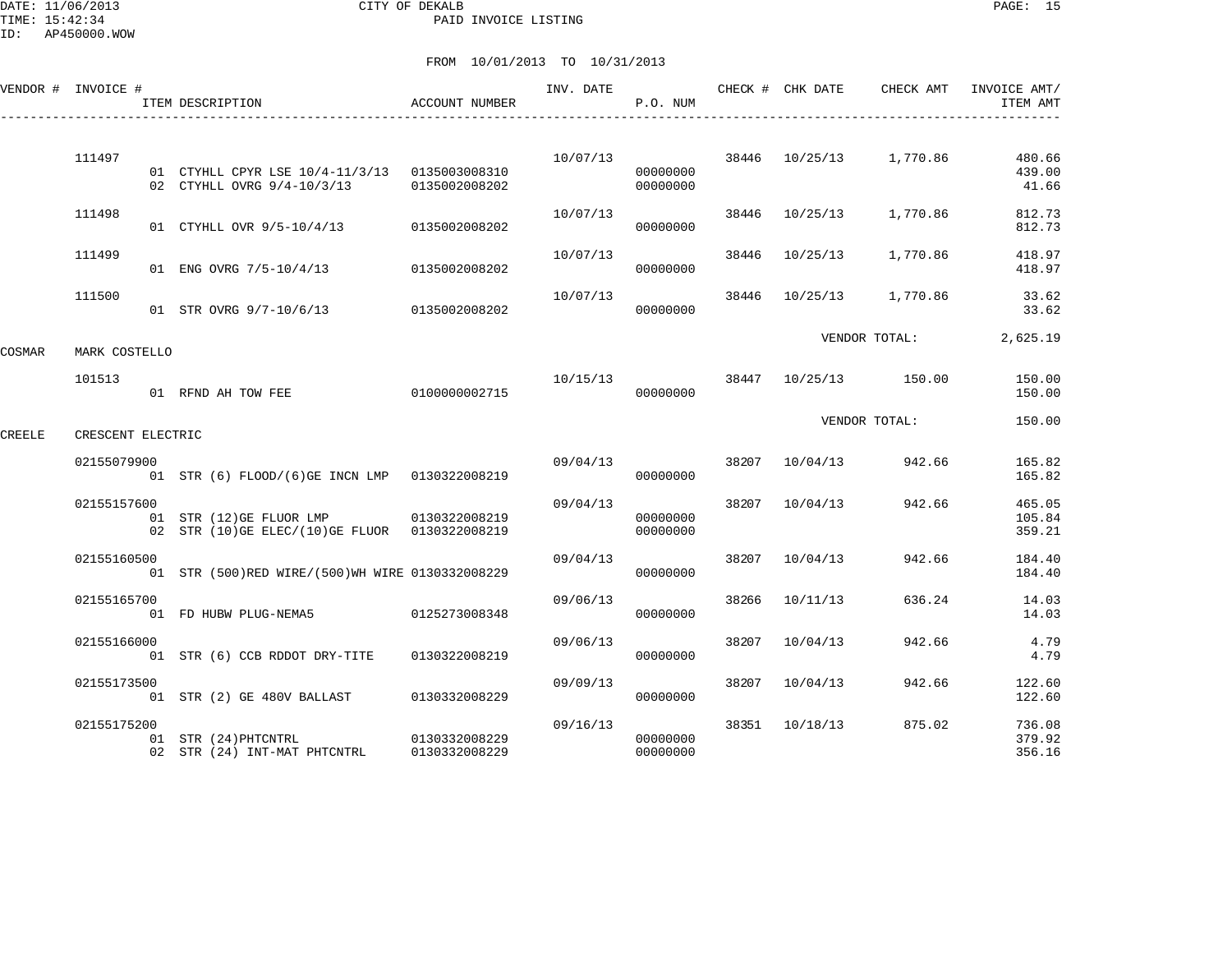DATE: 11/06/2013 CITY OF DEKALB PAGE: 16 PAID INVOICE LISTING

ID: AP450000.WOW

|        | VENDOR # INVOICE # | ITEM DESCRIPTION                                 | ACCOUNT NUMBER                 | INV. DATE | P.O. NUM             |       |                | CHECK # CHK DATE CHECK AMT | INVOICE AMT/<br>ITEM AMT |
|--------|--------------------|--------------------------------------------------|--------------------------------|-----------|----------------------|-------|----------------|----------------------------|--------------------------|
|        | 02155182800        | 01 FD ELCTRCL SUPPLIES                           | 0125273008348                  | 09/11/13  | 00000000             | 38266 | 10/11/13       | 636.24                     | 552.14<br>552.14         |
|        | 02155184900        | 01 FD 120/240V 100A CB 0125273008348             |                                | 09/11/13  | 00000000             | 38266 | 10/11/13       | 636.24                     | 70.07<br>70.07           |
|        | 02155202800        | 01 FD (30) BLK WIRE/3BLKBRNCVR/3BL 0125273008348 |                                | 09/16/13  | 00000000             | 38351 | 10/18/13       | 875.02                     | 130.38<br>130.38         |
|        | 02155204600        | 01 FD CDNG TP/EMT CONN/DRP BRKT 0125272008210    |                                | 09/16/13  | 00000000             | 38448 | 10/25/13       | 52.92                      | 34.33<br>34.33           |
|        | 02155206600        | 01 FD RD WSH/CND LCKNT/GRD BSH                   | 0125272008210                  | 09/16/13  | 00000000             |       | 38448 10/25/13 | 52.92                      | 18.59<br>18.59           |
|        | 02155254200        | 01 ARPT (4) LCKNTS/HUBW CONN 6500003008310       |                                | 09/27/13  | 00000000             |       | 38351 10/18/13 | 875.02                     | 8.56<br>8.56             |
| CSRBOB |                    | C.S.R. BOBCAT, INCORPORATED                      |                                |           |                      |       |                | VENDOR TOTAL:              | 2,506.84                 |
|        | 2650               | 01 STR STUMP GRINDER                             | 0130336008540                  | 09/17/13  | 00000000             |       |                | 38352 10/18/13 6,241.36    | 6,241.36<br>6,241.36     |
| CURCON |                    | CURRAN CONTRACTING COMPANY                       |                                |           |                      |       |                | VENDOR TOTAL:              | 6,241.36                 |
|        | 050613             | 01 ENG PRKNG LOT 2&3 #6/FNL 1300006508639        |                                |           | 05/06/13<br>00000000 |       |                | 38267 10/11/13 6,119.92    | 6,119.92<br>6,119.92     |
|        | 7112               | 01 WTR 3.040TN FRAP MODIFIED SRVC 6000002008228  |                                | 08/23/13  | 00000000             | 38208 | 10/04/13       | 282.58                     | 176.32<br>176.32         |
|        | 7314               | 01 WTR 1.610TN FRAP HMA SRFC                     | 6000002008228                  | 09/04/13  | 00000000             | 38208 | 10/04/13       | 282.58                     | 106.26<br>106.26         |
|        | 7374               | 01 STR 2.01TN MAT'L<br>02 WTR 2.01TN MAT'L       | 0130332008233<br>6000002008228 | 09/11/13  | 00000000<br>00000000 |       | 38353 10/18/13 | 117.16                     | 117.16<br>58.58<br>58.58 |
|        | 7549               | 01 STR 1.56TNS MATL                              | 0130332008228                  | 09/25/13  | 00000000             | 38449 | 10/25/13       | 670.39                     | 102.96<br>102.96         |
|        | 7554               | 01 WTR 6.11TNS MATL                              | 6000002008228                  | 09/27/13  | 00000000             | 38449 | 10/25/13       | 670.39                     | 397.15<br>397.15         |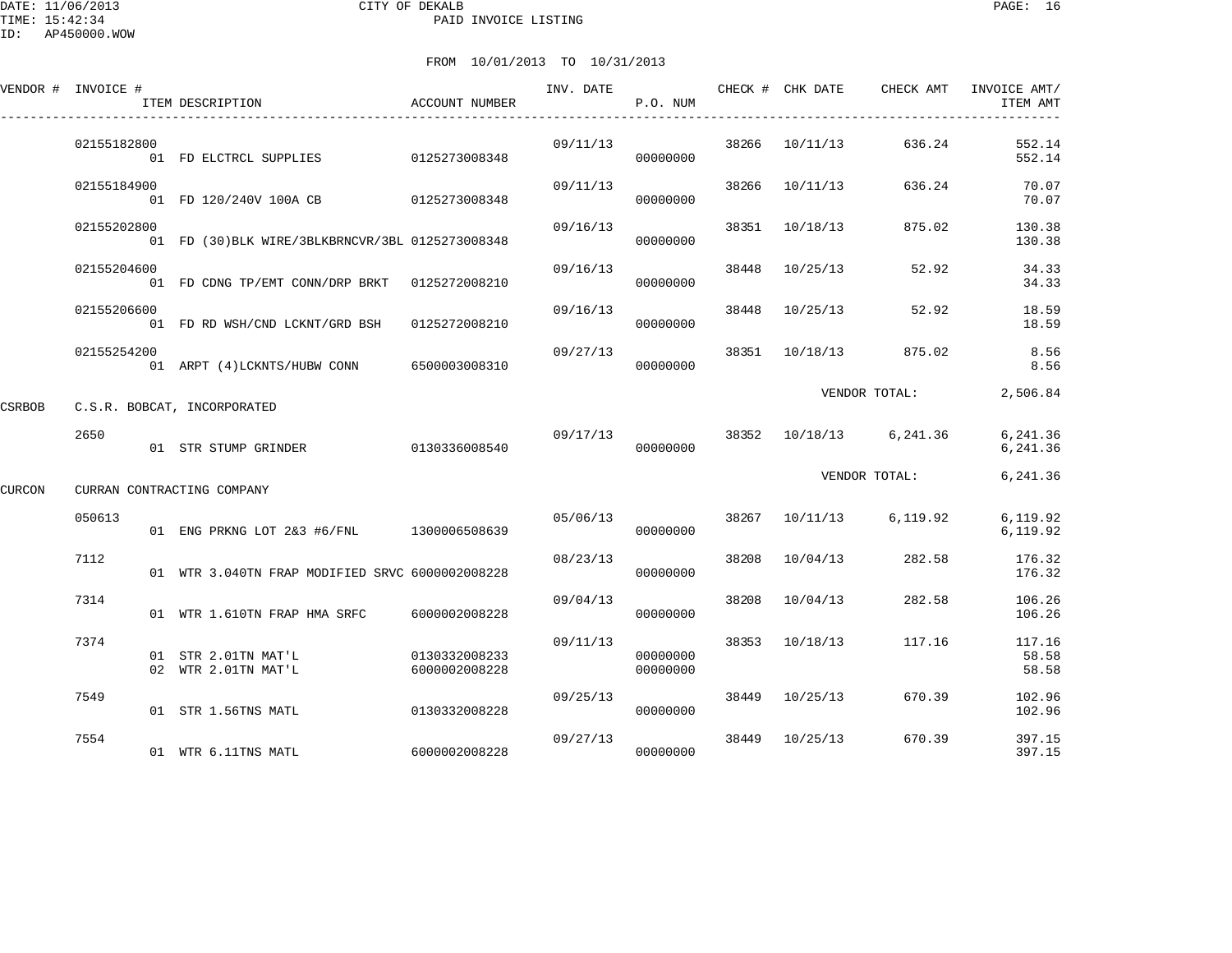DATE: 11/06/2013 CITY OF DEKALB PAGE: 17 PAID INVOICE LISTING

|        | VENDOR # INVOICE # | ITEM DESCRIPTION                               | <b>ACCOUNT NUMBER</b> | INV. DATE | P.O. NUM |       | CHECK # CHK DATE | CHECK AMT               | INVOICE AMT/<br>ITEM AMT |
|--------|--------------------|------------------------------------------------|-----------------------|-----------|----------|-------|------------------|-------------------------|--------------------------|
|        | 7599               | 01 STR 2.58TNS MATL                            | 0130332008233         | 09/18/13  | 00000000 |       |                  | 38449 10/25/13 670.39   | 170.28<br>170.28         |
| CYLSER |                    | CYLINDER SERVICES, INC.                        |                       |           |          |       |                  | VENDOR TOTAL:           | 7,190.05                 |
|        | 208690             | 01 FD BM CYLNDR LDDR TRK RESEAL 0125273008315  |                       | 09/12/13  | 00000000 |       |                  | 38268 10/11/13 545.00   | 545.00<br>545.00         |
| DARLEY | W.S. DARLEY & CO   |                                                |                       |           |          |       |                  | VENDOR TOTAL:           | 545.00                   |
|        | 17087099           | 01 FD BLK F4 DESCENDER                         | 2800006008510         | 09/05/13  | 00000000 |       |                  | 38354 10/18/13 3,594.69 | 3,594.69<br>3,594.69     |
| DCAUTO |                    | DEKALB COUNTY AUTO PARTS INC                   |                       |           |          |       |                  | VENDOR TOTAL:           | 3,594.69                 |
|        | 416314             | 01 FD E1 FUEL FILTER                           | 0125272008226         | 09/03/13  | 00000000 |       | 38355 10/18/13   | 716.62                  | 16.70<br>16.70           |
|        | 416426             | 01 FD FE13 (30)WIRES/TRMNLS 0125272008226      |                       | 09/03/13  | 00000000 | 38355 | 10/18/13         | 716.62                  | 46.35<br>46.35           |
|        | 416478             | 01 FD RADIO INSTLL CONNECTORS                  | 0125272008226         | 09/03/13  | 00000000 | 38355 | 10/18/13         | 716.62                  | 10.13<br>10.13           |
|        | 416596             | 01 FD TRT HYD PMP BTTRY/CORE DEP 0125272008226 |                       | 09/04/13  | 00000000 |       | 38355 10/18/13   | 716.62                  | 54.29<br>54.29           |
|        | 416692             | 01 FD ABRASIVE WHEEL 4 0125272008226           |                       | 09/05/13  | 00000000 | 38355 | 10/18/13         | 716.62                  | 6.17<br>6.17             |
|        | 416724             | 01 FD FE13 UBLT/CNNCTRS/THRDLCKR 0125272008226 |                       | 09/05/13  | 00000000 | 38355 | 10/18/13         | 716.62                  | 54.24<br>54.24           |
|        | 417074             | 01 FD M3 BTTRY CLNR/PRTCT 0125272008226        |                       | 09/07/13  | 00000000 | 38355 | 10/18/13         | 716.62                  | 16.97<br>16.97           |
|        | 417817             | 01 FD (8) 15W40 GAL                            | 0125272008226         | 09/12/13  | 00000000 |       | 38355 10/18/13   | 716.62                  | 143.92<br>143.92         |
|        | 418183             | 01 FD F1 (2) WIPER BLADES 0125272008226        |                       | 09/16/13  | 00000000 |       | 38355 10/18/13   | 716.62                  | 36.74<br>36.74           |
|        | 418203             |                                                |                       | 09/16/13  |          |       | 38355 10/18/13   | 716.62                  | 11.58                    |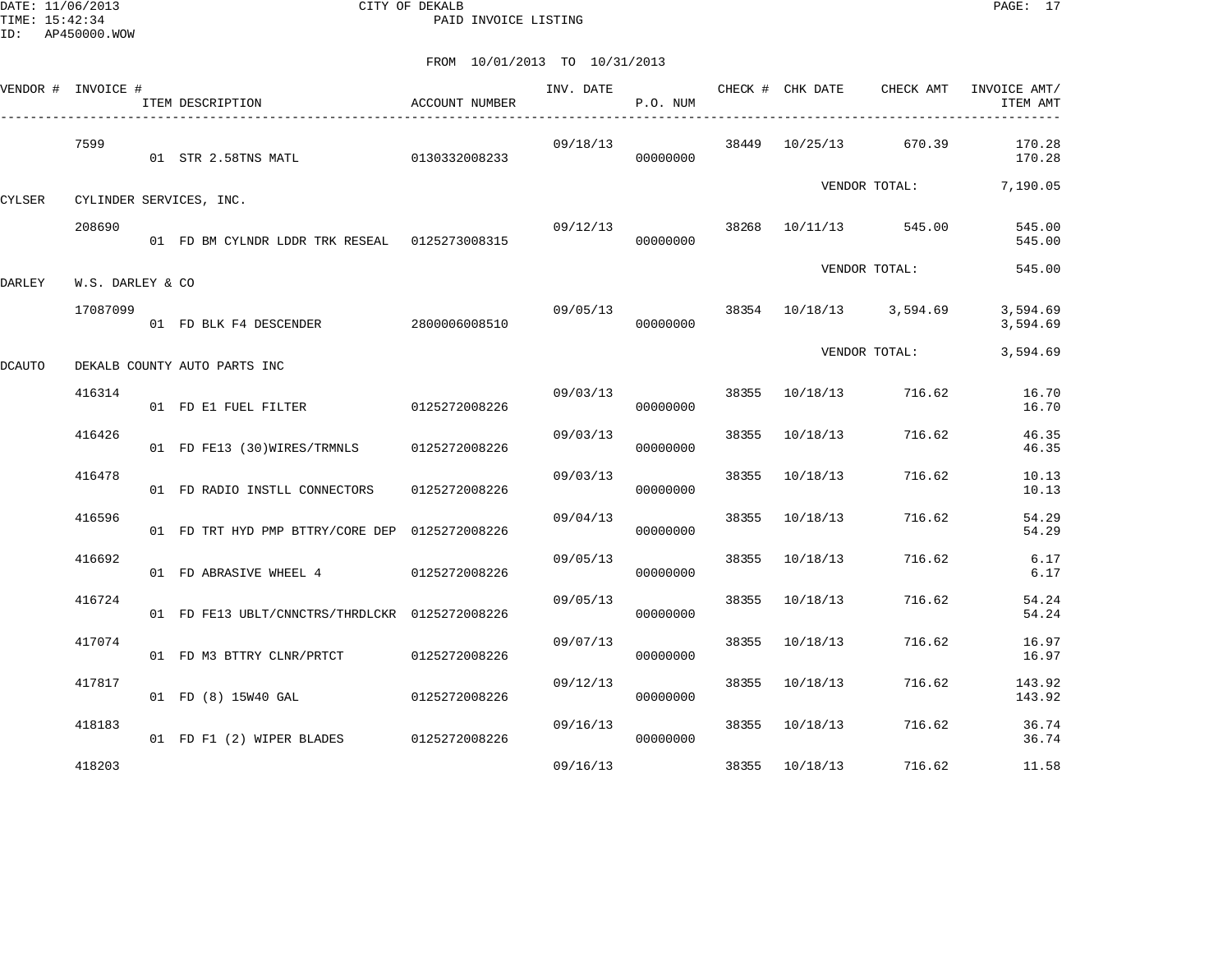DATE: 11/06/2013 CITY OF DEKALB PAGE: 18 PAID INVOICE LISTING

ID: AP450000.WOW

| VENDOR # INVOICE # |                   |    | ITEM DESCRIPTION                                                                                                          | ACCOUNT NUMBER                                                   | INV. DATE | P.O. NUM                                     |       | CHECK # CHK DATE | CHECK AMT     | INVOICE AMT/<br>ITEM AMT                    |
|--------------------|-------------------|----|---------------------------------------------------------------------------------------------------------------------------|------------------------------------------------------------------|-----------|----------------------------------------------|-------|------------------|---------------|---------------------------------------------|
|                    |                   |    |                                                                                                                           |                                                                  |           |                                              |       |                  |               |                                             |
|                    | 418203            |    | 01 FD M3 UBOLT/DIELECTRIC GREASE 0125272008226                                                                            |                                                                  | 09/16/13  | 00000000                                     | 38355 | 10/18/13         | 716.62        | 11.58<br>11.58                              |
|                    | 418284            |    | 01 FD BLUE DEF 2.5GAL                                                                                                     | 0125272008226                                                    | 09/16/13  | 00000000                                     | 38355 | 10/18/13         | 716.62        | 128.40<br>128.40                            |
|                    | 418379            |    | 01 FD E3 DOT FLUID                                                                                                        | 0125272008226                                                    | 09/17/13  | 00000000                                     | 38355 | 10/18/13         | 716.62        | 7.13<br>7.13                                |
|                    | 418401            |    | 01 FD ADAPTER                                                                                                             | 0125272008226                                                    | 09/17/13  | 00000000                                     | 38355 | 10/18/13         | 716.62        | 6.99<br>6.99                                |
|                    | 418480            |    | 01 FD EXTENTION                                                                                                           | 0125272008226                                                    | 09/17/13  | 00000000                                     | 38355 | 10/18/13         | 716.62        | 43.98<br>43.98                              |
|                    | 418744            |    | 01 FD SOCKET                                                                                                              | 0125272008226                                                    | 09/19/13  | 00000000                                     | 38355 | 10/18/13         | 716.62        | 76.00<br>76.00                              |
|                    | 419021            |    | 01 FD S2 LWNMWR BTTY                                                                                                      | 0125272008226                                                    | 09/20/13  | 00000000                                     | 38355 | 10/18/13         | 716.62        | 48.87<br>48.87                              |
|                    | 419783            |    | 01 FD TRAILER CONN SOCKET                                                                                                 | 0125272008226                                                    | 09/26/13  | 00000000                                     | 38355 | 10/18/13         | 716.62        | 8.16<br>8.16                                |
| DCCIRCLK           |                   |    | DEKALB COUNTY CIRCUIT CLERK                                                                                               |                                                                  |           |                                              |       |                  | VENDOR TOTAL: | 716.62                                      |
|                    | 100313            |    | 01 DAVID DOWNING-NEELY RETURN                                                                                             | 0100000073518                                                    | 10/03/13  | 00000000                                     | 38251 | 10/04/13         | 350.00        | 350.00<br>350.00                            |
| DCEDC              | DEKALB COUNTY EDC |    |                                                                                                                           |                                                                  |           |                                              |       |                  | VENDOR TOTAL: | 350.00                                      |
|                    | DK13462           | 03 | 01 BUSINESS RNDTBL SEP EVENT<br>02 BUSINESS RNDTBL SEP EVENT<br>BUSINESS RNDTBL SEP EVENT<br>04 BUSINESS RNDTBL SEP EVENT | 0110103008376<br>0130313008376<br>0130343008376<br>0115153008376 | 09/25/13  | 00000000<br>00000000<br>00000000<br>00000000 | 38269 | 10/11/13         | 220.00        | 220.00<br>135.00<br>35.00<br>25.00<br>25.00 |
| <b>DCLEEA</b>      |                   |    | DEKALB COUNTY LAW ENFORCEMENT                                                                                             |                                                                  |           |                                              |       |                  | VENDOR TOTAL: | 220.00                                      |
|                    | 2014              |    | 01 '14 DUES G LOWERY                                                                                                      | 0100000002730                                                    | 10/10/13  | 00000000                                     | 38356 | 10/18/13         | 900.00        | 900.00<br>100.00                            |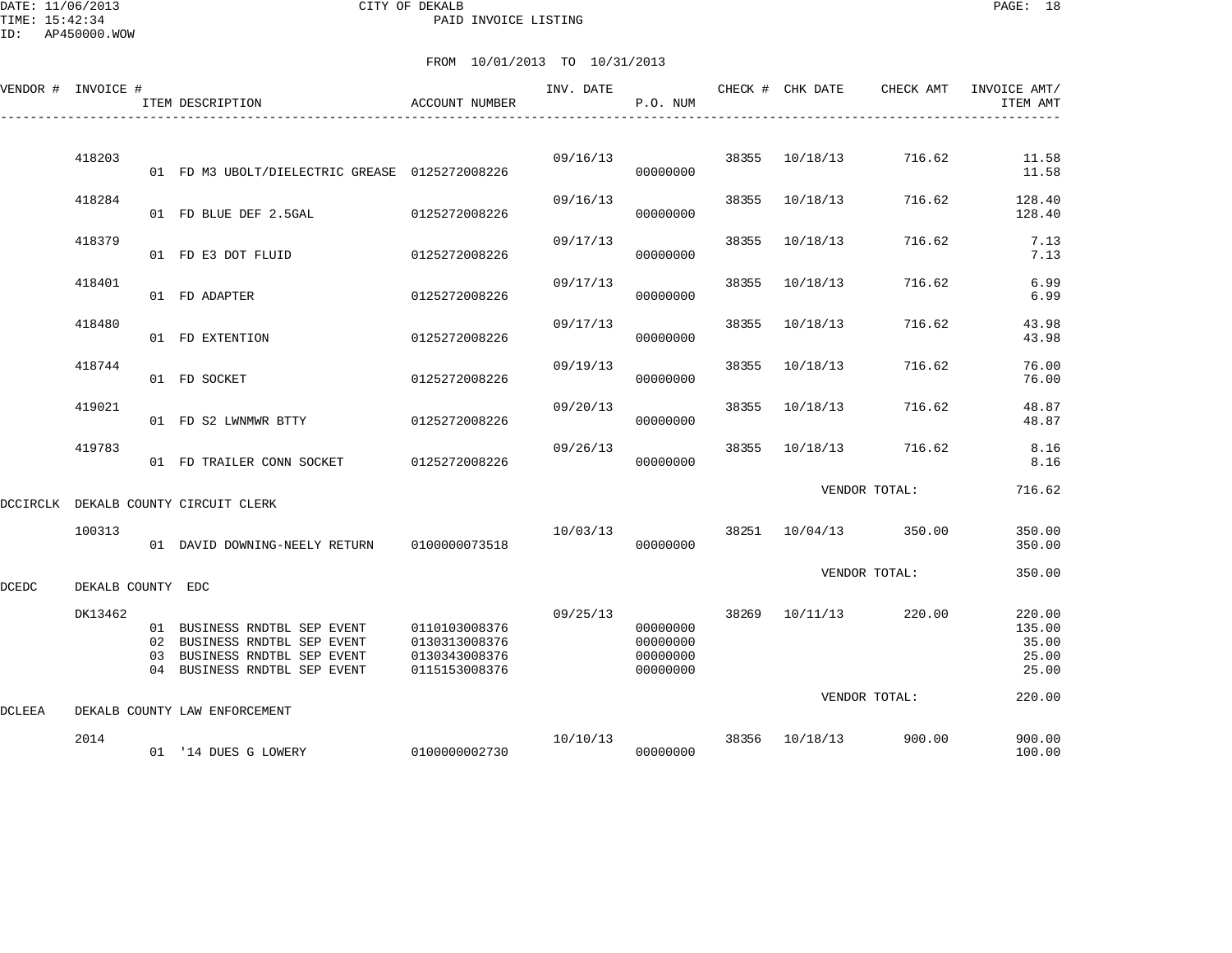|         | VENDOR # INVOICE #     |          | ITEM DESCRIPTION                                                                                                                                                                           | ACCOUNT NUMBER                                                                                                                       | INV. DATE | P.O. NUM                                                                                     |       | CHECK # CHK DATE | CHECK AMT         | INVOICE AMT/<br>ITEM AMT                                                               |
|---------|------------------------|----------|--------------------------------------------------------------------------------------------------------------------------------------------------------------------------------------------|--------------------------------------------------------------------------------------------------------------------------------------|-----------|----------------------------------------------------------------------------------------------|-------|------------------|-------------------|----------------------------------------------------------------------------------------|
|         | 2014                   | 05<br>08 | 02 '14 DUES W HOADLEY<br>03 '14 DUES J PETRAGALLO<br>04 '14 DUES J LEVERTON<br>'14 DUES R REDEL<br>06 '14 DUE J MCDOUGALL<br>07 '14 DUES T SMITH<br>'14 DUE C LEONI<br>09 '14 DUES P MEIER | 0100000002730<br>0100000002730<br>0100000002730<br>0100000002730<br>0100000002730<br>0100000002730<br>0100000002730<br>0100000002730 | 10/10/13  | 00000000<br>00000000<br>00000000<br>00000000<br>00000000<br>00000000<br>00000000<br>00000000 |       | 38356 10/18/13   | 900.00            | 900.00<br>100.00<br>100.00<br>100.00<br>100.00<br>100.00<br>100.00<br>100.00<br>100.00 |
| DCPSAFE | DCP/SAFE               |          |                                                                                                                                                                                            |                                                                                                                                      |           |                                                                                              |       |                  | VENDOR TOTAL:     | 900.00                                                                                 |
|         | 093013                 |          | 01 FY14 HMN SRVCS FNDG 1ST OTR 0110103008307                                                                                                                                               |                                                                                                                                      | 09/30/13  | 00000000                                                                                     | 38270 | 10/11/13         | 531.00            | 531.00<br>531.00                                                                       |
| DCREC   | DEKALB COUNTY RECORDER |          |                                                                                                                                                                                            |                                                                                                                                      |           |                                                                                              |       |                  | VENDOR TOTAL:     | 531.00                                                                                 |
|         | 101813                 |          | 01 FY14 TIF REHAB 120 HOME DR                                                                                                                                                              | 1300006508624                                                                                                                        | 10/18/13  | 00000000                                                                                     | 38450 | 10/25/13         | 40.00             | 40.00<br>40.00                                                                         |
|         | IDIS5610546            |          | 01 FY14 TIF REHAB 1233 STATE ST<br>02 FY14 CDBG FTHB 3207 NAPA CT                                                                                                                          | 1300006508624<br>1900004008499                                                                                                       | 09/27/13  | 00000000<br>00000000                                                                         | 38209 | 10/04/13         | 80.00             | 80.00<br>40.00<br>40.00                                                                |
|         | IDIS5618114            |          | 01 CDBG REHAB 314 REGAL DR<br>02 CDBG REHAB 719 S 4TH ST                                                                                                                                   | 1900006508624<br>1900006508624                                                                                                       | 10/18/13  | 00000000<br>00000000                                                                         | 38451 | 10/25/13         | 80.00             | 80.00<br>40.00<br>40.00                                                                |
| DEBSCH  | DEBUTANTES SCHOOL OF   |          |                                                                                                                                                                                            |                                                                                                                                      |           |                                                                                              |       |                  | VENDOR TOTAL:     | 200.00                                                                                 |
|         | 101013                 |          | 01 RMB PYMT MARQUEE SIGN 1400006508624                                                                                                                                                     |                                                                                                                                      | 10/10/13  | 00000000                                                                                     | 38452 |                  | 10/25/13 3,967.27 | 3,967.27<br>3,967.27                                                                   |
| DEK2020 | DEKALB 2020, LLC       |          |                                                                                                                                                                                            |                                                                                                                                      |           |                                                                                              |       |                  | VENDOR TOTAL:     | 3,967.27                                                                               |
|         | 092613                 |          | 01 RDVLPMNT JOHN/CLLG                                                                                                                                                                      | 1300003008343                                                                                                                        | 09/26/13  | 00000000                                                                                     | 38453 | 10/25/13         | 10,000.00         | 10,000.00<br>10,000.00                                                                 |
| DEKCHA  |                        |          | DEKALB CHAMBER OF COMMERCE                                                                                                                                                                 |                                                                                                                                      |           |                                                                                              |       |                  | VENDOR TOTAL:     | 10,000.00                                                                              |
|         | 14970                  |          |                                                                                                                                                                                            |                                                                                                                                      | 09/26/13  |                                                                                              | 38210 | 10/04/13         | 200.00            | 200.00                                                                                 |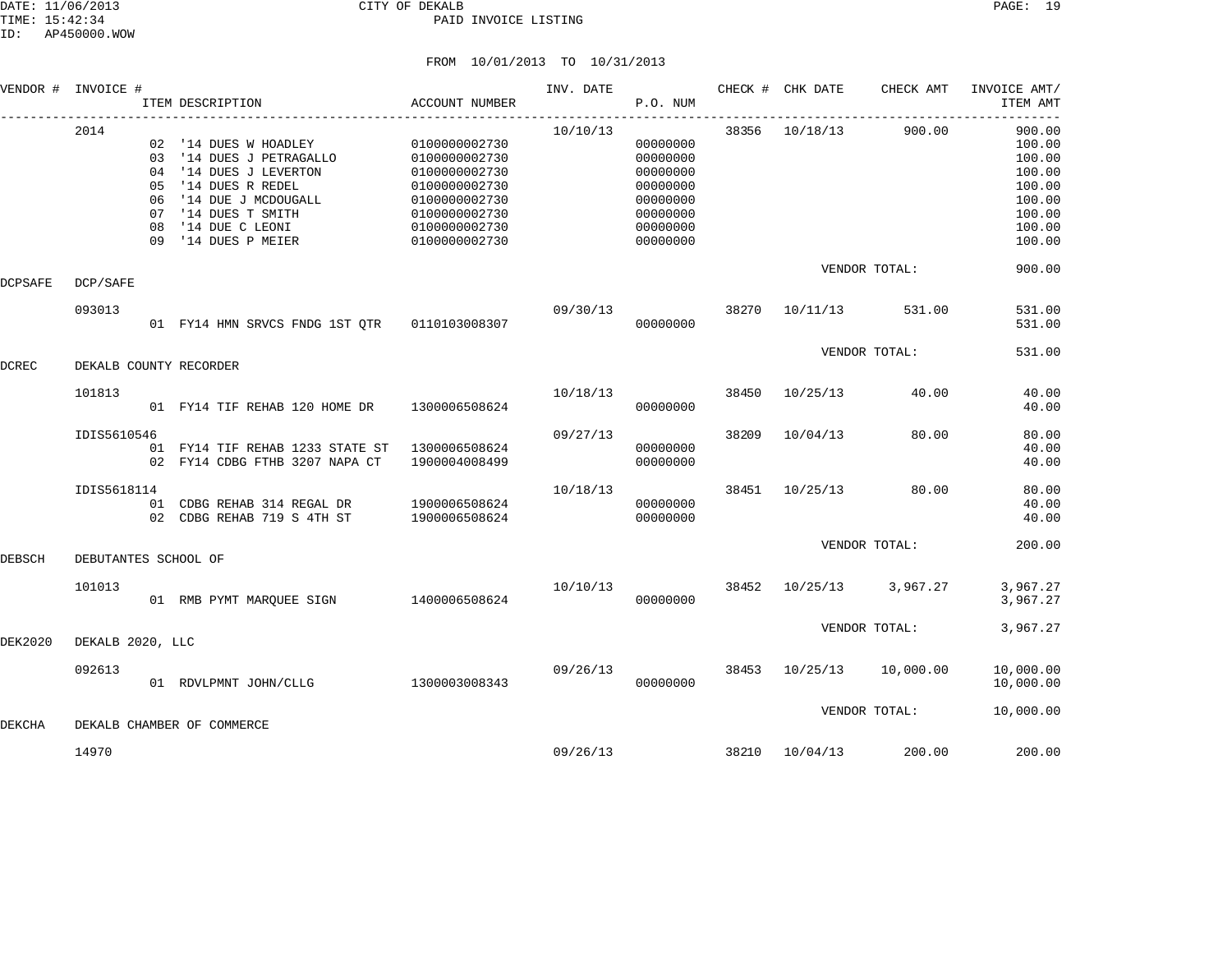DATE: 11/06/2013 CITY OF DEKALB PAGE: 20 PAID INVOICE LISTING

|         | VENDOR # INVOICE # | ITEM DESCRIPTION                                                            | <b>ACCOUNT NUMBER</b> | INV. DATE | P.O. NUM             |       | CHECK # CHK DATE | CHECK AMT               | INVOICE AMT/<br>ITEM AMT                         |
|---------|--------------------|-----------------------------------------------------------------------------|-----------------------|-----------|----------------------|-------|------------------|-------------------------|--------------------------------------------------|
|         | 14970              | 01 ARPT FOOD OKTOBERFEST 9/17/13 6500003008373                              |                       | 09/26/13  | 38210<br>00000000    |       | 10/04/13         | 200.00                  | 200.00<br>200.00                                 |
|         | 3                  | 01 SEP '13 SPECIAL EVENTS PSTN 0500003008343                                |                       | 09/30/13  | 00000000             |       |                  | 38357 10/18/13 3,750.00 | 3,750.00<br>3,750.00                             |
| DEKLAWN |                    | DEKALB LAWN & EOUIPMENT CO INC                                              |                       |           |                      |       |                  | VENDOR TOTAL:           | 3,950.00                                         |
|         | 15225              | 01 STR AIR FILTER/RECOIL SCRWS                                              | 0130333008310         | 09/03/13  | 00000000             |       |                  | 38454 10/25/13 1,255.01 | 39.09<br>39.09                                   |
|         | 15227              | 01 STR WEEDEATER RPR                                                        | 0130333008310         | 09/03/13  | 00000000             | 38454 | 10/25/13         | 1,255.01                | 63.25<br>63.25                                   |
|         | 15255              | 01 WTR MUDHOG OIL FLTR/CMNT SAW                                             | 6000002008232         | 09/04/13  | 00000000             |       | 38454 10/25/13   | 1,255.01                | 26.20<br>26.20                                   |
|         | 15318              | 01 FD 6PK STIHL MIX/FUEL FRESH                                              | 0125272008226         | 09/06/13  | 00000000             | 38454 | 10/25/13         | 1,255.01                | 22.45<br>22.45                                   |
|         | 15361              | 01 STR BUSHING IDLER SYSTM 59                                               | 0130332008226         | 09/09/13  | 00000000             | 38454 | 10/25/13         | 1,255.01                | 2.02<br>2.02                                     |
|         | 15371              | 01 STR (2) 6PK STIHL MIX<br>02 STR HLMT SYS/CHAIN LOOP-CHNSWS 0130332008295 | 0130332008245         | 09/10/13  | 00000000<br>00000000 |       |                  |                         | 38454 10/25/13 1,255.01 138.35<br>45.90<br>92.45 |
|         | 15460              | 01 STR P10 RPLCMNT BLADE                                                    | 0130332008226         | 09/13/13  | 00000000             |       | 38454 10/25/13   | 1,255.01                | 24.95<br>24.95                                   |
|         | 15522              | 01 STR CHAIN LOOP - CHNSW                                                   | 0130333008310         | 09/17/13  | 00000000             |       | 38454 10/25/13   | 1,255.01                | 47.00<br>47.00                                   |
|         | 15539              | 01 WTR W11 OTRSPNDL/BEARING ASM 6000003008310                               |                       | 09/17/13  | 00000000             | 38454 | 10/25/13         | 1,255.01                | 443.17<br>443.17                                 |
|         | 15554              | 01 WTR W11 SEAL-OIL                                                         | 6000003008310         | 09/18/13  | 00000000             |       | 38454 10/25/13   | 1,255.01                | 26.70<br>26.70                                   |
|         | 15562              | 01 WTR SPNDL HSNG ASM                                                       | 6000003008310         | 09/18/13  | 00000000             |       |                  | 38454 10/25/13 1,255.01 | 335.35<br>335.35                                 |
|         | 15603              |                                                                             |                       | 09/19/13  |                      |       | 38454 10/25/13   | 1,255.01                | 35.33                                            |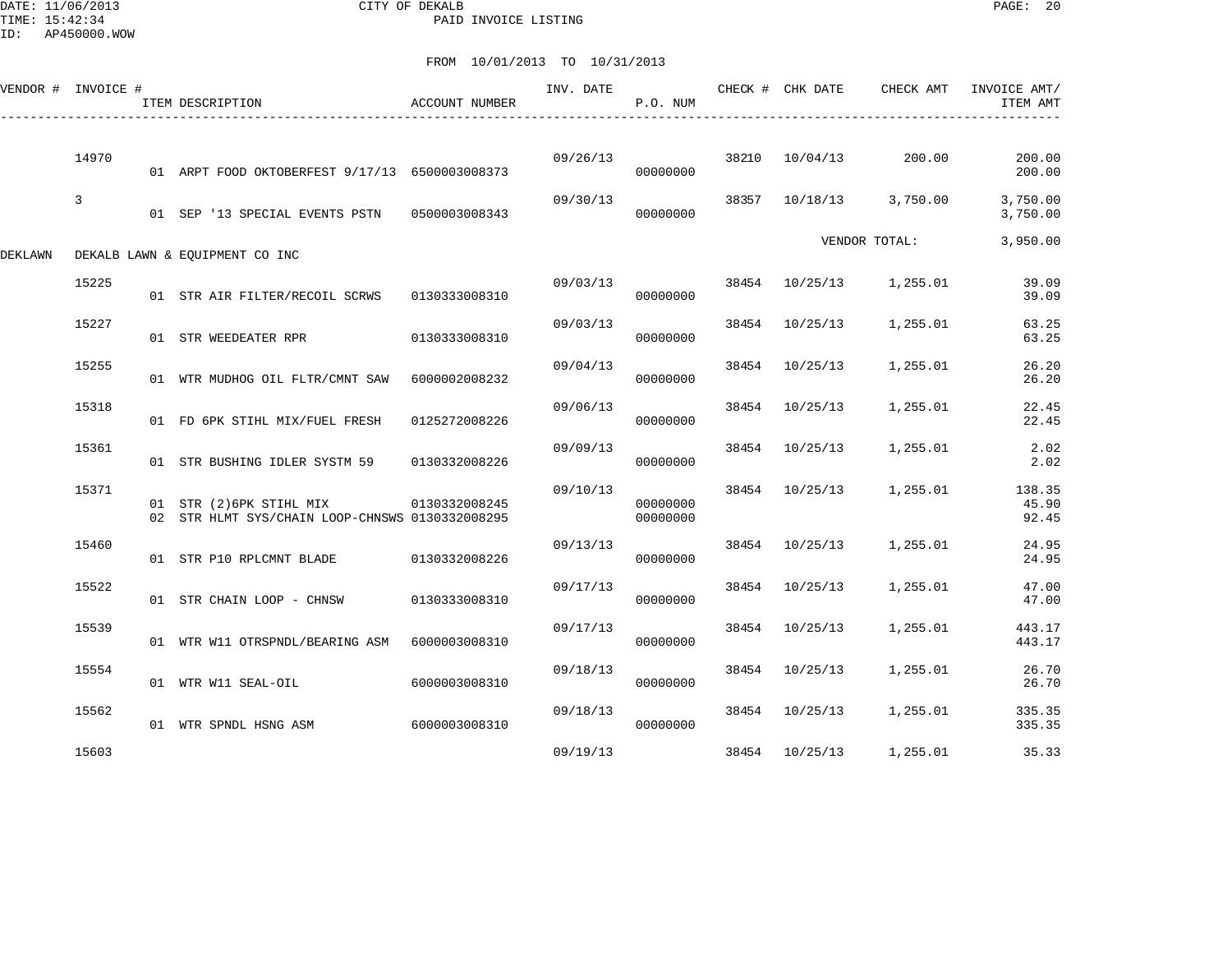DATE: 11/06/2013 CITY OF DEKALB PAGE: 21 PAID INVOICE LISTING

ID: AP450000.WOW

|        | VENDOR # INVOICE # | ITEM DESCRIPTION                                | ACCOUNT NUMBER | INV. DATE | P.O. NUM |       | CHECK # CHK DATE | CHECK AMT     | INVOICE AMT/<br>ITEM AMT |
|--------|--------------------|-------------------------------------------------|----------------|-----------|----------|-------|------------------|---------------|--------------------------|
|        | 15603              | 01 STR P38 SHFT CRBRTR CHOKE                    | 0130332008226  | 09/19/13  | 00000000 | 38454 | 10/25/13         | 1,255.01      | 35.33<br>35.33           |
|        | 15694              | 01 FD S1 CHAIN LOOP                             | 0125272008226  | 09/24/13  | 00000000 | 38454 | 10/25/13         | 1,255.01      | 27.50<br>27.50           |
|        | 15781              | 01 STR P90 RPLCED BUFFER, CLEANED 0130333008310 |                | 09/26/13  | 00000000 |       | 38454 10/25/13   | 1,255.01      | 23.65<br>23.65           |
| DEKMAR | DEKALB MART        |                                                 |                |           |          |       |                  | VENDOR TOTAL: | 1,255.01                 |
|        | 22410              | 01 PD PD340 FUEL                                | 0120212008245  | 09/09/13  | 00000000 | 38358 | 10/18/13         | 705.58        | 38.89<br>38.89           |
|        | 23093              | 01 PD FUEL                                      | 0120212008245  | 09/18/13  | 00000000 | 38358 | 10/18/13         | 705.58        | 32.39<br>32.39           |
|        | 31904              | 01 PD PD335 FUEL                                | 0120212008245  | 09/14/13  | 00000000 | 38358 | 10/18/13         | 705.58        | 49.00<br>49.00           |
|        | 32135              | 01 PD PD335 FUEL                                | 0120212008245  | 09/28/13  | 00000000 | 38358 | 10/18/13         | 705.58        | 38.00<br>38.00           |
|        | 32576              | 01 PD PD34 FUEL                                 | 0120212008245  | 09/03/13  | 00000000 | 38358 | 10/18/13         | 705.58        | 43.51<br>43.51           |
|        | 32947              | 01 PD FUEL                                      | 0120212008245  | 09/16/13  | 00000000 | 38358 | 10/18/13         | 705.58        | 67.09<br>67.09           |
|        | 33090              | 01 PD PD335 FUEL                                | 0120212008245  | 09/29/13  | 00000000 | 38358 | 10/18/13         | 705.58        | 22.92<br>22.92           |
|        | 33493              | 01 PD PD346 FUEL                                | 0120212008245  | 09/29/13  | 00000000 | 38358 | 10/18/13         | 705.58        | 45.35<br>45.35           |
|        | 33599              | 01 PD PD335 FUEL                                | 0120212008245  | 09/17/13  | 00000000 | 38358 | 10/18/13         | 705.58        | 43.40<br>43.40           |
|        | 33662              | 01 PD PD335 FUEL                                | 0120212008245  | 09/30/13  | 00000000 | 38358 | 10/18/13         | 705.58        | 27.69<br>27.69           |
|        | 35386              | 01 PD PD331 FUEL                                | 0120212008245  | 09/19/13  | 00000000 | 38358 | 10/18/13         | 705.58        | 32.59<br>32.59           |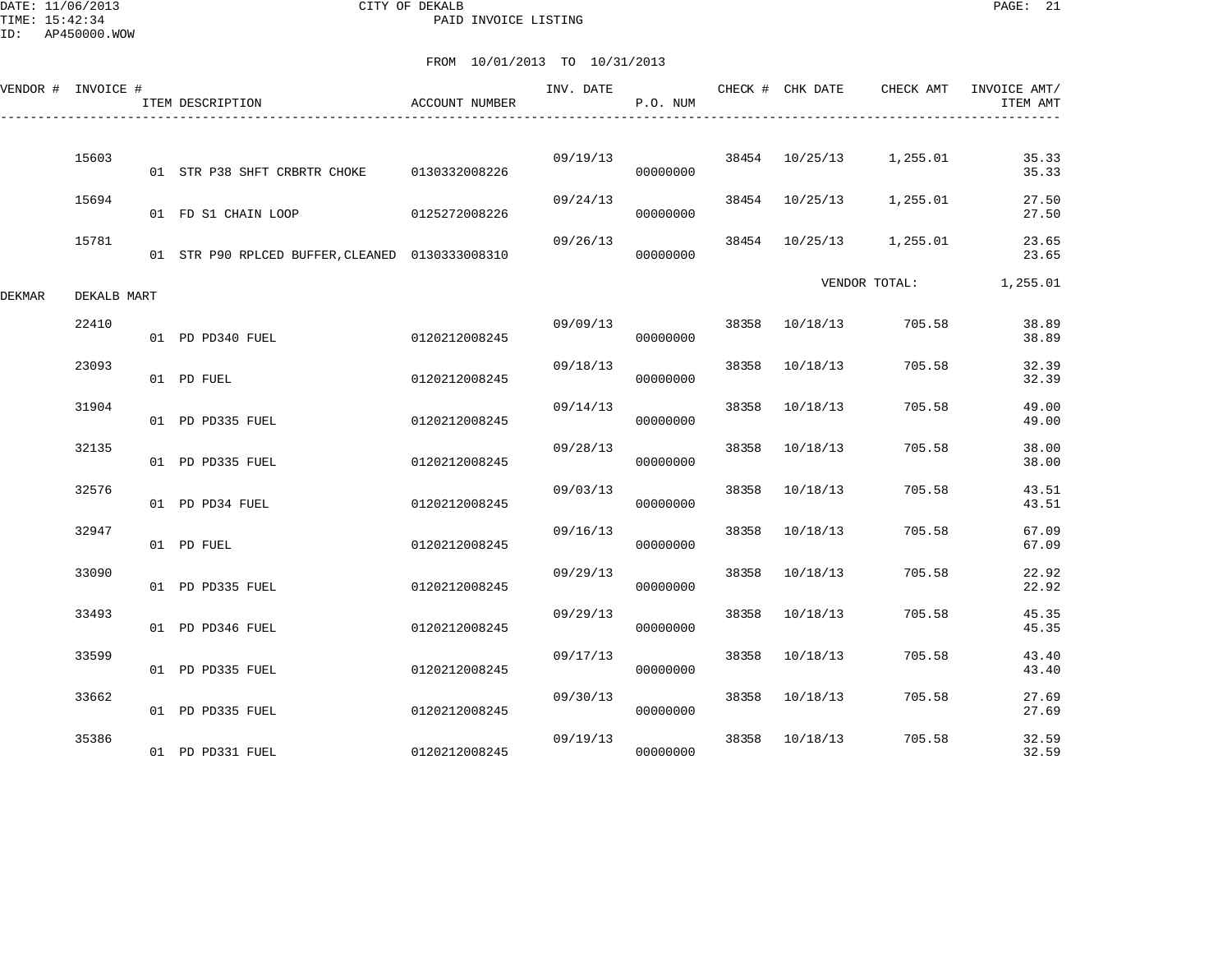|        | VENDOR # INVOICE # | ITEM DESCRIPTION                               | ACCOUNT NUMBER |          | P.O. NUM |       |                | INV. DATE CHECK # CHK DATE CHECK AMT | INVOICE AMT/<br>ITEM AMT   |
|--------|--------------------|------------------------------------------------|----------------|----------|----------|-------|----------------|--------------------------------------|----------------------------|
|        | 35998              | 01 PD PD381 FUEL                               | 0120212008245  | 09/07/13 | 00000000 | 38358 | 10/18/13       | 705.58                               | 15.77<br>15.77             |
|        | 36198              | 01 PD PD346 FUEL                               | 0120212008245  | 09/07/13 | 00000000 | 38358 | 10/18/13       | 705.58                               | 76.98<br>76.98             |
|        | 36713              | 01 PD PD335 FUEL                               | 0120212008245  | 09/21/13 | 00000000 | 38358 | 10/18/13       | 705.58                               | 35.33<br>35.33             |
|        | 37335              | 01 PD PD346 FUEL                               | 0120212008245  | 09/21/13 | 00000000 | 38358 | 10/18/13       | 705.58                               | 46.15<br>46.15             |
|        | 38223              | 01 PD PD335 FUEL                               | 0120212008245  | 09/23/13 | 00000000 | 38358 | 10/18/13       | 705.58                               | 29.40<br>29.40             |
|        | 39174              | 01 PD PD335 FUEL                               | 0120212008245  | 09/11/13 | 00000000 | 38358 | 10/18/13       | 705.58                               | 26.91<br>26.91             |
|        | 39202              | 01 PD PD331 FUEL                               | 0120212008245  | 09/24/13 | 00000000 | 38358 | 10/18/13       | 705.58                               | 34.21<br>34.21             |
| DEKMEC | DEKALB MECHANICAL  |                                                |                |          |          |       |                | VENDOR TOTAL:                        | 705.58                     |
|        | 60178              | 01 POL STTN BRKR OFF/A/C 0130323008311         |                | 09/10/13 | 00000000 |       |                | 38211 10/04/13 123.75                | 123.75<br>123.75           |
| DEKPUB |                    | DEKALB PUBLIC LIBRARY                          |                |          |          |       |                | VENDOR TOTAL:                        | 123.75                     |
|        | 101113             | 01 OCT '13 REPLACEMENT TAX 0100000002930       |                | 10/11/13 | 00000000 |       |                | 38359 10/18/13 5,056.54              | 5,056.54<br>5,056.54       |
| DEKSAN |                    | DEKALB SANITARY DISTRICT                       |                |          |          |       |                | VENDOR TOTAL:                        | 5,056.54                   |
|        | 101013             | 01 SEP 2013 SERVICE                            | 6000000001350  | 10/10/13 | 00000000 |       | 38271 10/11/13 | 259,245.45                           | 259, 245.45<br>259, 245.45 |
| DEKSYC | DEKALB SYCAMORE    |                                                |                |          |          |       |                | VENDOR TOTAL:                        | 259, 245.45                |
|        | CVCS189581         | 01 PD PD23 INSTLL STEERING WHEEL 0100000002710 |                | 09/17/13 | 00000000 |       |                | 38360 10/18/13 223.02                | 223.02<br>223.02           |
|        |                    |                                                |                |          |          |       |                | VENDOR TOTAL:                        | 223.02                     |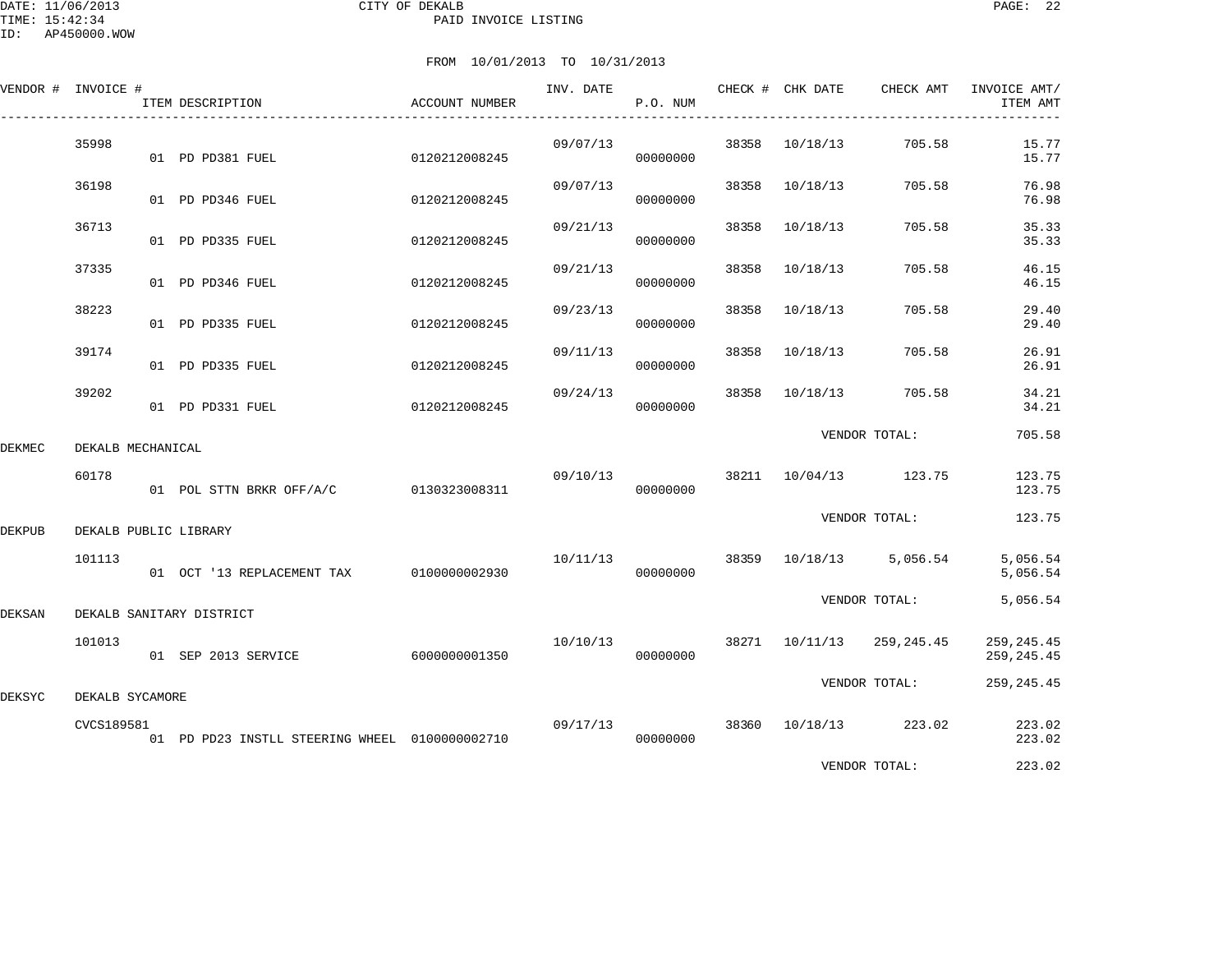DATE: 11/06/2013 CITY OF DEKALB PAGE: 23 PAID INVOICE LISTING

|               | VENDOR # INVOICE #  | ITEM DESCRIPTION                                                                                   | ACCOUNT NUMBER                 | INV. DATE | P.O. NUM             |       | CHECK # CHK DATE | CHECK AMT     | INVOICE AMT/<br>ITEM AMT       |
|---------------|---------------------|----------------------------------------------------------------------------------------------------|--------------------------------|-----------|----------------------|-------|------------------|---------------|--------------------------------|
| DELCAR        | CAROL DELONG        |                                                                                                    |                                |           |                      |       |                  |               |                                |
|               | 100813              | 01 WTR RFND 2102096810-00 6000000063444                                                            |                                | 10/08/13  | 00000000             | 38361 | 10/18/13         | 125.88        | 125.88<br>125.88               |
| DELDAV        | DAVID DELILLE       |                                                                                                    |                                |           |                      |       |                  | VENDOR TOTAL: | 125.88                         |
|               | 100413              | 01 FD JUV FRSTTR PRGRM 9/13-14/13 0125273008376                                                    |                                | 10/04/13  | 00000000             |       | D000259 10/11/13 | 20.00         | 20.00<br>20.00                 |
| DELL          | DELL MARKETING L.P. |                                                                                                    |                                |           |                      |       |                  | VENDOR TOTAL: | 20.00                          |
|               | XJ7N86T84           | 01 IT DELL PRCSN T1700                                                                             | 0115166008515                  | 10/01/13  | 00000000             | 38455 | 10/25/13         | 1,035.50      | 1,035.50<br>1,035.50           |
| <b>DEWARC</b> |                     | DEWBERRY ARCHITECTS INC.                                                                           |                                |           |                      |       |                  | VENDOR TOTAL: | 1,035.50                       |
|               | 1022290             | 01 POL STTN CNSTRCTN ADMNSTRTN 5145006508626                                                       |                                | 09/16/13  | 00000000             | 38272 | 10/11/13         | 10,323.03     | 10,323.03<br>10,323.03         |
|               | 1022480             | 01 DEK MUNI BLDG ASSMNT/FAC NEEDS 1400006508625                                                    |                                | 09/16/13  | 00000000             | 38362 | 10/18/13         | 1,307.06      | 1,307.06<br>1,307.06           |
| <b>DICBOD</b> | DICK'S BODY SHOP    |                                                                                                    |                                |           |                      |       |                  | VENDOR TOTAL: | 11,630.09                      |
|               | 23821               | 01 PD PD310 BUMPER RPR LABOR<br>02 PD PD310 BUMPER RPR PARTS                                       | 0100000002715<br>0100000002715 | 10/11/13  | 00000000<br>00000000 | 38363 | 10/18/13         | 2,977.00      | 2,092.00<br>1,235.00<br>857.00 |
|               | 23851               | 01 PD PD322 PANEL RPR/RFNSH LABOR 0100000002715<br>02 PD PD322 PANEL RPR/RFNSH PARTS 0100000002715 |                                | 10/11/13  | 00000000<br>00000000 | 38363 | 10/18/13         | 2,977.00      | 885.00<br>600.00<br>285.00     |
| DIEJEN        | JENNIFER DIEDRICH   |                                                                                                    |                                |           |                      |       |                  | VENDOR TOTAL: | 2,977.00                       |
|               | 101113              | 01 PW ICSC TRD SHW EXP 10/1-3/13 0130343008373                                                     |                                | 10/11/13  | 00000000             |       | D000268 10/18/13 | 137.51        | 137.51<br>137.51               |
| <b>DIXENG</b> |                     | DIXON ENGINEERING, INC.                                                                            |                                |           |                      |       |                  | VENDOR TOTAL: | 137.51                         |
|               | 136916              |                                                                                                    |                                | 09/30/13  |                      | 38456 | 10/25/13         | 12,750.05     | 12,750.05                      |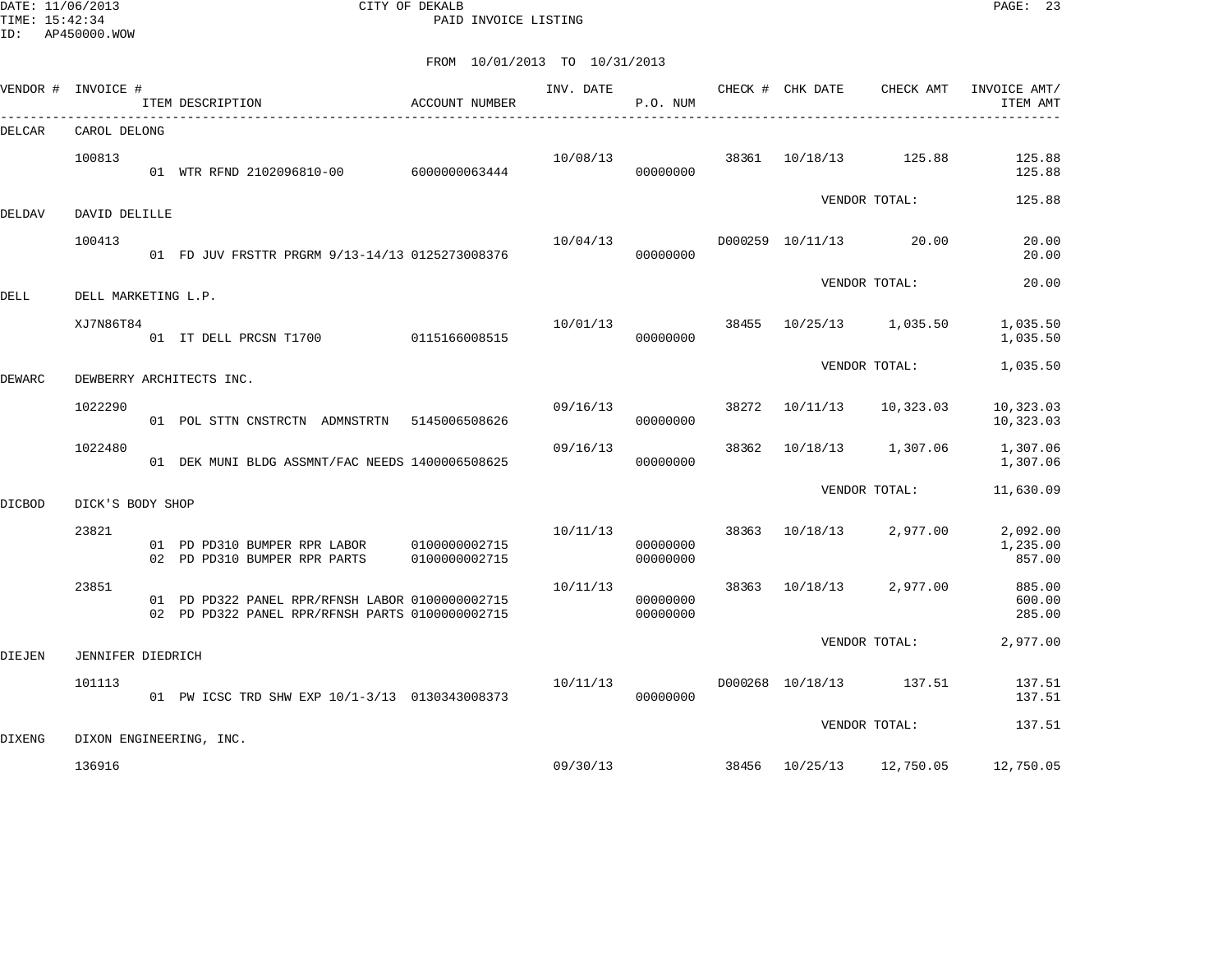DATE: 11/06/2013 CITY OF DEKALB PAGE: 24 PAID INVOICE LISTING

|        | VENDOR # INVOICE #   |                | ITEM DESCRIPTION                                                                                                                                                                            | ACCOUNT NUMBER | INV. DATE | P.O. NUM                                     |       | CHECK # CHK DATE | CHECK AMT     | INVOICE AMT/<br>ITEM AMT                                    |
|--------|----------------------|----------------|---------------------------------------------------------------------------------------------------------------------------------------------------------------------------------------------|----------------|-----------|----------------------------------------------|-------|------------------|---------------|-------------------------------------------------------------|
|        | 136916               |                | 01 WTR WTR TWR PAINT INSPCTN                                                                                                                                                                | 6000003008331  | 09/30/13  | 00000000                                     |       | 38456 10/25/13   | 12,750.05     | 12,750.05<br>12,750.05                                      |
| DIXOTT |                      |                | BARBECK COMMUNICATIONS INC                                                                                                                                                                  |                |           |                                              |       |                  | VENDOR TOTAL: | 12,750.05                                                   |
|        | 225417               |                | 01 PD (2) INTERFACE CNTRL MODULE 0120226008580                                                                                                                                              |                | 09/25/13  | 00000000                                     |       | 38364 10/18/13   | 502.00        | 300.00<br>300.00                                            |
|        | 225542               |                | 01 FD (4) TNC CRMP CNNCTRS                                                                                                                                                                  | 0125273008310  | 09/11/13  | 00000000                                     | 38273 | 10/11/13         | 258.70        | 51.20<br>51.20                                              |
|        | 225926               |                | 01 PD (8) TNC CRIMP CONNECTORS                                                                                                                                                              | 0120226008580  | 09/25/13  | 00000000                                     | 38364 | 10/18/13         | 502.00        | 202.00<br>202.00                                            |
|        | 440191               |                | 01 FD RADIO MNTNNC SEP '13                                                                                                                                                                  | 0125276008580  | 09/03/13  | 00000000                                     | 38273 | 10/11/13         | 258.70        | 207.50<br>207.50                                            |
|        | 440256               |                | 01 FD MNTNNC NOV '13                                                                                                                                                                        | 0125276008580  | 10/01/13  | 00000000                                     | 38457 | 10/25/13         | 207.50        | 207.50<br>207.50                                            |
| ECOWAT | ECOWATER SYSTEMS     |                |                                                                                                                                                                                             |                |           |                                              |       |                  | VENDOR TOTAL: | 968.20                                                      |
|        | 091413               |                | 01 WTR DI RENTAL UV SYSTEM 6000003008301                                                                                                                                                    |                | 09/14/13  | 00000000                                     |       | 38274 10/11/13   | 53.90         | 53.90<br>53.90                                              |
| ELDCAR |                      |                | ELDER CARE SERVICES OF                                                                                                                                                                      |                |           |                                              |       |                  | VENDOR TOTAL: | 53.90                                                       |
|        | 101613               |                | 01 FY14 HMN SRVCS FNDG 1ST QTR                                                                                                                                                              | 0110103008307  | 10/16/13  | 00000000                                     | 38458 | 10/25/13         | 3,185.50      | 3,185.50<br>3,185.50                                        |
|        | IDIS5618114          |                | 01 FY14 CDBG PUB SRVCS 2ND QTR                                                                                                                                                              | 1900003008307  | 10/18/13  | 00000000                                     | 38459 | 10/25/13         | 1,000.00      | 1,000.00<br>1,000.00                                        |
| ELLWOO | ELLIOTT & WOOD, INC. |                |                                                                                                                                                                                             |                |           |                                              |       |                  | VENDOR TOTAL: | 4,185.50                                                    |
|        | 092813               | 02<br>03<br>04 | 01 ENG '13 NON-MFT STREET MNTNNC 1300003008321<br>ENG '13 NON-MFT STREET MNTNNC 1300006508633<br>ENG '13 NON-MFT STREET MNTNNC 1400003008321<br>ENG '13 NON-MFT STREET MNTNNC 1400006508633 |                | 10/18/13  | 00000000<br>00000000<br>00000000<br>00000000 | 38420 | 10/18/13         | 186,697.09    | 186,697.09<br>28,036.91<br>154,940.20<br>648.85<br>3,071.13 |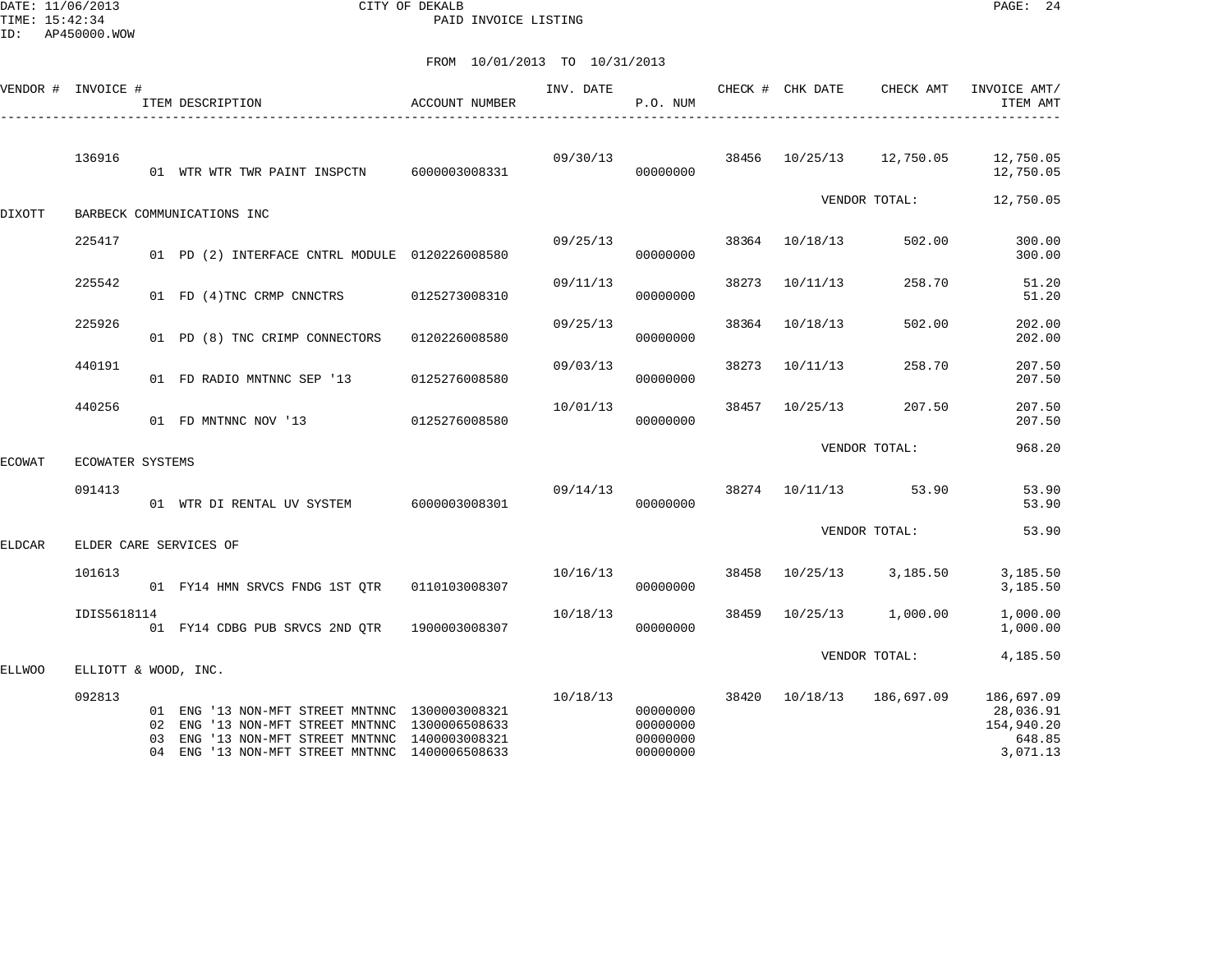| VENDOR # INVOICE # |                    | ITEM DESCRIPTION                                                                                                                 | ACCOUNT NUMBER                                                   | INV. DATE | P.O. NUM                                     |       |                | CHECK # CHK DATE CHECK AMT       | INVOICE AMT/<br>ITEM AMT                                       |
|--------------------|--------------------|----------------------------------------------------------------------------------------------------------------------------------|------------------------------------------------------------------|-----------|----------------------------------------------|-------|----------------|----------------------------------|----------------------------------------------------------------|
|                    | 101213             | 01 2013 NON-MFT STREET MNTNNC<br>02 2013 NON-MFT STREET MNTNNC<br>03 2013 NON-MFT STREET MNTNNC<br>04 2013 NON-MFT STREET MNTNNC | 1300003008321<br>1300006508632<br>1400003008321<br>1400006508633 | 10/12/13  | 00000000<br>00000000<br>00000000<br>00000000 |       | 38460 10/25/13 | 283,031.04                       | 283,031.04<br>7,237.20<br>126, 143. 77<br>153.80<br>149,496.27 |
|                    | 12237              | 01 EGYPTN THTR ALLEY                                                                                                             | 1300006508624                                                    | 09/30/13  | 00000000                                     |       | 38461 10/25/13 | 39,820.32                        | 39,820.32<br>39,820.32                                         |
|                    | IDIS5610737        | 01 FY14 CDBG WTRMN RPLCMNT S 1ST 1900006508641                                                                                   |                                                                  | 09/26/13  | 00000000                                     | 38212 | 10/04/13       | 211,354.61                       | 211, 354.61<br>211, 354.61                                     |
|                    | IDIS5618114        | 01 FY14 CDBG S 1ST WTRLN RPLCMNT 1900006508641                                                                                   |                                                                  | 10/18/13  | 00000000                                     |       | 38462 10/25/13 | 211,439.27                       | 211, 439.27<br>211, 439.27                                     |
| ENCAP              | ENCAP INC          |                                                                                                                                  |                                                                  |           |                                              |       |                | VENDOR TOTAL:                    | 932, 342.33                                                    |
|                    | 24681              | 01 STR HERBICIDE APPLCTN PRKG LTS 0130333008313<br>02 STR HERBICIDE APPLCTN CBD 1300006508639                                    |                                                                  |           | 00000000<br>00000000                         |       |                | 08/31/13 38213 10/04/13 1,622.30 | 1,622.30<br>540.76<br>1,081.54                                 |
| ENCMED             |                    | ENCOMPASS MEDICAL & SPECIALTY                                                                                                    |                                                                  |           |                                              |       |                | VENDOR TOTAL:                    | 1,622.30                                                       |
|                    | 03141030           | 01 FD (12) MED OXY/DEL CHRG 0125272008241                                                                                        |                                                                  | 09/11/13  | 00000000                                     |       |                | 38275 10/11/13 92.73             | 92.73<br>92.73                                                 |
|                    | 03145669           | 01 FD (4) MED OXY/DEL CHRG 0125272008241                                                                                         |                                                                  | 09/23/13  | 00000000                                     |       | 38463 10/25/13 | 868.01                           | 45.79<br>45.79                                                 |
|                    | 03150399           | 01 STR ACE/NIT/OXY/HAZ FEE 0130332008226<br>02 WTR ACE/NIT/OXY/HAZ FEE                                                           | 6000002008226                                                    | 09/30/13  | 00000000<br>00000000                         |       | 38463 10/25/13 | 868.01                           | 98.00<br>49.00<br>49.00                                        |
|                    | 03150559           | 01 FD OXY/ACE/NIT/HAZ FEE/SM CYLN 0125272008241                                                                                  |                                                                  | 09/30/13  | 00000000                                     | 38463 | 10/25/13       | 868.01                           | 657.48<br>657.48                                               |
|                    | 03157883           | 01 FD (7) MED OXY/DEL CHRG 0125272008241                                                                                         |                                                                  | 10/14/13  | 00000000                                     |       | 38463 10/25/13 | 868.01                           | 66.74<br>66.74                                                 |
| ERETUB             | ERECT-A-TUBE, INC. |                                                                                                                                  |                                                                  |           |                                              |       |                | VENDOR TOTAL:                    | 960.74                                                         |
|                    | 00041672           |                                                                                                                                  |                                                                  | 09/23/13  |                                              |       |                | 38365 10/18/13 254.95            | 90.20                                                          |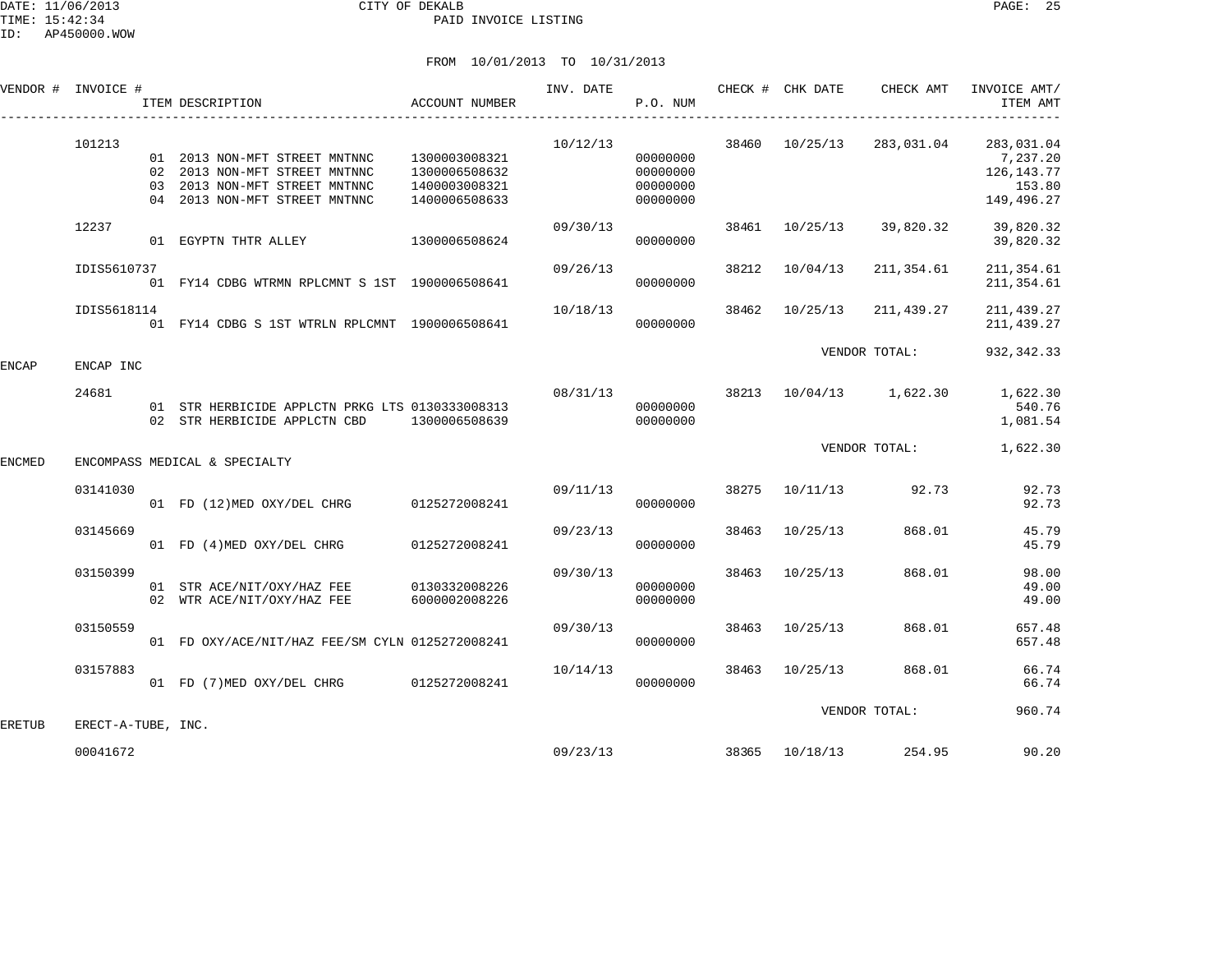DATE: 11/06/2013 CITY OF DEKALB PAGE: 26 PAID INVOICE LISTING

|               | VENDOR # INVOICE # | ITEM DESCRIPTION                                 | ACCOUNT NUMBER | INV. DATE | P.O. NUM |       | CHECK # CHK DATE | CHECK AMT               | INVOICE AMT/<br>ITEM AMT |
|---------------|--------------------|--------------------------------------------------|----------------|-----------|----------|-------|------------------|-------------------------|--------------------------|
|               |                    |                                                  |                |           |          |       |                  |                         |                          |
|               | 00041672           | 01 ARPT (3) PLLY/(2) GSKT/(2) SEAL 6500003008311 |                | 09/23/13  | 00000000 | 38365 | 10/18/13         | 254.95                  | 90.20<br>90.20           |
|               | 00041679           | 01 ARPT (126)/(144)CBL ASSMBLY                   | 6500003008311  | 09/25/13  | 00000000 | 38365 | 10/18/13         | 254.95                  | 164.75<br>164.75         |
| <b>ESPMAR</b> | MARK ESPY          |                                                  |                |           |          |       |                  | VENDOR TOTAL:           | 254.95                   |
|               | 101513             | 01 RMB CDL PORTION DL LICENSE 0130333008385      |                | 10/15/13  | 00000000 |       | D000274 10/25/13 | 30.00                   | 30.00<br>30.00           |
| FAMSER        |                    | FAMILY SERVICE AGENCY OF                         |                |           |          |       |                  | VENDOR TOTAL:           | 30.00                    |
|               | 101613             | 01 FY14 HMN SRVCS FNDG 1ST OTR   0110103008307   |                | 10/16/13  | 00000000 |       |                  | 38464 10/25/13 3,185.00 | 3,185.00<br>3,185.00     |
| FEDEX         | FEDEX              |                                                  |                |           |          |       |                  | VENDOR TOTAL:           | 3,185.00                 |
|               | 241217497          | 01 DSATS IDOT DPIT FY14 DOAP Q1 0900003008305    |                | 09/25/13  | 00000000 | 38366 | 10/18/13         | 20.69                   | 20.69<br>20.69           |
|               | 241268667          | 01 PD SHPPNG 9/16/13 FRNSC SCNC                  | 0120213008305  | 09/25/13  | 00000000 | 38276 | 10/11/13         | 20.70                   | 20.70<br>20.70           |
| FERENT        |                    | FERGUSON ENTERPRISES INC.                        |                |           |          |       |                  | VENDOR TOTAL:           | 41.39                    |
|               | 0046826            | 01 WTR (2) DBL JACKET FIRE HOSE 6000002008232    |                | 09/16/13  | 00000000 | 38214 | 10/04/13         | 668.70                  | 314.67<br>314.67         |
|               | 0047046            | 01 STR (10) PVC COUP                             | 0130332008233  | 09/04/13  | 00000000 | 38214 | 10/04/13         | 668.70                  | 199.54<br>199.54         |
|               | 00470461           | 01 STR (6) PVC COUP                              | 0130332008233  | 09/10/13  | 00000000 | 38214 | 10/04/13         | 668.70                  | 154.49<br>154.49         |
|               | 0050173            | 01 ARPT (42) PVC SWR PIPE/2 COUP                 | 6500003008313  | 09/17/13  | 00000000 | 38277 | 10/11/13         | 205.16                  | 205.16<br>205.16         |
|               | 0051695            | 01 WTR (2) PVC COUP                              | 6000002008232  | 09/23/13  | 00000000 | 38367 | 10/18/13         | 29.32                   | 29.32<br>29.32           |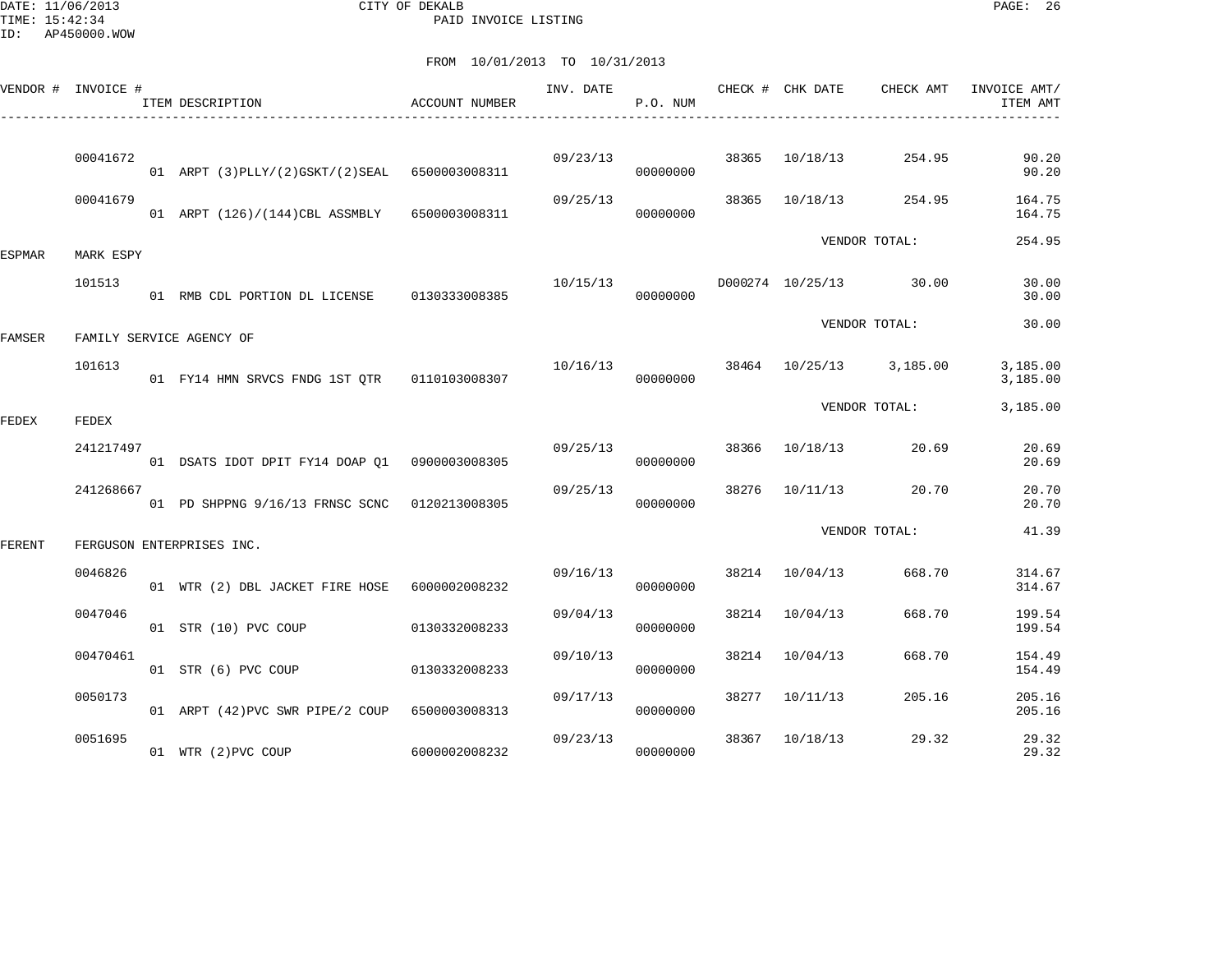DATE: 11/06/2013 CITY OF DEKALB PAGE: 27 PAID INVOICE LISTING

|        | VENDOR # INVOICE # | ITEM DESCRIPTION                                                                                             | <b>ACCOUNT NUMBER</b>                                            | INV. DATE | P.O. NUM                                     |       | CHECK # CHK DATE | CHECK AMT               | INVOICE AMT/<br>ITEM AMT                                   |
|--------|--------------------|--------------------------------------------------------------------------------------------------------------|------------------------------------------------------------------|-----------|----------------------------------------------|-------|------------------|-------------------------|------------------------------------------------------------|
|        | 0053078            | 01 STR (98) PVC PIPE/CTTN SWAB 0130332008233                                                                 |                                                                  | 10/01/13  | 00000000                                     | 38465 | 10/25/13         | 391.04                  | 391.04<br>391.04                                           |
| FIRSAF |                    | FIREWATCH SAFETY SERVICES, INC                                                                               |                                                                  |           |                                              |       |                  | VENDOR TOTAL:           | 1,294.22                                                   |
|        | 1032               | 01 FD (20) ABC POWDER                                                                                        | 0125272008240                                                    | 09/17/13  | 00000000                                     | 38278 |                  | 10/11/13 60.00          | 60.00<br>60.00                                             |
| FLESAF |                    | THE TERRAMAR GROUP, INC.                                                                                     |                                                                  |           |                                              |       |                  | VENDOR TOTAL:           | 60.00                                                      |
|        | 58576              | 01 FD FD (6) LED/(12)TIR3/FRT 0125272008226                                                                  |                                                                  | 09/11/13  | 00000000                                     | 38279 |                  | 10/11/13 1,509.73       | 1,464.08<br>1,464.08                                       |
|        | 58660              | 01 FD FACEPLATE/FRT                                                                                          | 0125273008311                                                    | 09/24/13  | 00000000                                     | 38279 |                  | 10/11/13 1,509.73       | 45.65<br>45.65                                             |
| FRANOR | NORMA FRANCIS      |                                                                                                              |                                                                  |           |                                              |       |                  | VENDOR TOTAL:           | 1,509.73                                                   |
|        | 101813             | 01 RMB 2013 WELLNESS                                                                                         | 7100004008476                                                    | 10/18/13  | 00000000                                     |       |                  | 38466 10/25/13 41.00    | 41.00<br>41.00                                             |
| FREGAR | GARY FREEMAN       |                                                                                                              |                                                                  |           |                                              |       |                  | VENDOR TOTAL:           | 41.00                                                      |
|        | 100813             | 01 RMB CLD PORTION DL                                                                                        | 0130333008385                                                    | 10/08/13  | 00000000                                     |       |                  | D000275 10/25/13 30.00  | 30.00<br>30.00                                             |
| FRILAW | FRIEDERS LAW, LLC. |                                                                                                              |                                                                  |           |                                              |       |                  | VENDOR TOTAL:           | 30.00                                                      |
|        | 201310             | 01 PRO LGL SRVCS OCT '13<br>02 PRO LGL SRVCS OCT '13<br>03 PRO LGL SRVCS OCT '13<br>04 PRO LGL SRVCS OCT '13 | 0118004008450<br>0118004008450<br>7000003008349<br>7200003008349 | 10/01/13  | 00000000<br>00000000<br>00000000<br>00000000 | 38467 |                  | 10/25/13 17,340.00      | 17,340.00<br>10,200.00<br>1,700.00<br>3,400.00<br>2,040.00 |
| FROCOM |                    | FRONTIER COMMUNICATIONS                                                                                      |                                                                  |           |                                              |       |                  | VENDOR TOTAL:           | 17,340.00                                                  |
|        | 100113             | 01 STREET<br>02 COM DEVELOP                                                                                  | 0130313008337<br>0130353008337                                   | 10/01/13  | 00000000<br>00000000                         |       |                  | 38368 10/18/13 5,929.21 | 5,929.21<br>184.02<br>109.93                               |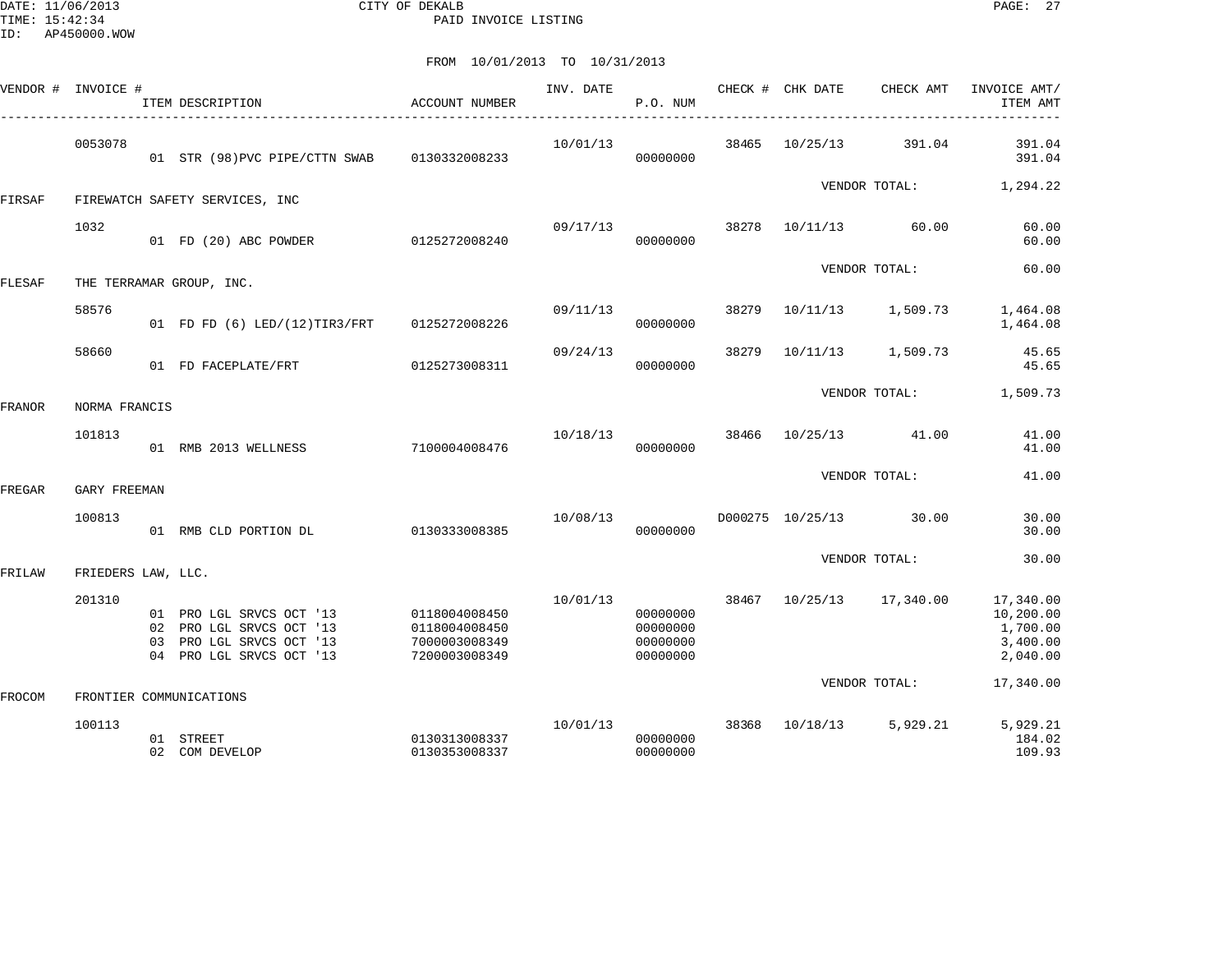|        | VENDOR # INVOICE # |          | ITEM DESCRIPTION                                                                               | ACCOUNT NUMBER                                                   | INV. DATE | P.O. NUM                                     |       | CHECK # CHK DATE | CHECK AMT               | INVOICE AMT/<br>ITEM AMT                    |
|--------|--------------------|----------|------------------------------------------------------------------------------------------------|------------------------------------------------------------------|-----------|----------------------------------------------|-------|------------------|-------------------------|---------------------------------------------|
|        | 100113             |          | 03 CLERK<br>04 I & T FAX                                                                       | 0112003008337<br>0115153008337                                   | 10/01/13  | 00000000<br>00000000                         |       | 38368 10/18/13   | 5,929.21                | -------------<br>5,929.21<br>34.68<br>18.35 |
|        |                    |          | 05 MUN BLDG<br>06 INTERNET LINE<br>07 PD 700 WLH ELEVATOR 0120213008337                        | 0115153008337<br>0115153008337                                   |           | 00000000<br>00000000<br>00000000             |       |                  |                         | 200.42<br>948.96<br>38.09                   |
|        |                    | 09<br>10 | 08 200 S 4TH<br>FD<br>507 E TAYLOR/ALRM GLDYRS                                                 | 0125263008337<br>0125263008337<br>0135003008337                  |           | 00000000<br>00000000<br>00000000             |       |                  |                         | 243.96<br>534.79<br>61.28                   |
|        |                    |          | 11 507 E TAYLOR/ALRM GLDYRS<br>12 YSB<br>13 GENERAL                                            | 0135003008337<br>0135003008337<br>0135003008337                  |           | 00000000<br>00000000<br>00000000             |       |                  |                         | 61.28<br>496.38<br>437.15                   |
|        |                    |          | 14 ALARM<br>15 1119 OAK E TWR<br>16 2851 CORPORATE/S TWR ALARM<br>17 900 W DRESSER/N TWR ALARM | 0135003008337<br>6000003008337<br>6000003008337<br>6000003008337 |           | 00000000<br>00000000<br>00000000<br>00000000 |       |                  |                         | 37.20<br>61.28<br>61.28<br>61.28            |
|        |                    |          | 18 1505 W L HWY/W TWR ALARM<br>19 1685 CNTY FRM<br>20 WATER<br>21 1505 WLH                     | 6000003008337<br>6000003008337<br>6000003008337<br>6000003008337 |           | 00000000<br>00000000<br>00000000<br>00000000 |       |                  |                         | 61.28<br>35.56<br>266.64<br>37.53           |
|        |                    | 25 PD    | 22 3750 BARBER GR/ARPT<br>23 ARPT LOBBY<br>24 ARPT/BRGHTSTR                                    | 6500003008337<br>6500003008337<br>6500003008337<br>0120213008337 |           | 00000000<br>00000000<br>00000000<br>00000000 |       |                  |                         | 122.56<br>661.80<br>106.44<br>1,047.07      |
| FSCI   | FSCI               |          |                                                                                                |                                                                  |           |                                              |       |                  | VENDOR TOTAL:           | 5,929.21                                    |
|        | 20136093           |          | 01 EGYPTN THTR INSPCTN RPRTS 1300006508624                                                     |                                                                  | 09/18/13  | 00000000                                     |       |                  | 38280 10/11/13 1,755.00 | 1,755.00<br>1,755.00                        |
| FURSER |                    |          | FURST SERVICES COMPANY INC.                                                                    |                                                                  |           |                                              |       |                  | VENDOR TOTAL:           | 1,755.00                                    |
|        | 189335             |          | 01 CC B ROLIARDI 9/16-9/22/13 0112001008103                                                    |                                                                  |           | 09/24/13<br>00000000                         |       | 38215 10/04/13   | 317.75                  | 317.75<br>317.75                            |
|        | 189512             |          | 01 CC B ROLIARDI 9/23-9/29/13                                                                  | 0115154008450                                                    | 10/01/13  | 00000000                                     | 38281 | 10/11/13         | 635.50                  | 317.75<br>317.75                            |
|        | 189695             |          | 01 CC B ROLIARDI 9/30-10/06/13                                                                 | 0115154008450                                                    | 10/08/13  | 00000000                                     |       | 38281 10/11/13   | 635.50                  | 317.75<br>317.75                            |
|        | 189881             |          | 01 CC B ROLIARDI 10/7-10/13/13 0112001008103                                                   |                                                                  | 10/15/13  | 00000000                                     |       | 38468 10/25/13   | 232.50                  | 232.50<br>232.50                            |
|        |                    |          |                                                                                                |                                                                  |           |                                              |       |                  | VENDOR TOTAL:           | 1,185.75                                    |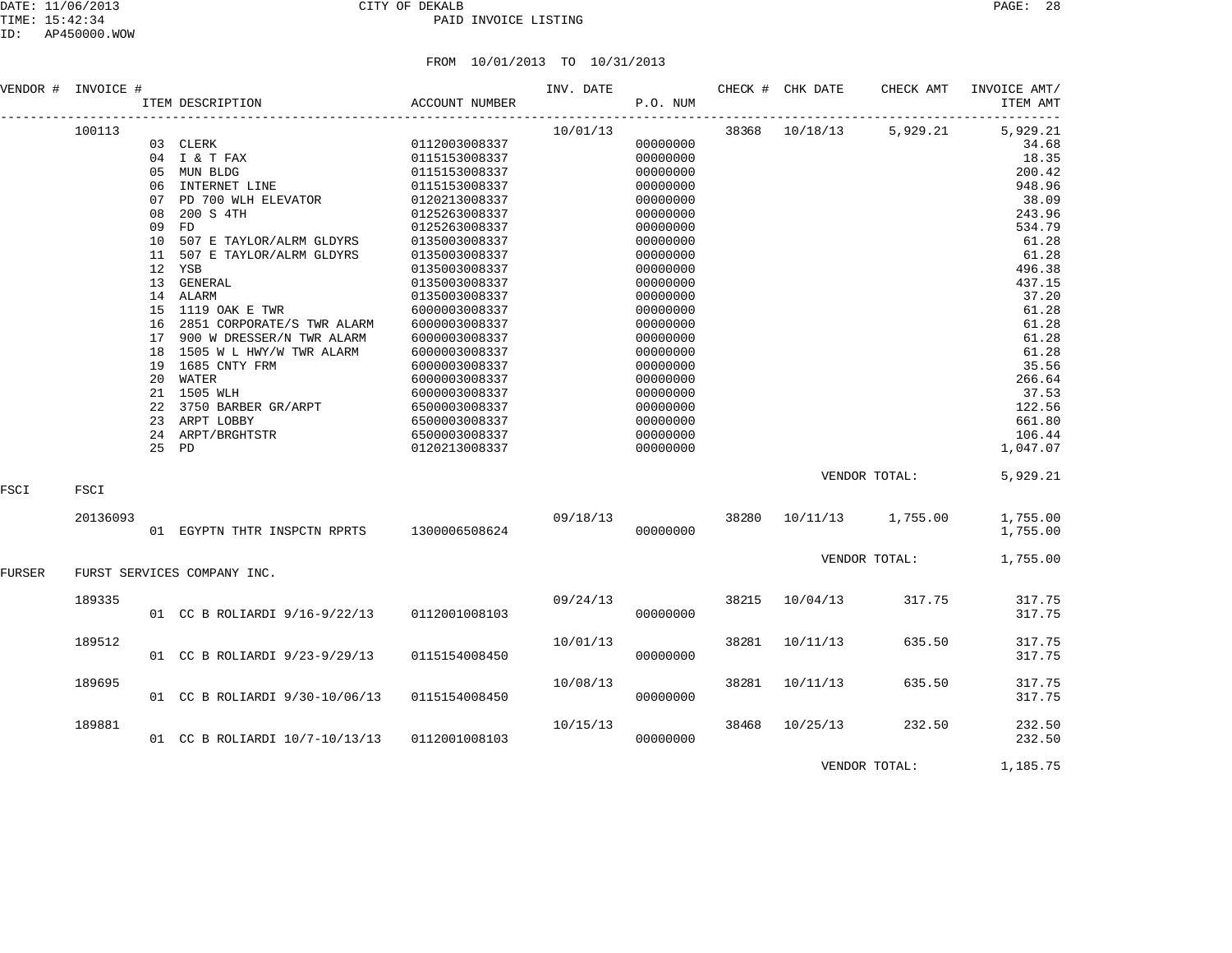DATE: 11/06/2013 CITY OF DEKALB PAGE: 29 PAID INVOICE LISTING

|        | VENDOR # INVOICE # | ITEM DESCRIPTION                              | ACCOUNT NUMBER | INV. DATE | P.O. NUM |       |                | CHECK # CHK DATE CHECK AMT | INVOICE AMT/<br>ITEM AMT |
|--------|--------------------|-----------------------------------------------|----------------|-----------|----------|-------|----------------|----------------------------|--------------------------|
| GEAWAS | GEAR WASH, LLC     |                                               |                |           |          |       |                |                            |                          |
|        | 9303               | 01 FD GILMORE JCKT RPR 0125272008240          |                | 09/26/13  | 00000000 |       | 38469 10/25/13 | 367.83                     | 57.91<br>57.91           |
|        | 9342               | 01 FD GILMORE JCKT/PANT RPR 0125272008240     |                | 10/11/13  | 00000000 | 38469 | 10/25/13       | 367.83                     | 309.92<br>309.92         |
| GERDAN | DANIEL GERACE      |                                               |                |           |          |       |                | VENDOR TOTAL:              | 367.83                   |
|        | 100413             | 01 2013 WELLNESS                              | 7100004008476  | 10/04/13  | 00000000 |       |                | D000260 10/11/13 140.00    | 140.00<br>140.00         |
| GLAUTO | G & L AUTO REPAIR  |                                               |                |           |          |       |                | VENDOR TOTAL:              | 140.00                   |
|        | 102113             | 01 STR DPST A-FRAME BLDG                      | 0130336008540  | 10/21/13  | 00000000 |       |                | 38470 10/25/13 664.50      | 664.50<br>664.50         |
| GORFLE |                    | GORDON FLESCH COMPANY, INC.                   |                |           |          |       |                | VENDOR TOTAL:              | 664.50                   |
|        | IN10548322         | 01 WTR BLK TNR/FRT                            | 6000002008285  | 10/14/13  | 00000000 |       | 38471 10/25/13 | 81.00                      | 81.00<br>81.00           |
| GORHAR |                    | GORDON'S HARDWARE LLC.                        |                |           |          |       |                | VENDOR TOTAL:              | 81.00                    |
|        | 793050             | 01 STR P13 (3) DAP CAULK                      | 0130332008226  | 08/16/13  | 00000000 |       | 38371 10/18/13 | 835.29                     | 20.37<br>20.37           |
|        | 793070             | 01 IT DRILL HMR VSR/SCREWS/BITS 0115162008295 |                | 08/16/13  | 00000000 | 38371 | 10/18/13       | 835.29                     | 113.85<br>113.85         |
|        | 793078             | 01 WTR ROUNDUP/(5)VINYL TUBES                 | 6000002008219  | 08/16/13  | 00000000 | 38371 | 10/18/13       | 835.29                     | 30.44<br>30.44           |
|        | 793204             | 01 FD SCREWS                                  | 0125272008210  | 08/19/13  | 00000000 | 38371 | 10/18/13       | 835.29                     | 0.54<br>0.54             |
|        | 793211             | 01 FD PUTTY KNIFE/COMPOUND                    | 0125272008210  | 08/19/13  | 00000000 | 38371 | 10/18/13       | 835.29                     | 7.58<br>7.58             |
|        | 793225             | 01 STR P34 DIA CUT PLIER                      | 0130332008295  | 08/20/13  | 00000000 | 38371 | 10/18/13       | 835.29                     | 28.99<br>28.99           |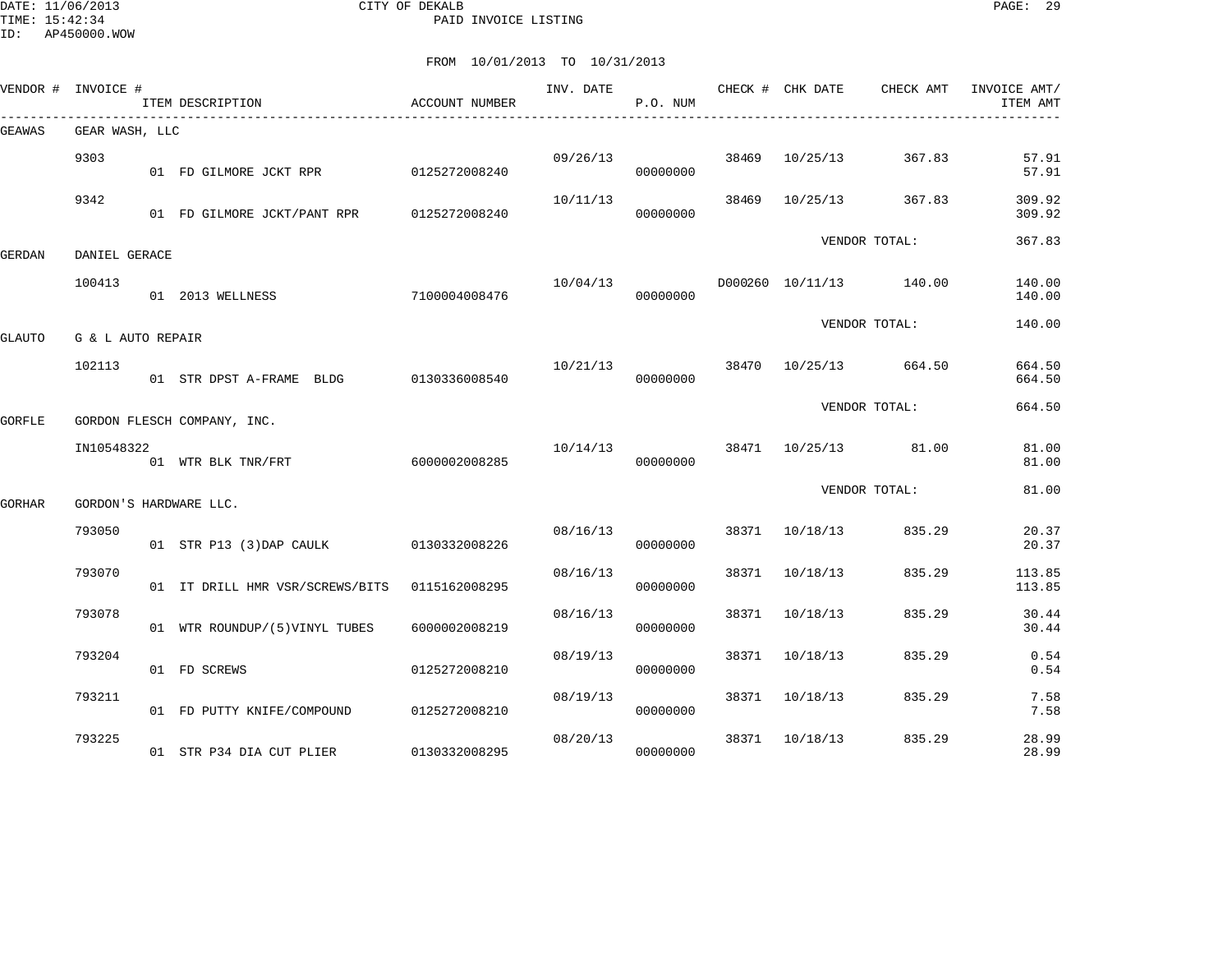DATE: 11/06/2013 CITY OF DEKALB PAGE: 30 PAID INVOICE LISTING

| VENDOR # INVOICE # |        | ITEM DESCRIPTION                                | ACCOUNT NUMBER | INV. DATE | P.O. NUM |       | CHECK # CHK DATE | CHECK AMT | INVOICE AMT/<br>ITEM AMT |
|--------------------|--------|-------------------------------------------------|----------------|-----------|----------|-------|------------------|-----------|--------------------------|
|                    | 793309 | 01 FD CUTTING TIP                               | 0125272008210  | 08/21/13  | 00000000 | 38371 | 10/18/13         | 835.29    | 15.19<br>15.19           |
|                    | 793320 | 01 WTR W21 SCREWS/MISC                          | 6000002008226  | 08/21/13  | 00000000 |       | 38371 10/18/13   | 835.29    | 1.00<br>1.00             |
|                    | 793330 | 01 ARPT LITHIUM GREASE                          | 6500003008311  | 08/21/13  | 00000000 | 38371 | 10/18/13         | 835.29    | 20.97<br>20.97           |
|                    | 793332 | 01 WTR SCREWS                                   | 6000002008226  | 08/21/13  | 00000000 | 38371 | 10/18/13         | 835.29    | 0.32<br>0.32             |
|                    | 793334 | 01 ARPT SHOP SUPPLIES                           | 6500002008226  | 08/21/13  | 00000000 | 38371 | 10/18/13         | 835.29    | 34.98<br>34.98           |
|                    | 793413 | 01 STR (2) STANLEY TAPE                         | 0130352008295  | 08/23/13  | 00000000 |       | 38371 10/18/13   | 835.29    | 29.98<br>29.98           |
|                    | 793478 | 01 WTR QCK CNNCTR SET, HOSE                     | 6000002008295  | 08/23/13  | 00000000 |       | 38371 10/18/13   | 835.29    | 7.99<br>7.99             |
|                    | 793544 | 01 WTR (5) KEY BLNKS/(10) SCREWS 6000002008219  |                | 08/26/13  | 00000000 |       | 38371 10/18/13   | 835.29    | 9.60<br>9.60             |
|                    | 793558 | 01 ARPT (15) 1/4"PROOF COIL CHAIN 6500003008313 |                | 08/26/13  | 00000000 | 38371 | 10/18/13         | 835.29    | 19.35<br>19.35           |
|                    | 793605 | 01 FD SILCONE/SCREWS                            | 0125272008226  | 08/27/13  | 00000000 |       | 38371 10/18/13   | 835.29    | 9.59<br>9.59             |
|                    | 793620 | 01 FD MECH TIMER/HLDR/WALL CLOCK 0125272008210  |                | 08/27/13  | 00000000 |       | 38371 10/18/13   | 835.29    | 28.77<br>28.77           |
|                    | 793689 | 01 ARPT AP22 SCREWS, MISC                       | 6500003008310  | 08/28/13  | 00000000 | 38371 | 10/18/13         | 835.29    | 15.20<br>15.20           |
|                    | 793702 | 01 FD F1 ADHESIVE SPREADER                      | 0125272008210  | 08/28/13  | 00000000 | 38371 | 10/18/13         | 835.29    | 0.69<br>0.69             |
|                    | 793736 | 01 DIB BRASS Y SHUTOFF                          | 6000002008232  | 08/29/13  | 00000000 |       | 38371 10/18/13   | 835.29    | 10.79<br>10.79           |
|                    | 793754 | 01 FD PRMR/THNNR/BLK SPRY PNT                   | 0125273008310  | 08/29/13  | 00000000 |       | 38371 10/18/13   | 835.29    | 14.07<br>14.07           |
|                    | 793756 |                                                 |                | 08/29/13  |          |       | 38371 10/18/13   | 835.29    | 27.51                    |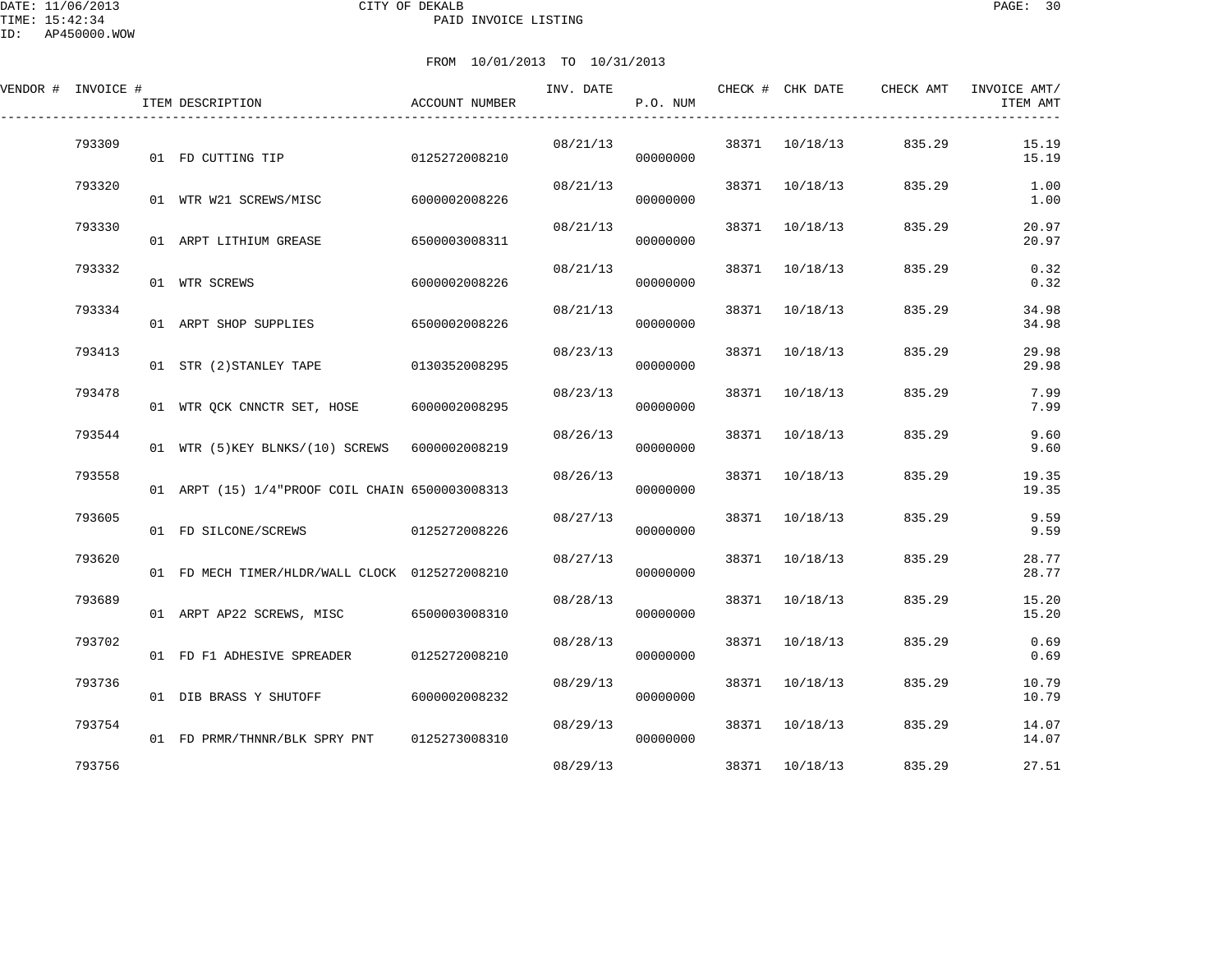DATE: 11/06/2013 CITY OF DEKALB PAGE: 31 PAID INVOICE LISTING

ID: AP450000.WOW

| VENDOR # INVOICE # |        | ITEM DESCRIPTION                                | ACCOUNT NUMBER | INV. DATE | P.O. NUM |       | CHECK # CHK DATE | CHECK AMT | INVOICE AMT/<br>ITEM AMT |
|--------------------|--------|-------------------------------------------------|----------------|-----------|----------|-------|------------------|-----------|--------------------------|
|                    | 793756 | 01 WTR SHIMS/PNT TRY/RLLR FRM/CVR 6000002008295 |                | 08/29/13  | 00000000 | 38371 | 10/18/13         | 835.29    | 27.51<br>27.51           |
|                    | 793773 | 01 STR SCREWS                                   | 0130332008219  | 08/30/13  | 00000000 | 38371 | 10/18/13         | 835.29    | 19.92<br>19.92           |
|                    | 793781 | 01 WTR BISQUE DISHPAN                           | 6000002008295  | 08/30/13  | 00000000 | 38371 | 10/18/13         | 835.29    | 6.99<br>6.99             |
|                    | 793783 | 01 WTR HOSE SHUT OFF/FAUCET EXT                 | 6000002008232  | 08/30/13  | 00000000 | 38371 | 10/18/13         | 835.29    | 58.82<br>58.82           |
|                    | 793795 | 01 ARPT SHOP TOOL                               | 6500002008295  | 08/30/13  | 00000000 | 38371 | 10/18/13         | 835.29    | 16.29<br>16.29           |
|                    | 793849 | 01 FD SPLT LCKWSH/FLAT WASH/HX CP 0125272008226 |                | 09/03/13  | 00000000 | 38371 | 10/18/13         | 835.29    | 38.07<br>38.07           |
|                    | 793854 | 01 FD FLT WSH/SPLT LCKWSH/HX CP 0125272008226   |                | 09/03/13  | 00000000 | 38371 | 10/18/13         | 835.29    | 15.40<br>15.40           |
|                    | 793867 | 01 FD PHIL PAN/PLG TP/PULLEY                    | 0125272008226  | 09/03/13  | 00000000 | 38371 | 10/18/13         | 835.29    | 21.75<br>21.75           |
|                    | 793941 | 01 ARPT HNGR MNTNNC E5-3                        | 6500003008311  | 09/04/13  | 00000000 | 38371 | 10/18/13         | 835.29    | 20.77<br>20.77           |
|                    | 793960 | 01 FD SCREWS                                    | 0125272008226  | 09/04/13  | 00000000 | 38371 | 10/18/13         | 835.29    | 5.70<br>5.70             |
|                    | 794006 | 01 STR TUBE BRUSH                               | 0130332008219  | 09/05/13  | 00000000 | 38371 | 10/18/13         | 835.29    | 1.99<br>1.99             |
|                    | 794009 | 01 WTR BLK MINIBG COMBO/RATCHSCRW 6000002008295 |                | 09/05/13  | 00000000 | 38371 | 10/18/13         | 835.29    | 27.98<br>27.98           |
|                    | 794055 | 01 STR WEDGE BOLT                               | 0130332008228  | 09/06/13  | 00000000 | 38371 | 10/18/13         | 835.29    | 48.99<br>48.99           |
|                    | 794058 | 01 STR PERCOLATOR BRUSH                         | 0130332008219  | 09/06/13  | 00000000 |       | 38371 10/18/13   | 835.29    | 3.29<br>3.29             |
|                    | 794300 | 01 STR P30/19 SIDE BOARD PAINT                  | 0130332008226  | 09/11/13  | 00000000 | 38371 | 10/18/13         | 835.29    | 48.35<br>48.35           |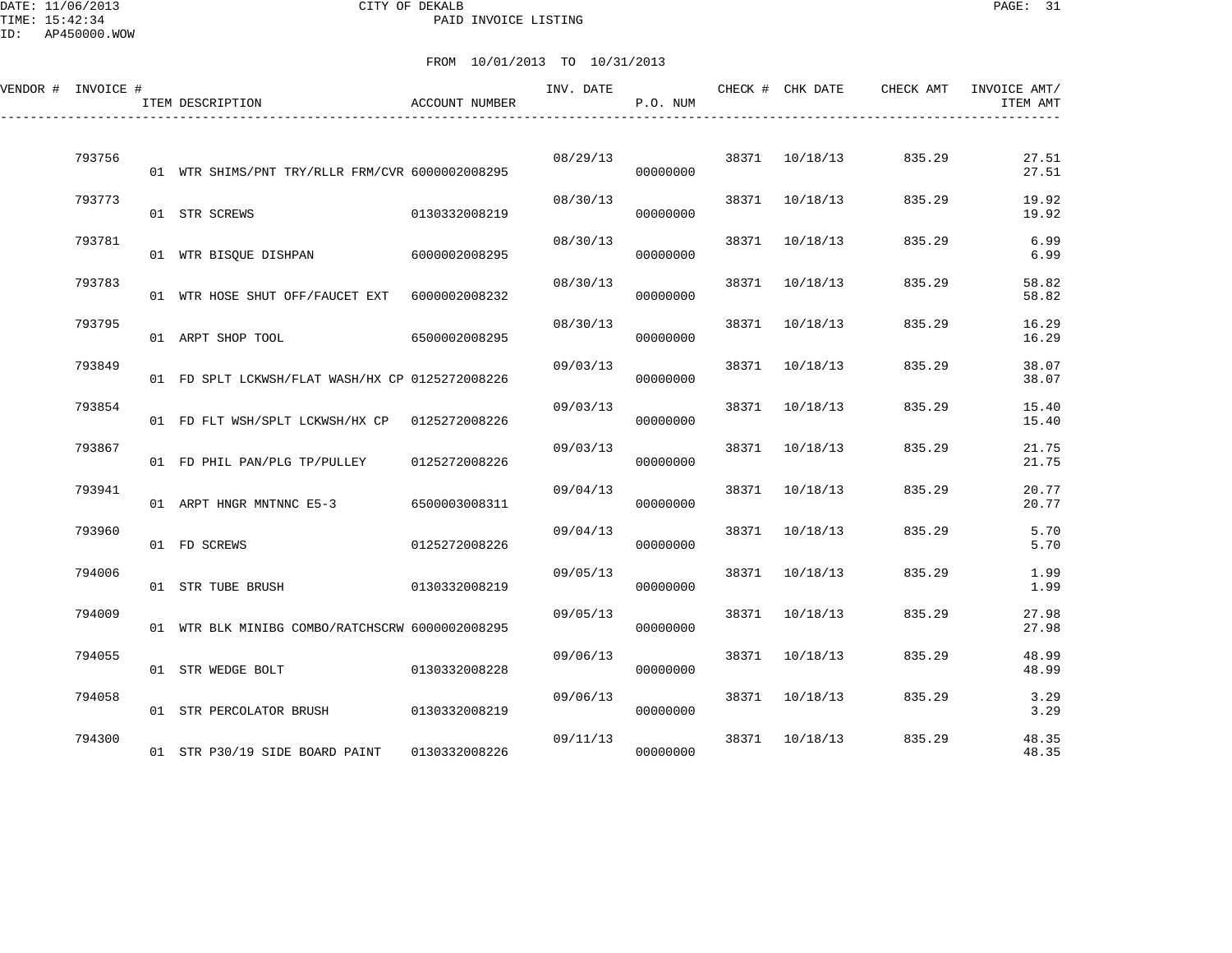|        | VENDOR # INVOICE # | ITEM DESCRIPTION                                             | ACCOUNT NUMBER | INV. DATE | P.O. NUM             |       | CHECK # CHK DATE | CHECK AMT             | INVOICE AMT/<br>ITEM AMT |
|--------|--------------------|--------------------------------------------------------------|----------------|-----------|----------------------|-------|------------------|-----------------------|--------------------------|
|        | 794306             | 01 STR SHOP LIGHT SCREW 0130333008310                        |                | 09/11/13  | 00000000             |       | 38371 10/18/13   | 835.29                | 0.90<br>0.90             |
|        | 794341             | 01 STR DRV EXT/OTDR RND CVR                                  | 0130323008348  | 09/12/13  | 00000000             |       | 38371 10/18/13   | 835.29                | 12.78<br>12.78           |
|        | 794344             | 01 FD COB/SCREWS                                             | 0125272008210  | 09/12/13  | 00000000             |       | 38371 10/18/13   | 835.29                | 5.19<br>5.19             |
|        | 794369             | 01 FD PHILLIPS BIT/SCREWS                                    | 0125272008226  | 09/12/13  | 00000000             | 38371 | 10/18/13         | 835.29                | 5.87<br>5.87             |
|        | 794379             | 01 STR 2" PULLEY                                             | 0130333008310  | 09/12/13  | 00000000             | 38371 | 10/18/13         | 835.29                | 5.99<br>5.99             |
|        | 794415             | 01 PD PD31 TRNK VAULT PARTS 0120222008226                    |                | 09/13/13  | 00000000             |       | 38371 10/18/13   | 835.29                | 7.18<br>7.18             |
|        | 794427             | 01 WTR SCRTY T STR BT/MRRR/ELC TP 6000002008295              |                | 09/13/13  | 00000000             |       | 38371 10/18/13   | 835.29                | 5.95<br>5.95             |
|        | 794485             | 01 FD F1 BSMNT STR TRD RPR 0125272008210                     |                | 09/15/13  | 00000000             |       | 38371 10/18/13   | 835.29                | 9.35<br>9.35             |
| GRADAV | DAVID & KRIS GRANT |                                                              |                |           |                      |       |                  | VENDOR TOTAL:         | 835.29                   |
|        | 100913             | 01 RFND UB #0401015090-02 6000000063444                      |                | 10/09/13  | 00000000             |       |                  | 38372 10/18/13 14.79  | 14.79<br>14.79           |
| GRAINC | GRAINGER, INC.     |                                                              |                |           |                      |       |                  | VENDOR TOTAL:         | 14.79                    |
|        | 9252639985         | 01 ARPT (4) QT OIL GEAR 6500003008311<br>02 ARPT EMERG LIGHT | 6500002008218  | 09/25/13  | 00000000<br>00000000 |       |                  | 38373 10/18/13 186.19 | 186.19<br>97.40<br>88.79 |
| GREBRE |                    | GREENACRE/BREEN'S CLEANERS                                   |                |           |                      |       |                  | VENDOR TOTAL:         | 186.19                   |
|        | 1001113            | 01 CLEAN AND STORE BAND UNIFORMS 0110112008270               |                | 10/01/13  | 00000000             |       | 38282 10/11/13   | 438.50                | 438.50<br>438.50         |
|        | 259328             | 01 FD DRYCLEAN UNIFORMS                                      | 0125272008240  | 09/10/13  | 00000000             |       |                  | 38472 10/25/13 18.60  | 18.60<br>18.60           |
|        |                    |                                                              |                |           |                      |       |                  | VENDOR TOTAL:         | 457.10                   |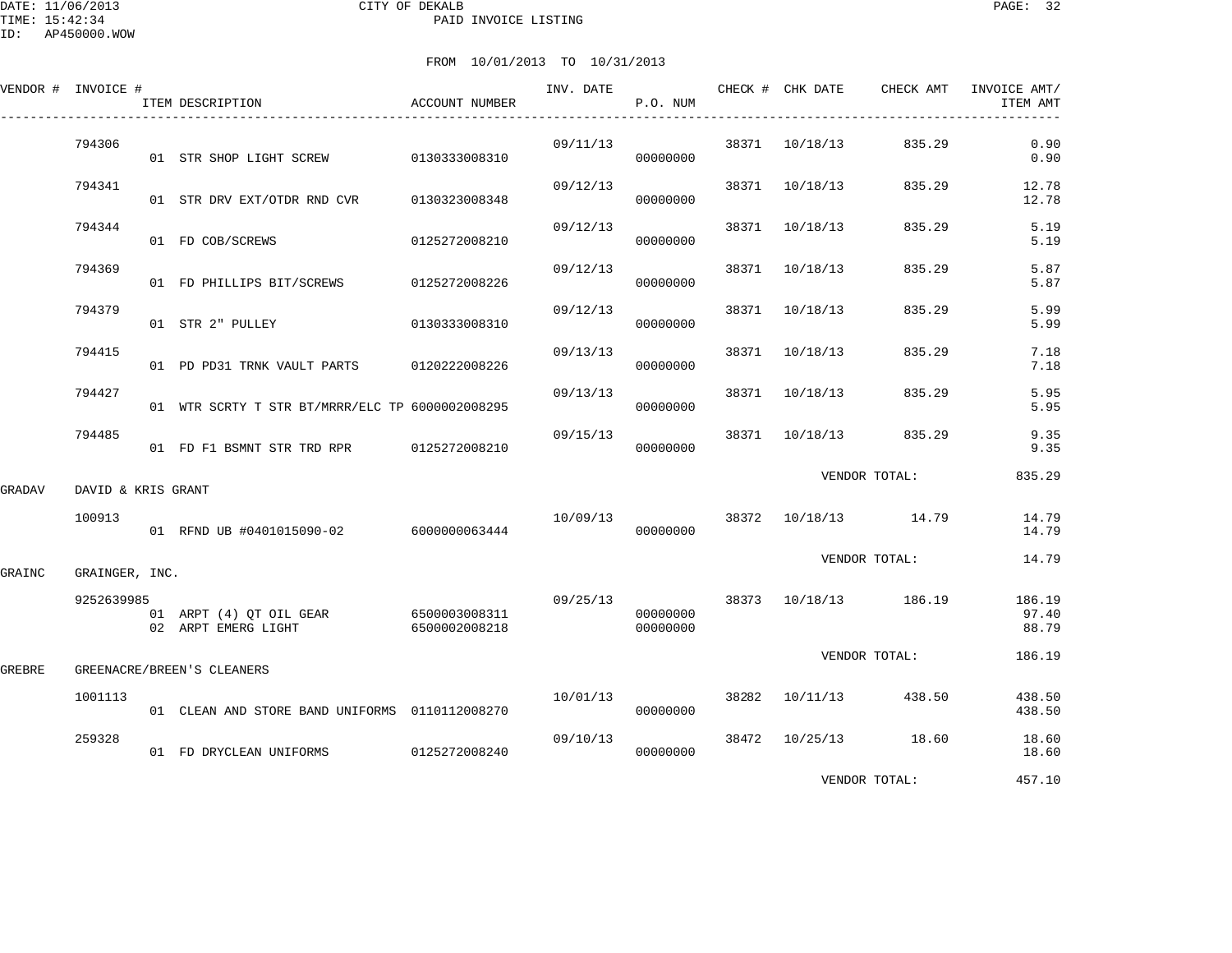DATE: 11/06/2013 CITY OF DEKALB PAGE: 33 PAID INVOICE LISTING

ID: AP450000.WOW

|        | VENDOR # INVOICE # | ITEM DESCRIPTION                                                       | ACCOUNT NUMBER | INV. DATE                   | P.O. NUM             |       | CHECK # CHK DATE | CHECK AMT               | INVOICE AMT/<br>ITEM AMT   |
|--------|--------------------|------------------------------------------------------------------------|----------------|-----------------------------|----------------------|-------|------------------|-------------------------|----------------------------|
| GROJOH |                    | LAW OFFICES OF JOHN GROTTO                                             |                |                             |                      |       |                  |                         |                            |
|        | 100113             | 01 PRO LGL SRVCS AH SEP '13 0118004008450                              |                | $10/01/13$ 38374 $10/18/13$ | 00000000             |       |                  | 375.00                  | 375.00<br>375.00           |
| GSRPLU |                    | G'S R PLUMBING & HEATING, INC.                                         |                |                             |                      |       |                  | VENDOR TOTAL:           | 375.00                     |
|        | 42343              | 01 CTYHLL A/C RPR LABOR 0130323008311<br>02 CTYHLL A/C RPR PRSSR SWTCH | 0130322008210  | 09/03/13                    | 00000000<br>00000000 |       | 38216 10/04/13   | 746.60                  | 454.10<br>315.00<br>139.10 |
|        | 42344              | 01 PD RPR PTAC CMPRSSR LABOR                                           | 0130323008311  | 09/03/13                    | 00000000             | 38216 | 10/04/13         | 746.60                  | 112.50<br>112.50           |
|        | 42381              | 01 PD RTTCH PNMTC THRMSTT LINE                                         | 0130323008311  | 09/09/13                    | 00000000             | 38216 | 10/04/13         | 746.60                  | 180.00<br>180.00           |
|        | 42382              | 01 ANNX RPLC BRNT WIRE                                                 | 0130323008311  | 09/09/13                    | 00000000             | 38375 | 10/18/13         | 225.00                  | 225.00<br>225.00           |
|        | 42445              | 01 ANNX CMPRSSR INSPCTN                                                | 0130323008311  | 09/13/13                    | 00000000             | 38283 | 10/11/13         | 2,539.50                | 157.50<br>157.50           |
|        | 42446              | 01 ANNX CMPRSSR RPLCMNT                                                | 1300006508639  | 09/13/13                    | 00000000             | 38283 | 10/11/13         | 2,539.50                | 2,382.00<br>2,382.00       |
|        | 42518              | 01 WTR CORPORATE DR WTP LINE RPR 6000003008328                         |                | 09/30/13                    | 00000000             | 38473 | 10/25/13         | 4,591.49                | 1,003.99<br>1,003.99       |
|        | 42519              | 01 EGYPTN THTR RPLC GAS WTR HTRS 1300006508624                         |                | 09/30/13                    | 00000000             |       | 38473 10/25/13   | 4,591.49                | 3,425.00<br>3,425.00       |
|        | 42547              | 01 CTYHLL TOILET RPR                                                   | 0130323008311  | 10/02/13                    | 00000000             |       |                  | 38473 10/25/13 4,591.49 | 162.50<br>162.50           |
| HAMLEN |                    | HAMPTON, LENZINI & RENWICK INC                                         |                |                             |                      |       |                  | VENDOR TOTAL:           | 8,102.59                   |
|        | $\overline{a}$     | 01 MFT 130018200BT KISH RVR BKPTH 1000002008331                        |                | 09/27/13                    | 00000000             |       | 38217 10/04/13   | 10,904.74               | 10,904.74<br>10,904.74     |
|        | 3                  | 01 ENG MFT 130018200BT KISH BIKE 1000002008331                         |                | 10/14/13                    | 00000000             |       | 38474 10/25/13   | 15,031.98               | 15,031.98<br>15,031.98     |
|        |                    |                                                                        |                |                             |                      |       |                  | VENDOR TOTAL:           | 25,936.72                  |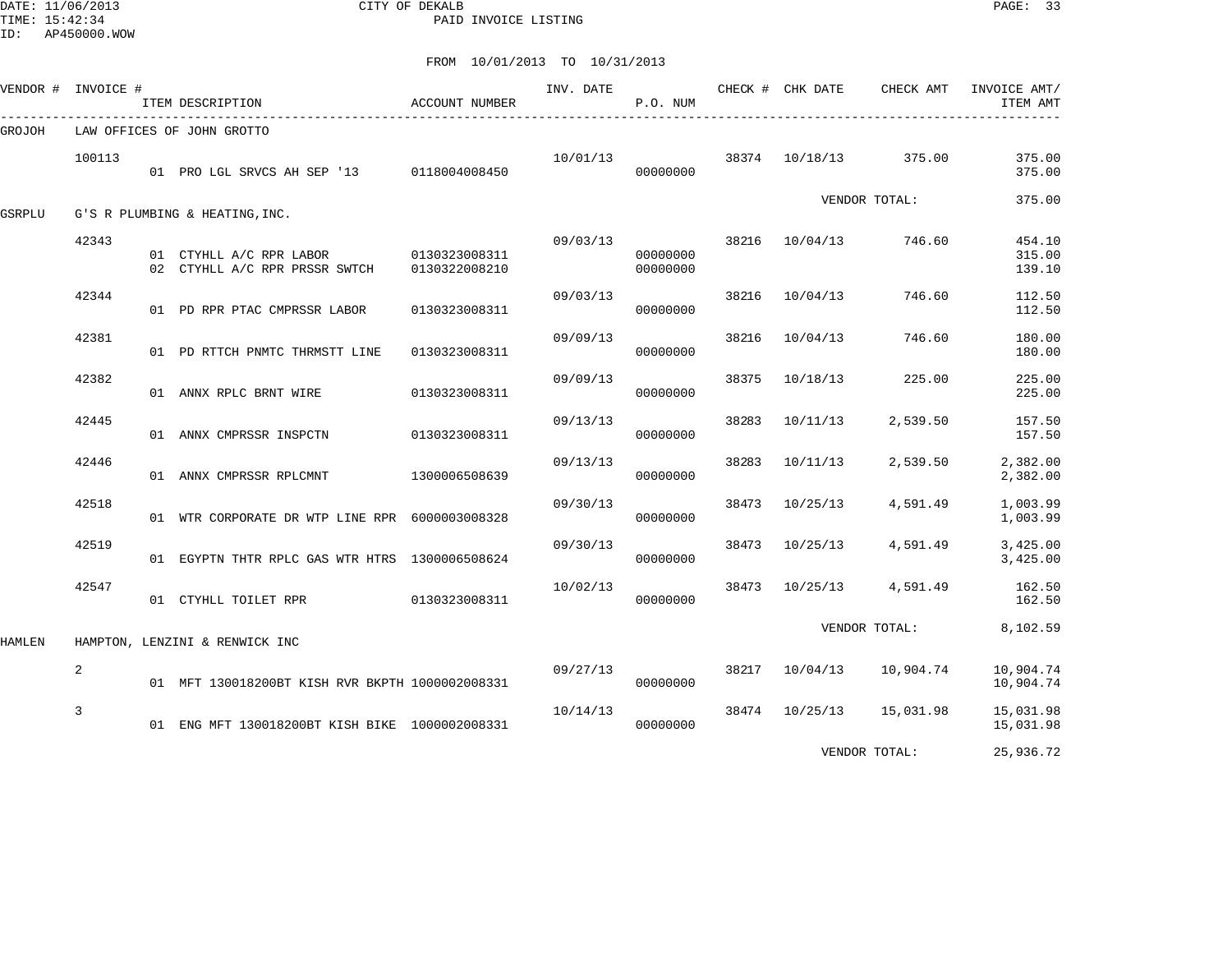DATE: 11/06/2013 CITY OF DEKALB PAGE: 34 PAID INVOICE LISTING

ID: AP450000.WOW

|               | VENDOR # INVOICE # | ITEM DESCRIPTION                                | ACCOUNT NUMBER | INV. DATE | P.O. NUM |       | CHECK # CHK DATE | CHECK AMT         | INVOICE AMT/<br>ITEM AMT |
|---------------|--------------------|-------------------------------------------------|----------------|-----------|----------|-------|------------------|-------------------|--------------------------|
| <b>HARMAR</b> | MARY JO HARMS      |                                                 |                |           |          |       |                  |                   |                          |
|               | 100413             | 01 RMB MILEAGE 8/14-9/27/13 0118003008376       |                | 10/04/13  | 00000000 |       | D000261 10/11/13 | 22.60             | 22.60<br>22.60           |
| HARRIS        |                    | HARRIS COMPUTER SYSTEMS                         |                |           |          |       |                  | VENDOR TOTAL:     | 22.60                    |
|               | XT00003970         | 01 FIN TRNG RMB CROSS MILEAGE                   | 6000003008399  | 09/17/13  | 00000000 | 38284 | 10/11/13         | 262.16            | 262.16<br>262.16         |
|               | HCLIGHTS HC LIGHTS |                                                 |                |           |          |       |                  | VENDOR TOTAL:     | 262.16                   |
|               | 4280               | 01 INSTLL DWNTWN LGHTS                          | 1300006508639  | 09/27/13  | 00000000 | 38475 |                  | 10/25/13 2,822.93 | 2,822.93<br>2,822.93     |
| <b>HDSUP</b>  |                    | HD SUPPLY WATERWORKS, LTD.                      |                |           |          |       |                  | VENDOR TOTAL:     | 2,822.93                 |
|               | B496252            | 01 WTR (2) RED A423                             | 6000002008232  | 10/02/13  | 00000000 | 38476 | 10/25/13         | 4,563.90          | 4,198.00<br>4,198.00     |
|               | B496302            | 01 WTR SUPPLIES                                 | 6000002008232  | 09/18/13  | 00000000 | 38285 | 10/11/13         | 6,092.70          | 3,402.75<br>3,402.75     |
|               | B496346            | 01 WTR SUPPLIES                                 | 6000002008232  | 09/18/13  | 00000000 | 38285 | 10/11/13         | 6,092.70          | 2,545.63<br>2,545.63     |
|               | B499334            | 01 WTR SWR INCRSR/PVC                           | 6000002008232  | 09/18/13  | 00000000 | 38285 | 10/11/13         | 6,092.70          | 144.32<br>144.32         |
|               | B534445            | 01 STR SHOP SUPPLIES                            | 0130332008233  | 09/26/13  | 00000000 | 38376 | 10/18/13         | 355.10            | 355.10<br>355.10         |
|               | B570152            | 01 WTR CLMPS/BLT/HXNT/X1CC                      | 6000002008232  | 10/08/13  | 00000000 | 38476 | 10/25/13         | 4,563.90          | 365.90<br>365.90         |
| HDSWHI        |                    | HDS WHITE CAP CONST SUPPLY                      |                |           |          |       |                  | VENDOR TOTAL:     | 11,011.70                |
|               | 60602198401        | 01 ARPT 20V MAX LI-ION CUT OFF TL 6500002008295 |                | 09/20/13  | 00000000 |       | 38377 10/18/13   | 122.49            | 122.49<br>122.49         |
| HEDBRI        | BRITTANY HEDIN     |                                                 |                |           |          |       |                  | VENDOR TOTAL:     | 122.49                   |
|               | 100413             |                                                 |                | 10/04/13  |          |       | D000262 10/11/13 | 59.50             | 59.50                    |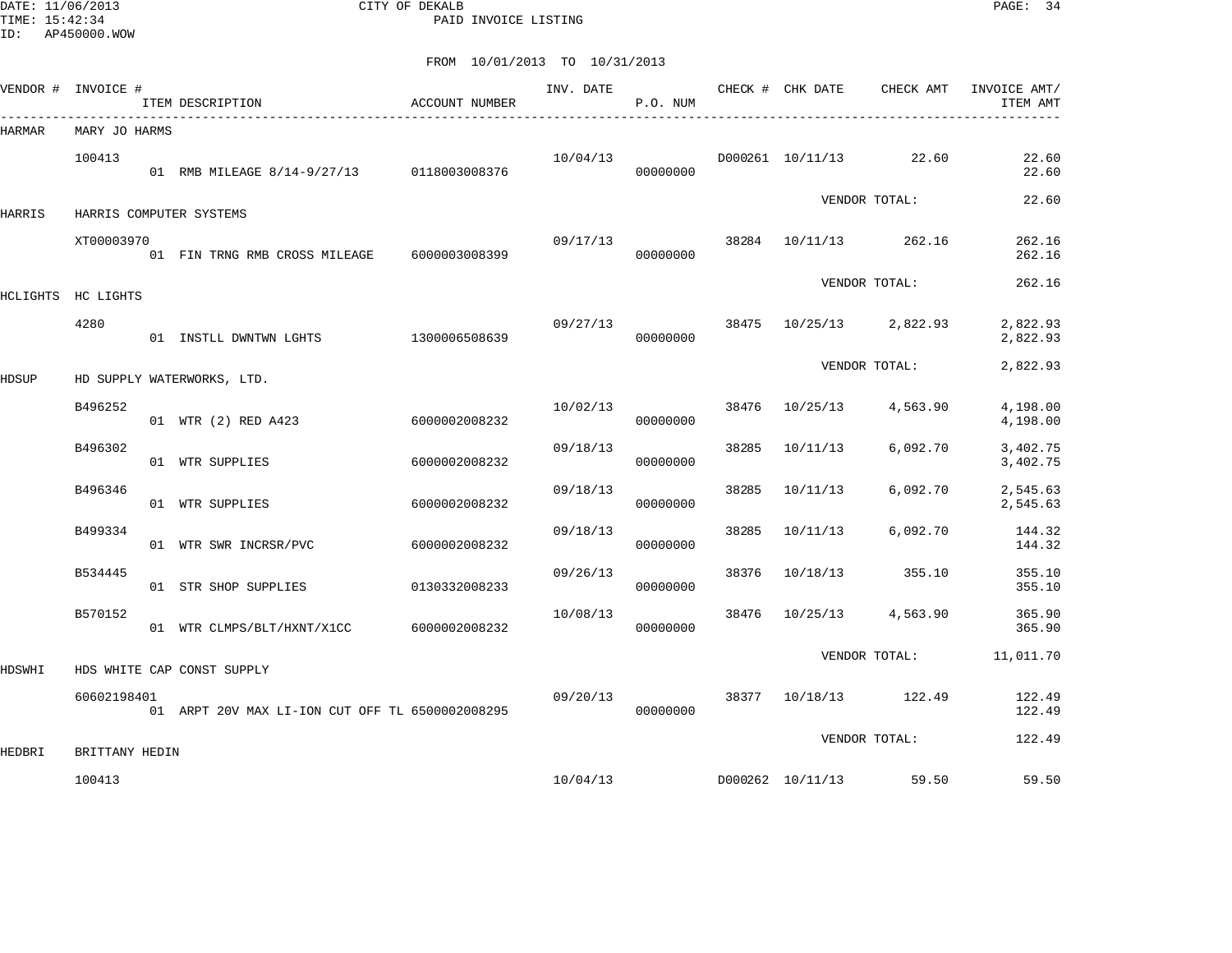DATE: 11/06/2013 CITY OF DEKALB PAGE: 35 PAID INVOICE LISTING

|        | VENDOR # INVOICE # | ITEM DESCRIPTION                              | <b>ACCOUNT NUMBER</b> | INV. DATE | P.O. NUM |       | CHECK # CHK DATE | CHECK AMT                                | INVOICE AMT/<br>ITEM AMT |
|--------|--------------------|-----------------------------------------------|-----------------------|-----------|----------|-------|------------------|------------------------------------------|--------------------------|
|        | 100413             | 01 WELLNESS 2013                              | 7100004008476         | 10/04/13  | 00000000 |       |                  | D000262 10/11/13 59.50                   | 59.50<br>59.50           |
| HENPRA |                    | HENRY PRATT COMPANY, LLC                      |                       |           |          |       |                  | VENDOR TOTAL:                            | 59.50                    |
|        | 2723554            | 01 WTR E WTR TWR VLV RPLCMNT 6000002008232    |                       |           | 00000000 |       |                  | $10/08/13$ $38477$ $10/25/13$ $4,188.33$ | 4,188.33<br>4,188.33     |
| HENSCH | HENRY SCHEIN, INC. |                                               |                       |           |          |       |                  | VENDOR TOTAL:                            | 4,188.33                 |
|        | 511839201          | 01 FD LRYNGSCP BLD DISP 0125272008241         |                       | 09/25/13  | 00000000 |       |                  | 38478 10/25/13 15.96                     | 11.97<br>11.97           |
|        | 599891503          | 01 FD LRYNGSCP BLD DISP                       | 0125272008241         | 02/28/13  | 00000000 | 38478 |                  | 10/25/13 15.96                           | 3.99<br>3.99             |
| HERGRE | GREG HERRING       |                                               |                       |           |          |       |                  | VENDOR TOTAL:                            | 15.96                    |
|        | 100713             | 01 UB RFND 190218758002                       | 6000000063444         | 10/07/13  | 00000000 |       |                  | 38378 10/18/13 59.50                     | 59.50<br>59.50           |
| HERO   | HERO HEATING, INC. |                                               |                       |           |          |       |                  | VENDOR TOTAL:                            | 59.50                    |
|        | 21886705           | 01 FY14 TIF REHAB 120 HOME 1300006508624      |                       | 09/19/13  | 00000000 |       | 38218 10/04/13   | 295.00                                   | 295.00<br>295.00         |
|        | IDIS5610546        | 01 FY14 CDBG REHAB 921 S 1ST ST 1900006508624 |                       | 09/26/13  | 00000000 | 38219 |                  | 10/04/13 405.00                          | 405.00<br>405.00         |
| HILRES |                    | THE HILLSIDE RESTAURANT                       |                       |           |          |       |                  | VENDOR TOTAL:                            | 700.00                   |
|        | 100113             | 01 BFPC INTERVIEWS 10/1/13 0115152008201      |                       | 10/01/13  | 00000000 |       |                  | 38479 10/25/13 82.43                     | 82.43<br>82.43           |
| HOLLIS | LISA HOLIDAY       |                                               |                       |           |          |       |                  | VENDOR TOTAL:                            | 82.43                    |
|        | 092713             | 01 PD RMB TRNNG EXP DIXON 0120233008376       |                       | 09/27/13  | 00000000 |       |                  | D000257 10/04/13 48.59                   | 48.59<br>48.59           |
|        |                    |                                               |                       |           |          |       |                  | VENDOR TOTAL:                            | 48.59                    |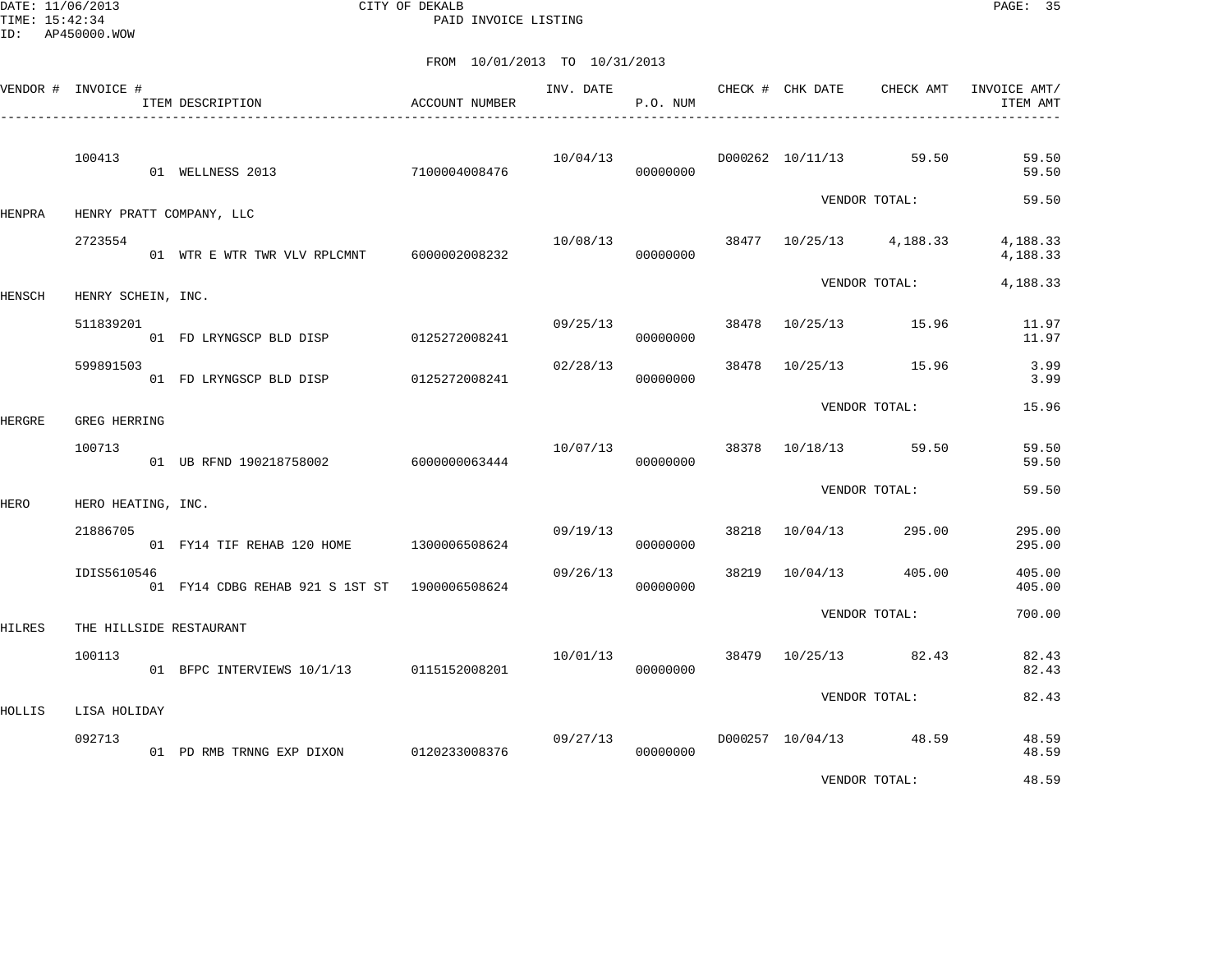|        | VENDOR # INVOICE #    | ITEM DESCRIPTION                                | ACCOUNT NUMBER | INV. DATE | P.O. NUM |       |          | CHECK # CHK DATE CHECK AMT | INVOICE AMT/<br>ITEM AMT |
|--------|-----------------------|-------------------------------------------------|----------------|-----------|----------|-------|----------|----------------------------|--------------------------|
| HOMCLE | ARCENIO CRUZ          |                                                 |                |           |          |       |          |                            |                          |
|        | 1280                  | 01 JANITORIAL SRVCS WTR 9/14/13 6000003008348   |                | 09/14/13  | 00000000 | 38220 | 10/04/13 | 391.50                     | 72.50<br>72.50           |
|        | 1283                  | 01 JANITORIAL SRVCS 9/16-9/20/13 0130324008450  |                | 09/25/13  | 00000000 | 38220 | 10/04/13 | 391.50                     | 319.00<br>319.00         |
|        | 1285                  | 01 JNTRL SRVCS 9/23-9/27/13 0130324008450       |                | 09/29/13  | 00000000 | 38419 | 10/18/13 | 348.00                     | 348.00<br>348.00         |
|        | 1290                  | 01 JANITORIAL SRVCS 9/30-10/6/13 0130324008450  |                | 10/10/13  | 00000000 | 38286 | 10/11/13 | 348.00                     | 348.00<br>348.00         |
|        | 1291                  | 01 JNTRL SRVCS 10/7-10/13/13 0130324008450      |                | 10/18/13  | 00000000 | 38480 | 10/25/13 | 420.50                     | 420.50<br>420.50         |
| HOPHAV |                       | HOPE HAVEN OF DEKALB CO, INC                    |                |           |          |       |          | VENDOR TOTAL:              | 1,508.00                 |
|        | IDIS5618114           | 01 FY14 CDBG PUB SRVCS 2ND QTR 1900003008307    |                | 10/18/13  | 00000000 | 38481 | 10/25/13 | 2,250.00                   | 2,250.00<br>2,250.00     |
| HOPSOL | HOPKINS SOLUTIONS LLC |                                                 |                |           |          |       |          | VENDOR TOTAL:              | 2,250.00                 |
|        | 100313                | 01 COM DEV SRVCS SEP '13 0500003008343          |                | 10/03/13  | 00000000 | 38287 | 10/11/13 | 6,426.00                   | 6,426.00<br>6,426.00     |
| HUMHEA |                       | HUMANA HEALTH CARE PLANS                        |                |           |          |       |          | VENDOR TOTAL:              | 6,426.00                 |
|        | 132844                | 01 AMB RFND 7/23/13 #13255250 0100000063423     |                | 10/08/13  | 00000000 | 38379 | 10/18/13 | 431.34                     | 431.34<br>431.34         |
|        |                       |                                                 |                |           |          |       |          | VENDOR TOTAL:              | 431.34                   |
| IFA    | 2013153               | ILLINOIS FINANCE AUTHORITY                      |                | 09/01/13  |          |       |          | 38288 10/11/13 16,666.67   | 16,666.67                |
|        |                       | 01 FIRE TRK LOAN PRGRM ANNL PYMNT 5250006008521 |                |           | 00000000 |       |          | VENDOR TOTAL:              | 16,666.67<br>16,666.67   |
| ILEPA  | ILLINOIS EPA (NPDES)  |                                                 |                |           |          |       |          |                            |                          |
|        | 11                    | 01 PROJECT L17-4045 IEPA LOAN PYT 6000004508417 |                | 09/26/13  | 00000000 | 38380 | 10/18/13 | 6,105.87                   | 6,105.87<br>3,684.47     |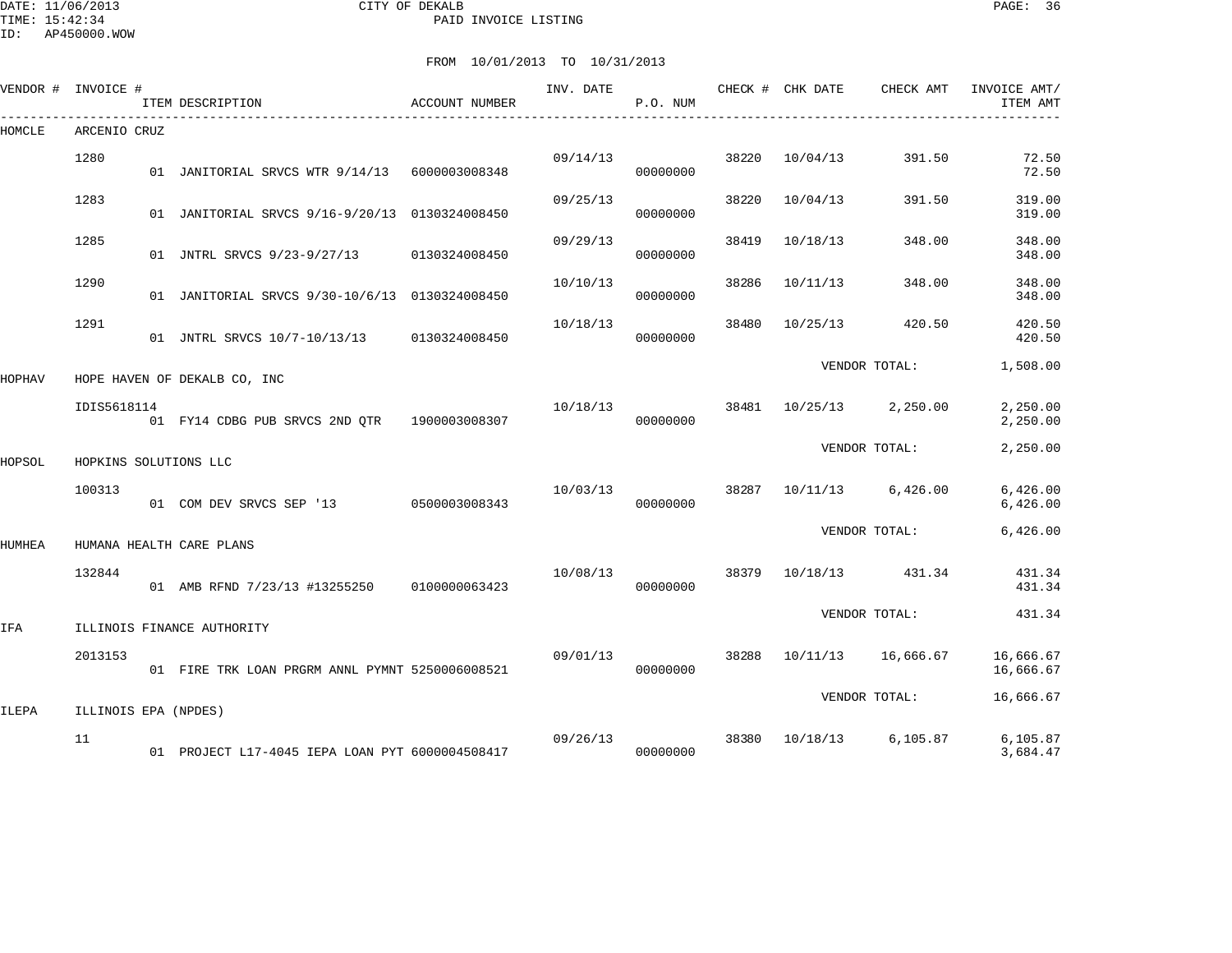|         | VENDOR # INVOICE #             | ITEM DESCRIPTION                                 | <b>ACCOUNT NUMBER</b> | INV. DATE | P.O. NUM |       | CHECK # CHK DATE | CHECK AMT     | INVOICE AMT/<br>ITEM AMT |
|---------|--------------------------------|--------------------------------------------------|-----------------------|-----------|----------|-------|------------------|---------------|--------------------------|
|         | 11                             | 02 PROJECT L17-4045 IEPA LOAN PYT 6000004508418  |                       | 09/26/13  | 00000000 |       | 38380 10/18/13   | 6,105.87      | 6,105.87<br>2,421.40     |
|         | ILLFIRST ILLINOIS FIRE STORE   |                                                  |                       |           |          |       |                  | VENDOR TOTAL: | 6,105.87                 |
|         | 29374                          | 01 FD EQUIPMENT                                  | 0125272008240         | 08/23/13  | 00000000 | 38289 | 10/11/13         | 2,678.43      | 1,278.93<br>1,278.93     |
|         | 29457                          | 01 FD (3) FIRE HELMENTS/FRT 0125272008240        |                       | 08/29/13  | 00000000 | 38289 | 10/11/13         | 2,678.43      | 593.97<br>593.97         |
|         | 29471                          | 01 FD (10) PAC II VENTED HOOD/FRT 0125272008240  |                       | 08/29/13  | 00000000 | 38289 | 10/11/13         | 2,678.43      | 303.47<br>303.47         |
|         | 29508                          | 01 FD (2) ECLIPSE RCHRGBL BTTRY/FT 0125272008240 |                       | 09/03/13  | 00000000 | 38289 | 10/11/13         | 2,678.43      | 138.24<br>138.24         |
|         | 29602                          | 01 FD (10)HNDRLS/BRKTS/GRBRLHLDR 0125272008240   |                       | 09/16/13  | 00000000 | 38289 | 10/11/13         | 2,678.43      | 363.82<br>363.82         |
|         | 29723                          | 01 FD SLDGHMMR                                   | 0125272008240         | 10/01/13  | 00000000 | 38482 | 10/25/13         | 97.95         | 38.00<br>38.00           |
|         | 29725                          | 01 FD ENGRAVED EAGLE                             | 0125272008240         | 10/01/13  | 00000000 | 38482 | 10/25/13         | 97.95         | 59.95<br>59.95           |
| ILLREV3 |                                | ILLINOIS DEPARTMENT OF REVENUE                   |                       |           |          |       |                  | VENDOR TOTAL: | 2,776.38                 |
|         | 100213                         | 01 PD 2000 CHEVY #209463 0100000002710           |                       | 10/02/13  | 00000000 |       | 38290 10/11/13   | 25.00         | 25.00<br>25.00           |
| ILLSOS2 |                                | ILLINOIS SECRETARY OF STATE                      |                       |           |          |       |                  | VENDOR TOTAL: | 25.00                    |
|         | 100213                         | 01 TAX/TITLE 2000 CHEVY #209463 0100000002710    |                       | 10/02/13  | 00000000 | 38291 | 10/11/13         | 196.00        | 196.00<br>196.00         |
|         | 100713                         | 01 ARPT FUEL TRK DUP TITLE#579146 6500003008385  |                       | 10/07/13  | 00000000 | 38292 | 10/11/13         | 95.00         | 95.00<br>95.00           |
|         | ILLSTATE ILLINOIS STATE POLICE |                                                  |                       |           |          |       |                  | VENDOR TOTAL: | 291.00                   |
|         | CC16280813                     |                                                  |                       | 09/01/13  |          |       | 38483 10/25/13   | 459.50        | 459.50                   |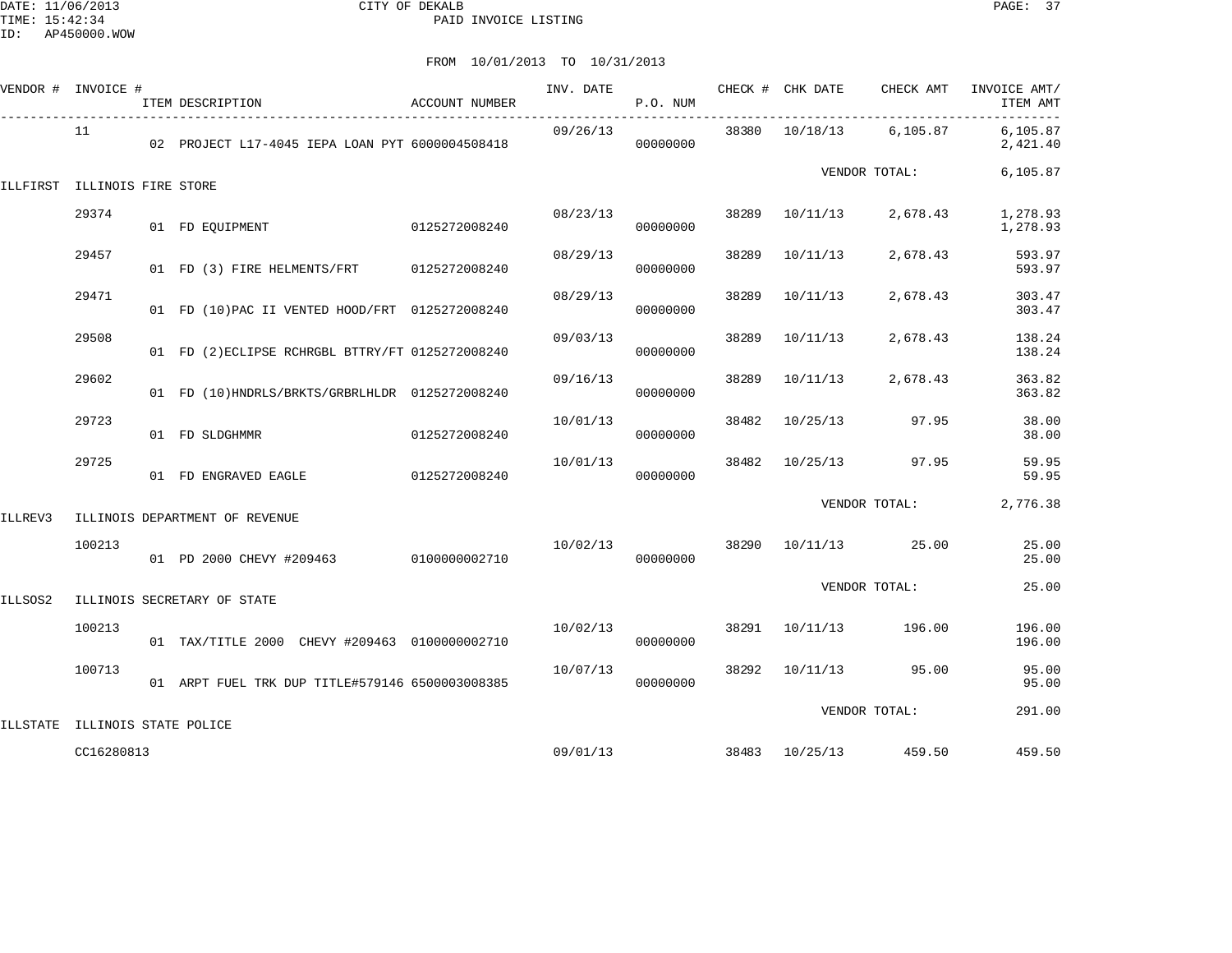DATE: 11/06/2013 CITY OF DEKALB PAGE: 38 PAID INVOICE LISTING

|        | VENDOR # INVOICE #    | ITEM DESCRIPTION                                                       | ACCOUNT NUMBER | INV. DATE | P.O. NUM             |       | CHECK # CHK DATE CHECK AMT INVOICE AMT/ | ITEM AMT                  |
|--------|-----------------------|------------------------------------------------------------------------|----------------|-----------|----------------------|-------|-----------------------------------------|---------------------------|
|        | CC16280813            | 01 PD APPLCNTS FEE AUG '13 0120212008243<br>02 PD APPLCNTS FEE SEP '13 | 0120212008243  |           | 00000000<br>00000000 |       | 09/01/13 38483 10/25/13 459.50          | 459.50<br>85.50<br>374.00 |
| IML    |                       | ILLINOIS MUNICIPAL LEAGUE                                              |                |           |                      |       | VENDOR TOTAL:                           | 459.50                    |
|        | 0022901IN             | 01 HR 30 DAY WEB EMPLYMNT AD 0115173008333                             |                | 10/08/13  | 00000000             |       | 38484 10/25/13 20.00                    | 20.00<br>20.00            |
| INDSCI | INDUSTRIAL SCIENTIFIC |                                                                        |                |           |                      |       | VENDOR TOTAL:                           | 20.00                     |
|        | 1547969               | 01 FD DS2 SOFTWARE UPGRADE 0125272008240                               |                | 08/07/13  | 00000000             | 38381 | 10/18/13 15.95                          | 15.95<br>15.95            |
| IRVCON |                       | IRVING CONSTRUCTION CO INC                                             |                |           |                      |       | VENDOR TOTAL:                           | 15.95                     |
|        | 100113                | 01 STATION 2 PRJCT PAYOUT#1 5145006508624                              |                | 10/01/13  | 00000000             | 38485 | 10/25/13  181,802.00                    | 121,702.00<br>121,702.00  |
|        | 17                    | 01 EGYPTN THTR WTR SPRNKLR                                             | 1300006508624  | 09/02/13  | 00000000             | 38221 | 10/04/13 1,649.64                       | 1,649.64<br>1,649.64      |
|        | DPSCM14               | 01 POL STTN CNSTCTN MGT SEP'13                                         | 5145006508626  | 09/30/13  | 00000000             | 38485 | 10/25/13  181,802.00                    | 60,100.00<br>60,100.00    |
| IRWA   |                       | IRWA TRAINING DIVISION                                                 |                |           |                      |       | VENDOR TOTAL:                           | 183, 451.64               |
|        | 101013                | 01 WTR IRWA TRNG VERKLER 6000003008376                                 |                | 10/10/13  | 00000000             |       | 38486 10/25/13 125.00                   | 125.00<br>125.00          |
| ITULAU | LAURA M ITURBIDE      |                                                                        |                |           |                      |       | VENDOR TOTAL:                           | 125.00                    |
|        | 100713                | 01 NOV '12-APR '13 REBATE PROGRAM 6000004008481                        |                | 10/07/13  | 00000000             |       | 38382 10/18/13 117.50                   | 117.50<br>117.50          |
| JBL    | MICHAEL L FIORI       |                                                                        |                |           |                      |       | VENDOR TOTAL:                           | 117.50                    |
|        | 4194                  |                                                                        |                | 08/28/13  |                      |       | 38222 10/04/13 478.28                   | 121.03                    |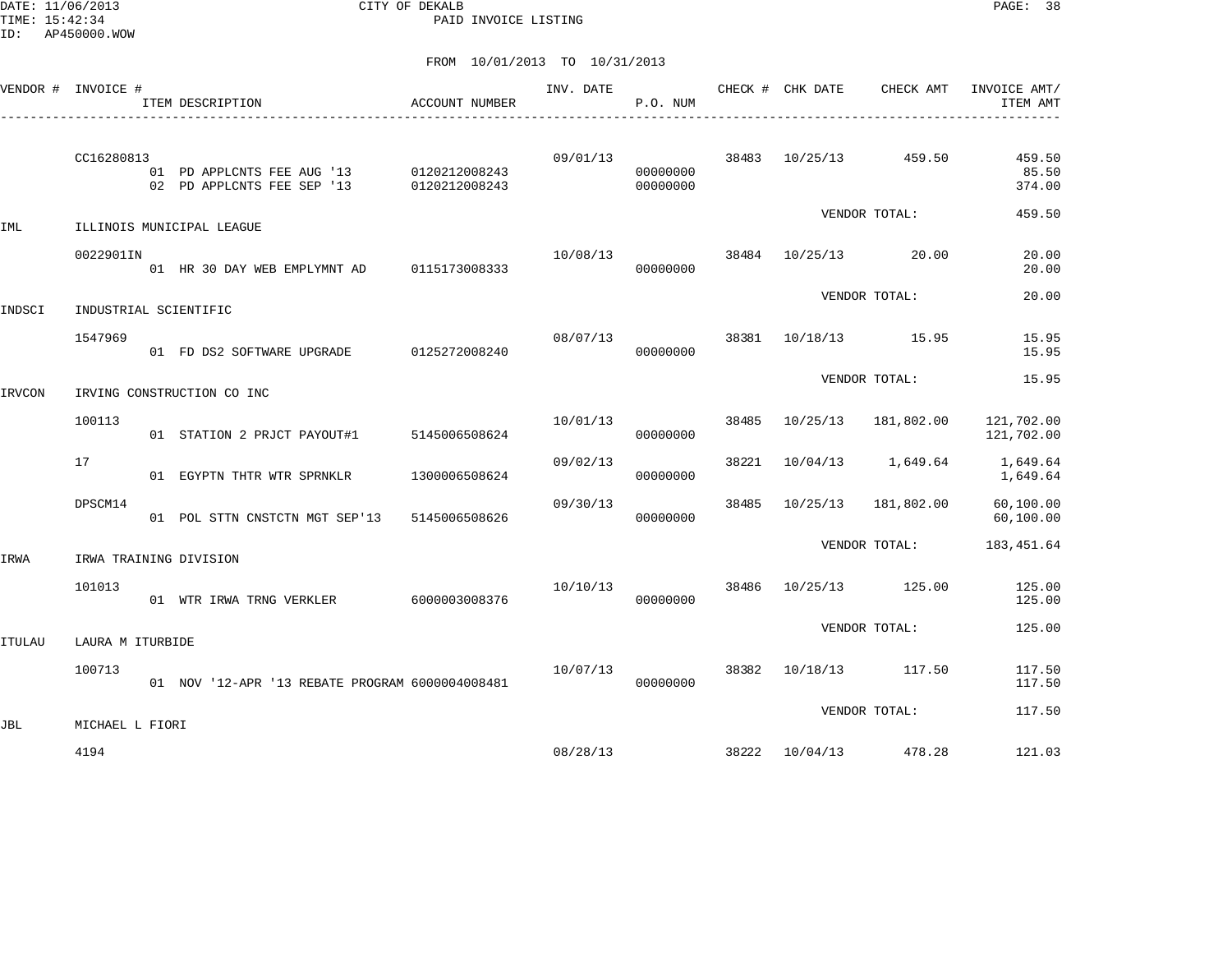|        | VENDOR # INVOICE #  | ITEM DESCRIPTION                               | ACCOUNT NUMBER | INV. DATE | P.O. NUM |       | CHECK # CHK DATE | CHECK AMT             | INVOICE AMT/<br>ITEM AMT |
|--------|---------------------|------------------------------------------------|----------------|-----------|----------|-------|------------------|-----------------------|--------------------------|
|        | 4194                |                                                |                | 08/28/13  |          |       | 38222 10/04/13   | 478.28                | 121.03                   |
|        | 4216                | 01 SC JANITORIAL SUPPLIES 0130322008291        |                | 09/11/13  | 00000000 | 38222 | 10/04/13         | 478.28                | 121.03<br>81.08          |
|        |                     | 01 YSB JANITORIAL SUPPLIES                     | 0130322008291  |           | 00000000 |       |                  |                       | 81.08                    |
|        | 4222                | 01 CTYHLL JANITORIAL SUPPLIES                  | 0130322008291  | 09/11/13  | 00000000 | 38222 | 10/04/13         | 478.28                | 276.17<br>276.17         |
|        | 4247                | 01 ARPT JANITORIAL SUPPLIES                    | 6500002008219  | 09/25/13  | 00000000 | 38383 | 10/18/13         | 97.36                 | 97.36<br>97.36           |
|        | 4259                | 01 ARPT JANITORIAL SUPPLIES                    | 6500002008219  | 10/02/13  | 00000000 | 38487 | 10/25/13         | 1,025.77              | 118.05<br>118.05         |
|        | 4260                | 01 YSB JANITORIAL SUPPLIES                     | 0130322008291  | 10/02/13  | 00000000 | 38487 | 10/25/13         | 1,025.77              | 84.23<br>84.23           |
|        | 4261                | 01 CTYHLL JANITORIAL SUPPLIES                  | 0130322008291  | 10/02/13  | 00000000 | 38487 | 10/25/13         | 1,025.77              | 318.93<br>318.93         |
|        | 4263                | 01 FD JANITORIAL SUPPLIES 0125272008291        |                | 10/02/13  | 00000000 |       | 38487 10/25/13   | 1,025.77              | 504.56<br>504.56         |
| JGUNI  | J.G. UNIFORMS, INC. |                                                |                |           |          |       |                  |                       | VENDOR TOTAL: 1,601.41   |
|        | 31704               | 01 PD (4) CSTM TACTICAL VST CVRS 0100000002715 |                | 09/23/13  | 00000000 |       |                  | 38293 10/11/13 788.00 | 788.00<br>788.00         |
| JOIHAR | HAROLD JOINER       |                                                |                |           |          |       |                  | VENDOR TOTAL:         | 788.00                   |
|        | 101113              | 01 WTR RFND 2102095400-01 6000000063444        |                | 10/11/13  | 00000000 |       |                  | 38384 10/18/13 137.72 | 137.72<br>137.72         |
| JUSSAF | JUST SAFETY LTD     |                                                |                |           |          |       |                  | VENDOR TOTAL:         | 137.72                   |
|        | 20639               | 01 STR 1ST AID SUPPLIES OCT'13 0130332008219   |                | 10/07/13  | 00000000 |       | 38488 10/25/13   | 91.30                 | 35.40<br>35.40           |
|        | 20640               | 01 WTR 1ST AID SUPPLIES OCT'13                 | 6000002008219  | 10/07/13  | 00000000 |       | 38488 10/25/13   | 91.30                 | 55.90<br>55.90           |
|        |                     |                                                |                |           |          |       |                  | VENDOR TOTAL:         | 91.30                    |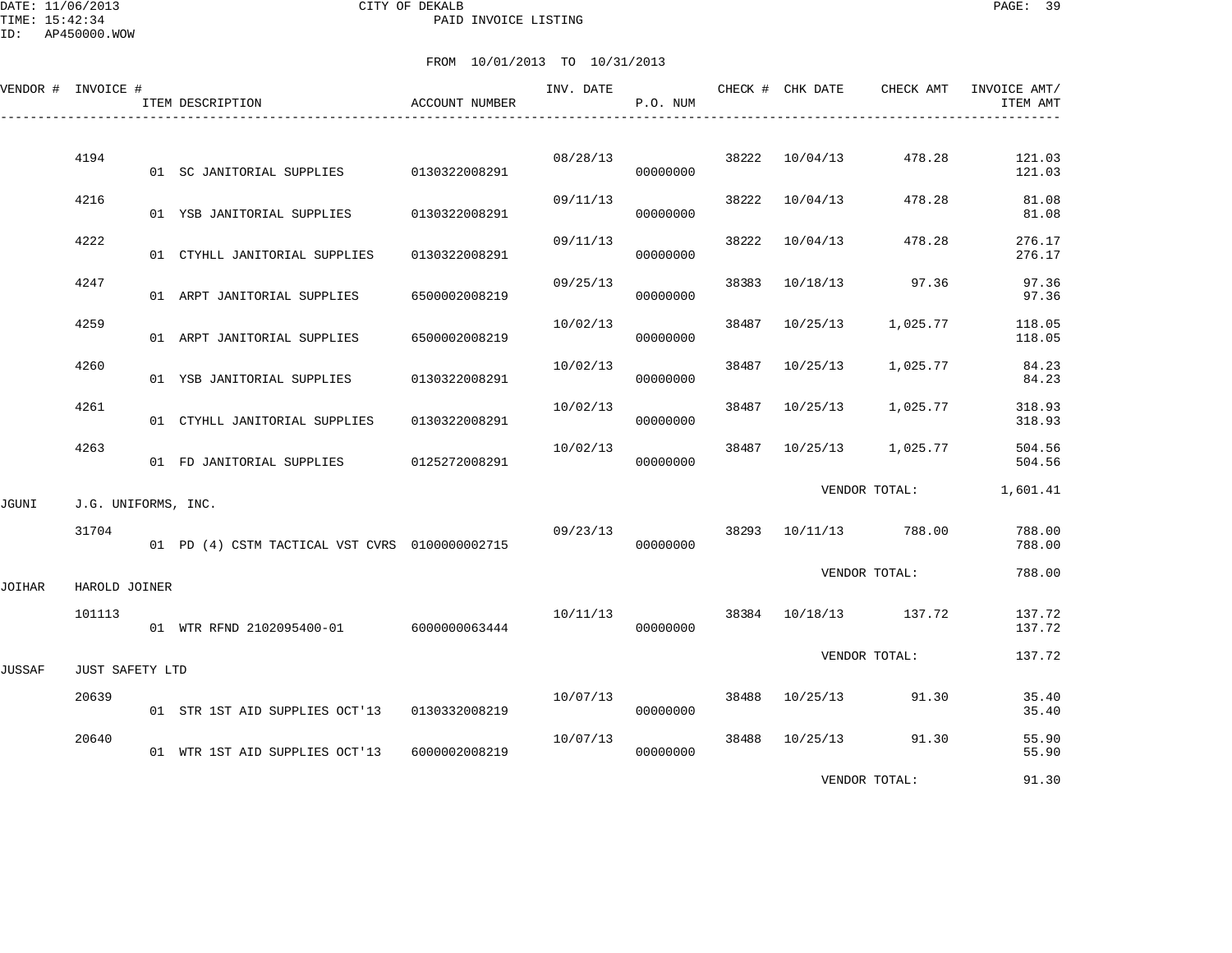DATE: 11/06/2013 CITY OF DEKALB PAGE: 40 PAID INVOICE LISTING

ID: AP450000.WOW

| VENDOR # | INVOICE #           |          | ITEM DESCRIPTION                                                                                                         | ACCOUNT NUMBER                                  | INV. DATE | P.O. NUM                                     |       | CHECK # CHK DATE<br>____________________________ | CHECK AMT     | INVOICE AMT/<br>ITEM AMT                         |
|----------|---------------------|----------|--------------------------------------------------------------------------------------------------------------------------|-------------------------------------------------|-----------|----------------------------------------------|-------|--------------------------------------------------|---------------|--------------------------------------------------|
| KIEPOL   |                     |          | KIESLER'S POLICE SUPPLY, INC.                                                                                            |                                                 |           |                                              |       |                                                  |               |                                                  |
|          | 00712783            |          | 01 JPD (7) STRMLGHT/(7) SFRLND                                                                                           | 0100000002715                                   | 10/07/13  | 00000000                                     | 38489 | 10/25/13                                         | 694.00        | 694.00<br>694.00                                 |
|          | 0712783             |          | 01 PD (7)LEWIDEFSPM-16/TRS/7 CS                                                                                          | 0100000002715                                   | 09/24/13  | 00000000                                     | 38294 | 10/11/13                                         | 8,034.75      | 8,034.75<br>8,034.75                             |
| KIRSAW   | KIRKLAND SAWMILL    |          |                                                                                                                          |                                                 |           |                                              |       |                                                  | VENDOR TOTAL: | 8,728.75                                         |
|          | 091813              |          | 01 WTR (2) 2 1/4 X 16 OAK                                                                                                | 6000002008232                                   | 09/18/13  | 00000000                                     | 38223 | 10/04/13                                         | 200.00        | 200.00<br>200.00                                 |
| KISCOM   |                     |          | KISHWAUKEE COMMUNITY HOSPITAL                                                                                            |                                                 |           |                                              |       |                                                  | VENDOR TOTAL: | 200.00                                           |
|          | 090513              |          | 01 FD PATIENT PHARMACY<br>02 FD PATIENT SUPPLIES                                                                         | 0125272008237<br>0125272008237                  | 09/05/13  | 00000000<br>00000000                         | 38295 | 10/11/13                                         | 2,697.70      | 2,697.70<br>367.30<br>2,330.40                   |
|          | 100313              |          | 01 FD PATIENT SUPPLIES                                                                                                   | 0125272008237                                   | 10/03/13  | 00000000                                     | 38490 | 10/25/13                                         | 1,533.12      | 1,533.12<br>1,533.12                             |
| KISCOR   |                     |          | KISHWAUKEE CORPORATE HEALTH                                                                                              |                                                 |           |                                              |       |                                                  | VENDOR TOTAL: | 4,230.82                                         |
|          | 27192               |          | 01 FD PHYSICALS                                                                                                          | 0125273008345                                   | 10/03/13  | 00000000                                     | 38491 | 10/25/13                                         | 4,745.66      | 4,745.66<br>4,745.66                             |
| KMEFIR   | KME FIRE APPARATUS  |          |                                                                                                                          |                                                 |           |                                              |       |                                                  | VENDOR TOTAL: | 4,745.66                                         |
|          | VA57679             |          | 01 FD KIT FLD SRVC LFT CYLNDR                                                                                            | 0125272008226                                   | 09/12/13  | 00000000                                     | 38296 | 10/11/13                                         | 233.50        | 233.50<br>233.50                                 |
| KNULAW   | KNUTSON LAWN CARE & |          |                                                                                                                          |                                                 |           |                                              |       |                                                  | VENDOR TOTAL: | 233.50                                           |
|          | 4875                | 02<br>03 | 01 STR KNOLLS<br>STR HERITAGE RIDGE<br>STR COLBY, TAYLOR, FAIRMONT<br>04 STR KNSNGTN, ANNGLDDN, LINC, 14TH 0130333008313 | 2400003008313<br>2300003008313<br>0130323008313 | 09/30/13  | 00000000<br>00000000<br>00000000<br>00000000 | 38492 | 10/25/13                                         | 2,032.50      | 2,032.50<br>337.50<br>100.00<br>840.00<br>755.00 |
|          |                     |          |                                                                                                                          |                                                 |           |                                              |       |                                                  | VENDOR TOTAL: | 2,032.50                                         |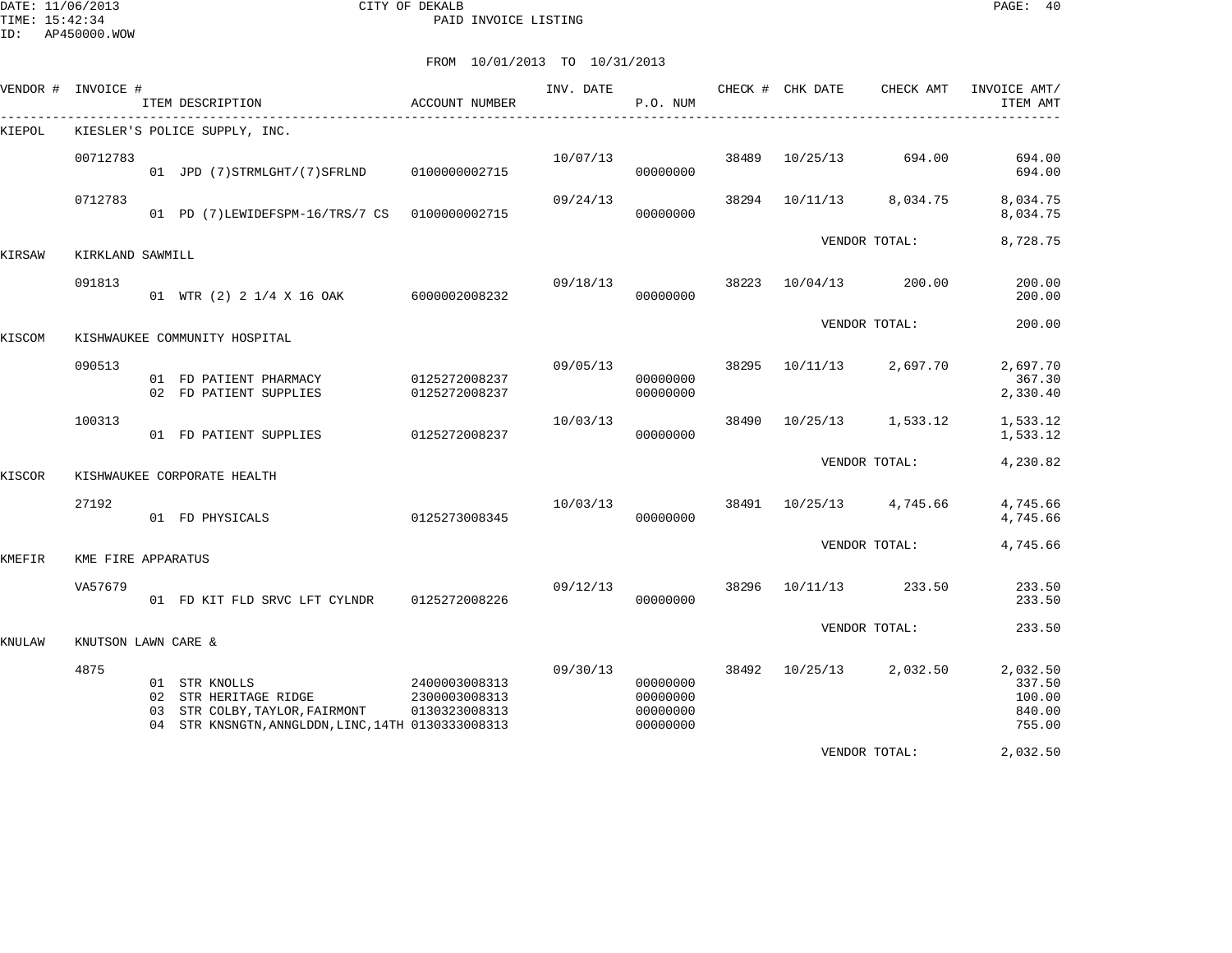DATE: 11/06/2013 CITY OF DEKALB PAGE: 41 PAID INVOICE LISTING

ID: AP450000.WOW

|        | VENDOR # INVOICE # | ITEM DESCRIPTION                               | ACCOUNT NUMBER | INV. DATE | P.O. NUM |       |                  | CHECK # CHK DATE CHECK AMT INVOICE AMT/ | ITEM AMT               |
|--------|--------------------|------------------------------------------------|----------------|-----------|----------|-------|------------------|-----------------------------------------|------------------------|
| KONINC | KONE INC.          |                                                |                |           |          |       |                  |                                         |                        |
|        | 150856056          | 01 BCM ELEVATOR SAFETY & UPDATES 1400006508624 |                | 06/14/13  | 00000000 | 38493 |                  | 10/25/13 77,132.00                      | 77,132.00<br>77,132.00 |
| KUNCON | LARRY W KUNKLE     |                                                |                |           |          |       |                  | VENDOR TOTAL:                           | 77,132.00              |
|        | 101013             | 01 FY14 TIF2 REHAB 535 HAISH 1400006508624     |                | 10/10/13  | 00000000 |       |                  | 38494 10/25/13 5,000.00                 | 5,000.00<br>5,000.00   |
| LAKINT |                    | LAKESIDE INTERNATIONAL TRUCKS                  |                |           |          |       |                  | VENDOR TOTAL:                           | 5,000.00               |
|        | 7025679P           | 01 FD (4)CONTAINER                             | 0125273008315  | 07/25/13  | 00000000 | 38495 | 10/25/13         | 387.40                                  | 44.92<br>44.92         |
|        | 7027972P           | 01 STR RELAY                                   | 0130332008226  | 09/12/13  | 00000000 | 38495 | 10/25/13         | 387.40                                  | 15.68<br>15.68         |
|        | 7028587P           | 01 STR P17 TRAY                                | 0130332008226  | 09/23/13  | 00000000 | 38495 | 10/25/13         | 387.40                                  | 249.19<br>249.19       |
|        | 7029065P           | 01 STR P26 COVER                               | 0130332008226  | 10/04/13  | 00000000 | 38495 | 10/25/13         | 387.40                                  | 77.61<br>77.61         |
| LANROB | ROBERT LANE        |                                                |                |           |          |       |                  | VENDOR TOTAL:                           | 387.40                 |
|        | 100313             | 01 RFND HNGR SCRTY DEP 6500000002880           |                | 10/03/13  | 00000000 | 38385 |                  | 10/18/13 275.00                         | 275.00<br>275.00       |
| LARKEN | KENT LARSON        |                                                |                |           |          |       |                  | VENDOR TOTAL:                           | 275.00                 |
|        | 100413             | 01 2013 WELLNESS                               | 7100004008476  | 10/04/13  | 00000000 |       | D000263 10/11/13 | 275.50                                  | 275.50<br>275.50       |
| LEEAUT | LEE AUTO DEKALB    |                                                |                |           |          |       |                  | VENDOR TOTAL:                           | 275.50                 |
|        | 416173143          | 01 ARPT E5-3 V BELT HNGR MNTNNC 6500003008311  |                | 09/04/13  | 00000000 | 38297 | 10/11/13         | 53.87                                   | 17.19<br>17.19         |
|        | 416173509          | 01 STR POWERATED BELT                          | 0130332008226  | 09/11/13  | 00000000 | 38297 | 10/11/13         | 53.87                                   | 11.69<br>11.69         |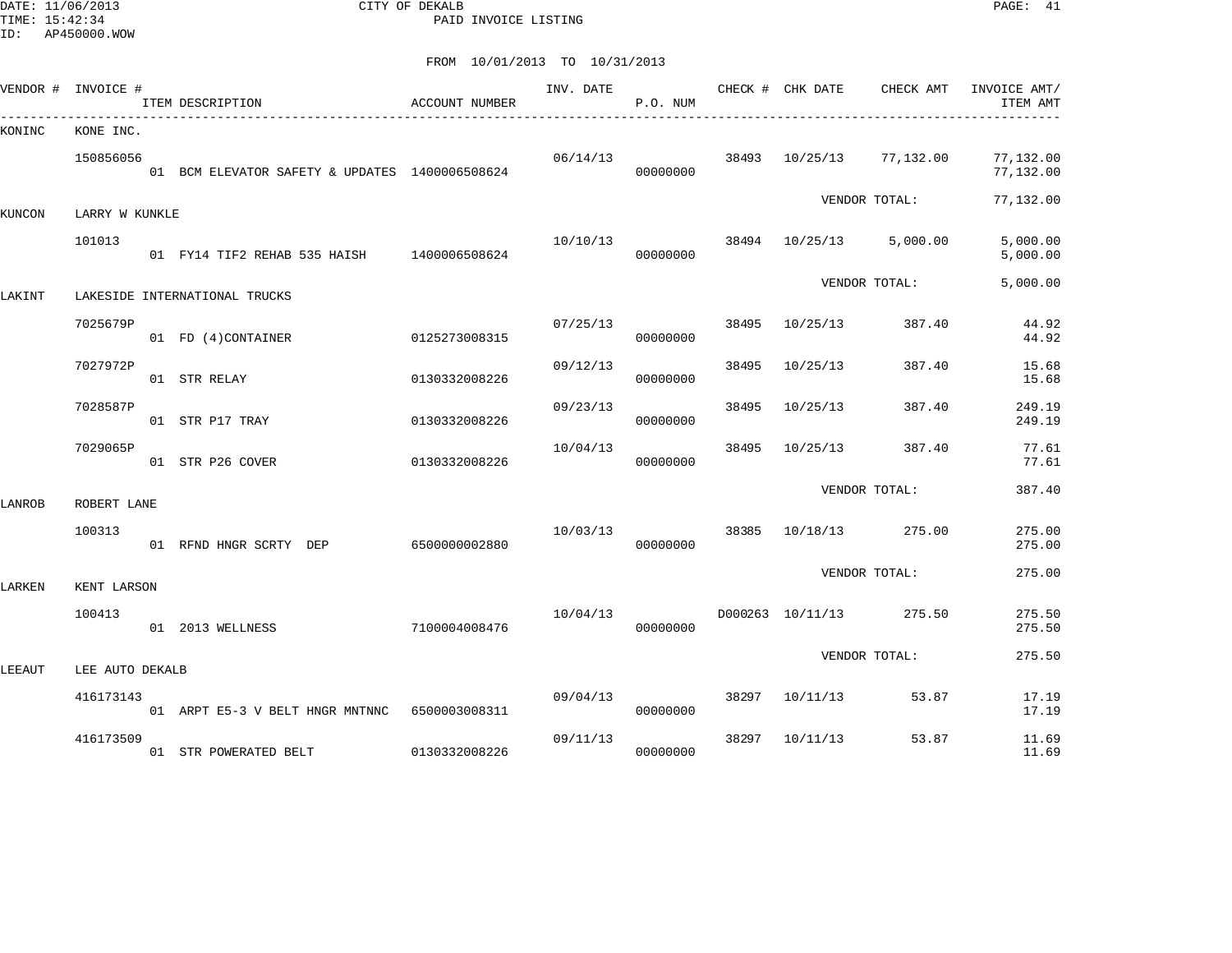DATE: 11/06/2013 CITY OF DEKALB PAGE: 42 PAID INVOICE LISTING

|        | VENDOR # INVOICE # | ITEM DESCRIPTION                                 | <b>ACCOUNT NUMBER</b> | INV. DATE | P.O. NUM |       | CHECK # CHK DATE | CHECK AMT              | INVOICE AMT/<br>ITEM AMT |
|--------|--------------------|--------------------------------------------------|-----------------------|-----------|----------|-------|------------------|------------------------|--------------------------|
|        | 416174231          | 01 ST WAX & GREASE REM 0130332008231             |                       | 09/24/13  | 00000000 |       | 38297 10/11/13   | 53.87                  | 24.99<br>24.99           |
| LEOCAR | CARL LEONI         |                                                  |                       |           |          |       |                  | VENDOR TOTAL:          | 53.87                    |
|        | 100413             | 02 PD (4) SHIRTS CRIME FREE HSNG 0120262008270   |                       | 10/10/13  | 00000000 |       |                  | D000264 10/11/13 96.72 | 96.72<br>96.72           |
| LEPRI  | LE PRINT EXPRESS   |                                                  |                       |           |          |       |                  | VENDOR TOTAL:          | 96.72                    |
|        | 14775              | 01 FD (100) FLS INS RPTS 0125272008202           |                       | 09/19/13  | 00000000 |       |                  | 38298 10/11/13 35.96   | 35.96<br>35.96           |
| LOWCRE |                    | LOWE'S CREDIT SERVICES                           |                       |           |          |       |                  | VENDOR TOTAL:          | 35.96                    |
|        | 905202             | 01 FD MONSTER MOUTH TOOL BAG 0125272008226       |                       | 08/30/13  | 00000000 | 38386 | 10/18/13         | 589.96                 | 16.13<br>16.13           |
|        | 905673             | 01 WTR SW NCV TSTR W/FLSHLGT                     | 6000002008295         | 09/06/13  | 00000000 | 38386 | 10/18/13         | 589.96                 | 18.98<br>18.98           |
|        | 905748             | 01 POL STTN STP LDDR/PAINT                       | 0130322008219         | 09/19/13  | 00000000 | 38386 | 10/18/13         | 589.96                 | 46.48<br>46.48           |
|        | 906327             | 01 FD WHT BIN/EXPNDBL SLVRW                      | 0125272008210         | 08/26/13  | 00000000 | 38386 | 10/18/13         | 589.96                 | 25.63<br>25.63           |
|        | 906958             | 01 ARPT SHOP SUPPLIES                            | 6500002008226         | 09/19/13  | 00000000 | 38386 | 10/18/13         | 589.96                 | 29.16<br>29.16           |
|        | 913333             | 01 FD M3 WHITE BIN                               | 0125272008241         | 09/10/13  | 00000000 | 38386 | 10/18/13         | 589.96                 | 25.63<br>25.63           |
|        | 913660             | 01 STR 23W TWST BRT WHT CFL (9) 0130322008219    |                       | 09/12/13  | 00000000 | 38386 | 10/18/13         | 589.96                 | 72.54<br>72.54           |
|        | 913936             | 01 FD 3IN CAP PVC DWV 0125272008210              |                       | 09/13/13  | 00000000 | 38386 | 10/18/13         | 589.96                 | 4.08<br>4.08             |
|        | 935579             | 01 ARPT RFND 906958 (2) SPICE KITS 6500002008226 |                       | 09/22/13  | 00000000 | 38386 | 10/18/13         | 589.96                 | $-19.72$<br>$-19.72$     |
|        | 941059             |                                                  |                       | 09/16/13  |          |       | 38386 10/18/13   | 589.96                 | 24.37                    |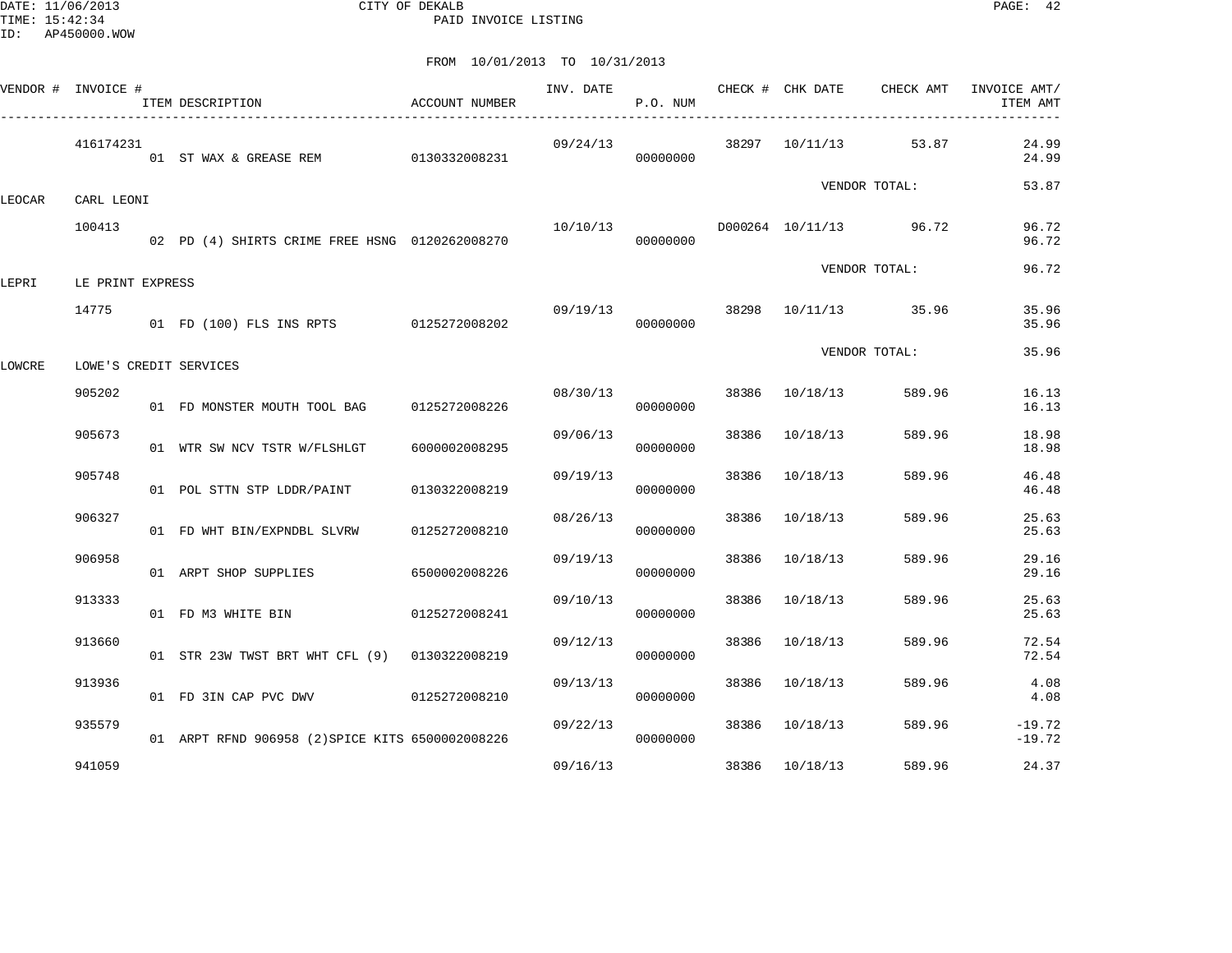#### DATE: 11/06/2013 CITY OF DEKALB PAGE: 43 PAID INVOICE LISTING

|        | VENDOR # INVOICE #    | ITEM DESCRIPTION                        | ACCOUNT NUMBER | INV. DATE | P.O. NUM |       | CHECK # CHK DATE | CHECK AMT     | INVOICE AMT/<br>ITEM AMT |
|--------|-----------------------|-----------------------------------------|----------------|-----------|----------|-------|------------------|---------------|--------------------------|
|        | 941059                | 01 FD F2 BRSSPP BUS/RGLTR 0125272008210 |                | 09/16/13  | 00000000 | 38386 | 10/18/13         | 589.96        | 24.37<br>24.37           |
|        | 941182                | 01 STR FEED TUBE/WRNCH CST IRON         | 0130332008295  | 09/10/13  | 00000000 | 38386 | 10/18/13         | 589.96        | 29.68<br>29.68           |
|        | 941285                | 01 ARPT BBSD MLTS/WHT LITH              | 6500003008311  | 09/11/13  | 00000000 | 38386 | 10/18/13         | 589.96        | 15.73<br>15.73           |
|        | 941338                | 01 FD HMMR BX/INDOOR FLOOD              | 0125272008210  | 09/05/13  | 00000000 | 38386 | 10/18/13         | 589.96        | 46.49<br>46.49           |
|        | 941846                | 01 FD CARTRIDGE TIME DLY FUSE           | 0125272008226  | 08/28/13  | 00000000 | 38386 | 10/18/13         | 589.96        | 26.16<br>26.16           |
|        | 941949                | 01 WTR 18V CMPCT DRILL/PHILLIPS         | 6000002008295  | 09/20/13  | 00000000 | 38386 | 10/18/13         | 589.96        | 174.58<br>174.58         |
|        | 953069                | 01 WTR WHTWOOD                          | 6000002008232  | 09/24/13  | 00000000 | 38386 | 10/18/13         | 589.96        | 18.95<br>18.95           |
|        | 953690                | 01 WTR SHOP/JANITORIAL SUPPLIES         | 6000002008219  | 09/16/13  | 00000000 | 38386 | 10/18/13         | 589.96        | 35.09<br>35.09           |
| LUKRES | LUKULOS RESTAURANT    |                                         |                |           |          |       |                  | VENDOR TOTAL: | 589.96                   |
|        | 049                   | 01 PD CATERING                          | 0100000002715  | 10/15/13  | 00000000 | 38496 | 10/25/13         | 1,930.00      | 550.00<br>550.00         |
|        | 049A                  | 01 PD CATERING                          | 0100000002715  | 10/15/13  | 00000000 | 38496 | 10/25/13         | 1,930.00      | 680.00<br>680.00         |
|        | 049B                  | 01 PD CATERING                          | 0100000002715  | 10/15/13  | 00000000 | 38496 | 10/25/13         | 1,930.00      | 700.00<br>700.00         |
| MACINC | MACKLIN INCOPORATED   |                                         |                |           |          |       |                  | VENDOR TOTAL: | 1,930.00                 |
|        | 34136                 | 01 WTR 21.20TN CA7                      | 6000002008228  | 09/30/13  | 00000000 | 38497 | 10/25/13         | 257.53        | 257.53<br>257.53         |
| MARINC | M.A.R.S. INCORPORATED |                                         |                |           |          |       |                  | VENDOR TOTAL: | 257.53                   |
|        | 551641                |                                         |                | 09/13/13  |          |       | 38224 10/04/13   | 225.00        | 225.00                   |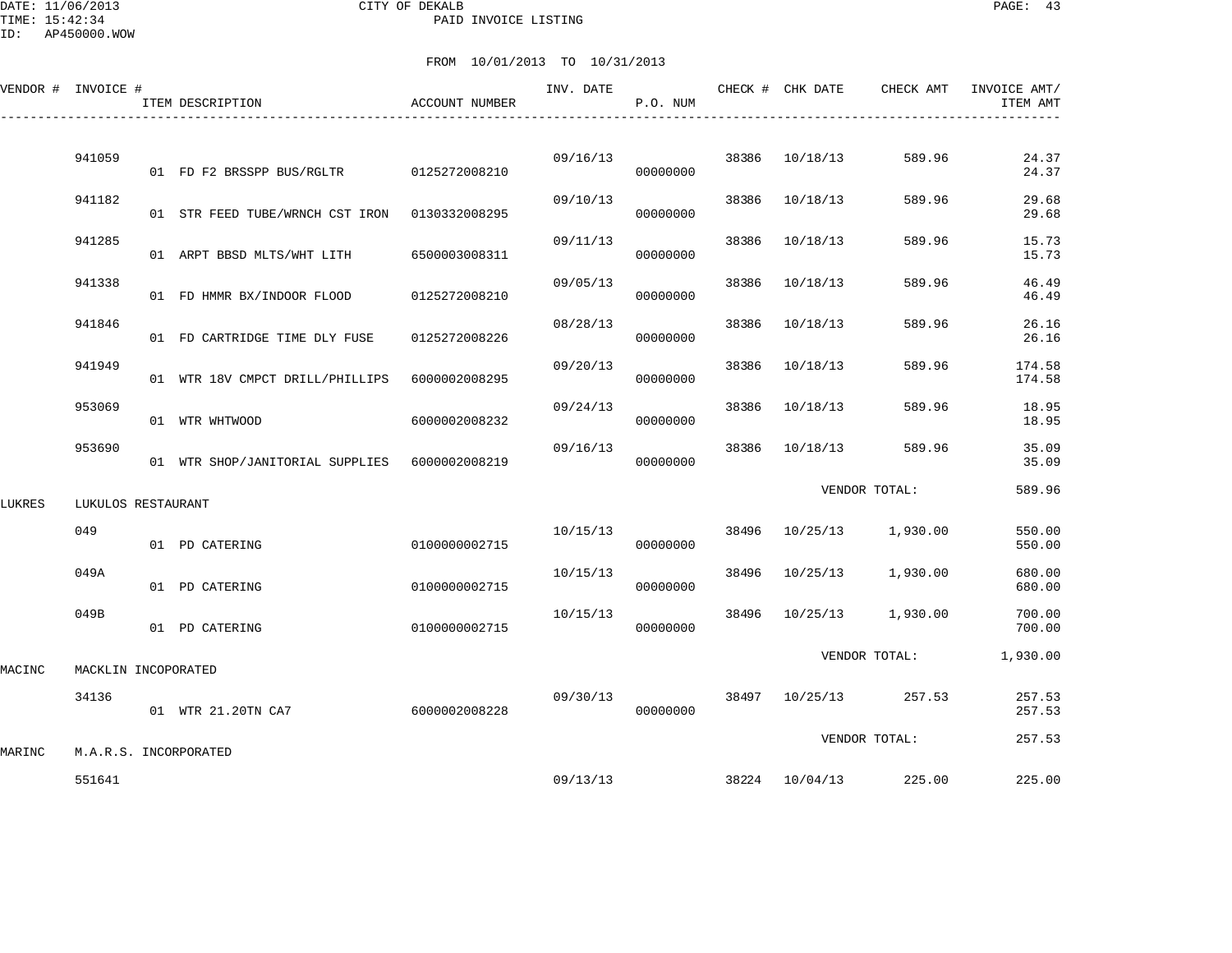DATE: 11/06/2013 CITY OF DEKALB PAGE: 44 PAID INVOICE LISTING

ID: AP450000.WOW

| VENDOR # | INVOICE #             | ITEM DESCRIPTION               | <b>ACCOUNT NUMBER</b> | INV. DATE | P.O. NUM |       | CHECK # CHK DATE | CHECK AMT     | INVOICE AMT/<br>ITEM AMT |
|----------|-----------------------|--------------------------------|-----------------------|-----------|----------|-------|------------------|---------------|--------------------------|
|          | 551641                |                                |                       | 09/13/13  |          | 38224 | 10/04/13         | 225.00        | 225.00                   |
|          | 551691                | 01 STR P24 REBUILT LEECE 12V   | 0130332008226         | 09/19/13  | 00000000 | 38387 | 10/18/13         | 98.00         | 225.00<br>98.00          |
|          |                       | 01 ARPT AP25 RBLT CST IRN      | 6500003008310         |           | 00000000 |       |                  | VENDOR TOTAL: | 98.00<br>323.00          |
| MARPOR   |                       | MARTEN PORTABLE BUILDINGS,     |                       |           |          |       |                  |               |                          |
|          | 061413                | 01 FD GARDEN SHED              | 2800006008510         | 06/14/13  | 00000000 | 38388 | 10/18/13         | 7,689.00      | 7,689.00<br>7,689.00     |
| MASELE   | MASCAL ELECTRIC, INC. |                                |                       |           |          |       |                  | VENDOR TOTAL: | 7,689.00                 |
|          | 1413911               | 01 ARPT INSTLL CNDT/WIRE       | 6500003008311         | 10/01/13  | 00000000 | 38498 | 10/25/13         | 2,271.20      | 2,084.27<br>2,084.27     |
|          | 1414238               | 01 WTR 3-PHASE LINE MNTR/FRT   | 6000002008232         | 10/01/13  | 00000000 | 38498 | 10/25/13         | 2,271.20      | 186.93<br>186.93         |
| MCAMAN   | mCAPITOL MANAGEMENT   |                                |                       |           |          |       |                  | VENDOR TOTAL: | 2,271.20                 |
|          | 1630138               | 01 CNTRCTL SRVCS SEP '13       | 0500003008343         | 10/01/13  | 00000000 | 38389 | 10/18/13         | 5,500.00      | 5,500.00<br>5,500.00     |
| MCSOU    |                       | MC SOUARED ENERGY SERVICES LLC |                       |           |          |       |                  | VENDOR TOTAL: | 5,500.00                 |
|          | 092713                | 01 06025-13002 8/27-9/26/13    | 6500003008352         | 09/27/13  | 00000000 | 38390 | 10/18/13         | 1,908.48      | 574.26<br>574.26         |
|          | 092713A               | 01 06950-18001 8/27-9/26/13    | 6500003008352         | 09/27/13  | 00000000 | 38390 | 10/18/13         | 1,908.48      | 54.79<br>54.79           |
|          | 092713B               | $01$ 29969-60002 8/27-9/26/13  | 6500003008352         | 09/27/13  | 00000000 | 38390 | 10/18/13         | 1,908.48      | 67.27<br>67.27           |
|          | 092713C               | 01 48205-59004 8/27-9/26/13    | 6500003008352         | 09/27/13  | 00000000 | 38390 | 10/18/13         | 1,908.48      | 82.05<br>82.05           |
|          | 092713D               | 01 51430-79006 8/27-9/26/13    | 6500003008352         | 09/27/13  | 00000000 | 38390 | 10/18/13         | 1,908.48      | 66.49<br>66.49           |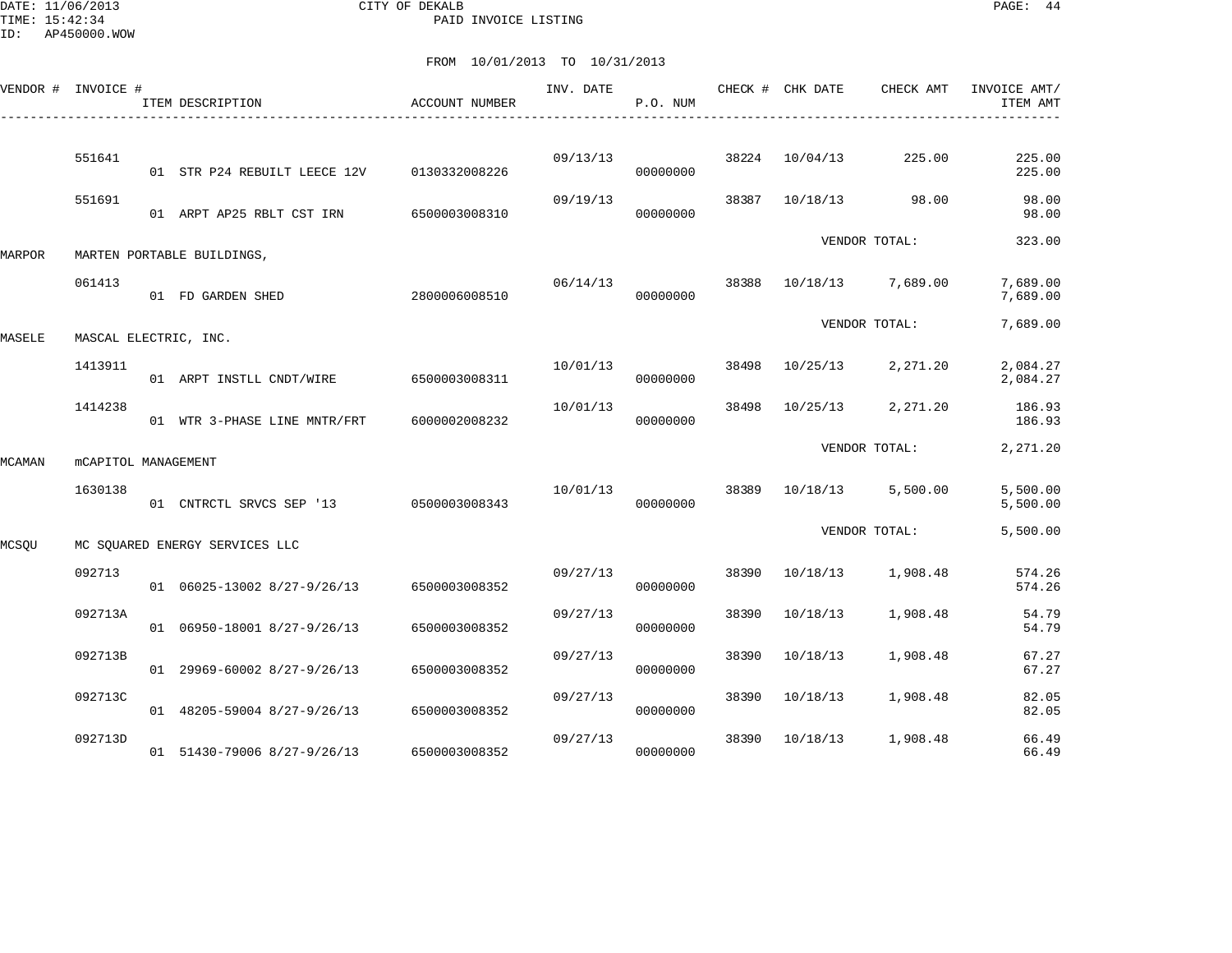DATE: 11/06/2013 CITY OF DEKALB PAGE: 45 PAID INVOICE LISTING

|        | VENDOR # INVOICE # | ITEM DESCRIPTION                          | ACCOUNT NUMBER | INV. DATE | P.O. NUM |       | CHECK # CHK DATE | CHECK AMT          | INVOICE AMT/<br>ITEM AMT |
|--------|--------------------|-------------------------------------------|----------------|-----------|----------|-------|------------------|--------------------|--------------------------|
|        | 092713E            | 01 62095-00001 8/27-9/26/13 6500003008352 |                | 09/27/13  | 00000000 | 38390 | 10/18/13         | 1,908.48           | 39.35<br>39.35           |
|        | 092713F            | 01 72485-74000 8/27-9/26/13               | 6500003008352  | 09/27/13  | 00000000 | 38390 | 10/18/13         | 1,908.48           | 213.89<br>213.89         |
|        | 092713G            | 01 78964-55009 8/27-9/26/13               | 6500003008352  | 09/27/13  | 00000000 | 38390 | 10/18/13         | 1,908.48           | 68.89<br>68.89           |
|        | 092713H            | 01 99115-94001 8/27-9/26/13               | 6500003008352  | 09/27/13  | 00000000 | 38390 | 10/18/13         | 1,908.48           | 741.49<br>741.49         |
|        | 100213             | 01 2415052007 8/29/-10/1/13               | 6500003008352  | 10/02/13  | 00000000 | 38499 | 10/25/13         | 368.75             | 3.19<br>3.19             |
|        | 100213A            | 01 2950416012 8/29-10/1/13 6500003008352  |                | 10/02/13  | 00000000 | 38499 | 10/25/13         | 368.75             | 47.99<br>47.99           |
|        | 100213B            | 01 2950419022 8/29-10/1/13 6500003008352  |                | 10/02/13  | 00000000 | 38499 | 10/25/13         | 368.75             | 317.57<br>317.57         |
| MEDREC |                    | MEDICAL RECOVERY SPECIALISTS              |                |           |          |       |                  | VENDOR TOTAL:      | 2,277.23                 |
|        | 18080              | 01 CLLCTN FEES JAN '12                    | 0135003008399  | 01/31/12  | 00000000 | 38391 | 10/18/13         | 851.51             | 363.36<br>363.36         |
|        | 18181              | 01 CLLCTN FEES FEB '12                    | 0135003008399  | 02/29/12  | 00000000 |       | 38391 10/18/13   | 851.51             | 203.20<br>203.20         |
|        | 18487              | 01 CLLCTN FEES MAY '12                    | 0135003008399  | 05/31/12  | 00000000 |       | 38391 10/18/13   | 851.51             | 284.95<br>284.95         |
| MESIM  |                    | M.E. SIMPSON CO., INC.                    |                |           |          |       |                  | VENDOR TOTAL:      | 851.51                   |
|        | 24358              | 01 WTR LEAK DETECTION SURVEY              | 6000003008328  | 09/30/13  | 00000000 | 38500 | 10/25/13         | 6,613.00           | 6,613.00<br>6,613.00     |
| MIDENE |                    | MIDAMERICAN ENERGY COMPANY                |                |           |          |       |                  | VENDOR TOTAL:      | 6,613.00                 |
|        | 5927572            | 01 #230446 WELLS 7/2-8/1/13 6000003008352 |                | 08/22/13  | 00000000 | 38299 |                  | 10/11/13 12,219.19 | 12,219.19<br>12,219.19   |
|        |                    |                                           |                |           |          |       |                  | VENDOR TOTAL:      | 12,219.19                |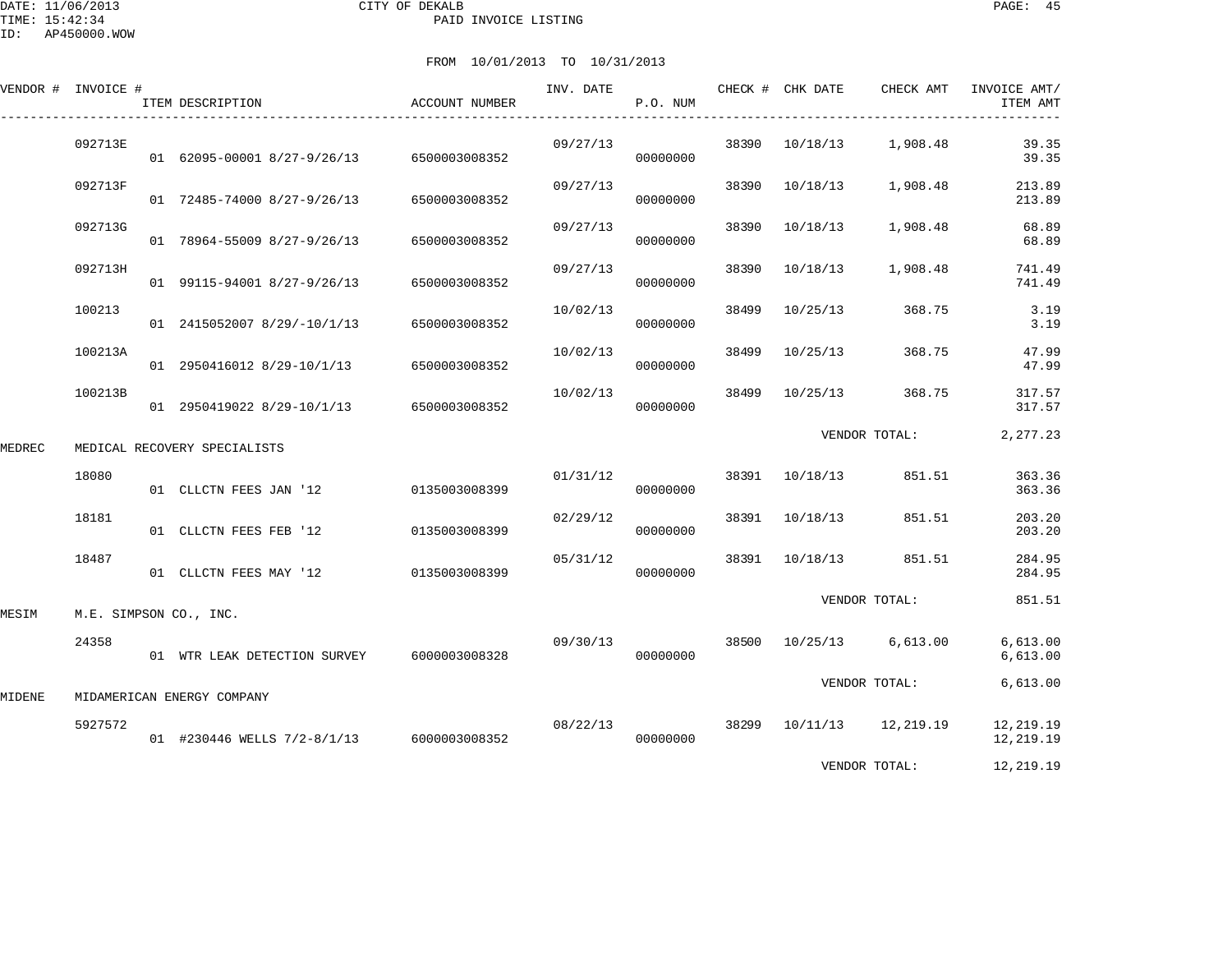|        | VENDOR # INVOICE # | ITEM DESCRIPTION                                                             | ACCOUNT NUMBER | INV. DATE | P.O. NUM             |       |                | CHECK # CHK DATE CHECK AMT | INVOICE AMT/<br>ITEM AMT   |
|--------|--------------------|------------------------------------------------------------------------------|----------------|-----------|----------------------|-------|----------------|----------------------------|----------------------------|
| MIKAUT |                    | MIKE'S AUTO & TRUCK REPAIR                                                   |                |           |                      |       |                |                            |                            |
|        | 081313             | 01 WTR W29 SAFETY TEST<br>02 STR P17/P23/P37 SAFETY TESTS 0130333008315      | 6000003008315  | 08/31/13  | 00000000<br>00000000 |       | 38225 10/04/13 | 134.00                     | 134.00<br>40.00<br>94.00   |
|        | 25491              | 01 FD E1 RPLC O RINGS FUEL LINE 0125273008315<br>02 FD E1 RPLC O RINGS LABOR | 0125273008315  | 09/05/13  | 00000000<br>00000000 | 38300 | 10/11/13       | 110.37                     | 110.37<br>15.37<br>95.00   |
|        | 25602              | 01 FD T1 BRK LEAK RPR                                                        | 0125273008315  | 09/26/13  | 00000000             | 38501 | 10/25/13       | 250.48                     | 94.32<br>94.32             |
|        | 25610              | 01 FD MABAS #6 DECON RPLC FLTRS 0125273008315                                |                | 09/27/13  | 00000000             | 38501 | 10/25/13       | 250.48                     | 156.16<br>156.16           |
| MOOMED | MOORE MEDICAL      |                                                                              |                |           |                      |       |                | VENDOR TOTAL:              | 494.85                     |
|        | 90487769           | 01 FD CREDIT                                                                 | 0125272008241  |           | 10/17/12<br>00000000 | 38392 | 10/18/13       | 234.34                     | $-1.01$<br>$-1.01$         |
|        | 97913170I          | 01 PD (15) GLOVES                                                            | 0120222008242  | 09/27/13  | 00000000             | 38392 | 10/18/13       | 234.34                     | 235.35<br>235.35           |
| MOOTHO | THOMAS MOORE       |                                                                              |                |           |                      |       |                | VENDOR TOTAL:              | 234.34                     |
|        | 101413             | 01 IP GRAD BNOT KECK/ANDERSON 6000003008376                                  |                |           | 10/14/13<br>00000000 |       |                | D000276 10/25/13 117.52    | 117.52<br>117.52           |
| MOOTIR | MOORE TIRES, INC.  |                                                                              |                |           |                      |       |                | VENDOR TOTAL:              | 117.52                     |
|        | N82226             | 02 STR P40 TIRE RPR                                                          | 0130333008315  | 10/03/13  | 00000000<br>00000000 |       |                | 38502 10/25/13 246.00      | 246.00<br>100.00<br>146.00 |
| MORSAL | MORTON SALT, INC.  |                                                                              |                |           |                      |       |                | VENDOR TOTAL:              | 246.00                     |
|        | 5400030568         | 01 24.63TNS BULK CRYSTAL SALT                                                | 6000002008250  | 11/26/12  | 00000000             | 38503 | 10/25/13       | 5,151.38                   | 2,582.21<br>2,582.21       |
|        | 5400244045         | 01 WTR 25.26TNS BULK CRYSTAL SALT 6000002008250                              |                | 09/09/13  | 00000000             | 38226 | 10/04/13       | 5,488.39                   | 2,665.18<br>2,665.18       |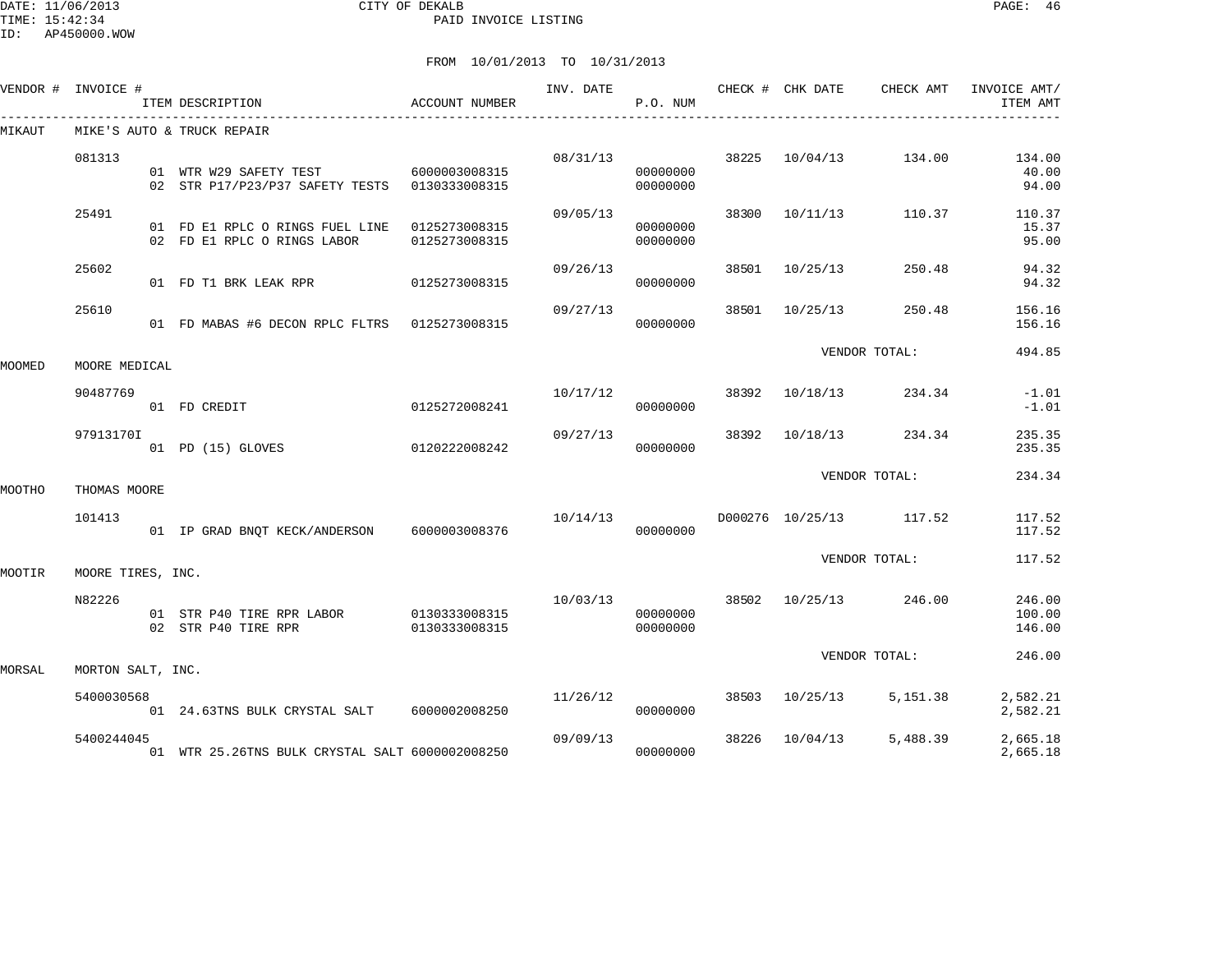# FROM 10/01/2013 TO 10/31/2013

|        | VENDOR # INVOICE # | ITEM DESCRIPTION                                                                                                                         | ACCOUNT NUMBER |                                    | P.O. NUM |       | INV. DATE <b>CHECK # CHK DATE</b> CHECK AMT |               | INVOICE AMT/<br>ITEM AMT<br>--------------          |
|--------|--------------------|------------------------------------------------------------------------------------------------------------------------------------------|----------------|------------------------------------|----------|-------|---------------------------------------------|---------------|-----------------------------------------------------|
|        | 5400245175         | 01 WTR 25.81TNS BULK CRYSTAL SALT 6000002008250                                                                                          |                | 09/10/13                           | 00000000 |       | 38226 10/04/13                              | 5,488.39      | 2,823.21<br>2,823.21                                |
|        | 5400252478         | 01 24.99TNS BULK CRYSTAL SALT 6000002008250                                                                                              |                | 09/19/13                           | 00000000 |       | 38301 10/11/13                              | 5,141.50      | 2,636.69<br>2,636.69                                |
|        | 5400252479         | 01 23.74TNS BULK CRYSTAL SALT 6000002008250                                                                                              |                | 09/19/13                           | 00000000 |       | 38301 10/11/13                              | 5,141.50      | 2,504.81<br>2,504.81                                |
|        | 5400254274         | 01 WTR 24.35TNS BULK CRYSTAL SALT 6000002008250                                                                                          |                | 09/23/13                           | 00000000 |       | 38393 10/18/13                              | 2,569.17      | 2,569.17<br>2,569.17                                |
|        | 5400260329         | 01  24.35TNS  BULK  CRYSTAL SALT  6000002008250                                                                                          |                | 10/01/13                           | 00000000 |       | 38503 10/25/13                              | 5,151.38      | 2,569.17<br>2,569.17                                |
|        |                    |                                                                                                                                          |                |                                    |          |       |                                             | VENDOR TOTAL: | 18,350.44                                           |
|        | NACHA DD UNDEFINED | 01 TOTAL DIRECT DEPOSITS<br>01 TOTAL DIRECT DEPOSITS<br>01 TOTAL DIRECT DEPOSITS<br>01 TOTAL DIRECT DEPOSITS<br>01 TOTAL DIRECT DEPOSITS |                |                                    |          |       |                                             |               | 256.08<br>1,913.38<br>177.79<br>604.15<br>13,103.43 |
| NATWIN |                    | NATHAN WINSTON SERVICES, INC.                                                                                                            |                |                                    |          |       |                                             | VENDOR TOTAL: | 0.00                                                |
|        | 13640              | 01 FD (4) PASSPORT TAGS 0125272008240                                                                                                    |                | 08/29/13                           | 00000000 |       | 38302 10/11/13 30.95                        |               | 8.00<br>8.00                                        |
|        | 13733              | 01 PD MCMEEN NOTARY STAMP 0120233008349                                                                                                  |                | 09/23/13                           | 00000000 | 38302 | 10/11/13 30.95                              |               | 22.95<br>22.95                                      |
|        | 13773              | 01 PD NTRY STMP LEKKAS/COSTLIOW 0120223008349                                                                                            |                | 10/02/13                           | 00000000 |       | 38394 10/18/13                              | 125.90        | 45.90<br>45.90                                      |
|        | 13778              | 01 CC (8) NAMETAGS/MAGNETS 0110103008375                                                                                                 |                | 10/07/13                           | 00000000 |       | 38394 10/18/13 125.90                       |               | 80.00<br>80.00                                      |
| NFPA   | NFPA INTERNATIONAL |                                                                                                                                          |                |                                    |          |       |                                             | VENDOR TOTAL: | 156.85                                              |
|        | 5945098X           |                                                                                                                                          |                | $10/01/13$ 38504 $10/25/13$ 165.00 |          |       |                                             |               | 165.00                                              |
|        |                    | 01 ARPT CLVLND MMBRSHP 12/31/14 6500003008375                                                                                            |                |                                    | 00000000 |       |                                             |               | 165.00                                              |

VENDOR TOTAL: 165.00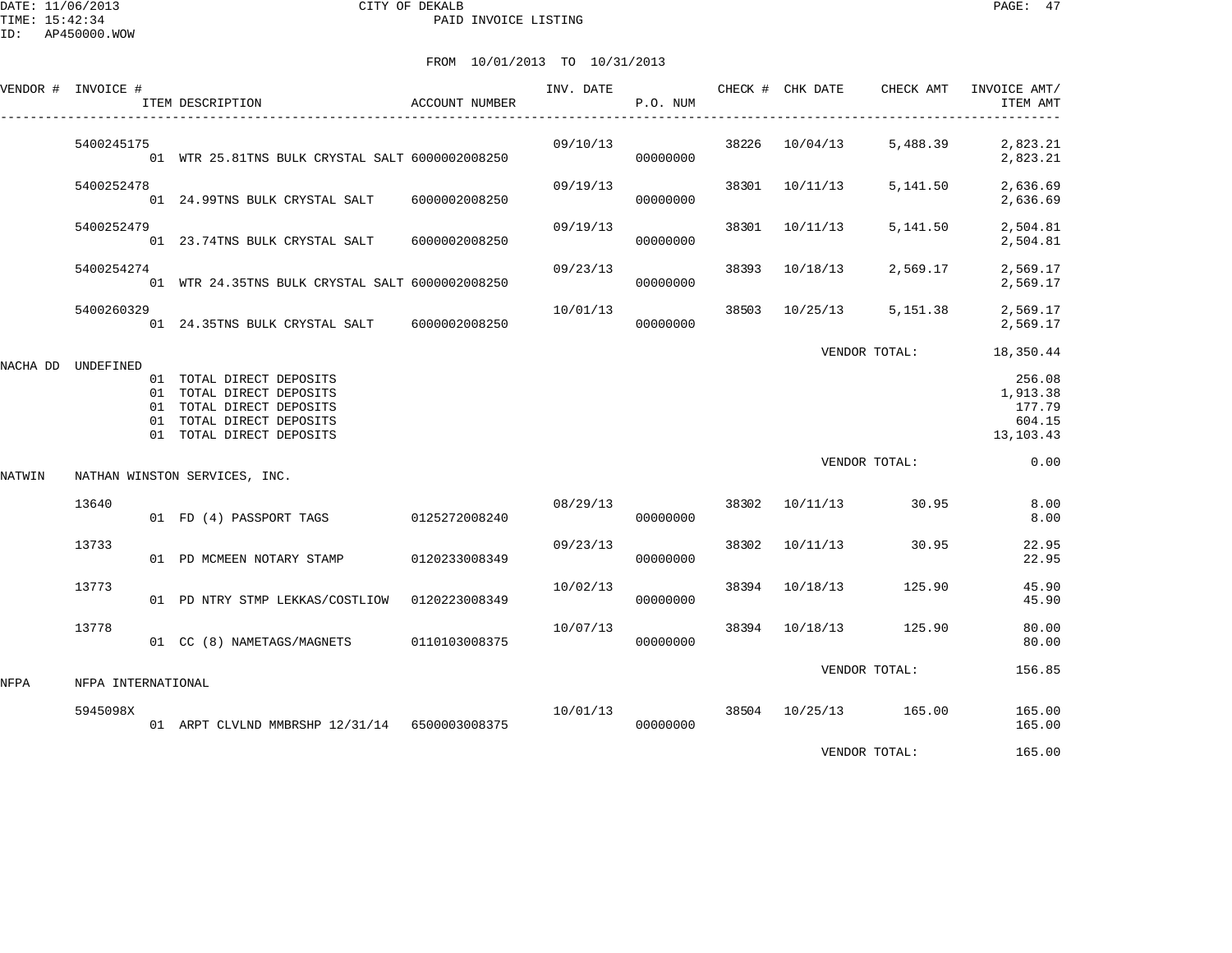DATE: 11/06/2013 CITY OF DEKALB PAGE: 48 PAID INVOICE LISTING

|         | VENDOR # INVOICE #  | ITEM DESCRIPTION                                                                                                     | <b>ACCOUNT NUMBER</b>                                            | INV. DATE | P.O. NUM                                     |       | CHECK # CHK DATE | CHECK AMT     | INVOICE AMT/<br>ITEM AMT                         |
|---------|---------------------|----------------------------------------------------------------------------------------------------------------------|------------------------------------------------------------------|-----------|----------------------------------------------|-------|------------------|---------------|--------------------------------------------------|
| NIUGRAN |                     | NORTHERN ILLINOIS UNIVERSITY                                                                                         |                                                                  |           |                                              |       |                  |               |                                                  |
|         | PRI3902             | 01 PW J. HEYN 8/16-9/15/13<br>02 PW J. HEYN 8/16-9/15/13<br>03 PW J. HEYN 8/16-9/15/13<br>04 PW J. HEYN 8/16-9/15/13 | 0130313008399<br>0130343008399<br>0900003008399<br>0115164008450 | 09/30/13  | 00000000<br>00000000<br>00000000<br>00000000 | 38505 | 10/25/13         | 1,151.04      | 1,151.04<br>287.76<br>287.76<br>287.76<br>287.76 |
| NIUHSC  |                     | NORTHERN ILLINOIS UNIVERSITY                                                                                         |                                                                  |           |                                              |       |                  | VENDOR TOTAL: | 1,151.04                                         |
|         | HSC006656           | 01 BLNC CC RETREAT WRKSHP 9/7/13 0135004008497                                                                       |                                                                  | 09/18/13  | 00000000                                     | 38227 | 10/04/13         | 28.40         | 28.40<br>28.40                                   |
| NIWAT   |                     | NORTHERN ILLINOIS WATER WORKS                                                                                        |                                                                  |           |                                              |       |                  | VENDOR TOTAL: | 28.40                                            |
|         | 35481A              | 01 RAD/ANNX WTR SRVC WTR DPST                                                                                        | 0130324008450                                                    | 08/23/13  | 00000000                                     | 38506 | 10/25/13         | 250.75        | 6.00<br>6.00                                     |
|         | 35510               | 01 RAD/ANNX WTR SRVC 08/30/13                                                                                        | 0130324008450                                                    | 08/30/13  | 00000000                                     | 38506 | 10/25/13         | 250.75        | 53.50<br>53.50                                   |
|         | 35570               | 01 RAD/ANNX WTR SRVC 09/06/13                                                                                        | 0130324008450                                                    | 09/06/13  | 00000000                                     | 38506 | 10/25/13         | 250.75        | 47.75<br>47.75                                   |
|         | 35597               | 01 RAD/ANNX WTR SRVC 09/13/13                                                                                        | 0130324008450                                                    | 09/13/13  | 00000000                                     | 38506 | 10/25/13         | 250.75        | 53.50<br>53.50                                   |
|         | 35598               | 01 FIN WTR 9/13/13                                                                                                   | 0115192008204                                                    | 09/13/13  | 00000000                                     | 38506 | 10/25/13         | 250.75        | 13.25<br>13.25                                   |
|         | 35639               | 01 RAD/ANNX WTR SRVC 09/20/13                                                                                        | 0130324008450                                                    | 09/20/13  | 00000000                                     | 38506 | 10/25/13         | 250.75        | 47.75<br>47.75                                   |
|         | 35741               | 01 RAD/ANNX CLR RNTL 10/1-31/13 0130324008450                                                                        |                                                                  | 09/27/13  | 00000000                                     | 38506 | 10/25/13         | 250.75        | 21.00<br>21.00                                   |
|         | 35742               | 01 FIN WTR CLR RNTL 10/1-10/31/13 0115192008204                                                                      |                                                                  | 09/27/13  | 00000000                                     | 38506 | 10/25/13         | 250.75        | 8.00<br>8.00                                     |
| NORWIS  | NORTHEAST WISCONSIN |                                                                                                                      |                                                                  |           |                                              |       |                  | VENDOR TOTAL: | 250.75                                           |
|         | SFT0000082831       | 01 PD J ESPY TRNG                                                                                                    | 0120223008376                                                    | 10/10/13  | 00000000                                     | 38303 | 10/11/13         | 350.00        | 350.00<br>175.00                                 |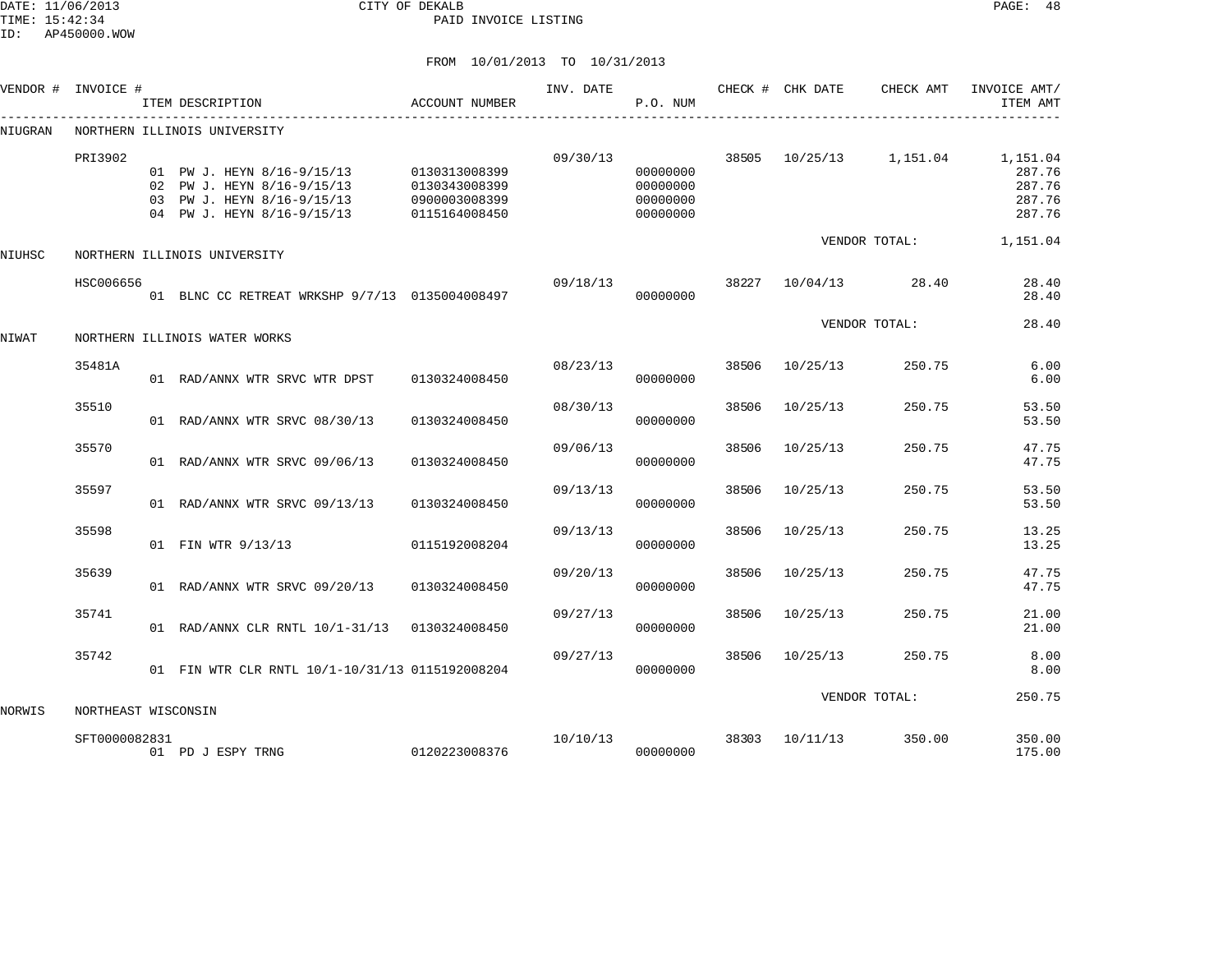DATE: 11/06/2013 CITY OF DEKALB PAGE: 49 PAID INVOICE LISTING

|         | VENDOR # INVOICE # | ITEM DESCRIPTION                               | ACCOUNT NUMBER                 | INV. DATE | P.O. NUM             |       | CHECK # CHK DATE | CHECK AMT               | INVOICE AMT/<br>ITEM AMT |
|---------|--------------------|------------------------------------------------|--------------------------------|-----------|----------------------|-------|------------------|-------------------------|--------------------------|
|         | SFT0000082831      | 02 PD M TEHAN TRNG 0120223008376               |                                | 10/10/13  | 00000000             |       | 38303 10/11/13   | 350.00                  | 350.00<br>175.00         |
| OFFDEP  | OFFICE DEPOT INC   |                                                |                                |           |                      |       |                  | VENDOR TOTAL:           | 350.00                   |
|         | 676451922001       | 01 PW OFFICE SUPPLIES 0130312008204            |                                | 10/02/13  | 00000000             |       |                  | 38507 10/25/13 13.25    | 13.25<br>13.25           |
| OFFDEP2 | OFFICE DEPOT, INC. |                                                |                                |           |                      |       |                  | VENDOR TOTAL:           | 13.25                    |
|         | 674899743001       | 01 FD OFFICE SUPPLIES                          | 0125262008204                  | 09/09/13  | 00000000             |       | 38304 10/11/13   | 160.53                  | 37.95<br>37.95           |
|         | 677110750001       | 01 PD OFFICE SUPPLIES<br>02 PD OFFICE SUPPLIES | 0120232008204<br>0120242008204 | 09/18/13  | 00000000<br>00000000 |       | 38304 10/11/13   | 160.53                  | 122.58<br>61.29<br>61.29 |
|         | 677795465001       | 01 FD OFFICE SUPPLIES                          | 0125262008204                  | 09/24/13  | 00000000             |       |                  | 38508 10/25/13 61.94    | 61.94<br>61.94           |
| OFFTEA  |                    | ROBERT HALF INTERNATIONAL INC                  |                                |           |                      |       |                  | VENDOR TOTAL:           | 222.47                   |
|         | 38811800           | 01 FIN M BALOGH 9/20/13                        | 0115191008103                  | 09/24/13  | 00000000             | 38228 | 10/04/13         | 840.75                  | 840.75<br>840.75         |
|         | 38833946           | 01 FIN M BALOGH 8/30/13                        | 0115191008103                  | 09/30/13  | 00000000             | 38305 | 10/11/13         | 874.11                  | 56.00<br>56.00           |
|         | 38860298           | 01 FIN M BALOGH 9/27/13                        | 0115191008103                  | 10/01/13  | 00000000             | 38305 | 10/11/13         | 874.11                  | 818.11<br>818.11         |
|         | 38908264           | 01 FIN M BALOGH 10/4/13                        | 0115191008103                  | 10/08/13  | 00000000             | 38395 | 10/18/13         | 840.75                  | 840.75<br>840.75         |
|         | 38954804           | 01 FIN M BALOGH 10/11/13 0115191008103         |                                | 10/15/13  | 00000000             | 38509 | 10/25/13         | 842.77                  | 842.77<br>842.77         |
| OUTPLA  |                    | OUTSIDE PLANT SERVICES INC.                    |                                |           |                      |       |                  | VENDOR TOTAL:           | 3,398.38                 |
|         | 200                | 01 POL STTN FIBER OPTIC DATA CBL 5145006508626 |                                | 09/23/13  | 00000000             |       |                  | 38306 10/11/13 3,742.00 | 3,742.00<br>3,742.00     |
|         | 201                |                                                |                                | 09/23/13  |                      |       | 38510 10/25/13   | 950.00                  | 950.00                   |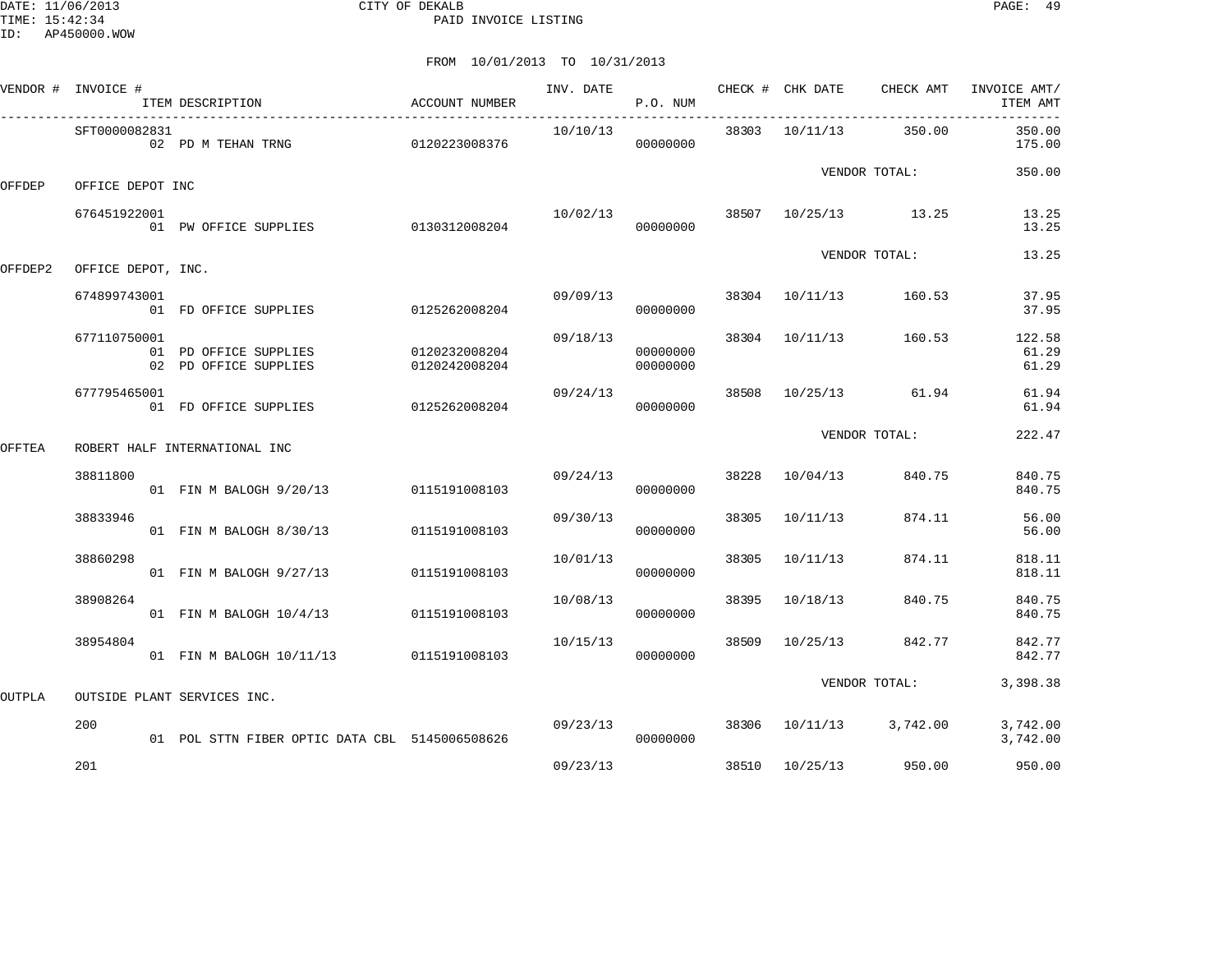DATE: 11/06/2013 CITY OF DEKALB PAGE: 50 PAID INVOICE LISTING

| VENDOR # INVOICE # |              | ITEM DESCRIPTION                                                                | <b>ACCOUNT NUMBER</b> | INV. DATE | P.O. NUM             |       | CHECK # CHK DATE | CHECK AMT            | INVOICE AMT/<br>ITEM AMT |
|--------------------|--------------|---------------------------------------------------------------------------------|-----------------------|-----------|----------------------|-------|------------------|----------------------|--------------------------|
|                    | 201          | 01 FD RLCT FIBER/UNDRGRNDEXCAVATE 0125276008580                                 |                       | 09/23/13  | 00000000             |       | 38510 10/25/13   | 950.00               | 950.00<br>950.00         |
| OZIILL             |              | OZINGA ILLINOIS RMC, INC.                                                       |                       |           |                      |       |                  | VENDOR TOTAL:        | 4,692.00                 |
|                    | 358661       | 01 STR NORTHBRIDGE/MNNING                                                       | 0130332008233         | 09/06/13  | 00000000             | 38229 | 10/04/13         | 1,012.00             | 629.00<br>629.00         |
|                    | 359311       | 01 STR E LINC HWY                                                               | 0130332008233         | 09/10/13  | 00000000             | 38229 | 10/04/13         | 1,012.00             | 383.00<br>383.00         |
|                    | 364592       | 01 STR MATL 514 N 4TH                                                           | 0130332008233         | 09/24/13  | 00000000             | 38511 | 10/25/13         | 1,601.00             | 322.00<br>322.00         |
|                    | 364757       | 01 WTR MATL 600 N 1ST                                                           | 6000002008228         | 09/25/13  | 00000000             | 38511 | 10/25/13         | 1,601.00             | 568.00<br>568.00         |
|                    | 364926       | 01 WTR MATL 2290 SYC RD                                                         | 6000002008228         | 09/26/13  | 00000000             | 38511 |                  | 10/25/13 1,601.00    | 711.00<br>711.00         |
| PARINS             |              | PARDRIDGE INSURANCE, INC.                                                       |                       |           |                      |       |                  | VENDOR TOTAL:        | 2,613.00                 |
|                    | 12443        | 01 PD D BIARNESEN NOTARY BOND<br>02 PD D BIARNESEN STATE FLNG FEE 0135004008471 | 0120233008349         | 09/24/13  | 00000000<br>00000000 |       |                  | 38307 10/11/13 40.00 | 40.00<br>30.00<br>10.00  |
| PATINC             | PATLIN, INC. |                                                                                 |                       |           |                      |       |                  | VENDOR TOTAL:        | 40.00                    |
|                    | 35851        | 01 STR SHOP SUPPLIES                                                            | 0130332008226         | 09/16/13  | 00000000             | 38308 | 10/11/13         | 315.12               | 209.35<br>209.35         |
|                    | 35852        | 01 STR SHOP SUPPLIES                                                            | 0130332008226         | 09/16/13  | 00000000             | 38512 | 10/25/13         | 133.59               | 133.59<br>133.59         |
|                    | 35853        | 01 WTR CHLLENGER DEGREASER                                                      | 6000002008291         | 09/16/13  | 00000000             | 38308 | 10/11/13         | 315.12               | 105.77<br>105.77         |
| PECGUY             |              | PECKHAM GUYTON ALBERS & VIETS,                                                  |                       |           |                      |       |                  | VENDOR TOTAL:        | 448.71                   |
|                    | 102136       |                                                                                 |                       |           | 09/16/13             |       | 38230 10/04/13   | 2,001.12             | 750.57                   |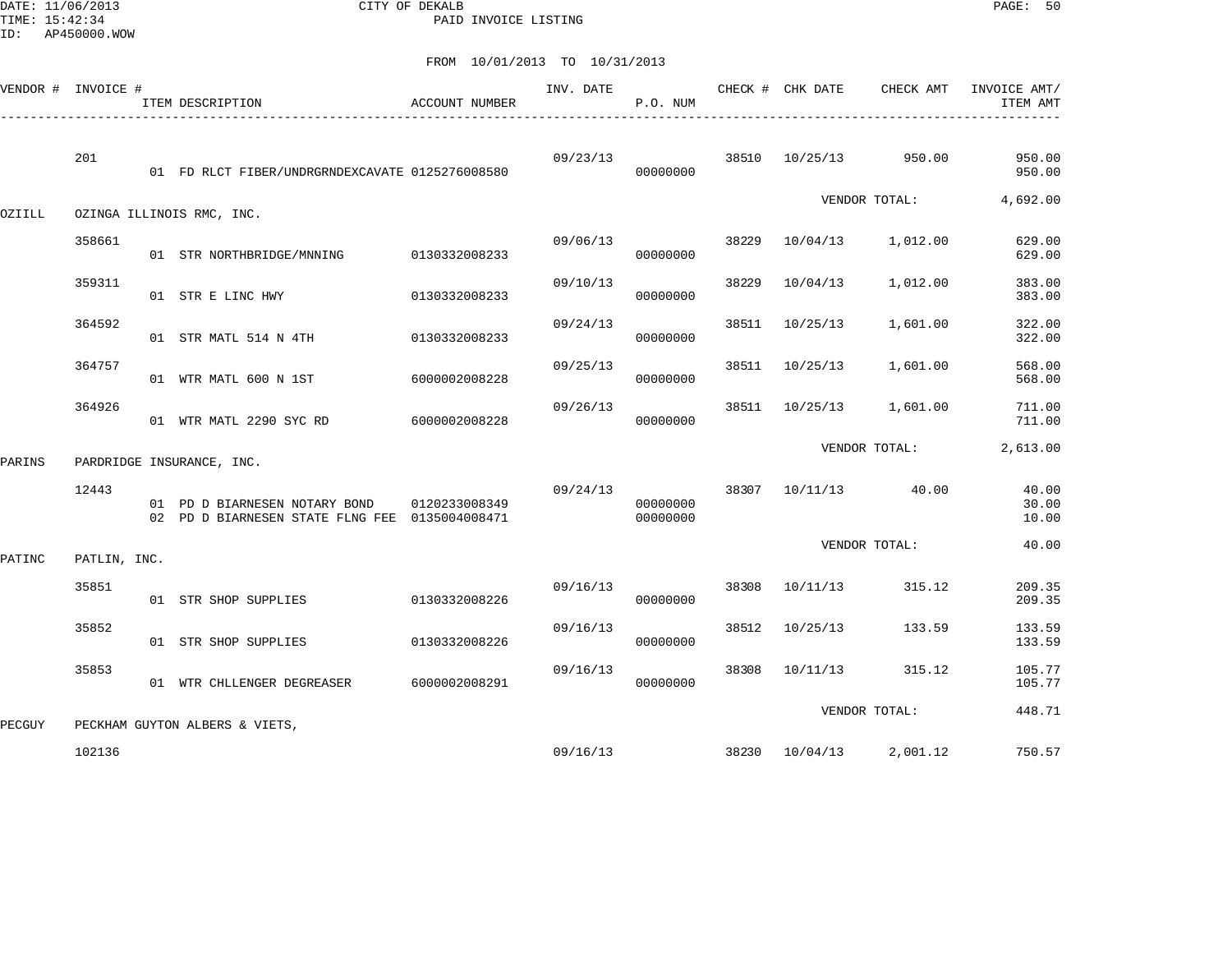DATE: 11/06/2013 CITY OF DEKALB PAGE: 51 PAID INVOICE LISTING

|        | VENDOR # INVOICE # | ITEM DESCRIPTION                                                        | ACCOUNT NUMBER                 | INV. DATE | P.O. NUM             |       | CHECK # CHK DATE | CHECK AMT              | INVOICE AMT/<br>ITEM AMT       |
|--------|--------------------|-------------------------------------------------------------------------|--------------------------------|-----------|----------------------|-------|------------------|------------------------|--------------------------------|
|        | 102136             | 01 TIF SYCAMORE RD 08/31/13 0135004008497<br>02 RMB EXP TIF SYCAMORE RD | 0135004008497                  | 09/16/13  | 00000000<br>00000000 | 38230 | 10/04/13         | 2,001.12               | 750.57<br>500.00<br>250.57     |
|        | 102137             | 01 TIF S 4TH ST 8/31/13<br>02 RMB EXP TIF S 4TH ST                      | 0135004008497<br>0135004008497 | 09/16/13  | 00000000<br>00000000 | 38230 | 10/04/13         | 2,001.12               | 1,250.55<br>1,000.00<br>250.55 |
| PFPET  |                    | P.F. PETTIBONE & COMPANY                                                |                                |           |                      |       |                  | VENDOR TOTAL:          | 2,001.12                       |
|        | 28609              | 01 PD (3)DIGITAL PHOTO IDS/FRT                                          | 0120222008204                  | 09/17/13  | 00000000             |       |                  | 38231 10/04/13 47.50   | 47.50<br>47.50                 |
| PIPPRO |                    | PIPEVISION PRODUCTS, INC.                                               |                                |           |                      |       |                  | VENDOR TOTAL:          | 47.50                          |
|        | 2132A              | 01 STR 50' 18" X 9MM                                                    | 1400006508628                  | 09/09/13  | 00000000             | 38232 | 10/04/13         | 11,500.00              | 11,500.00<br>11,500.00         |
| PISLAU | LAURA PISARCIK     |                                                                         |                                |           |                      |       |                  | VENDOR TOTAL:          | 11,500.00                      |
|        | 100413             | 01 WELLNESS 2013                                                        | 7100004008476                  | 10/04/13  | 00000000             |       |                  | D000265 10/11/13 39.95 | 39.95<br>39.95                 |
| PITNEY | PITNEY BOWES INC   |                                                                         |                                |           |                      |       |                  | VENDOR TOTAL:          | 39.95                          |
|        | 75410490T13        | 01 MAIL MACHINE RENTAL OCT '13 0135003008310                            |                                | 10/13/13  | 00000000             |       | 38513 10/25/13   | 262.00                 | 262.00<br>262.00               |
| PRASTA |                    | PRAIRIE STATE LEGAL SERVICES                                            |                                |           |                      |       |                  | VENDOR TOTAL:          | 262.00                         |
|        | 101613             | 01 FY14 HMN SRVCS FNDG 1ST QTR                                          | 0110103008307                  | 10/16/13  | 00000000             |       | 38514 10/25/13   | 177.00                 | 177.00<br>177.00               |
| PUMMAR | MARK PUMFREY       |                                                                         |                                |           |                      |       |                  | VENDOR TOTAL:          | 177.00                         |
|        | 101513             | 01 RMB CDL PORTION DL                                                   | 0130333008385                  | 10/15/13  | 00000000             |       |                  | D000277 10/25/13 30.00 | 30.00<br>30.00                 |
|        |                    |                                                                         |                                |           |                      |       |                  | VENDOR TOTAL:          | 30.00                          |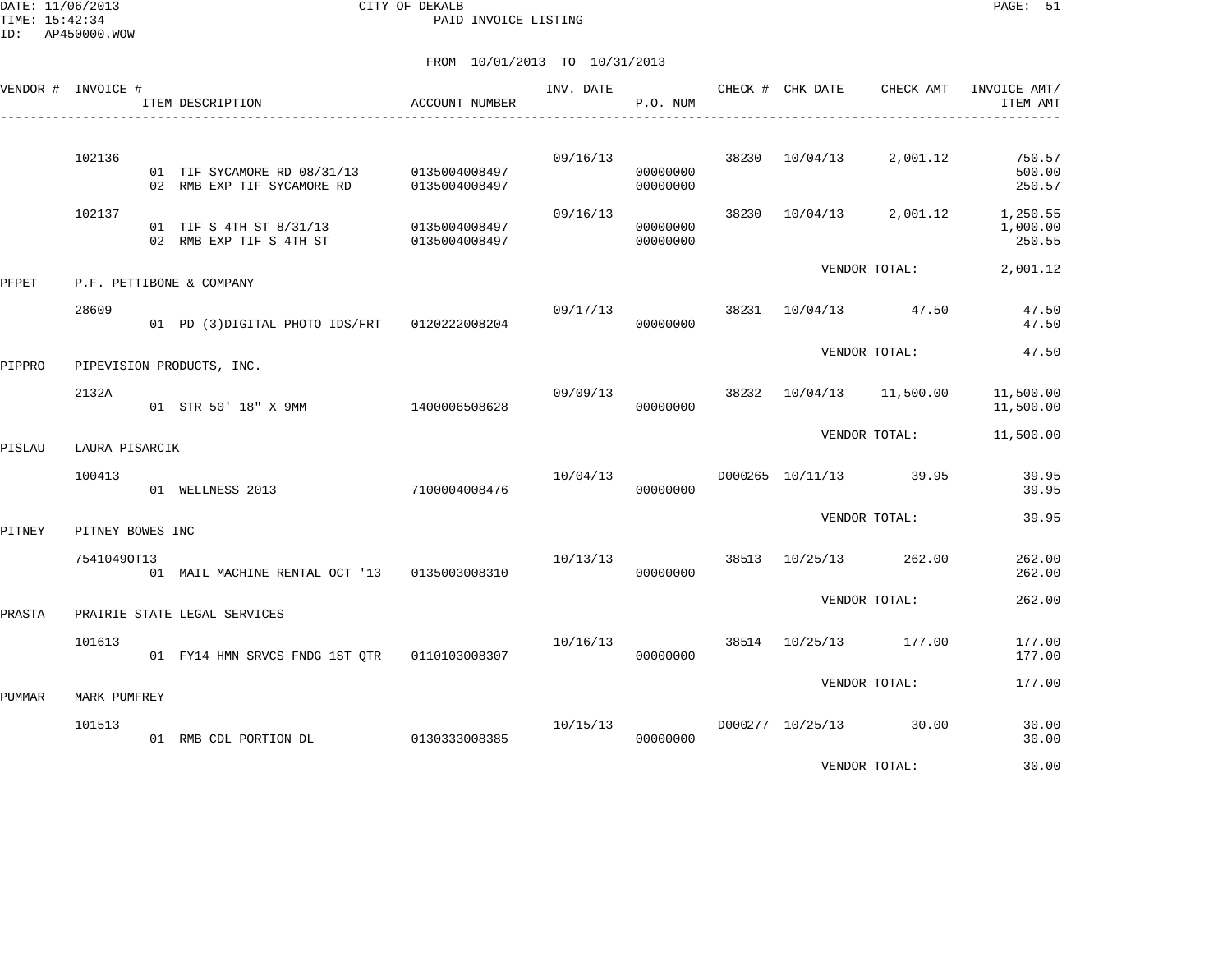#### DATE: 11/06/2013 CITY OF DEKALB PAGE: 52 PAID INVOICE LISTING

ID: AP450000.WOW

|        | VENDOR # INVOICE # | ITEM DESCRIPTION                              | ACCOUNT NUMBER | INV. DATE | P.O. NUM |       | CHECK # CHK DATE | CHECK AMT         | INVOICE AMT/<br>ITEM AMT |
|--------|--------------------|-----------------------------------------------|----------------|-----------|----------|-------|------------------|-------------------|--------------------------|
| QUICOR | OUILL CORPORATION  |                                               |                |           |          |       |                  |                   |                          |
|        | 5315595            | 01 FIN OFFICE SUPPLIES                        | 0115192008204  | 09/03/13  | 00000000 | 38233 | 10/04/13         | 1,880.87          | 272.89<br>272.89         |
|        | 5463123            | 01 FIN STORAGE BOXES                          | 0115192008204  | 09/09/13  | 00000000 | 38233 | 10/04/13         | 1,880.87          | 149.99<br>149.99         |
|        | 5467297            | 01 IT OFFICE SUPPLIES                         | 0115162008204  | 09/09/13  | 00000000 | 38233 | 10/04/13         | 1,880.87          | 32.93<br>32.93           |
|        | 5545414            | 01 (40)CS COPY PAPER                          | 0115152008204  | 09/11/13  | 00000000 | 38233 | 10/04/13         | 1,880.87          | 1,139.60<br>1,139.60     |
|        | 5683106            | 01 IT PRE-INKED STAMPER                       | 0115162008204  | 09/17/13  | 00000000 | 38233 | 10/04/13         | 1,880.87          | 21.99<br>21.99           |
|        | 5691971            | 01 IT (2) TONER CRTRDGS                       | 0115162008285  | 09/17/13  | 00000000 | 38233 | 10/04/13         | 1,880.87          | 259.98<br>259.98         |
|        | 5735188            | 01 IT 3-VOLT LITHIUM                          | 0115162008204  | 09/18/13  | 00000000 | 38233 | 10/04/13         | 1,880.87          | 3.49<br>3.49             |
|        | 5760405            | 01 IT CABLE TIES/UV CABLE TIES                | 0115162008204  | 09/19/13  | 00000000 | 38515 | 10/25/13         | 25.98             | 25.98<br>25.98           |
|        | 59881801           | 01 CC OFFICE SUPPLIES                         | 0115152008204  | 10/03/13  | 00000000 | 38396 | 10/18/13         | 125.32            | 125.32<br>125.32         |
| RADSHA |                    | RADIO SHACK CORPORATION                       |                |           |          |       |                  | VENDOR TOTAL:     | 2,032.17                 |
|        | 014548             | 01 STR P34 DOOR OPENER                        | 0130333008310  | 09/24/13  | 00000000 | 38309 | 10/11/13         | 3.99              | 3.99<br>3.99             |
| RAMP   | <b>RAMP</b>        |                                               |                |           |          |       |                  | VENDOR TOTAL:     | 3.99                     |
|        | IDIS5618114        | 01 CDBG PUB SERV 1ST OTR 1900003008307        |                | 10/18/13  | 00000000 | 38516 |                  | 10/25/13 1,250.00 | 1,250.00<br>1,250.00     |
|        |                    | RAYOHERR RAY O'HERRON COMPANY INC             |                |           |          |       |                  | VENDOR TOTAL:     | 1,250.00                 |
|        | 1329363IN          | 01 PD (2) BLK LS T-SHIRT LEKKAS 0100000002715 |                | 09/24/13  | 00000000 | 38310 | 10/11/13         | 47.90             | 47.90<br>47.90           |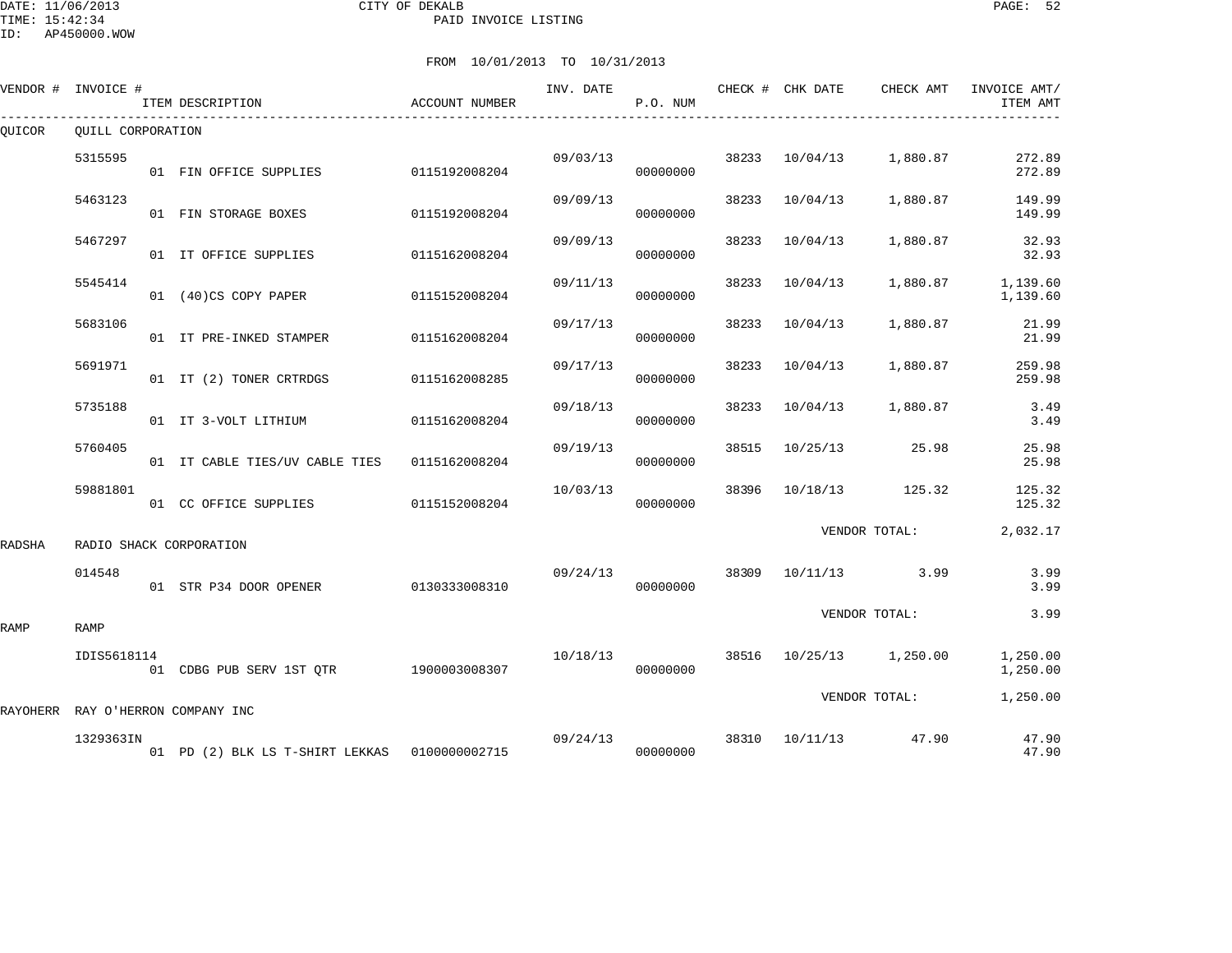|         | VENDOR # INVOICE #    | ITEM DESCRIPTION                                                                                                                                                                                                                               | ACCOUNT NUMBER                                                                                                                       | INV. DATE | P.O. NUM                                                                                     |       | CHECK # CHK DATE | CHECK AMT                          | INVOICE AMT/<br>ITEM AMT                                                                             |
|---------|-----------------------|------------------------------------------------------------------------------------------------------------------------------------------------------------------------------------------------------------------------------------------------|--------------------------------------------------------------------------------------------------------------------------------------|-----------|----------------------------------------------------------------------------------------------|-------|------------------|------------------------------------|------------------------------------------------------------------------------------------------------|
|         | 1329960IN             | 01 PD (20) AMMO                                                                                                                                                                                                                                | 0120222008242                                                                                                                        | 09/30/13  | 00000000                                                                                     | 38517 | 10/25/13         | 12,095.50                          | 570.00<br>570.00                                                                                     |
|         | 1329961IN             | 01 PD (12) AMMO                                                                                                                                                                                                                                | 0120222008242                                                                                                                        | 09/30/13  | 00000000                                                                                     | 38517 | 10/25/13         | 12,095.50                          | 570.00<br>570.00                                                                                     |
|         | 1330287IN             | 01 PD (380) AMMO/FRT                                                                                                                                                                                                                           | 0120222008242                                                                                                                        | 10/03/13  | 00000000                                                                                     | 38517 | 10/25/13         | 12,095.50                          | 4,234.62<br>4,234.62                                                                                 |
|         | 1330492IN             | 01 PD (100) AMMO/FRT                                                                                                                                                                                                                           | 0100000002730                                                                                                                        | 10/04/13  | 00000000                                                                                     | 38517 | 10/25/13         | 12,095.50                          | 2,062.18<br>2,062.18                                                                                 |
|         | 1330698IN             | 01 PD (400) AMMO/FRT                                                                                                                                                                                                                           | 0100000002715                                                                                                                        | 10/08/13  | 00000000                                                                                     | 38517 | 10/25/13         | 12,095.50                          | 4,658.70<br>4,658.70                                                                                 |
| REDWING | RED WING SHOE STORE   |                                                                                                                                                                                                                                                |                                                                                                                                      |           |                                                                                              |       |                  | VENDOR TOTAL:                      | 12, 143. 40                                                                                          |
|         | 2250000008929         | 01 STR LUCIUS SAFETY SHOES<br>02 STR SHIPMAN SAFETY SHOES<br>03 STR YOUNG SAFETY SHOES<br>04 STR BRANTLEY SAFETY SHOES<br>05 WTR ORMOND SAFETY SHOES<br>06 WTR ANDERSON SAFETY SHOES<br>07 WTR TAYLOR SAFETY SHOES<br>08 STR ESPY SAFETY SHOES | 0130332008270<br>0130332008270<br>0130332008270<br>0130332008270<br>6000002008270<br>6000002008270<br>6000002008270<br>0130332008270 | 09/13/13  | 00000000<br>00000000<br>00000000<br>00000000<br>00000000<br>00000000<br>00000000<br>00000000 | 38311 |                  | 10/11/13 1,326.00<br>VENDOR TOTAL: | 1,326.00<br>189.00<br>147.00<br>189.00<br>101.00<br>175.00<br>129.00<br>230.00<br>166.00<br>1,326.00 |
| REYJOH  | JOHN REY<br>101113    |                                                                                                                                                                                                                                                |                                                                                                                                      |           |                                                                                              |       | D000269 10/18/13 | 40.28                              | 40.28                                                                                                |
|         |                       | 01 RMB MILEAGE METRO WEST COG 0110103008376                                                                                                                                                                                                    |                                                                                                                                      | 10/11/13  | 00000000                                                                                     |       |                  |                                    | 40.28                                                                                                |
| ROMFIR  | VILLAGE OF ROMEOVILLE |                                                                                                                                                                                                                                                |                                                                                                                                      |           |                                                                                              |       |                  | VENDOR TOTAL:                      | 40.28                                                                                                |
|         | 2013340               | 01 FD ENG COM OP CLSS FISHER 0125273008376                                                                                                                                                                                                     |                                                                                                                                      | 09/24/13  | 00000000                                                                                     |       | 38518 10/25/13   | 345.00                             | 345.00<br>345.00                                                                                     |
| RONSIG  |                       | RONTAN NORTH AMERICA INC                                                                                                                                                                                                                       |                                                                                                                                      |           |                                                                                              |       |                  | VENDOR TOTAL:                      | 345.00                                                                                               |
|         | 604626                | 01 PD ICM 40 INTRFC CNTRL MODULE 0120222008226                                                                                                                                                                                                 |                                                                                                                                      | 08/28/13  | 00000000                                                                                     | 38397 |                  | 10/18/13 75.00                     | 75.00<br>75.00                                                                                       |
|         |                       |                                                                                                                                                                                                                                                |                                                                                                                                      |           |                                                                                              |       |                  | VENDOR TOTAL:                      | 75.00                                                                                                |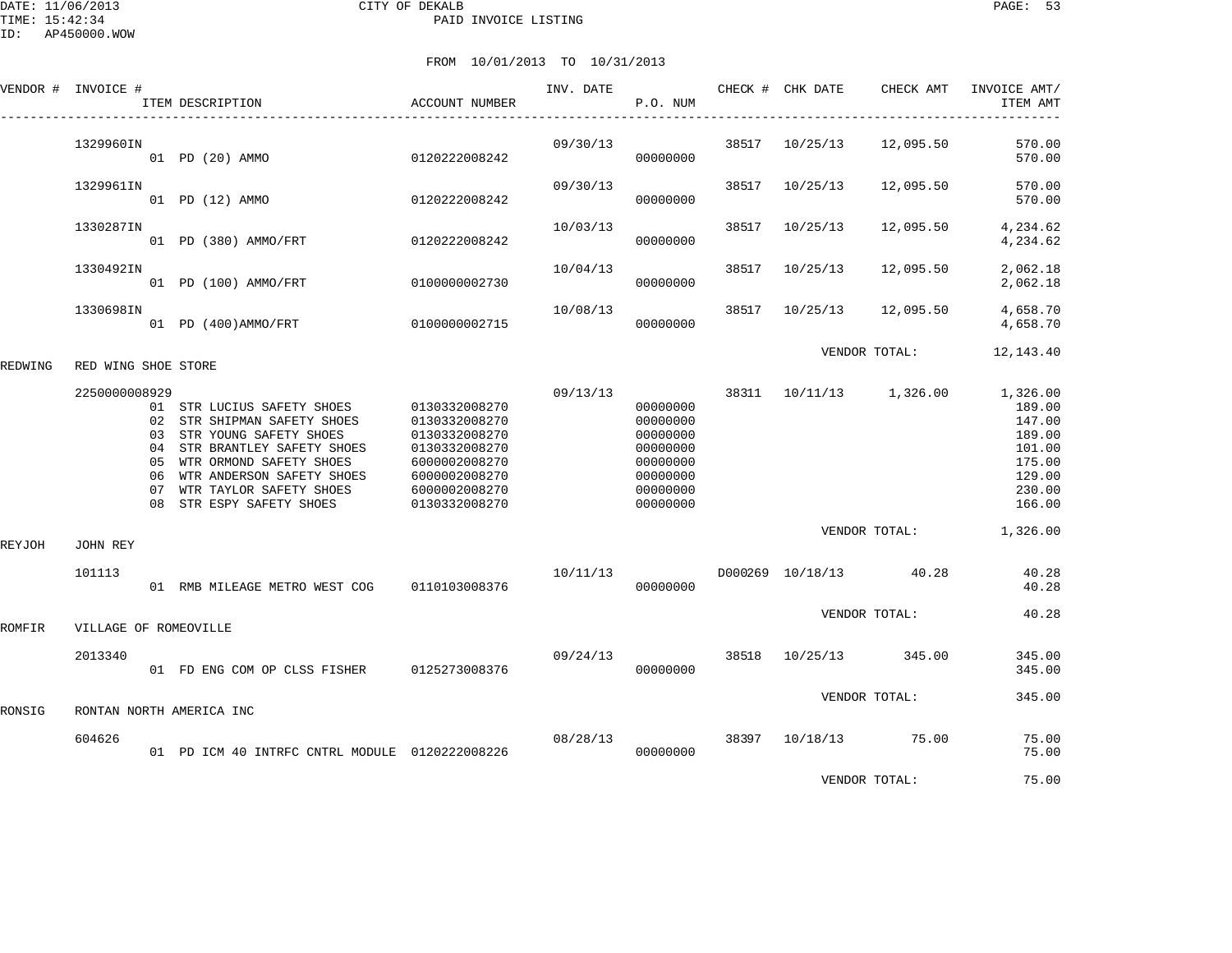DATE: 11/06/2013 CITY OF DEKALB PAGE: 54 PAID INVOICE LISTING

|        | VENDOR # INVOICE #     | ITEM DESCRIPTION                                                                             | ACCOUNT NUMBER | INV. DATE | P.O. NUM             |       |                | CHECK # CHK DATE CHECK AMT | INVOICE AMT/<br>ITEM AMT     |
|--------|------------------------|----------------------------------------------------------------------------------------------|----------------|-----------|----------------------|-------|----------------|----------------------------|------------------------------|
| RPMRES | RPM RESTORATIONS       |                                                                                              |                |           |                      |       |                |                            |                              |
|        | 100313                 | 01 PD PD334 RPR REAR BUMPER 0120222008226<br>02 PD PD334 RPR REAR BUMPER LABOR 0120223008315 |                | 10/03/13  | 00000000<br>00000000 |       | 38519 10/25/13 | 265.00                     | 265.00<br>40.00<br>225.00    |
| SAFPAS | SAFE PASSAGE, INC.     |                                                                                              |                |           |                      |       |                | VENDOR TOTAL:              | 265.00                       |
|        | 101013                 | 01 FY14 HMN SRVC FNDG 1ST OTR                                                                | 0110103008307  | 10/10/13  | 00000000             | 38398 | 10/18/13       | 2,654.50                   | 2,654.50<br>2,654.50         |
|        | IDIS5618114            | 01 FY14 CDBG PUB SRVCS 2ND QTR                                                               | 1900003008307  | 10/18/13  | 00000000             | 38520 | 10/25/13       | 3,500.00                   | 3,500.00<br>3,500.00         |
| SAFSUP | SAFETY SUPPLY ILLINOIS |                                                                                              |                |           |                      |       |                | VENDOR TOTAL:              | 6,154.50                     |
|        | 1902553351             | 01 FD SENSOR LEL                                                                             | 0125272008240  |           | 09/27/13<br>00000000 |       |                | 38521 10/25/13 245.00      | 245.00<br>245.00             |
| SAUMFG | SAUBER MFG, CO.        |                                                                                              |                |           |                      |       |                | VENDOR TOTAL:              | 245.00                       |
|        |                        |                                                                                              |                |           |                      |       |                |                            |                              |
|        | PSI160662              | 01 STR(2) RHINO 2" DRIVE CAPS                                                                | 0130332008295  | 09/12/13  | 00000000             |       |                | 38312 10/11/13 1,731.25    | 620.00<br>620.00             |
|        | PSI160788              | 01 STR P37 AERIAL INSPCTN/LABOR 0130333008315<br>02 STR P37 HYDRAULIC RPR/PARTS              | 0130332008226  | 09/22/13  | 00000000<br>00000000 |       |                | 38312 10/11/13 1,731.25    | 1,111.25<br>797.50<br>313.75 |
| SCHJUD | <b>JUDY SCHNEIDER</b>  |                                                                                              |                |           |                      |       |                | VENDOR TOTAL:              | 1,731.25                     |
|        | 092713                 | 01 RMB DWNTWN PLNTNG MTRL'S 0130323008313                                                    |                | 09/27/13  | 00000000             |       |                | D000258 10/04/13 79.80     | 79.80<br>79.80               |
|        | 100413                 | 01 EXP AMERICA IN BLOOM ORLANDO 0135004008497                                                |                | 10/04/13  | 00000000             |       |                | D000266 10/11/13 1,109.61  | 1,109.61<br>1,109.61         |
| SCHSHO | <b>SCHULER SHOOK</b>   |                                                                                              |                |           |                      |       |                | VENDOR TOTAL:              | 1,189.41                     |
|        | 1335001                | 01 EGYPTN THTR AISLE LGHTNG RPLMT 1300006508624                                              |                | 09/26/13  | 00000000             |       |                | 38522 10/25/13 3,562.50    | 3,562.50<br>3,562.50         |
|        |                        |                                                                                              |                |           |                      |       |                | VENDOR TOTAL:              | 3,562.50                     |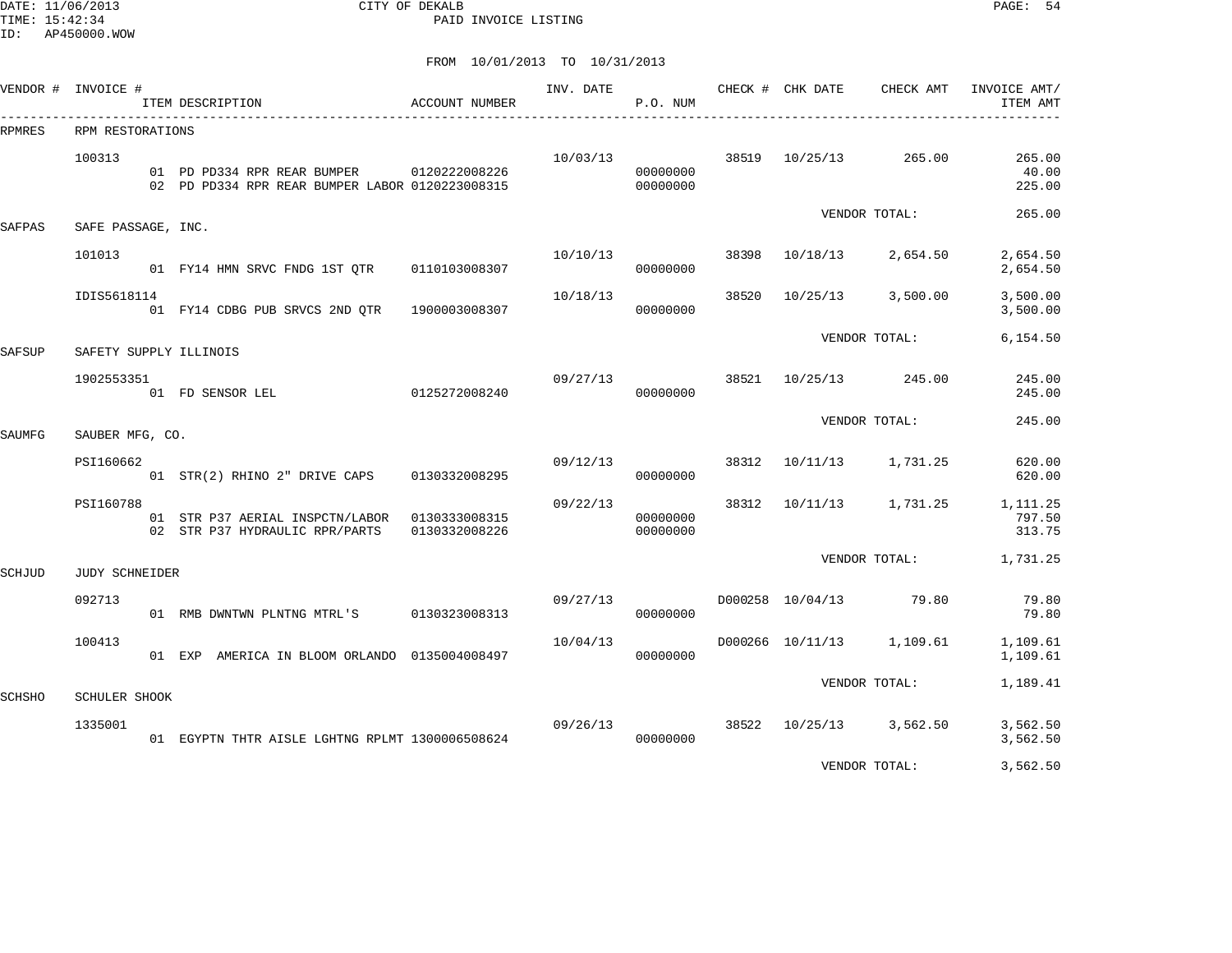DATE: 11/06/2013 CITY OF DEKALB PAGE: 55 PAID INVOICE LISTING

| VENDOR #      | INVOICE #         | ITEM DESCRIPTION                                | ACCOUNT NUMBER | INV. DATE | P.O. NUM |       | CHECK # CHK DATE | CHECK AMT               | INVOICE AMT/<br>ITEM AMT |
|---------------|-------------------|-------------------------------------------------|----------------|-----------|----------|-------|------------------|-------------------------|--------------------------|
| SCHWAD        | WADE SCHNECK      |                                                 |                |           |          |       |                  |                         |                          |
|               | 092713            | 01 RMB HAZ MAT TRNG EXP PUEBLO CO 0125273008376 |                | 09/27/13  | 00000000 |       |                  | D000278 10/25/13 109.33 | 109.33<br>109.33         |
| <b>SECCLE</b> |                   | SECURE CLEAN BUILDING SERVICES                  |                |           |          |       |                  | VENDOR TOTAL:           | 109.33                   |
|               | 10148             |                                                 |                | 10/01/13  |          |       |                  | 38313 10/11/13 167.00   | 167.00                   |
|               |                   | 01 ARPT JANITORIAL SRVCS OCT '13 6500004008450  |                |           | 00000000 |       |                  | VENDOR TOTAL:           | 167.00<br>167.00         |
| <b>SERDOR</b> | DORIS SERNOVITZ   |                                                 |                |           |          |       |                  |                         |                          |
|               | 100413            | 01 NOV12- APR '13 REBATE PROGRAM 6000004008481  |                | 10/04/13  | 00000000 | 38399 |                  | 10/18/13 36.46          | 36.46<br>36.46           |
| SERSOL        | SERVICE SOLUTIONS |                                                 |                |           |          |       |                  | VENDOR TOTAL:           | 36.46                    |
|               | 8007              |                                                 |                | 09/13/13  |          | 38234 |                  | 10/04/13 62.10          | 62.10                    |
|               |                   | 01 FIN (2)CK SCNNR INK/FRT 0115192008204        |                |           | 00000000 |       |                  |                         | 62.10                    |
| SES           | <b>SES</b>        |                                                 |                |           |          |       |                  | VENDOR TOTAL:           | 62.10                    |
|               | 17656             | 01 WTR PWR SPPLY/PH BFFR SOL/WIZ 6000003008328  |                | 09/26/13  | 00000000 |       |                  | 38400 10/18/13 1,511.50 | 1,511.50<br>1,511.50     |
| <b>SHACOR</b> | SHARE CORPORATION |                                                 |                |           |          |       |                  | VENDOR TOTAL:           | 1,511.50                 |
|               | 855229            | 01 STR PEAPOD MANGO/KIWI GRPFRT 0130322008291   |                | 09/27/13  | 00000000 | 38523 | 10/25/13         | 285.45                  | 285.45<br>285.45         |
| <b>SHASUB</b> |                   | SHAW SUBURBAN MEDIA GROUP                       |                |           |          |       |                  | VENDOR TOTAL:           | 285.45                   |
|               |                   |                                                 |                |           |          |       |                  |                         |                          |
|               | 0813100408608     | 01 FD PUB NOT ORD 8/14/13 0125273008373         |                | 08/31/13  | 00000000 |       | 38314 10/11/13   | 155.50                  | 155.50<br>155.50         |
|               | 0913100255709     | 01 PD PUB NOT ANTNN TWR 914/13 0120243008373    |                | 09/30/13  | 00000000 | 38524 | 10/25/13         | 988.86                  | 54.62<br>54.62           |
|               | 0913100263809     | 01 HR EMP AD 9/30/13                            | 0115173008333  | 09/30/13  | 00000000 | 38524 | 10/25/13         | 988.86                  | 835.00<br>835.00         |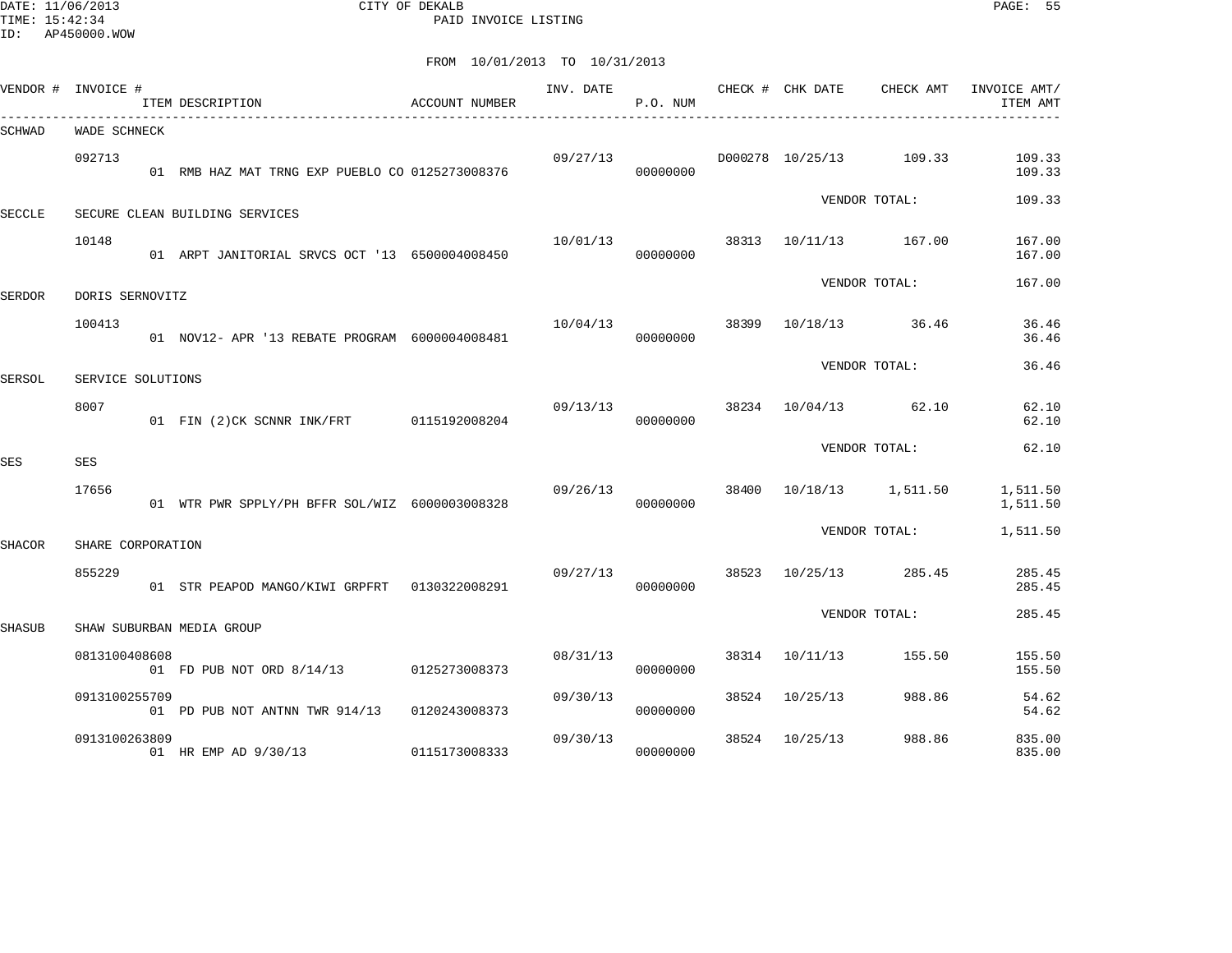DATE: 11/06/2013 CITY OF DEKALB PAGE: 56 PAID INVOICE LISTING

|        | VENDOR # INVOICE # | ITEM DESCRIPTION                                | ACCOUNT NUMBER | INV. DATE | P.O. NUM |       | CHECK # CHK DATE | CHECK AMT               | INVOICE AMT/<br>ITEM AMT |
|--------|--------------------|-------------------------------------------------|----------------|-----------|----------|-------|------------------|-------------------------|--------------------------|
|        | 0913100280409      | 01 PLN DEK PUB LIB NOT 9/27/13 0130343008366    |                | 09/30/13  | 00000000 |       | 38524 10/25/13   | 988.86                  | 99.24<br>99.24           |
|        | 417552             | 01 DEKALB DBE PLAN 9/23, 9/30/13 0900003008366  |                | 09/30/13  | 00000000 |       | 38401 10/18/13   | 373.08                  | 188.48<br>188.48         |
|        | 417553             | 01 DSATS TIP HWY AMND#3 0900003008366           |                | 09/30/13  | 00000000 |       | 38401 10/18/13   | 373.08                  | 184.60<br>184.60         |
| SHEWIL |                    | THE SHERWIN WILLIAMS CO.                        |                |           |          |       |                  | VENDOR TOTAL:           | 1,517.44                 |
|        | 60086              | 01 STR (40)5GAL HOTLINE LTX WHITE 0130332008228 |                | 09/25/13  | 00000000 |       | 38402 10/18/13   | 840.00                  | 887.60<br>887.60         |
|        | 61258              | 01 STR DISCOUNT (40) 5GAL HOTLINE 0130332008228 |                | 09/27/13  | 00000000 |       | 38402 10/18/13   | 840.00                  | $-407.60$<br>$-407.60$   |
|        | 62389              | 01 STR (30) 5GAL IL WB LF YELLOW 0130332008228  |                | 09/30/13  | 00000000 | 38402 |                  | 10/18/13 840.00         | 360.00<br>360.00         |
| SIMGRI | SIMPLEXGRINNELL    |                                                 |                |           |          |       |                  | VENDOR TOTAL:           | 840.00                   |
|        | 76490755           | 01 WTR MNTRNG 11/1/13-10/31/14 6000003008311    |                | 09/30/13  | 00000000 | 38525 |                  | 10/25/13 1,382.64       | 460.88<br>460.88         |
|        | 76491273           | 01 ANNX MNTRNG 11/1/13-10/31/14 0130324008450   |                | 09/30/13  | 00000000 |       |                  | 38525 10/25/13 1,382.64 | 460.88<br>460.88         |
|        | 76501434           | 01 STR MNTRNG 11/1/13-10/31/14 0130324008450    |                | 09/30/13  | 00000000 | 38525 |                  | 10/25/13 1,382.64       | 460.88<br>460.88         |
| SLWEBB |                    | S.L. WEBB ELECTRIC, INC.                        |                |           |          |       |                  | VENDOR TOTAL:           | 1,382.64                 |
|        | 4431               | 01 ELCTRL INSPCTNS SEP '13 0130353008399        |                | 10/01/13  | 00000000 |       |                  | 38315 10/11/13 2,400.00 | 2,400.00<br>2,400.00     |
| SOAS   | SOAS               |                                                 |                |           |          |       |                  | VENDOR TOTAL:           | 2,400.00                 |
|        | 475                | 01 PD IMBROIDERY (3) JCKTS 0100000002750        |                | 09/28/13  | 00000000 |       |                  | 38403 10/18/13 45.00    | 45.00<br>45.00           |
|        |                    |                                                 |                |           |          |       |                  | VENDOR TOTAL:           | 45.00                    |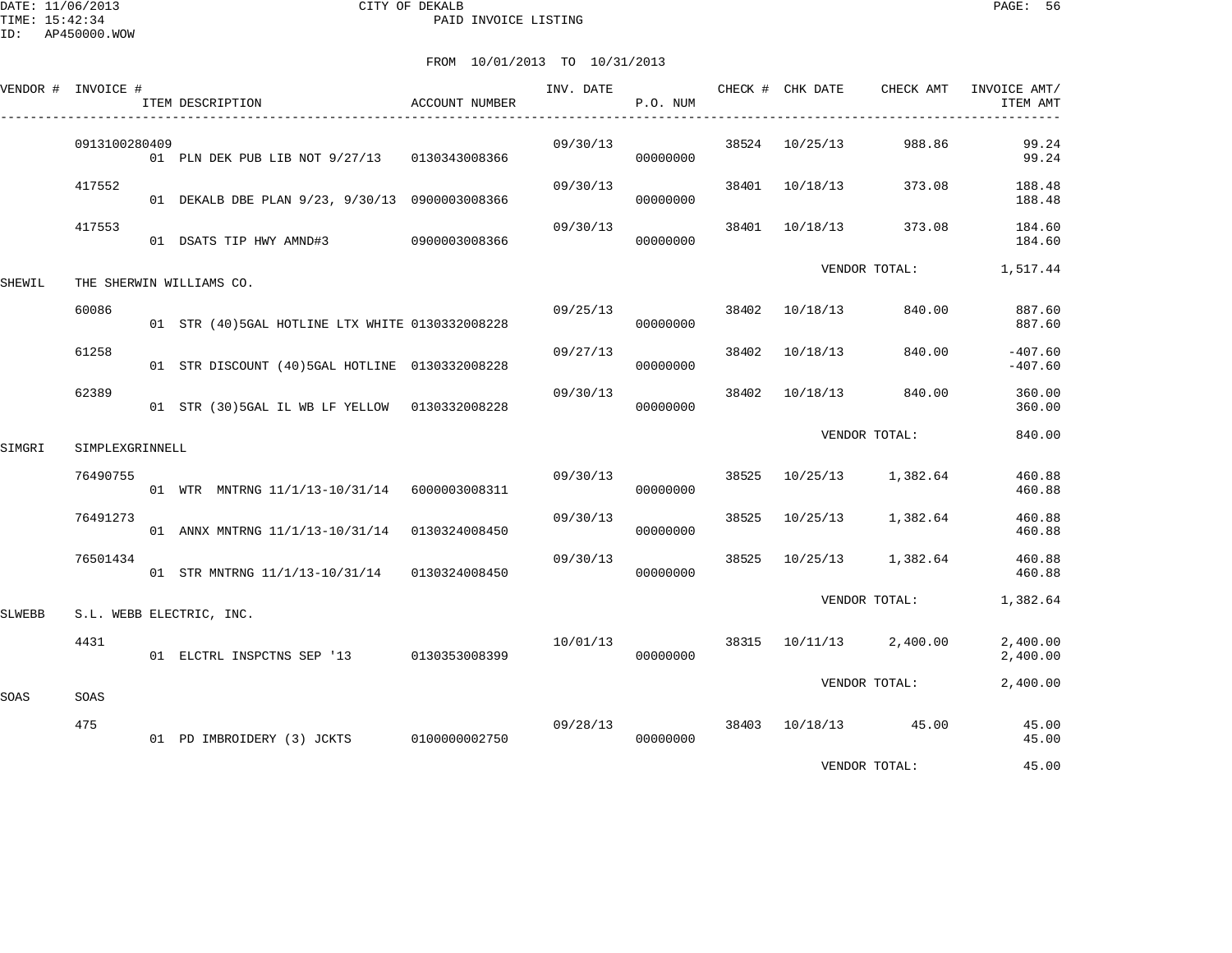DATE: 11/06/2013 CITY OF DEKALB PAGE: 57 PAID INVOICE LISTING

| VENDOR #      | INVOICE #              | ITEM DESCRIPTION                                      | ACCOUNT NUMBER                 | INV. DATE | P.O. NUM             |       | CHECK # CHK DATE | CHECK AMT         | INVOICE AMT/<br>ITEM AMT      |
|---------------|------------------------|-------------------------------------------------------|--------------------------------|-----------|----------------------|-------|------------------|-------------------|-------------------------------|
| SOSNS         | SECRETARY OF STATE     |                                                       |                                |           |                      |       |                  |                   |                               |
|               | 100113                 | 01 FD '12 AMB #1GB6G5CL4C1178960 0125273008315        |                                | 10/01/13  | 00000000             | 38250 | 10/04/13         | 25.00             | 25.00<br>25.00                |
| <b>SPEVEH</b> | SPECIALTY VEHICLES     |                                                       |                                |           |                      |       |                  | VENDOR TOTAL:     | 25.00                         |
|               | 5021                   | 01 PD PD300 TRNSPRT REPAINT 0100000002715             |                                | 10/01/13  | 00000000             | 38404 |                  | 10/18/13 3,002.88 | 3,002.88<br>3,002.88          |
| SPIAA         |                        | SOUTHERN POLICE INSTITUTE                             |                                |           |                      |       |                  | VENDOR TOTAL:     | 3,002.88                      |
|               | 20132014               | 01 PD MCDOUGALL AOC 101ST 2014                        | 0120223008375                  | 10/17/13  | 00000000             | 38526 | 10/25/13         | 50.00             | 50.00<br>50.00                |
| SPRAIR        |                        | SPRINGFIELD AIRPORT AUTHORITY                         |                                |           |                      |       |                  | VENDOR TOTAL:     | 50.00                         |
|               | 100713                 | 01 ARPT CLEVELAND ASC TRNG                            | 6500003008376                  | 10/07/13  | 00000000             | 38527 | 10/25/13         | 450.00            | 450.00<br>450.00              |
| SPRINT        | SPRINT PCS             |                                                       |                                |           |                      |       |                  | VENDOR TOTAL:     | 450.00                        |
|               | 621578810070           | 01 CDMA TELEMENTRY SEP '13 0125263008337              |                                | 09/29/13  | 00000000             | 38405 | 10/18/13         | 24.83             | 24.83<br>24.83                |
| <b>STAASS</b> |                        | STANARD & ASSOCIATES, INC.                            |                                |           |                      |       |                  | VENDOR TOTAL:     | 24.83                         |
|               | SA000023430            | 01 HR SGT PRMTNL EXM<br>02 HR SGT PRMTNL EXM TRVL EXP | 0115173008333<br>0115173008333 | 07/31/13  | 00000000<br>00000000 | 38528 | 10/25/13         | 2,865.68          | 2,865.68<br>2,797.50<br>68.18 |
| STRMIL        |                        | STREICHER'S - MILWAUKEE                               |                                |           |                      |       |                  | VENDOR TOTAL:     | 2,865.68                      |
|               | I1037366               | 01 PD (10) CS AMMO                                    | 0100000002715                  | 08/02/13  | 00000000             | 38316 | 10/11/13         | 2,545.00          | 2,545.00<br>2,545.00          |
| STRPLU        | STRYPES PLUS MORE INC. |                                                       |                                |           |                      |       |                  | VENDOR TOTAL:     | 2,545.00                      |
|               | 12127                  |                                                       |                                | 09/12/13  |                      |       | 38317 10/11/13   | 450.00            | 450.00                        |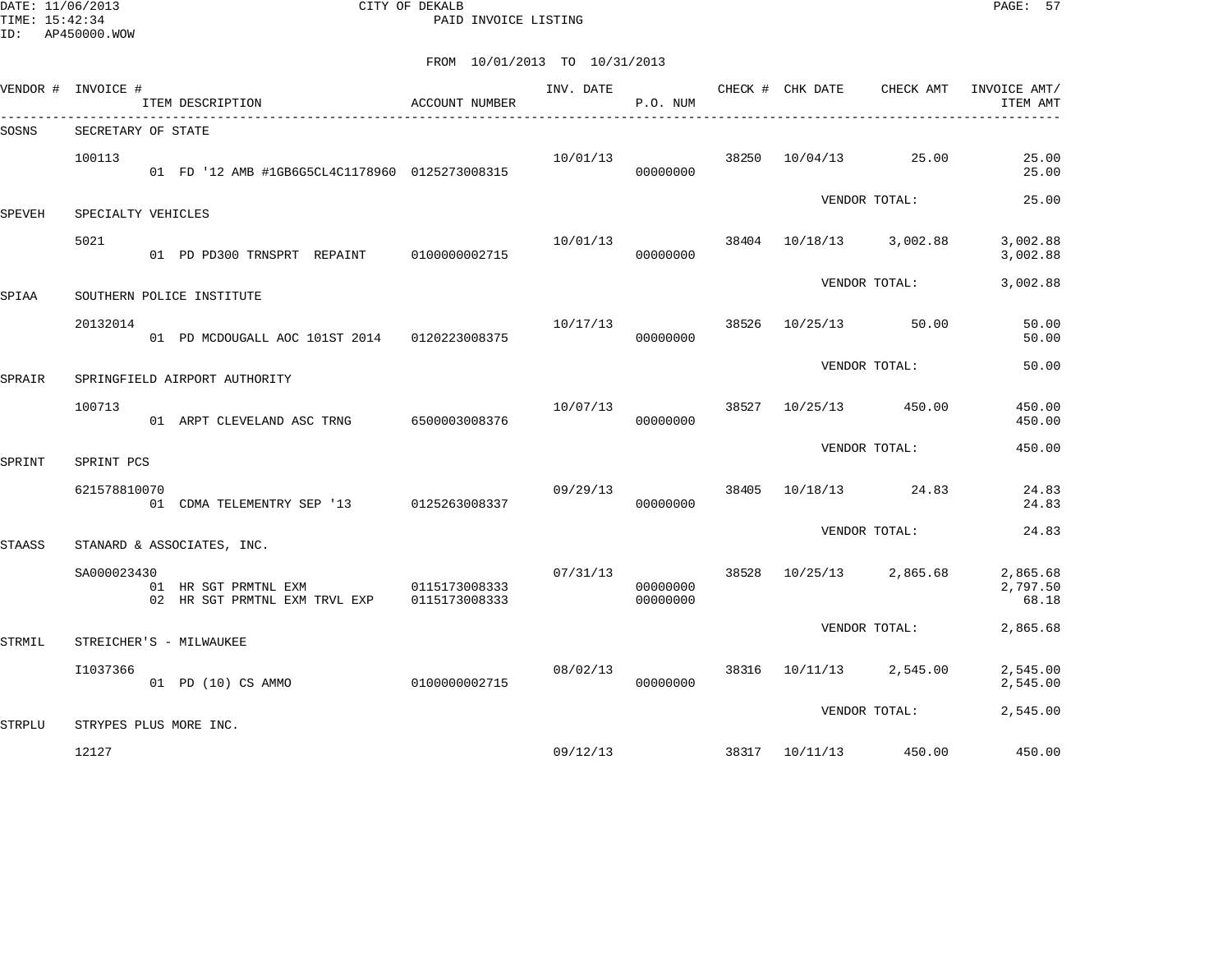DATE: 11/06/2013 CITY OF DEKALB PAGE: 58 PAID INVOICE LISTING

|        | VENDOR # INVOICE #    | ITEM DESCRIPTION                                 | ACCOUNT NUMBER | INV. DATE | P.O. NUM |       | CHECK # CHK DATE | CHECK AMT             | INVOICE AMT/<br>ITEM AMT |
|--------|-----------------------|--------------------------------------------------|----------------|-----------|----------|-------|------------------|-----------------------|--------------------------|
|        | 12127                 | 01 FD E1 INSTLL LTTRNG                           | 0125273008315  | 09/12/13  | 00000000 | 38317 | 10/11/13         | 450.00                | 450.00<br>450.00         |
|        | 12172                 | 01 PD PD300 INSTLL LTTRNG/LOGOS  0100000002715   |                | 10/04/13  | 00000000 | 38529 | 10/25/13         | 1,146.00              | 796.00<br>796.00         |
|        | 12180                 | 01 PD INSTLL CRM FREE HSNG LTTRNG 0100000002715  |                | 10/09/13  | 00000000 | 38529 | 10/25/13         | 1,146.00              | 350.00<br>350.00         |
| SUBLAB |                       | SUBURBAN LABORATORIES, INC.                      |                |           |          |       |                  | VENDOR TOTAL:         | 1,596.00                 |
|        | 31104                 | 01 WTR (5) FLUORIDE TSTS/MCCM 6000003008356      |                | 09/17/13  | 00000000 | 38318 |                  | 10/11/13 75.00        | 75.00<br>75.00           |
| SUNPUB |                       | SUNGARD PUBLIC SECTOR, INC.                      |                |           |          |       |                  | VENDOR TOTAL:         | 75.00                    |
|        | 66229                 | 01 PD OSSI MNTNNC 6/30/14 0115164008450          |                | 05/31/13  | 00000000 | 38406 | 10/18/13         | 97,783.20             | 97,783.20<br>97,783.20   |
| SUNSOU | STS OPERATING INC.    |                                                  |                |           |          |       |                  | VENDOR TOTAL:         | 97,783.20                |
|        | 398366300             | 01 ARPT AP14 HYDRAULIC VALVE/FRT 6500003008310   |                | 09/12/13  | 00000000 | 38235 |                  | 10/04/13 506.78       | 506.78<br>506.78         |
| SUPBUS |                       | SUPERIOR BUSINESS FORMS INC                      |                |           |          |       |                  | VENDOR TOTAL:         | 506.78                   |
|        | 1497115               | 01 PD 1000 PRPRTY TAGS/500 TMCRDS 0120222008202  |                | 09/16/13  | 00000000 | 38236 | 10/04/13         | 297.80                | 297.80<br>297.80         |
|        | 1497509               | 01 WTR (2000) SHUT OFF NOTICES/FRT 6000002008202 |                | 09/19/13  | 00000000 | 38319 | 10/11/13         | 1,050.71              | 627.21<br>627.21         |
|        | 1498697               | 01 PD (10) RECEIPTS BOOKS 0100000002715          |                | 09/30/13  | 00000000 | 38319 | 10/11/13         | 1,050.71              | 423.50<br>423.50         |
| SUPDIE | SUPERIOR DIESEL, INC. |                                                  |                |           |          |       |                  | VENDOR TOTAL:         | 1,348.51                 |
|        | W1305                 | 01 WTR W3 RPR TRANS PLUG 6000003008315           |                | 08/23/13  | 00000000 |       |                  | 38237 10/04/13 156.00 | 156.00<br>156.00         |
|        |                       |                                                  |                |           |          |       |                  | VENDOR TOTAL:         | 156.00                   |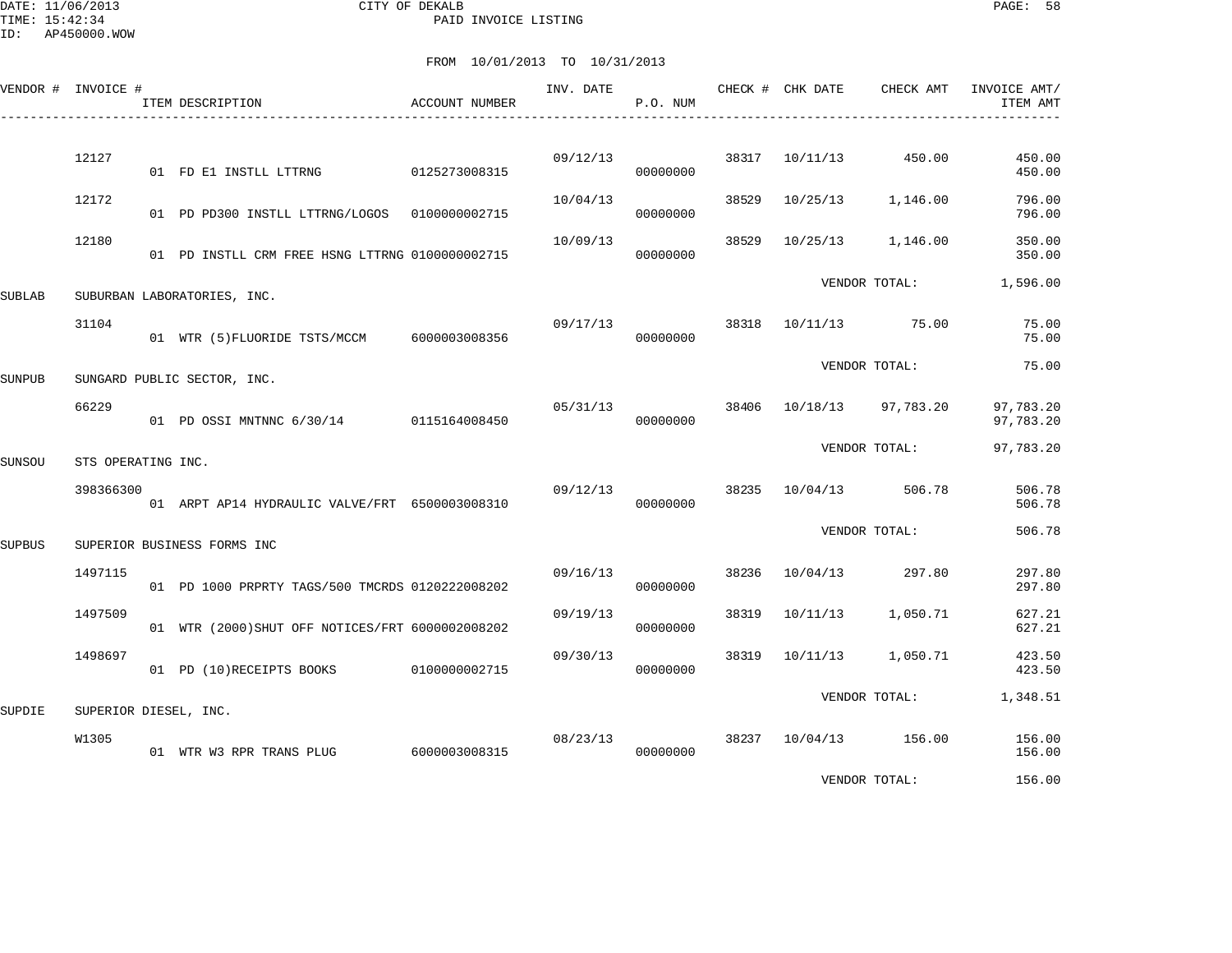DATE: 11/06/2013 CITY OF DEKALB PAGE: 59 PAID INVOICE LISTING

| VENDOR #      | INVOICE #       | ITEM DESCRIPTION                                 | ACCOUNT NUMBER | INV. DATE | P.O. NUM |       | CHECK # CHK DATE | CHECK AMT            | INVOICE AMT/<br>ITEM AMT  |
|---------------|-----------------|--------------------------------------------------|----------------|-----------|----------|-------|------------------|----------------------|---------------------------|
| <b>SWROOF</b> |                 | SW ROOFING & CONSTRUCTION, INC                   |                |           |          |       |                  |                      |                           |
|               | 2881            | 01 CORPORATE DR WTP                              | 6000003008348  | 09/18/13  | 00000000 | 38238 | 10/04/13         | 9,883.00             | 9,883.00<br>9,883.00      |
| SZASAN        | SANDRA SZABO    |                                                  |                |           |          |       |                  | VENDOR TOTAL:        | 9,883.00                  |
|               | 13AH139         | 01 RFND BND FEE 13-AH-139 0100000002715          |                | 10/04/13  | 00000000 | 38320 | 10/11/13         | 350.00               | 350.00<br>350.00          |
| <b>TBCNET</b> | TBC NET, INC.   |                                                  |                |           |          |       |                  | VENDOR TOTAL:        | 350.00                    |
|               | CW29444         | 01 IT CISCO CATALYST 3750G/FRT 5355006008515     |                | 07/29/13  | 00000000 | 38530 | 10/25/13         | 5,331.34             | 5,331.34<br>5,331.34      |
|               | CW29806         | 01 POL STTN (44) DELL CMPTRS/MNTR 5145006508626  |                | 09/30/13  | 00000000 | 38407 | 10/18/13         | 64,270.70            | 42,842.40<br>42,842.40    |
|               | CW29807         | 01 POL STTN PWREDG R720/VMWARE 5145006508626     |                | 09/30/13  | 00000000 | 38407 | 10/18/13         | 64,270.70            | 9,324.95<br>9,324.95      |
|               | CW29808         | 01 POL STTN (15) DELL/MNTR/STND 5145006508626    |                | 09/30/13  | 00000000 | 38407 | 10/18/13         | 64,270.70            | 12,103.35<br>12,103.35    |
| TCP           |                 | TRAFFIC CONTROL & PROTECTION                     |                |           |          |       |                  | VENDOR TOTAL:        | 69,602.04                 |
|               | 78266           | 01 (10) STOP AHEAD/(10) SGNL AHEAD 0130332008231 |                | 09/20/13  | 00000000 | 38321 |                  | 10/11/13 2,569.40    | 2,569.40<br>2,569.40      |
| TEXPET        | TEXOR PETROLEUM |                                                  |                |           |          |       |                  | VENDOR TOTAL:        | 2,569.40                  |
|               | 419169941501    | 01 STR 7499USG ULTRA LOW DIESEL  01000000001520  |                | 09/18/13  | 00000000 | 38322 | 10/11/13         | 25,264.14            | 25, 264. 14<br>25, 264.14 |
| THEROO        |                 | THEISEN ROOFING & SIDING                         |                |           |          |       |                  | VENDOR TOTAL:        | 25, 264. 14               |
|               | 100313          | 01 ARPT E6-4 HNGR RPR 6500003008311              |                | 10/03/13  | 00000000 |       |                  | 38531 10/25/13 50.00 | 50.00<br>50.00            |
| THOTIA        | TIARA THOMAS    |                                                  |                |           |          |       |                  | VENDOR TOTAL:        | 50.00                     |
|               | 1314868         |                                                  |                | 10/16/13  |          |       | 38532 10/25/13   | 500.00               | 500.00                    |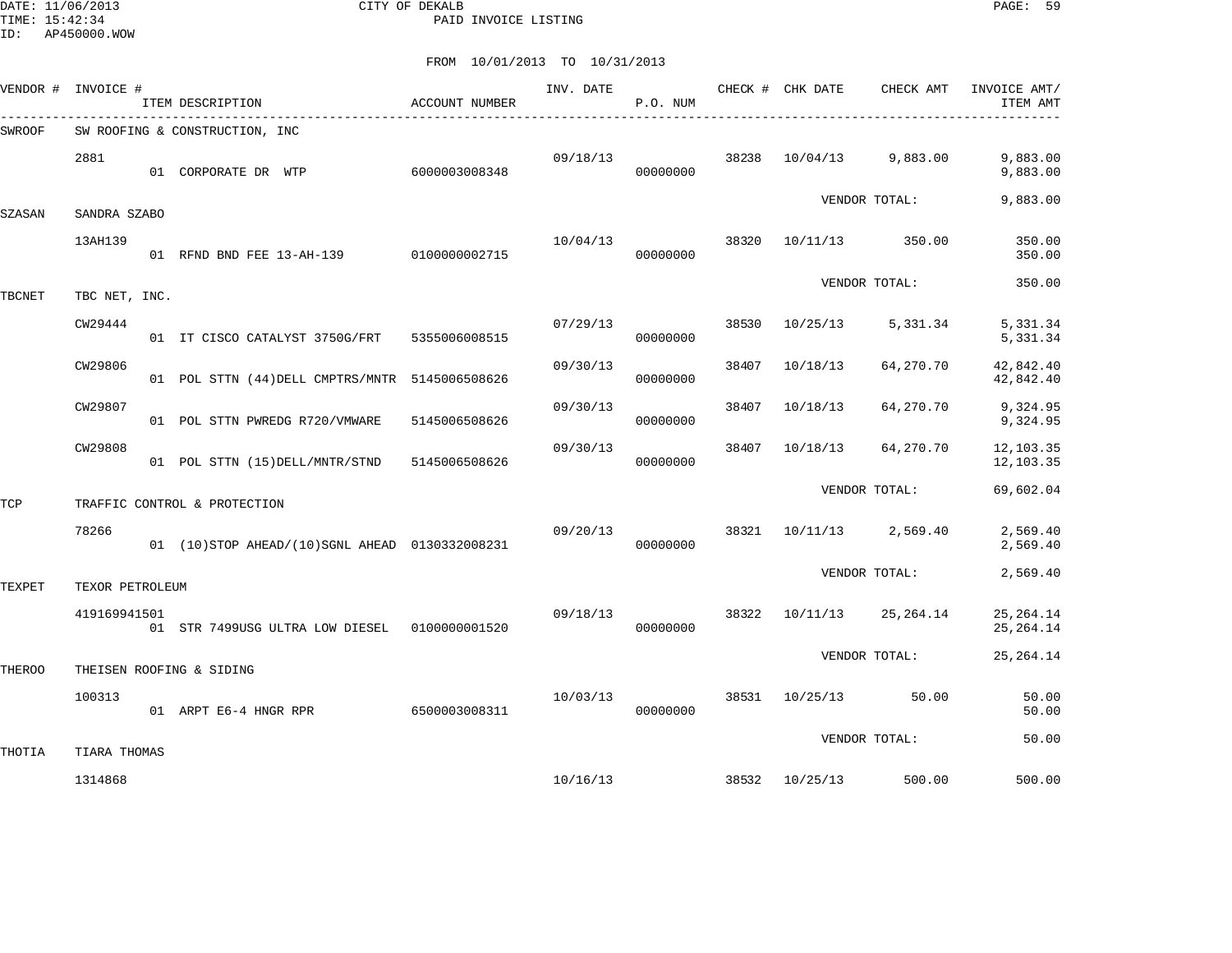DATE: 11/06/2013 CITY OF DEKALB PAGE: 60 PAID INVOICE LISTING

|            | VENDOR # INVOICE #   | ITEM DESCRIPTION                               | <b>ACCOUNT NUMBER</b> | INV. DATE | P.O. NUM |       | CHECK # CHK DATE<br>_________________________ | CHECK AMT                | INVOICE AMT/<br>ITEM AMT |
|------------|----------------------|------------------------------------------------|-----------------------|-----------|----------|-------|-----------------------------------------------|--------------------------|--------------------------|
|            | 1314868              | 01 RFND ADMN TW FEE 13-14868 0100000002715     |                       | 10/16/13  | 00000000 | 38532 | 10/25/13                                      | 500.00                   | 500.00<br>500.00         |
| TOOTIM     | TOOL TIME RENTAL     |                                                |                       |           |          |       |                                               | VENDOR TOTAL:            | 500.00                   |
|            | 33182                | 01 ARPT (15) ROUND TABLES                      | 6500003008373         | 09/17/13  | 00000000 | 38239 |                                               | 10/04/13 150.00          | 150.00<br>150.00         |
| TRAINS     | TRAVELERS INSURANCE  |                                                |                       |           |          |       |                                               | VENDOR TOTAL:            | 150.00                   |
|            | 000448191            | 7200004008472<br>01 CLM #EUG1229               |                       | 09/30/13  | 00000000 | 38408 | 10/18/13                                      | 798.00                   | 798.00<br>798.00         |
| TRIFOR     | TRITECH FORENSICS    |                                                |                       |           |          |       |                                               | VENDOR TOTAL:            | 798.00                   |
|            | 97055                | 01 PD (30) ILL GSR EVIDENCE KIT 0120242008242  |                       | 09/23/13  | 00000000 | 38323 | 10/11/13                                      | 275.07                   | 275.07<br>275.07         |
| TRUNOR     |                      | TRUE NORTH CONSULTANTS, INC.                   |                       |           |          |       |                                               | VENDOR TOTAL:            | 275.07                   |
|            | 13532                | 01 PHASE 1 FITZGERALD PRPRTY 1300006508624     |                       | 09/10/13  | 00000000 |       |                                               | 38240 10/04/13 11,565.00 | 11,565.00<br>11,565.00   |
| <b>TSC</b> |                      | TESTING SERVICE CORPORATION                    |                       |           |          |       |                                               | VENDOR TOTAL:            | 11,565.00                |
|            | IN092382             | 01 ENG MFT 120018100WR TAYLOR ST 1000002008331 |                       | 09/30/13  | 00000000 | 38533 | 10/25/13                                      | 6,086.60                 | 6,086.60<br>6,086.60     |
| TURLAW     | TURNER LAW OFFICES & |                                                |                       |           |          |       |                                               | VENDOR TOTAL:            | 6,086.60                 |
|            | 12WC037030           | 01 12WC037030 DOI 5/20/12                      | 7000004008472         | 10/14/13  | 00000000 |       | 38534 10/25/13                                | 80,000.00                | 80,000.00<br>80,000.00   |
| ULINE      | ULINE                |                                                |                       |           |          |       |                                               | VENDOR TOTAL:            | 80,000.00                |
|            | 53495391             | 01 PD STEP LDDR EVDNC ROOM/FRT                 | 0100000002730         | 09/12/13  | 00000000 |       | 38241 10/04/13                                | 546.90                   | 546.90<br>546.90         |
|            |                      |                                                |                       |           |          |       |                                               | VENDOR TOTAL:            | 546.90                   |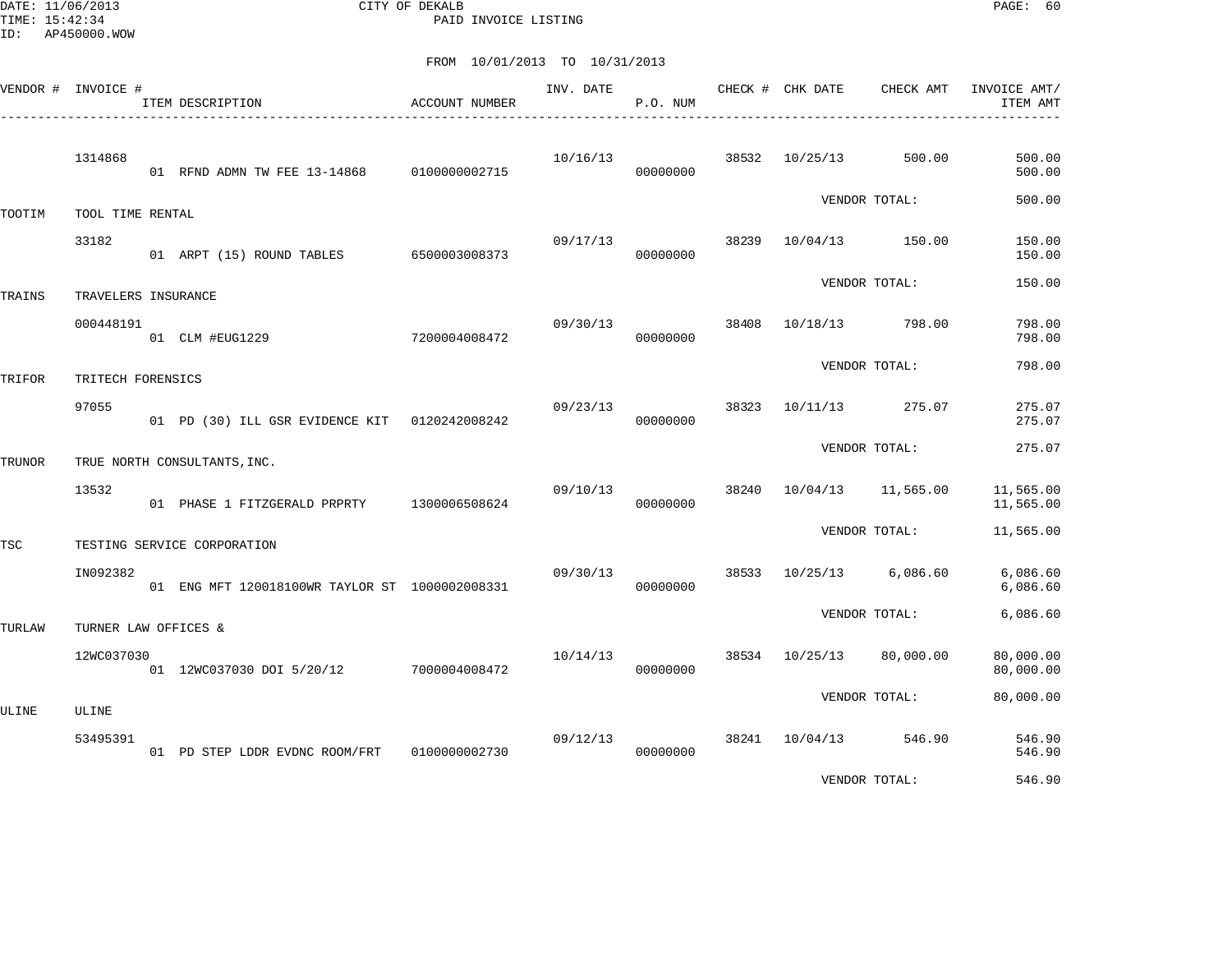DATE: 11/06/2013 CITY OF DEKALB PAGE: 61 PAID INVOICE LISTING

|        | VENDOR # INVOICE # | ITEM DESCRIPTION                                | ACCOUNT NUMBER | INV. DATE | P.O. NUM |       | CHECK # CHK DATE | CHECK AMT     | INVOICE AMT/<br>ITEM AMT |
|--------|--------------------|-------------------------------------------------|----------------|-----------|----------|-------|------------------|---------------|--------------------------|
| UNDLAB |                    | UNDERWRITERS LABORATORIES                       |                |           |          |       |                  |               |                          |
|        | 710151179233A      | 01 FD RE-ISSUE LOST CHECK#37666 0125273008315   |                | 07/31/13  | 00000000 | 38409 | 10/18/13         | 2,292.25      | 2,292.25<br>2,292.25     |
| UNIDEN |                    | UNIFORM DEN EAST, INC.                          |                |           |          |       |                  | VENDOR TOTAL: | 2,292.25                 |
|        | 3012780            | 01 PD RIOT HLMT/SHLD/KEVLAR/BATON 0100000002715 |                | 10/02/13  | 00000000 | 38535 | 10/25/13         | 6,299.41      | $-524.80$<br>$-524.80$   |
|        | 31056              | 01 PD OPEN TOP TRIPLE M4/40-45CAL 0100000002730 |                | 09/18/13  | 00000000 | 38324 | 10/11/13         | 199.50        | 199.50<br>199.50         |
|        | 31183              | 01 PD TACTICAL GEAR/SUPPLIES/FRT 0100000002715  |                | 10/03/13  | 00000000 | 38535 | 10/25/13         | 6, 299.41     | 4,405.50<br>4,405.50     |
|        | 3130301            | 01 PD CICCHETTI UNIFORM SUPPLIES 0120222008270  |                | 09/17/13  | 00000000 | 38242 | 10/04/13         | 463.86        | 156.45<br>156.45         |
|        | 3130302            | 01 PD CICCHETTI UNIFORMS/FRT                    | 0120222008270  | 10/03/13  | 00000000 | 38535 | 10/25/13         | 6, 299.41     | 596.24<br>596.24         |
|        | 31340              | 01 PD HIGH LUMEN FLASHLIGHT                     | 0120222008242  | 09/17/13  | 00000000 | 38242 | 10/04/13         | 463.86        | 145.95<br>145.95         |
|        | 31370              | 01 PD (3) EOTECH/FRT                            | 0100000002715  | 10/03/13  | 00000000 | 38535 | 10/25/13         | 6, 299.41     | 1,822.47<br>1,822.47     |
|        | 31512              | 01 PD LOWERY UNIFORM SUPPLIES                   | 0120212008270  | 09/17/13  | 00000000 | 38242 | 10/04/13         | 463.86        | 161.46<br>161.46         |
|        | 31540              | 01 PD PATROL BAG CICCHETTI                      | 0120222008242  | 09/11/13  | 00000000 | 38410 | 10/18/13         | 49.99         | 49.99<br>49.99           |
| UNIREN | UNITED RENTALS     |                                                 |                |           |          |       |                  | VENDOR TOTAL: | 7,012.76                 |
|        | 114104305001       | 01 WTR (2) RATCHETBINDER                        | 6000002008295  | 09/13/13  | 00000000 | 38325 | 10/11/13         | 108.80        | 108.80<br>108.80         |
|        | 114218443001       | 01 STR WHEEL W STAND                            | 0130332008295  | 09/18/13  | 00000000 |       | 38411 10/18/13   | 148.55        | 148.55<br>148.55         |
| UNISHE |                    | UNIVERSITY SHELL, INC.                          |                |           |          |       |                  | VENDOR TOTAL: | 257.35                   |
|        | 47994              |                                                 |                | 08/15/13  |          |       | 38412 10/18/13   | 206.36        | 14.55                    |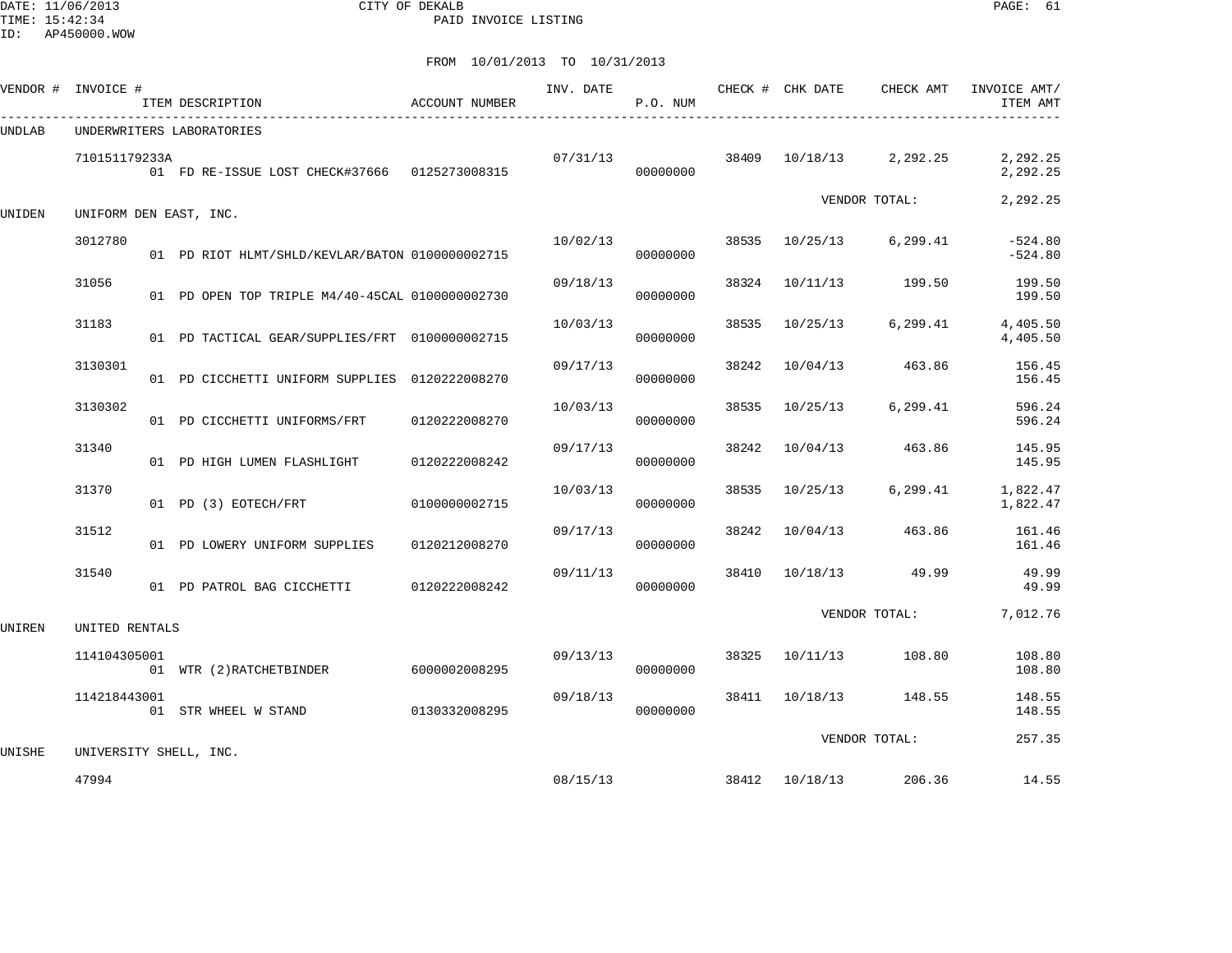DATE: 11/06/2013 CITY OF DEKALB PAGE: 62 PAID INVOICE LISTING

ID: AP450000.WOW

#### FROM 10/01/2013 TO 10/31/2013

|     | VENDOR # INVOICE #    |  | ITEM DESCRIPTION                                                            | ACCOUNT NUMBER                                  | INV. DATE | P.O. NUM                         |       | CHECK # CHK DATE | CHECK AMT             | INVOICE AMT/<br>ITEM AMT        |
|-----|-----------------------|--|-----------------------------------------------------------------------------|-------------------------------------------------|-----------|----------------------------------|-------|------------------|-----------------------|---------------------------------|
|     | 47994                 |  | 01 PD PD381 FUEL                                                            | 0120212008245                                   | 08/15/13  | 00000000                         |       | 38412 10/18/13   | 206.36                | 14.55<br>14.55                  |
|     | 48546                 |  | 01 PD FUEL                                                                  | 0120212008245                                   | 08/24/13  | 00000000                         |       | 38412 10/18/13   | 206.36                | 14.05<br>14.05                  |
|     | 48606                 |  | 01 PD PD381 FUEL                                                            | 0120212008245                                   | 09/04/13  | 00000000                         | 38412 | 10/18/13         | 206.36                | 16.59<br>16.59                  |
|     | 48693                 |  | 01 PD PD335 FUEL                                                            | 0120212008245                                   | 09/18/13  | 00000000                         | 38412 | 10/18/13         | 206.36                | 35.60<br>35.60                  |
|     | 48703                 |  | 01 PD PD335 FUEL                                                            | 0120212008245                                   | 09/20/13  | 00000000                         | 38412 | 10/18/13         | 206.36                | 34.00<br>34.00                  |
|     | 48740                 |  | 01 PD FUEL                                                                  | 0120212008245                                   | 09/25/13  | 00000000                         |       | 38412 10/18/13   | 206.36                | 25.80<br>25.80                  |
|     | 48748                 |  | 01 PD PD335 FUEL                                                            | 0120212008245                                   | 09/27/13  | 00000000                         | 38412 | 10/18/13         | 206.36                | 50.05<br>50.05                  |
|     | 48761                 |  | 01 PD PD380 FUEL                                                            | 0120212008245                                   | 09/29/13  | 00000000                         | 38412 | 10/18/13         | 206.36                | 15.72<br>15.72                  |
| UPS | UNITED PARCEL SERVICE |  |                                                                             |                                                 |           |                                  |       |                  | VENDOR TOTAL:         | 206.36                          |
|     | 00007WX103373         |  | 01 STR SHPPNG 9/4-9/6/13 0130332008230<br>02 WTR SHPPNG CHARGES 9/10/13     | 6000003008305                                   | 09/14/13  | 00000000<br>00000000             |       |                  | 38243 10/04/13 121.18 | 121.18<br>95.03<br>26.15        |
|     | 00007WX103383         |  | 01 PD SHPPNG ELITE K9<br>02 FD SHPPNG GEAR WASH<br>03 WTR SHPPNG FEES/CHRGS | 0120213008305<br>0125263008305<br>6000003008305 | 09/21/13  | 00000000<br>00000000<br>00000000 |       | 38413 10/18/13   | 76.14                 | 36.33<br>17.08<br>7.25<br>12.00 |
|     | 00007WX103393         |  | 01 STR SHPPNG SIEMENS<br>02 WTR SHPPNG PDC LABS/CHRGS                       | 0130332008230<br>6000003008305                  | 09/28/13  | 00000000<br>00000000             |       | 38413 10/18/13   | 76.14                 | 39.81<br>20.03<br>19.78         |
|     | 00007WX103403         |  | 01 STR SHPPNG 9/30/13<br>02 WTR SHPPNG CHRGS                                | 0130332008230<br>6000003008305                  | 10/05/13  | 00000000<br>00000000             |       | 38536 10/25/13   | 23.74                 | 23.74<br>11.74<br>12.00         |

VENDOR TOTAL: 221.06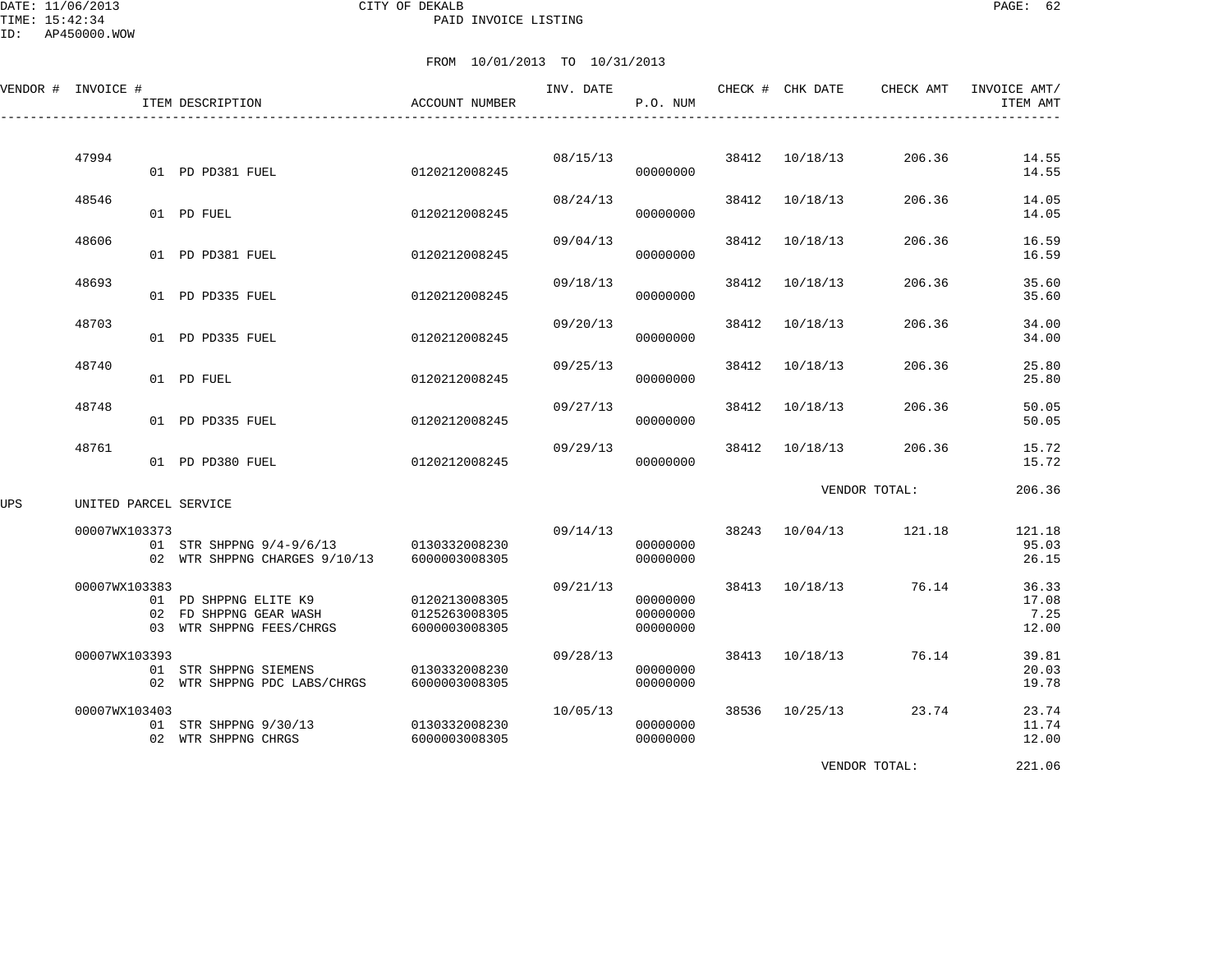DATE: 11/06/2013 CITY OF DEKALB PAGE: 63 PAID INVOICE LISTING

ID: AP450000.WOW

|        | VENDOR # INVOICE #           | ITEM DESCRIPTION                                                            | ACCOUNT NUMBER | INV. DATE | P.O. NUM             |       | CHECK # CHK DATE | CHECK AMT               | INVOICE AMT/<br>ITEM AMT      |
|--------|------------------------------|-----------------------------------------------------------------------------|----------------|-----------|----------------------|-------|------------------|-------------------------|-------------------------------|
| USABLU | USA BLUEBOOK                 |                                                                             |                |           |                      |       |                  |                         |                               |
|        | 156289                       | 01 WTR NON-SKID TAPE/FRT 6000002008219                                      |                | 09/19/13  | 00000000             | 38326 |                  | 10/11/13 66.68          | 66.68<br>66.68                |
|        | USASSURE US ASSURE INSURANCE |                                                                             |                |           |                      |       |                  | VENDOR TOTAL:           | 66.68                         |
|        | 100713                       | 01 BLDRS RSK LG COM RNWL 5145006508626                                      |                | 10/07/13  | 00000000             |       |                  | 38537 10/25/13 1,696.00 | 1,696.00<br>1,696.00          |
| USBANK |                              | U.S. BANK NATIONAL ASSOCIATION                                              |                |           |                      |       |                  | VENDOR TOTAL:           | 1,696.00                      |
|        | 236409074                    | 01 FD CPYR LSE 8/30-9/30/13 0135003008310<br>02 FD UNAPPLIED CREDIT         | 0135003008310  | 09/05/13  | 00000000<br>00000000 |       | 38244 10/04/13   | 924.49                  | 294.79<br>506.63<br>$-211.84$ |
|        | 236562054                    | 01 LGL/CC/STR/PD CYPR LSE 10/3/13 0135003008310                             |                | 09/09/13  | 00000000             | 38244 | 10/04/13         | 924.49                  | 629.70<br>629.70              |
|        | 237270665                    | 01 ANNX CPYR LSE 10/14/13 0135003008310<br>02 ANNX CPYR LSE 10/14/13        | 0135003008310  | 09/20/13  | 00000000<br>00000000 | 38414 | 10/18/13         | 543.12                  | 463.62<br>209.94<br>253.68    |
|        | 237649983                    | 01 ARPT ORIGINATION FEE CPYR LSE 6500006008597                              |                | 09/24/13  | 00000000             | 38414 | 10/18/13         | 543.12                  | 79.50<br>79.50                |
|        | 238241798                    | 01 ARPT CPYR LSE 10/20/13                                                   | 6500006008597  | 10/02/13  | 00000000             | 38538 | 10/25/13         | 240.73                  | 115.59<br>115.59              |
|        | 238458327                    | 01 ENG CPYR LSE 8/29-9/29/13 0135003008310<br>02 ENG CPYR LSE 9/29-10/29/13 | 0135003008310  | 10/05/13  | 00000000<br>00000000 | 38538 | 10/25/13         | 240.73                  | 125.14<br>11.38<br>113.76     |
| USGEO  |                              | UNITED STATES GEOLOGICAL                                                    |                |           |                      |       |                  | VENDOR TOTAL:           | 1,708.34                      |
|        | 90197720                     | 01 KISH RVR STRM GGNG CO-SHARE                                              | 0130333008325  | 09/13/13  | 00000000             | 38327 |                  | 10/11/13 7,050.00       | 7,050.00<br>7,050.00          |
| USPO   |                              | UNITED STATES POST OFFICE                                                   |                |           |                      |       |                  | VENDOR TOTAL:           | 7,050.00                      |
|        | 100713                       | 01 FY14 TIF1 POSTAGE DRPO PRGRM 1300006508624                               |                | 10/07/13  | 00000000             |       |                  | 38415 10/18/13 165.28   | 165.28<br>165.28              |
|        |                              |                                                                             |                |           |                      |       |                  | VENDOR TOTAL:           | 165.28                        |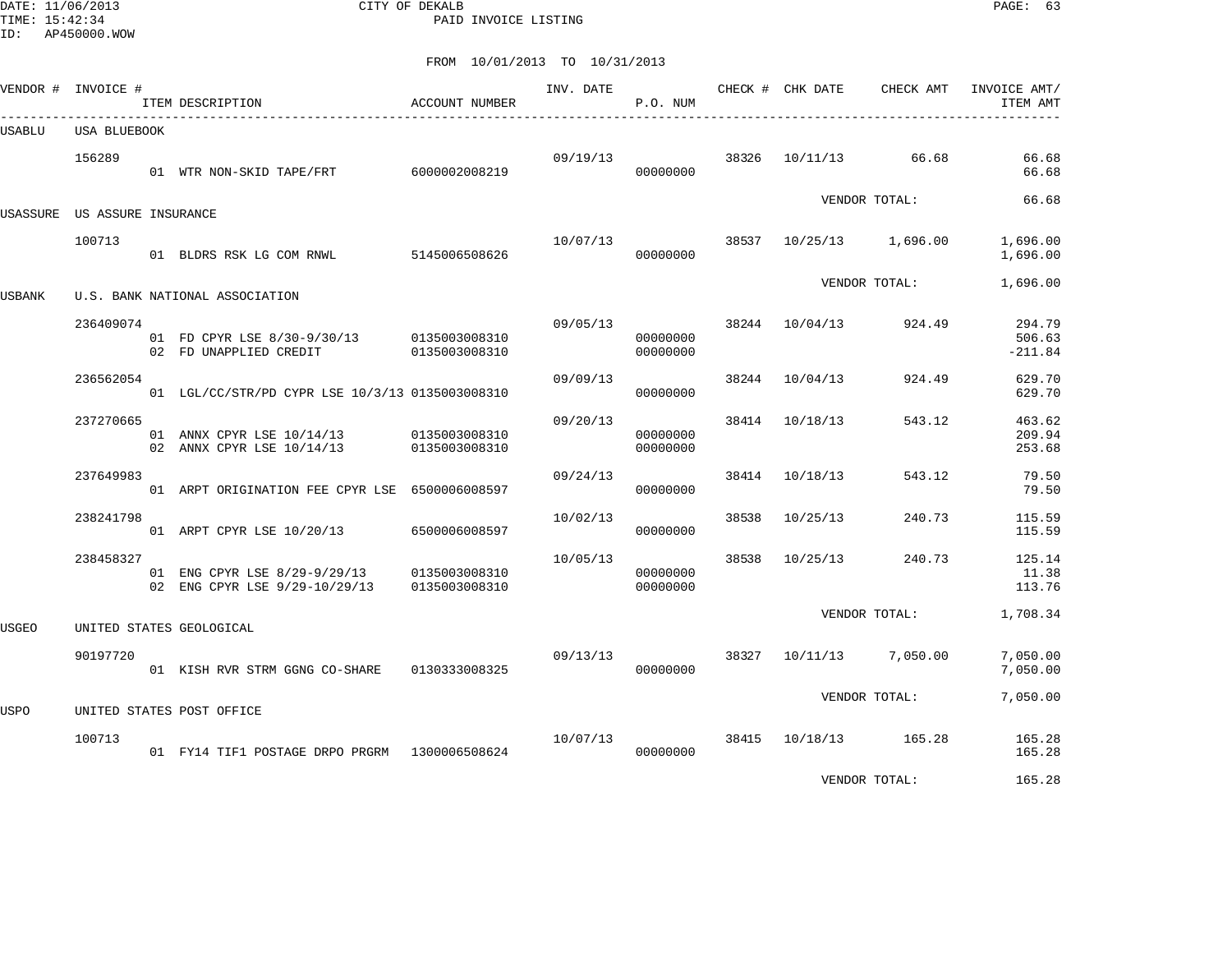DATE: 11/06/2013 CITY OF DEKALB PAGE: 64 PAID INVOICE LISTING

ID: AP450000.WOW

| VENDOR # | INVOICE #                                            | ITEM DESCRIPTION                                                                                                                                                                               | <b>ACCOUNT NUMBER</b>                                                                                                                                                                                                                                                                         | INV. DATE | P.O. NUM                                                                                                                                                                                                 |               | CHECK # CHK DATE | CHECK AMT     | INVOICE AMT/<br>ITEM AMT                                                                                                                                                    |
|----------|------------------------------------------------------|------------------------------------------------------------------------------------------------------------------------------------------------------------------------------------------------|-----------------------------------------------------------------------------------------------------------------------------------------------------------------------------------------------------------------------------------------------------------------------------------------------|-----------|----------------------------------------------------------------------------------------------------------------------------------------------------------------------------------------------------------|---------------|------------------|---------------|-----------------------------------------------------------------------------------------------------------------------------------------------------------------------------|
| VAC      | VOLUNTARY ACTION CENTER                              |                                                                                                                                                                                                |                                                                                                                                                                                                                                                                                               |           |                                                                                                                                                                                                          |               |                  |               |                                                                                                                                                                             |
|          | 140944                                               | 01 TRANSIT TRIPS 8/1/13-8/31/13 0900003008399                                                                                                                                                  |                                                                                                                                                                                                                                                                                               | 09/24/13  | 00000000                                                                                                                                                                                                 | 38539         | 10/25/13         | 32,500.00     | 32,500.00<br>32,500.00                                                                                                                                                      |
|          | 141055                                               | 01 TRANSIT TRIPS $9/1/13-9/30/13$                                                                                                                                                              | 0900003008399                                                                                                                                                                                                                                                                                 | 10/17/13  | 00000000                                                                                                                                                                                                 | 38540         | 10/25/13         | 32,500.00     | 32,500.00<br>32,500.00                                                                                                                                                      |
|          | IDIS5618114                                          | 01 FY14 CDBG PUB SRVCS 2ND OTR                                                                                                                                                                 | 1900003008307                                                                                                                                                                                                                                                                                 | 10/18/13  | 00000000                                                                                                                                                                                                 | 38541         | 10/25/13         | 4,000.00      | 4,000.00<br>4,000.00                                                                                                                                                        |
| VERLON   | VERIZON LONG DISTANCE                                |                                                                                                                                                                                                |                                                                                                                                                                                                                                                                                               |           |                                                                                                                                                                                                          |               |                  | VENDOR TOTAL: | 69,000.00                                                                                                                                                                   |
|          | 100113<br>07                                         | 01 CITY CLERK<br>02 ADMIN SERVICES<br>03 POLICE<br>04 FIRE<br>05 PUBLIC WORKS<br>06 ACCOUNT LEVEL CHARGES<br>DIRECT DIAL USAGE<br>08 YSB<br>09 AIRPORT                                         | 0112003008337<br>0115153008337<br>0120213008337<br>0125263008337<br>0130313008337<br>0135003008337<br>0135003008337<br>0135003008337<br>6500003008337                                                                                                                                         | 10/01/13  | 00000000<br>00000000<br>00000000<br>00000000<br>00000000<br>00000000<br>00000000<br>00000000<br>00000000                                                                                                 | 38542         | 10/25/13         | 356.84        | 356.84<br>0.04<br>300.25<br>21.31<br>0.25<br>0.18<br>11.75<br>2.41<br>8.97<br>11.68                                                                                         |
| VERWIR   | VERIZON WIRELESS                                     |                                                                                                                                                                                                |                                                                                                                                                                                                                                                                                               |           |                                                                                                                                                                                                          | VENDOR TOTAL: | 356.84           |               |                                                                                                                                                                             |
|          | 9712705961<br>06<br>07<br>08<br>09<br>15<br>16<br>17 | 01 ADMIN<br>02 AIRPORT<br>03 BUILDING<br>04 DEVELOP SERVICES<br>05 FINANCE<br>ENG<br>FIRE<br>HR<br>IT<br>10 MAYOR<br>11 PD<br>12 PLANNING<br>13 PW<br>14 SPARE<br>STREET<br>WATER<br>EQUIPMENT | 0115153008337<br>6500003008337<br>0130353008337<br>0130353008337<br>0115153008337<br>0130353008337<br>0125263008337<br>0115153008337<br>0115163008337<br>0110103008337<br>0120213008337<br>0130343008337<br>0130313008337<br>0115163008337<br>0130313008337<br>6000003008337<br>0115166008580 | 10/01/13  | 00000000<br>00000000<br>00000000<br>00000000<br>00000000<br>00000000<br>00000000<br>00000000<br>00000000<br>00000000<br>00000000<br>00000000<br>00000000<br>00000000<br>00000000<br>00000000<br>00000000 | 38543         | 10/25/13         | 9,257.90      | 9,257.90<br>59.96<br>102.22<br>97.35<br>94.13<br>59.96<br>62.12<br>1,139.44<br>59.96<br>265.90<br>59.96<br>3,021.45<br>119.92<br>59.96<br>9.14<br>593.46<br>523.00<br>70.12 |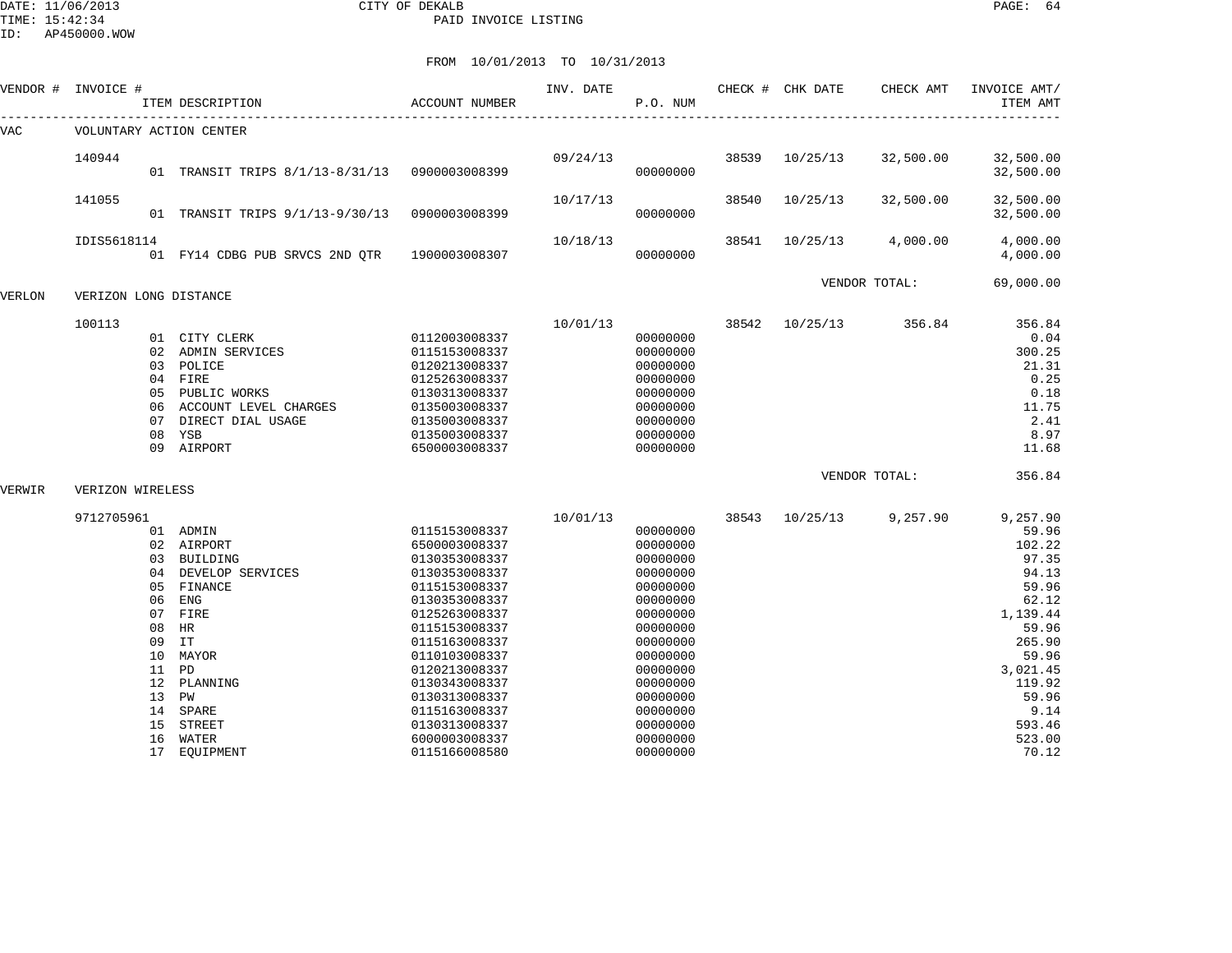|        | VENDOR # INVOICE # | ITEM DESCRIPTION                                                                                     | ACCOUNT NUMBER                 | INV. DATE | P.O. NUM                         |       |          | CHECK # CHK DATE CHECK AMT                                                                                                                                                                                                                                                                           | INVOICE AMT/<br>ITEM AMT                        |
|--------|--------------------|------------------------------------------------------------------------------------------------------|--------------------------------|-----------|----------------------------------|-------|----------|------------------------------------------------------------------------------------------------------------------------------------------------------------------------------------------------------------------------------------------------------------------------------------------------------|-------------------------------------------------|
|        | 9712705961         | 18 FIRE EQUIPMENT<br>19 CF EQUIPMENT<br>0100000002715                                                | 0135004008497                  | 10/01/13  | 00000000<br>00000000             |       |          |                                                                                                                                                                                                                                                                                                      | 9,257.90<br>574.97<br>2,284.88                  |
| VIKCHE |                    | VIKING CHEMICAL COMPANY                                                                              |                                |           |                                  |       |          |                                                                                                                                                                                                                                                                                                      | 9,257.90                                        |
|        | 248473             | 01 WTR (30) CYL CHLORINE/DEL CHRG 6000002008250<br>02 WTR (30) DEPOSITS<br>03 WTR (30) DEPOSITS RTRN | 6000002008250<br>6000002008250 | 09/17/13  | 00000000<br>00000000<br>00000000 | 38328 |          |                                                                                                                                                                                                                                                                                                      | 3,053.95<br>3,053.95<br>3,000.00<br>$-3,000.00$ |
| VIRCOO |                    | VIRGIL COOK & SON, INC.                                                                              |                                |           |                                  |       |          | 38543 10/25/13 9,257.90<br>VENDOR TOTAL:<br>10/11/13 3,053.95<br>VENDOR TOTAL:<br>10/04/13 180.00<br>VENDOR TOTAL:<br>10/11/13 1,300.00<br>10/25/13 930.00<br>VENDOR TOTAL:<br>38330 10/11/13 144,167.80<br>VENDOR TOTAL:<br>4,611.72<br>4,611.72<br>VENDOR TOTAL: 4,611.72<br>38332 10/11/13 458.00 | 3,053.95                                        |
|        | 0002220            | 01 MACOM RD KCKDWN (4)CPLNGS 7200004008472                                                           |                                | 09/05/13  | 00000000                         | 38245 |          |                                                                                                                                                                                                                                                                                                      | 180.00<br>180.00                                |
| WALLTD | WALT LTD.          |                                                                                                      |                                |           |                                  |       |          |                                                                                                                                                                                                                                                                                                      | 180.00                                          |
|        | 35539              | 01 FD SHELVES/MNTG BRKTS                                                                             | 0125272008226                  | 09/06/13  | 00000000                         | 38329 |          |                                                                                                                                                                                                                                                                                                      | 1,300.00<br>1,300.00                            |
|        | 35611              | 01 FD ALUM TRY FIRE EXT 0125272008226                                                                |                                | 09/25/13  | 00000000                         | 38544 |          |                                                                                                                                                                                                                                                                                                      | 930.00<br>930.00                                |
| WASMAN | WASTE MANAGEMENT   |                                                                                                      |                                |           |                                  |       |          |                                                                                                                                                                                                                                                                                                      | 2,230.00                                        |
|        | 339869820110       | 01 AUGUST 2013 SERVICE                                                                               | 0700003008346                  | 10/10/13  | 00000000                         |       |          |                                                                                                                                                                                                                                                                                                      | 144,167.80<br>144,167.80                        |
| WASTE  | WASTE MANAGEMENT   |                                                                                                      |                                |           |                                  |       |          |                                                                                                                                                                                                                                                                                                      | 144,167.80                                      |
|        | 330626720115       | 01 ROLL OFF SEP '13 SRVC                                                                             | 0700003008346                  | 10/01/13  | 00000000                         | 38331 | 10/11/13 |                                                                                                                                                                                                                                                                                                      | 4,489.04<br>4,489.04                            |
|        | 346555423547       | 01 SEP '13 SRVC                                                                                      | 0130333008313                  | 10/01/13  | 00000000                         | 38331 | 10/11/13 |                                                                                                                                                                                                                                                                                                      | 122.68<br>122.68                                |
| WELIND | WELSH INDUSTRIES   |                                                                                                      |                                |           |                                  |       |          |                                                                                                                                                                                                                                                                                                      |                                                 |
|        | 93660              |                                                                                                      |                                | 08/25/13  |                                  |       |          |                                                                                                                                                                                                                                                                                                      | 458.00                                          |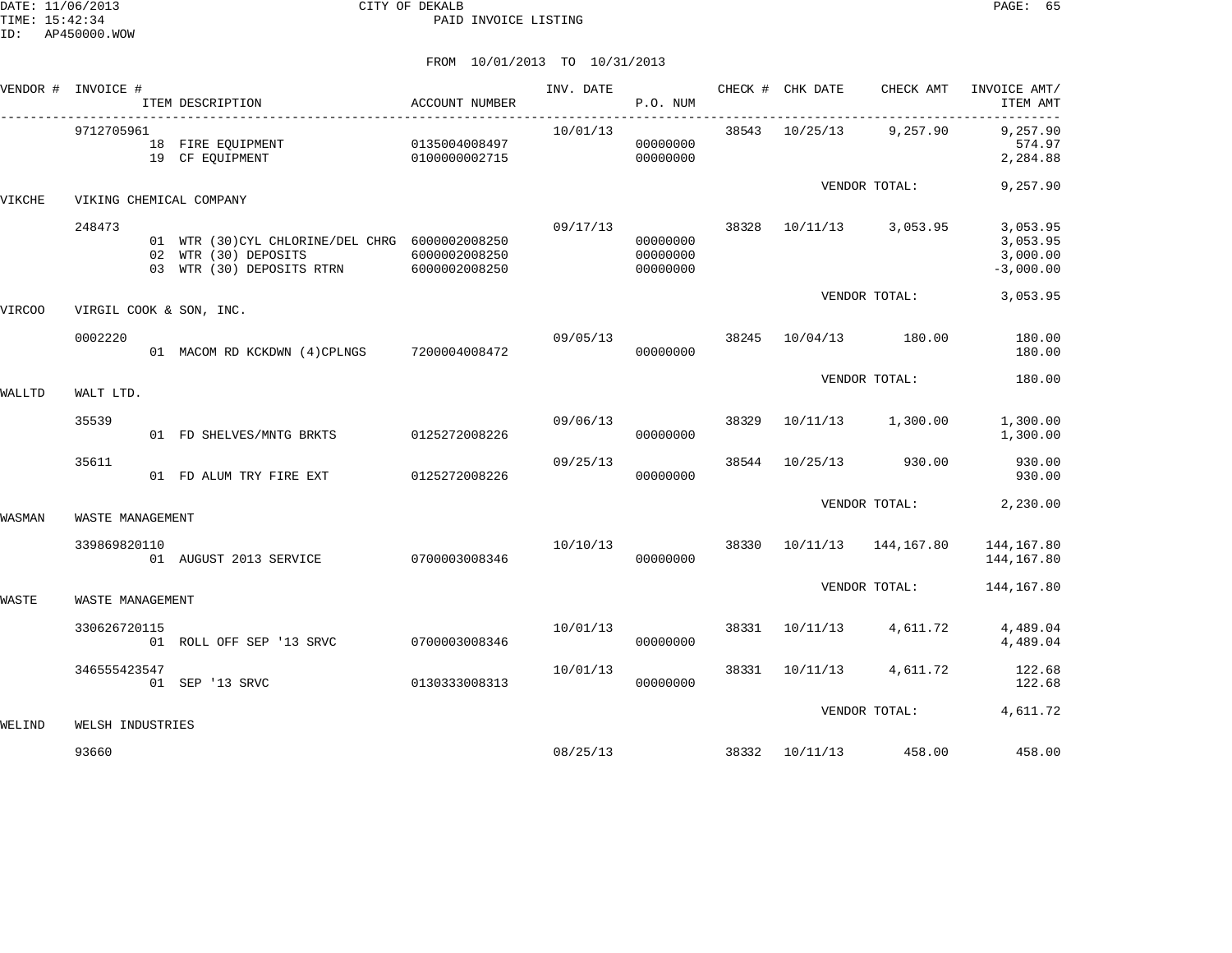DATE: 11/06/2013 CITY OF DEKALB PAGE: 66 PAID INVOICE LISTING

|        | VENDOR # INVOICE # | ITEM DESCRIPTION                                                          | ACCOUNT NUMBER | INV. DATE | P.O. NUM             |       | CHECK # CHK DATE | CHECK AMT       | INVOICE AMT/<br>ITEM AMT       |
|--------|--------------------|---------------------------------------------------------------------------|----------------|-----------|----------------------|-------|------------------|-----------------|--------------------------------|
|        | 93660              | 01 FD (200) PATCHES                                                       | 0125272008240  | 08/25/13  | 00000000             | 38332 | 10/11/13         | 458.00          | 458.00<br>458.00               |
| WENENG |                    | WENDLER ENGINEERING SERVICES,                                             |                |           |                      |       |                  | VENDOR TOTAL:   | 458.00                         |
|        | 34827              | 01 MFT 100016701WR BTHNY RD WDNG 1000002008331                            |                | 09/17/13  | 00000000             | 38246 | 10/04/13         | 26,118.75       | 26, 118.75<br>26, 118.75       |
|        | 34850              | 01 EGYPTN THTR ALLEY RCNSTRCTN                                            | 1300006508624  | 09/27/13  | 00000000             | 38416 | 10/18/13         | 1,697.50        | 495.00<br>495.00               |
|        | 34851              | 01 EGYPTN THTR ALLEY RCNSTRCTN                                            | 1300006508624  | 09/27/13  | 00000000             | 38416 | 10/18/13         | 1,697.50        | 1,202.50<br>1,202.50           |
|        | 34892              | 01 ENG MFT 100016701WR BTHNY RD 1000002008331                             |                | 10/11/13  | 00000000             | 38545 | 10/25/13         | 19,186.20       | 19,186.20<br>19,186.20         |
| WHICAT | WHITMAN'S CATERING |                                                                           |                |           |                      |       |                  | VENDOR TOTAL:   | 47,002.45                      |
|        | 101113             | 01 PD 2(500)CT GROCERY BAGS 0120242008243                                 |                | 10/11/13  | 00000000             | 38546 |                  | 10/25/13 85.10  | 85.10<br>85.10                 |
| WIDINT | WIDMER INTERIORS   |                                                                           |                |           |                      |       |                  | VENDOR TOTAL:   | 85.10                          |
|        | 313257             | 01 PD DISPATCH DESK                                                       | 0100000002715  | 10/08/13  | 00000000             | 38547 |                  | 10/25/13 824.95 | 824.95<br>824.95               |
| WIEEXT | ROGER A WIEWEL     |                                                                           |                |           |                      |       |                  | VENDOR TOTAL:   | 824.95                         |
|        | IDIS5610546        | 01 FY14 CDBG REHAB 314 REGAL DR 1900006508624<br>02 FY14 RLF 314 REGAL DR | 1800006508624  | 09/26/13  | 00000000<br>00000000 | 38247 | 10/04/13         | 8,095.00        | 5,240.00<br>5,000.00<br>240.00 |
|        | IDIS5610546A       | 01 FY14 CDBG REHAB 921 S 1ST ST 1900006508624                             |                | 09/26/13  | 00000000             | 38247 | 10/04/13         | 8,095.00        | 2,855.00<br>2,855.00           |
| WILKIM | KIM WILLIAMS       |                                                                           |                |           |                      |       |                  | VENDOR TOTAL:   | 8,095.00                       |
|        | 101813             |                                                                           |                | 10/18/13  |                      | 38548 | 10/25/13         | 500.00          | 500.00                         |